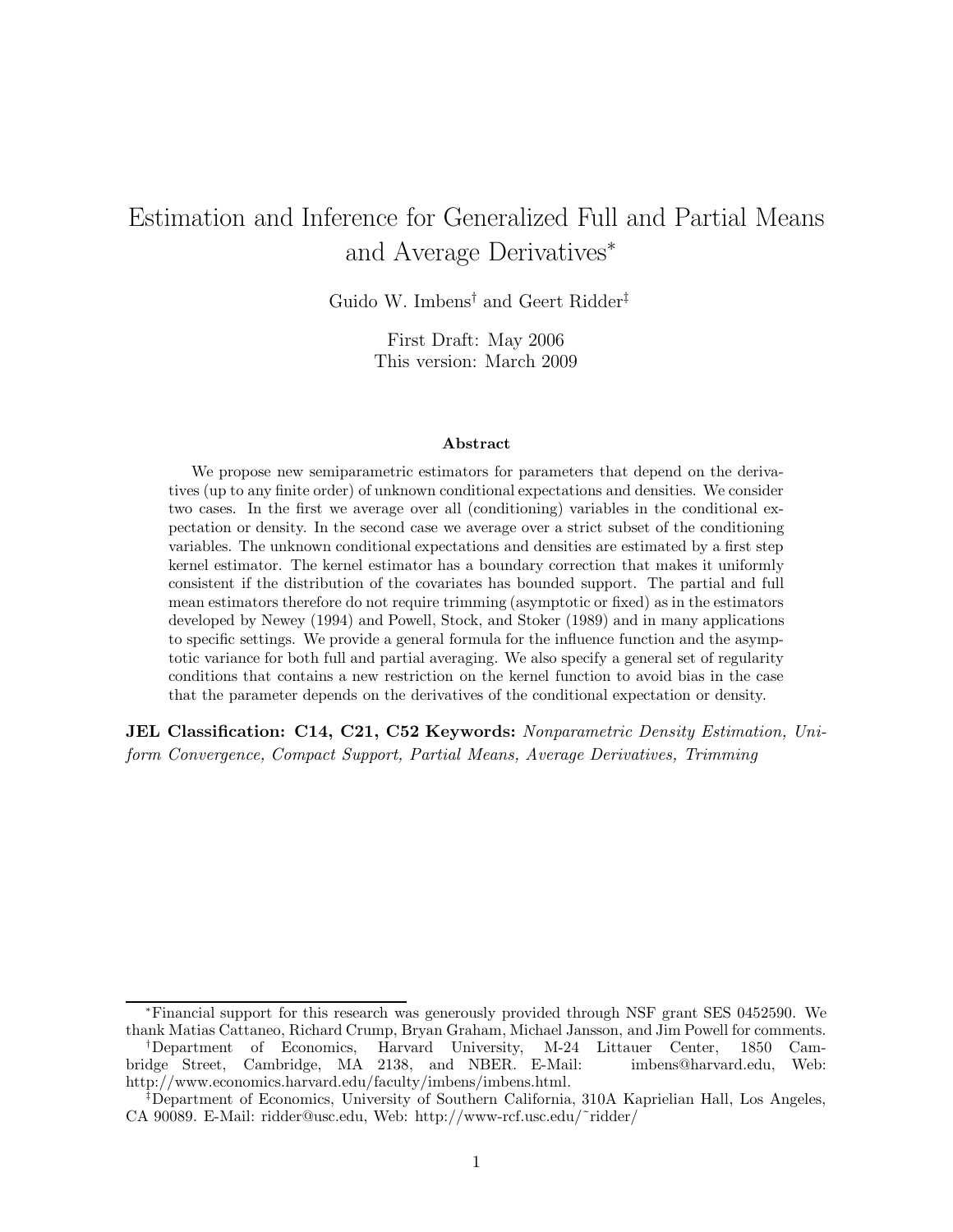## 1 Introduction

In this paper we consider estimation and inference for partial and full means. These estimands were introduced in the econometric literature by Newey (1994). We focus on estimands that are weighted averages of smooth functions of (derivatives of) of regression functions. The regression functions are not known and must be estimated nonparametrically. The averaging can be over the full set of regressors (the full mean case), or over a subset of the regressors (the partial mean case). This setting covers many semiparametric models that have been considered in the literature. Examples for the full mean case include average treatment effects in the treatment effect literature, and the partial linear model developed by Robinson (1988), and in the partial mean case the dose-response function studied by Imbens (2000). Examples of full average derivatives include the density weighted average derivative introduced by Powell, Stock and Stoker (1989), and the unweighted average derivative analyzed by Härdle and Stoker (1989).

Newey (1994) considers estimation and inference for partial and full means and analyzes the properties of estimators where in the first step the regression function is estimated using kernel methods. In order to ensure uniform convergence he uses a fixed trimming procedure. We develop a new boundary correction that ensures uniform convergence of the kernel estimator over the entire support even if this support is compact with the density bounded away from zero. The new estimator projects points close to the boundary to the internal region, defined as the subset of the support not affected by boundary bias and then uses a Taylor series expansion of the estimated density at an internal point to estimate the density at the point of interest. We show that this modified kernel estimator can be used to estimate partial and full means, in the case that the support of the covariates is compact. We derive the asymptotic properties of the estimators. In general the estimators are asymptotically normal with no asymptotic bias. In the case of the full mean the convergence rate is the regular parametric rate and the estimator achieves the semiparametric efficiency bound. For this case the results show that asymptotic properties are similar to those obtained for series or sieve estimates. For the partial mean case the convergence rate is slower, depending on the number of covariates that are not averaged over. In Section 2 we discuss generalized partial means and give some examples where estimands of interest may have this form. In Section 3 we discuss the first stage in the estimation procedure, the nonparametric estimation of the regression function. Here we introduce the new boundary correction and derive its properties. In Section 4 we discuss inference for partial and full means. We also report results from a small simulation study to investigate how reliable the results from our proposed methods are for realistic settings (modelled on the lottery data set). Section 6 concludes.

## 2 Generalized Full and Partial Means

We consider a parameter that can be expressed as the expected value of a nonlinear function of a vector of conditional expectations of an M dimensional random vector Y given an L dimensional covariate vector X. The covariates have a distribution that is absolutely continuous with respect to the Lebesgue measure and that has a compact support  $X$ . Let  $g(x)$  denote the conditional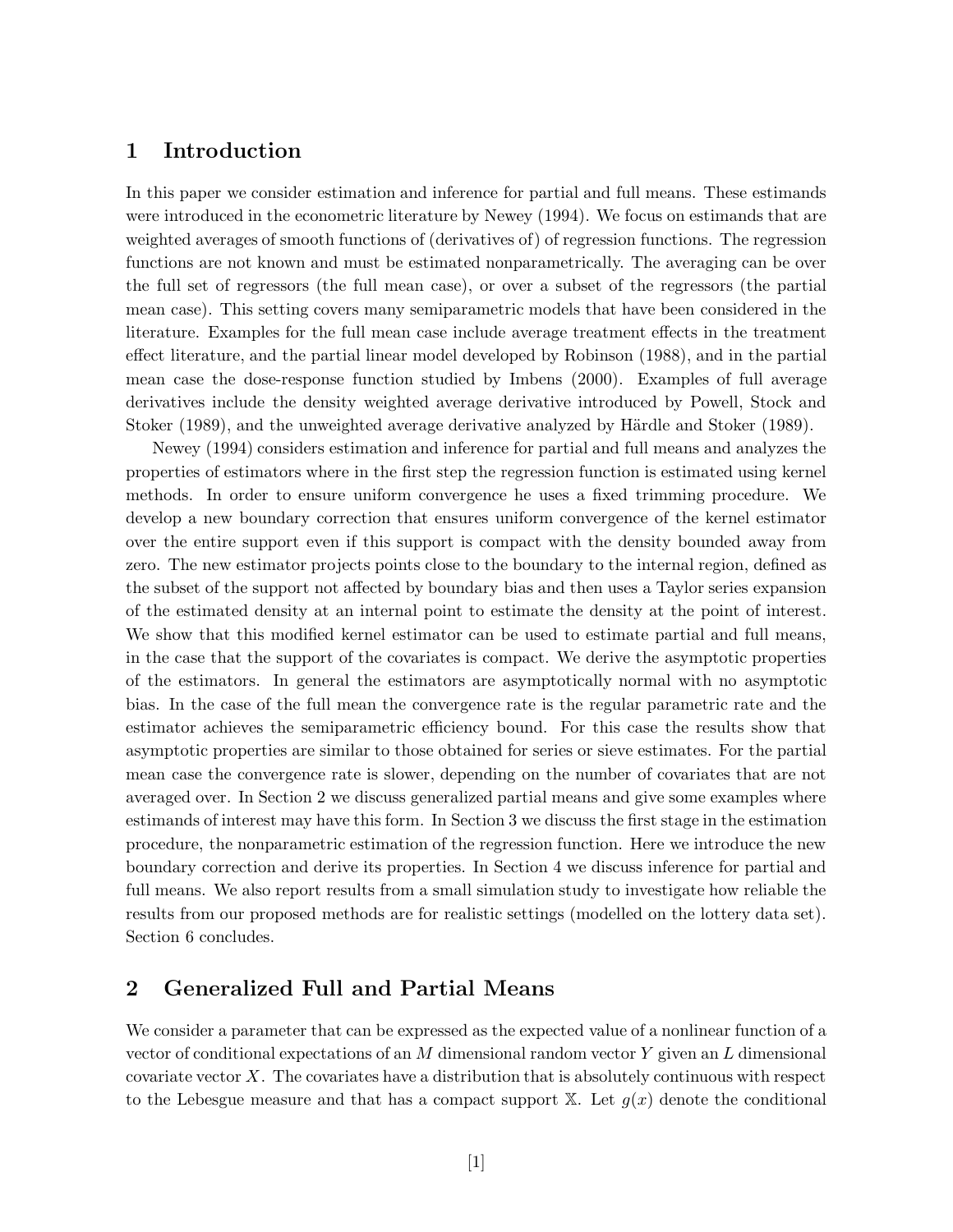expectation:

$$
g(x) = \mathbb{E}[Y|X=x].
$$
\n<sup>(2.1)</sup>

In addition define the  $M + 1$  dimensional vector of functions

$$
h(x) = \begin{pmatrix} h_1(x) \\ h_2(x) \end{pmatrix} = \begin{pmatrix} f_X(x) \\ f_X(x) \cdot g(x) \end{pmatrix}.
$$
 (2.2)

Although g depends on the full vector  $X$ , the expectation is computed over the the distribution of the  $L_1$  dimensional subvector  $X_1$ . The remaining  $L_2 = L - L_1$  components of  $X, X_2$ , are evaluated at a function of  $X_1$ , i.e. at  $X_2 = t(X_1)$  with  $t : \mathbb{R}^{L_1} \to \mathbb{R}^{L_2}$  a known function. In Newey's (1994) partial mean parameter this is a constant function, i.e.  $x_2 = t(X_1)$ . A limiting case is that  $L_1 = L$ , i.e. the expectation is over the full covariate vector. We now define the Generalized Partial Mean (GPM) as the Q dimensional parameter vector

$$
\theta_{\rm gpm} = \mathbb{E}\left[\omega(X_1)'m\left(h\left(X_1, t(X_1)\right)\right)\right],\tag{2.3}
$$

with  $m : \mathbb{R}^M \to \mathbb{R}^P$  a known function that depends on  $X_1$  only through g and  $\omega$  a  $Q \times P$ matrix of known weight functions that depend on  $X_1$ . If  $L_1 = L$  we refer to this parameter as the Generalized Full Mean (GFM),

$$
\theta_{\rm gfm} = \mathbb{E}\left[\omega(X)'m\left(h\left(X\right)\right)\right].\tag{2.4}
$$

The data are a random sample from the joint distribution of Y, X: The estimators of  $\theta_{\text{gpm}}$  and  $\theta_{\text{gfm}}$  are

$$
\hat{\theta}_{\rm gpm} = \frac{1}{N} \sum_{i=1}^{N} \omega(X_{1i})' m\left(\hat{g}_{NIP,s}(X_{1i}, t(X_{1i}))\right),\tag{2.5}
$$

and

$$
\hat{\theta}_{\text{gfm}} = \frac{1}{N} \sum_{i=1}^{N} \omega(X_i)' m(\hat{g}_{NIP,s}(X_i))),
$$
\n(2.6)

with  $\hat{g}_{NIP,s}(x)$  a nonparametric, kernel-type, estimator of  $g(x)$  that will be defined later.

INCLUDE EXAMPLES FROM PRESENTATIONS. WHAT ABOUT CAUSAL INTER-PRETATION IN FULL AND PARTIAL CASE? E.G. WHY DO LONG REGRESSION IF ONLY INTERESTED IN THE EFFECT OF A SINGLE COVARIATE? WHAT DO WE MEAN BY 'CONTROLLING ON AVERAGE' ? LINK WITH ASF IN NONSEPARABLE MODELS.

Example 2.1 (Full Mean: Average Treatment Effect an Average Treatment Ef-FECT ON THE TREATED)

Suppose units in a population are characterized by two potential outcomes,  $Y(0)$  and  $Y(1)$ ,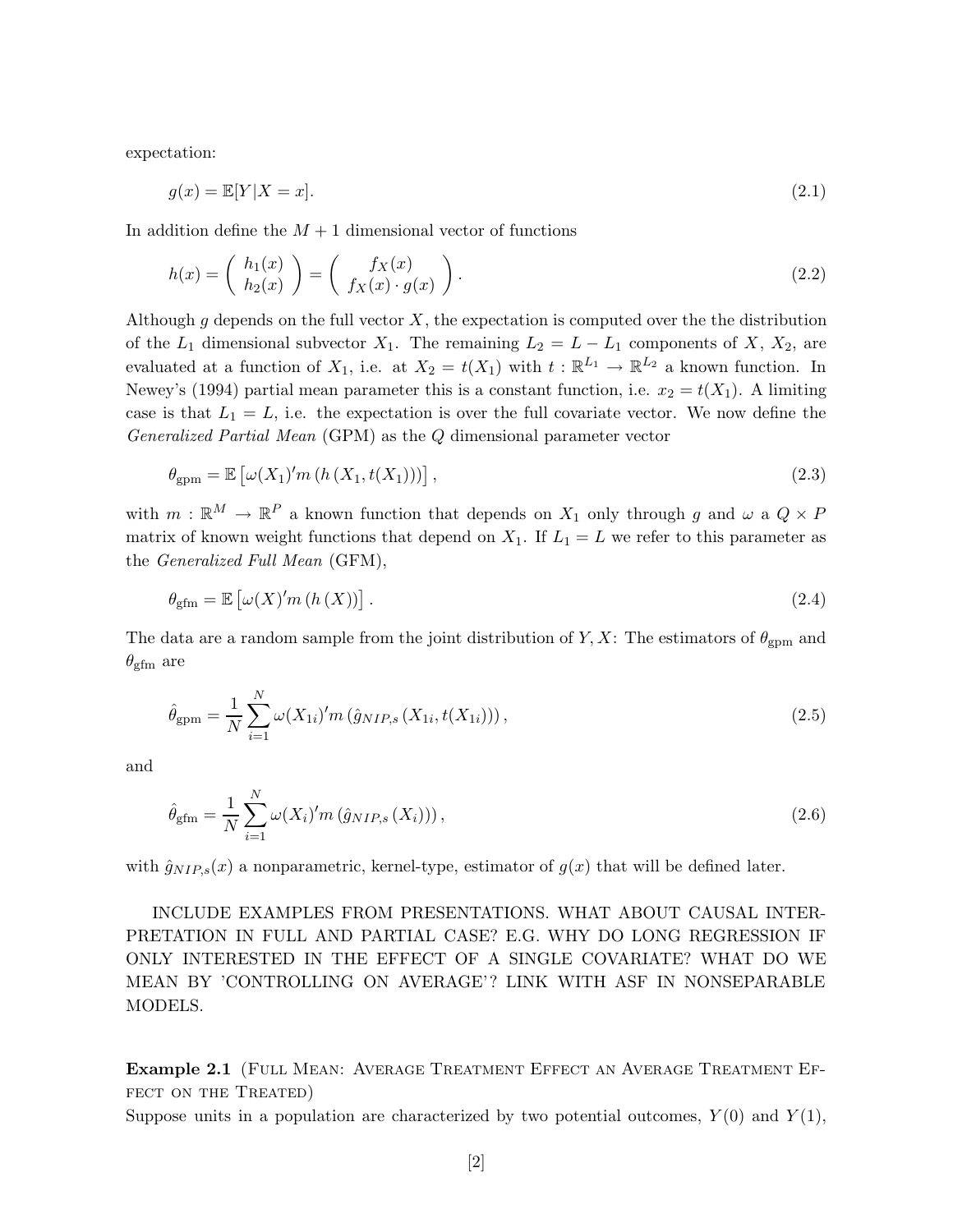outcomes given a control and active treatment respectively. Interest is in the average difference between these,  $\theta_{ATT} = \mathbb{E}[Y(1) - Y(0)]$ . Suppose one is willing to assume that given some covariates X assignment to the treatment, denoted by  $W \in \{0,1\}$ , is independent of the potential outcomes, or  $W \perp Y(0), Y(1)|X$  (unconfoundedness/selection-on-observables). This setting is widely studied in the program evaluation literature. See for example Rosenbaum and Rubin (1984), Hahn (1998), Heckman, Ichimura and Todd (1998), Hirano, Imbens and Ridder (2003). Then

$$
\theta_{ATT} = \mathbb{E}\left[\frac{\mathbb{E}[Y\cdot W|X]}{\mathbb{E}[W|X]} - \frac{\mathbb{E}[Y\cdot (1-W)|X]}{\mathbb{E}[1-W|X]}\right].
$$

This fits into the full mean form by setting

$$
\omega(x) = 1,
$$
  
\n
$$
g(x) = \begin{pmatrix} g_1(x) \\ g_2(x) \\ g_3(x) \end{pmatrix} = \begin{pmatrix} \mathbb{E}[W|X=x] \\ \mathbb{E}[YW|X=x] \\ \mathbb{E}[Y(1-W)|X=x] \end{pmatrix},
$$

and

$$
m(g(x)) = g_2(x)/g_1(x) - g_3(x)/(1 - g_1(x)).
$$

Hahn (1998) suggests an efficient estimator for  $\theta_{ATT}$  based on this representation but using a series estimator for  $g(x)$ . Another treatment effect parameter of interest is the Average Treatment Effect on the Treated (ATET),  $\mathbb{E}[Y(1) - Y(0)|W = 1]$ . Following Hirano, Imbens and Ridder (2003), the efficient estimator if we know the ratio of the probability of selection and the fraction in the population that is treated  $g_0(x)$ , is obtained from

$$
\theta_{ATET} = \mathbb{E}\left[ g_0(X) \left( \frac{\mathbb{E}[Y \cdot W | X]}{\mathbb{E}[W | X]} - \frac{\mathbb{E}[Y \cdot (1 - W) | X]}{\mathbb{E}[1 - W | X]}\right) \right].
$$

The estimator is again a full mean and the estimator is the same as that for the ATT with the only difference that

$$
\omega(x) = g_0(x)
$$

which is assumed to be known. As noted by Hirano, Imbens, and Ridder, the efficient estimator requires estimation of the (known) regression function in  $g.\Box$ 

#### Example 2.2 (FULL MEAN: ROBINSON PARTIAL LINEAR MODEL)

Robinson (1988) is interested in estimating  $\beta$  in the partial linear model for the scalar dependent variable  $Y$ :

$$
\mathbb{E}[Y|X=z, Z=z] = \beta'x + k(z).
$$

Under his assumptions  $\beta$  is equal to

$$
\beta = \left( \mathbb{E} \left[ \left( X - \mathbb{E}[X|Z] \right) \left( X - \mathbb{E}[X|Z] \right)' \right] \right)^{-1} \mathbb{E} \left[ \left( X - \mathbb{E}[X|Z] \right) \left( Y - \mathbb{E}[Y|Z] \right) \right].
$$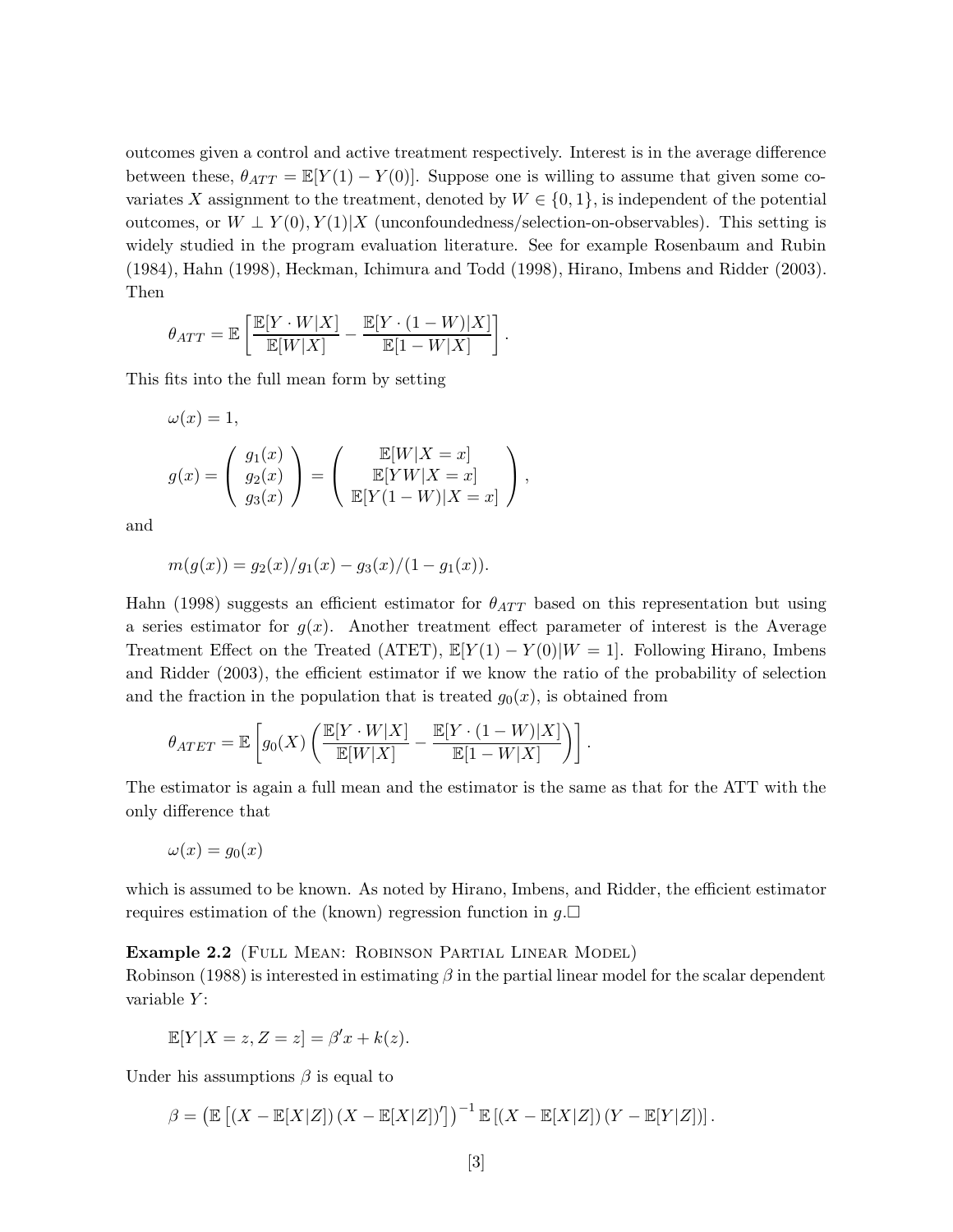All components of the matrix  $\mathbb{E}[(X - \mathbb{E}[X|Z])(Y - \mathbb{E}[Y|Z])]$  have the full mean form. In the scalar  $X$  and  $Y$  case:

$$
\mathbb{E}[(X - \mathbb{E}[X|Z])(Y - \mathbb{E}[Y|Z])]
$$
  
= 
$$
\mathbb{E}[XY] - \mathbb{E}[X \cdot \mathbb{E}[Y|Z]] - \mathbb{E}[\mathbb{E}[X|Z] \cdot Y] + \mathbb{E}[\mathbb{E}[X|Z] \cdot \mathbb{E}[Y|Z]]
$$
  
= 
$$
\mathbb{E}[\mathbb{E}[XY|Z]] - \mathbb{E}[\mathbb{E}[X|Z] \cdot \mathbb{E}[Y|Z]].
$$

This fits into the full mean setting by setting

$$
\omega(z) = 1,
$$
  
\n
$$
g(z) = \begin{pmatrix} g_1(z) \\ g_2(z) \\ g_3(z) \end{pmatrix} = \begin{pmatrix} \mathbb{E}[X|Z=z] \\ \mathbb{E}[Y|Z=z] \\ \mathbb{E}[X \cdot Y|Z=z] \end{pmatrix},
$$

and

$$
m(g(z)) = g_3(z) - g_1(x) \cdot g_2(x).
$$

Hence  $\beta$  can be written as a smooth function of full means. Robinson (1988) proposes a kernel estimator for  $g(z)$ , but uses trimming to get around boundary problems, requiring the choice of a second bandwidth (in addition to the bandwidth for the regression function itself).  $\Box$ 

Example 2.3 (Partial Mean: Dose Response Function)

Imbens (2000), Hirano and Imbens (2003), and Flores (????) are interested in estimating the dose response function for an assigned value w

$$
\mu(w) = \mathbb{E}[Y(w)],
$$

where the researcher has available a random sample of  $(Y, W, X)$ , with  $Y = Y(W)$ , under the assumption that

 $Y(w) \perp W|X.$ 

If w is continuous we can estimate  $\mu(w)$  for fixed w in the partial mean set up by setting

$$
t(x) = w,
$$
  
\n
$$
\omega(x) = 1,
$$
  
\n
$$
g(x, w) = \mathbb{E}[Y|X = x, W = w],
$$
  
\n
$$
m(g(x, w)) = g(x, w).
$$

 $\Box$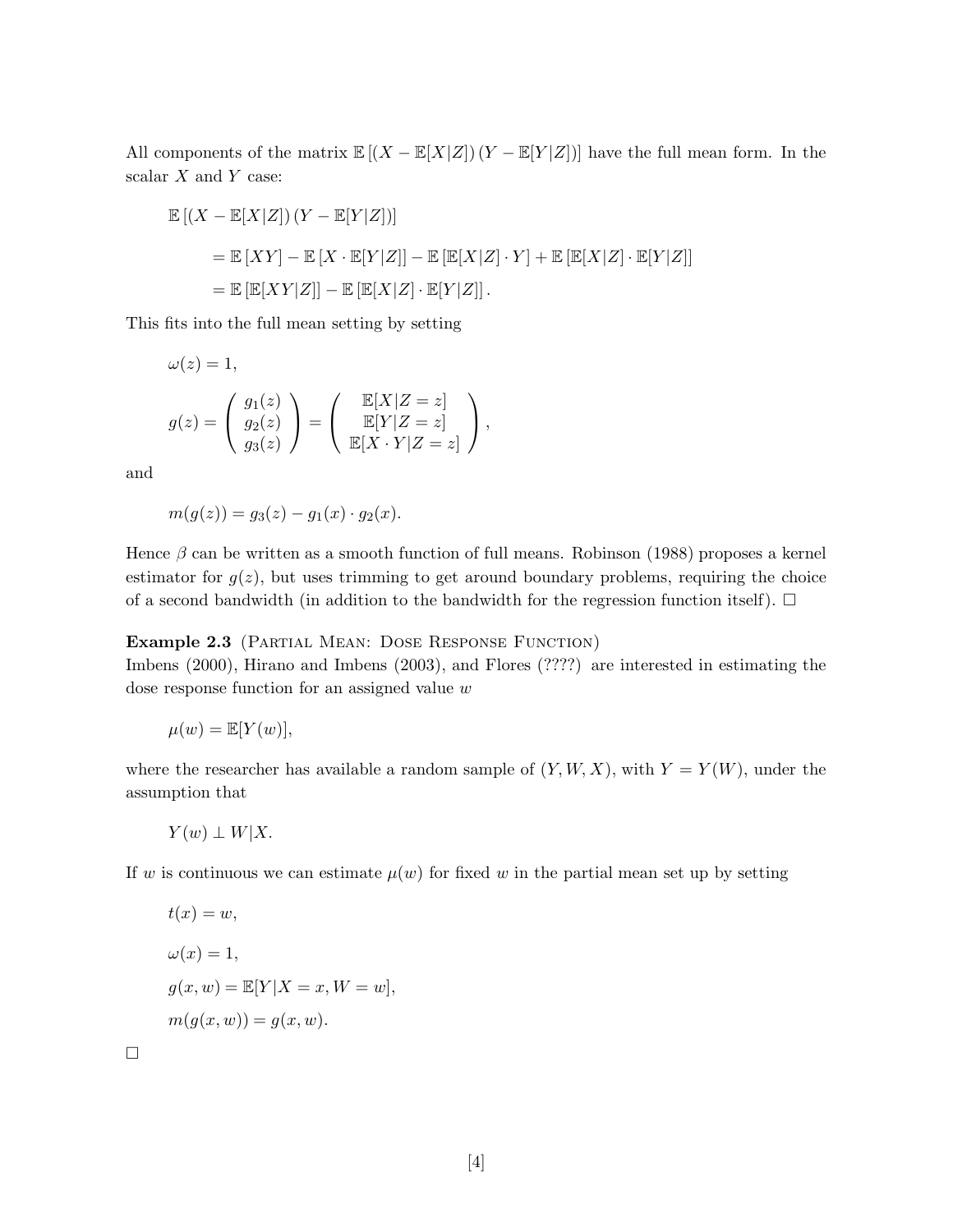#### Example 2.4 (Partial Mean: Aggregate Redistributional Effect)

Graham, Imbens and Ridder are interested in estimating the effect of assortive matching where inputs are reallocated. Their estimand can be written as

$$
\theta = \mathbb{E}\left[g\left(X, F_W^{-1}\left(F_X(X)\right)\right)\right].
$$

We can estimate  $\theta$  in the partial mean set up by setting

$$
t(x) = F_W^{-1}(F_X(x)),
$$
  
\n
$$
\omega(x) = 1,
$$
  
\n
$$
g(x, w) = \mathbb{E}[Y|X = x, W = w],
$$
  
\n
$$
m(g(x, w)) = g(x, w).
$$

### 3 Uniform Convergence of Kernel Estimators

In this section we study the problem of estimating  $g(x)$ . We do this indirectly, first by nonparametrically estimating the probability density function of  $X, f_X(x)$ , and then by estimating the product of  $g(x)$  and  $f_X(x)$ , which we denote by  $h(x)$ . The regression function itself will then be estimated by the ratio  $\hat{h}(x)/\hat{f}_X(x)$ . The key is the development of an estimator for  $h(x)$  that is uniformly consistent even if  $h(x)$  is bounded away from zero on the compact support of X.

#### 3.1 Notation and Set Up

 $\Box$ 

First we introduce some notation to deal with the case where  $X$  is an  $L$ -dimensional vector. Let  $\lambda$  denote an L vector of nonnegative integers, with  $|\lambda| = \sum_{l=1}^{L} \lambda_l$ , and  $\lambda! = \prod_{l=1}^{L} \lambda_l!$ . For L vectors of nonnegative integers  $\lambda$  and  $\mu$  let  $\mu \leq \lambda$  be equivalent to  $\mu_l \leq \lambda_l$  for all  $l = 1, ..., L$ , and define

$$
\left(\begin{array}{c} \lambda \\ \mu \end{array}\right) = \frac{\lambda!}{\mu!(\lambda-\mu)!} = \prod_{l=1}^L \frac{\lambda_l!}{\mu_l!(\lambda_l-\mu_l)!} = \prod_{l=1}^L \left(\begin{array}{c} \lambda_l \\ \mu_l \end{array}\right).
$$

For L vectors  $\lambda$  and  $x$  let  $x^{\lambda} = \prod_{l=1}^{L} x_l^{\lambda_l}$ . As shorthand for partial derivatives we use  $g^{(\lambda)}(x)$ :

$$
g^{(\lambda)}(x) = \frac{\partial g^{|\lambda|}}{\partial x^{\lambda}}(x).
$$

For matrices we use the matrix norm

$$
|A| = \sqrt{\text{tr}(A'A)}.
$$

The norm that we use for functions  $g: \mathbb{X} \subset \mathbb{R}^L \to \mathbb{R}$  that are at least j times continuously differentiable is the Sobolev norm

$$
|g|_j = \sup_{x \in \mathbb{X}, |\lambda| \le j} \left| \frac{\partial g^{|\lambda|}}{\partial x^{\lambda}}(x) \right|.
$$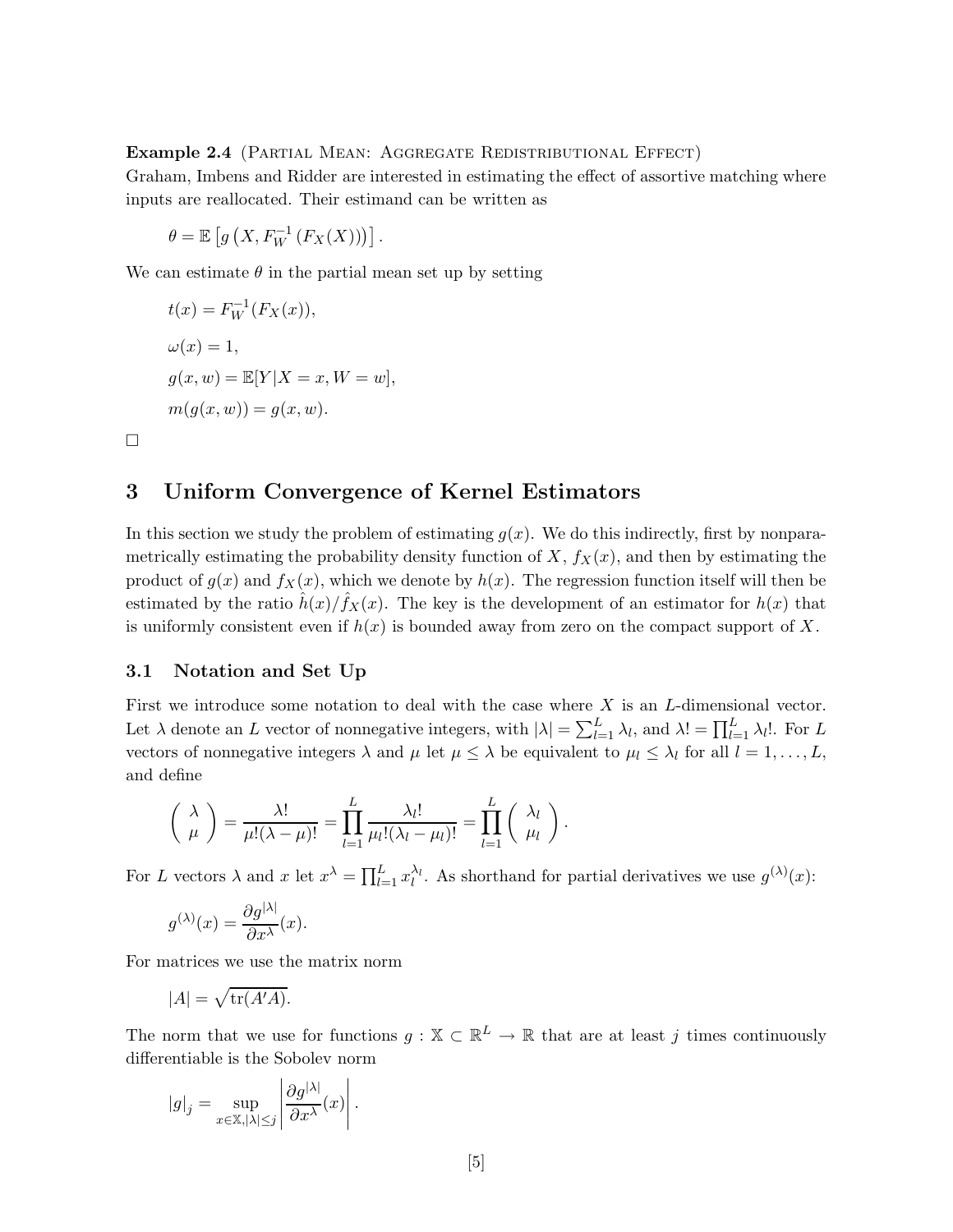Let  $K : \mathbb{R}^L \mapsto \mathbb{R}$  denote the kernel function. We will assume that  $K(u) = 0$  for  $u \notin \mathbb{U}$  with  $\mathbb{U}$ compact, and  $K(u)$  bounded. The standard Nadaraya-Watson (NW) kernel density estimator, based on the bandwidth b, is:

$$
\hat{f}_{X,\text{nw}}(x) = \frac{1}{N} \sum_{i=1}^{N} \frac{1}{b^L} K\left(\frac{x - X_i}{b}\right),\tag{3.7}
$$

For the bandwidth b define the *internal region* of the support  $X$  as

$$
\mathbb{X}_b^I = \left\{ x \in \mathbb{X} \left| \left\{ \tilde{x} \in \mathbb{R}^k \, \middle| \, \frac{x - \tilde{x}}{b} \in \mathbb{U} \right\} \subset \mathbb{X} \right\} = \left\{ x \in \mathbb{X} \, \middle| \, \left\{ x - b \cdot u \middle| u \in \mathbb{U} \right\} \subset \mathbb{X} \right\}.
$$
\n(3.8)

This is a compact subset of the interior of X that contains all points that are sufficiently far away from the boundary that the standard kernel density estimator at those points is not affected by any potential discontinuity in the density at the boundary. In the case with  $\mathbb{U} = [-1, 1]^L$  and  $\mathbb{X} = \bigotimes_{l=1}^{L} [\underline{x}_l, \overline{x}_l]$ , we have  $\mathbb{X}_b^I = \bigotimes_{l=1}^{L} [\underline{x}_l + b, \overline{x}_l - b]$ .<sup>1</sup> Next, we need to develop some notation for Taylor series approximations. Define for a given,  $m-1$  times differentiable function  $g : \mathbb{R}^L \to \mathbb{R}$ , a point  $y \in \mathbb{R}^L$  and an integer m, the  $m-1$ -th order polynomial function  $t : \mathbb{R}^L \to \mathbb{R}$  based on the Taylor series expansion of order  $m-1$  of  $g(\cdot)$  around y:

$$
t(x, g(\cdot), y, m) = \sum_{j=0}^{m-1} \sum_{|\lambda|=j} \frac{1}{\lambda!} \frac{\partial^{|\lambda|}}{\partial x^{\lambda}} g(y) \cdot (x - y)^{\lambda}.
$$
 (3.9)

If the function  $g(x)$  is m times differentiable the remainder term in the Taylor series expansion is

$$
g(x) - t(x, g(\cdot), y, m) = \sum_{|\lambda| = m} \frac{1}{\lambda!} \frac{\partial^m}{\partial x^{\lambda}} g(\overline{y}(x)) \cdot (x - y)^{\lambda}.
$$

with  $\overline{y}(x)$  intermediate between x and y. If the m-th order derivative is bounded, this remainder term can be bounded by  $C \cdot |x - y|^m$ .

#### 3.2 The Nearest Internal Point Estimator

It is well-known that kernel density estimators are biased if the support of the density that is estimated is bounded. Because GPM and GFM estimates require first-stage density estimates, their behavior is affected by this bias. In the literature two types of assumptions are made to avoid this problem.

Newey (1994) shows that if the population probability density function and its derivatives up to order j are zero on the boundary of the support, then

$$
\sup_{x \in \mathbb{X}, |\lambda| \le j} \left| \frac{\partial^{|\lambda|}}{\partial x^{\lambda}} \hat{f}_{X, NW}(x) - \frac{\partial^{|\lambda|}}{\partial x^{\lambda}} f_X(x) \right| = O_p \left( \ln N^{1/2} \left( N \cdot b_N^{L+2j} \right)^{-1/2} + b_N^s \right),
$$

<sup>&</sup>lt;sup>1</sup>The set  $[-1,1]^L$  is the set of L vectors with components that are between -1 and 1. The set  $\bigotimes_{l=1}^L [\underline{x}_l, \overline{x}_l]$  is the set of L vectors with l-th component between  $\underline{x}_l$  and  $\overline{x}_l$ .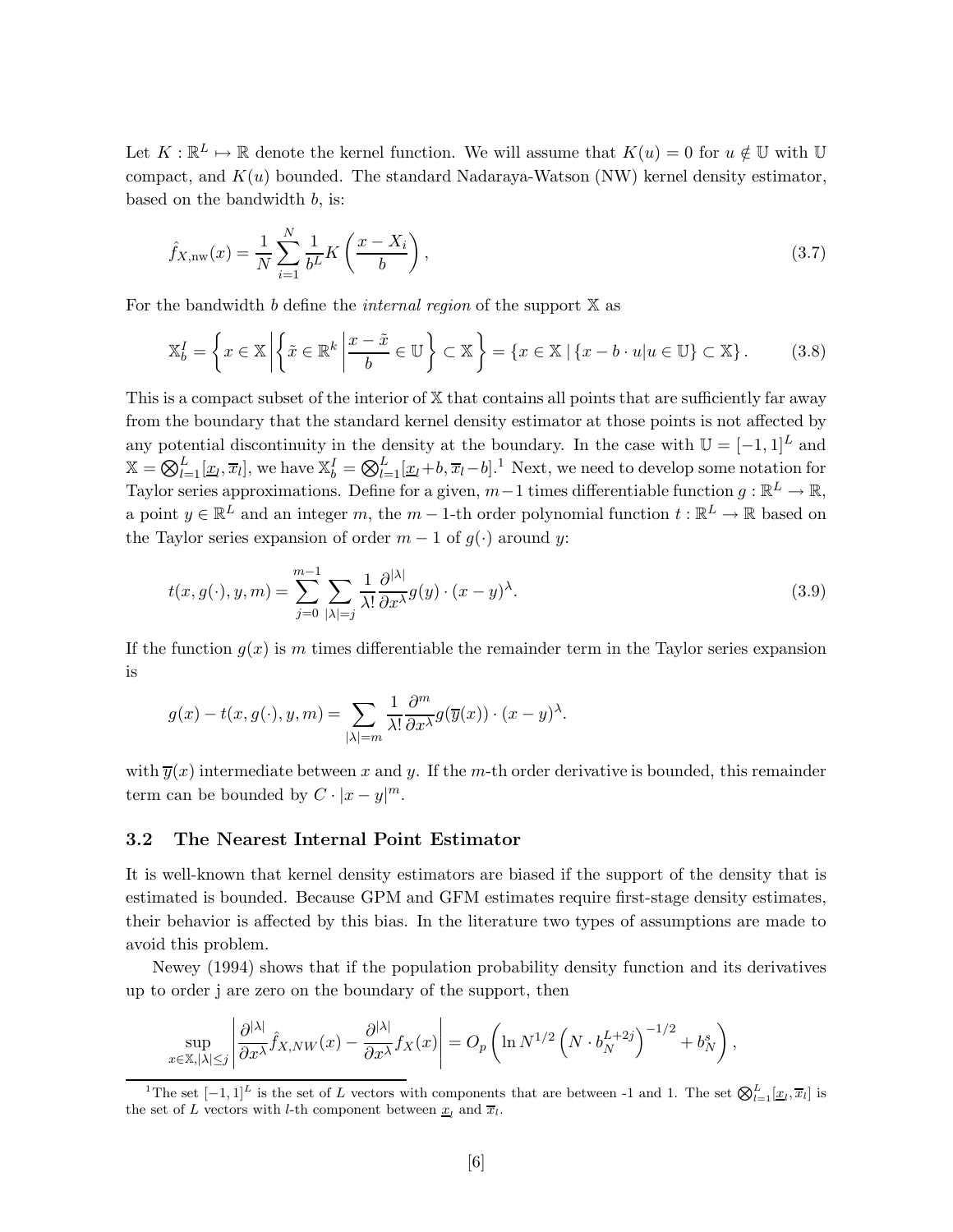If the density is bounded from zero on its support, then the uniform bound holds on a compact subset of the interior of the support. Alternatively one can assume that the support is unbounded. Andrews (1995) gives uniform bounds on the estimation error for this case. Neither the Newey (1994) nor the Andrews (1995) results imply uniform convergence on the full support if the support is compact and the density is bounded away from zero on the support. In fact, in that case it is easy to see that the standard kernel density estimator is not even consistent at the boundary. If X is scalar, the kernel density estimator converges to  $1/2$  times the value of the density at the boundary.

Various modifications of the kernel density estimator have been proposed to deal with the boundary bias. Here we discuss two of these, and we show that they do not lead to uniformly consistent estimators of the density and its derivatives. To simplify the discussion we assume that the support of the random variable is  $X = [0, 1]$ . The first boundary modification is sometimes referred to as reflection. It consists of adding artificial observations to the data that are mirror images of the existing ones but are outside the support of the distribution. So, for an observation  $X_i$ , we add one observation on the other side of the lower boundary zero,  $X_i' = 0 - (X_i - 0) = -X_i$  and one observation on the other side of the upper boundary,  $X''_i = 1 + (1 - X_i) = 2 - X_i$ . This leads to the estimator

$$
\hat{f}_{X,R}(x) = \frac{1}{N} \sum_{i=1}^{N} \frac{1}{b} \left[ K \left( \frac{x - X_i}{b} \right) + K \left( \frac{x - X'_i}{b} \right) + K \left( \frac{x - X''_i}{b} \right) \right] = \frac{1}{N} \sum_{i=1}^{N} \left[ K \left( \frac{x - X_i}{b} \right) + K \left( \frac{x + X_i}{b} \right) + K \left( \frac{x - (2 - X_i)}{b} \right) \right).
$$

At the boundary it is as if the probability density function is extended by imputing the density at values below the lower boundary point 0 as  $f_X(0-x) = f_X(0+x)$  for  $y > 0$ . This removes the bias of the kernel density estimator at the boundary, so that we have uniform convergence over the compact support. However, the kernel density estimator of the derivative of the density now converges to zero at the boundary, and is not consistent for that derivative, so that we cannot have uniform convergence of the derivatives. A second method to remove the boundary bias is a jackknife approach (Gray and Schucany, 1972). It is based on two density estimates that use two different bandwidth sequences  $b_N$  and  $b'_N$ . It then uses a convex combination of the two estimates to eliminate the first-order bias near the boundary. This cannot restore convergence of the density estimator at the boundary (and hence uniform convergence over a compact support) because at the boundary the probability limit of the estimated density is equal to half times the actual density, irrespective of the bandwidth sequence used.

An estimator that removes the boundary bias should not only ensure uniform convergence of the density estimator and its derivatives, but should also preserve the bias reduction that higher-order kernels deliver. Although this feature of kernel density estimators may not always be important in practice, it is needed to ensure that the bias of the GPM and GFM estimators converges to 0 at an appropriate rate. A final requirement is that the proofs of the asymptotic properties of the GPM and GFM estimators should not be unduly complicated and that no additional smoothing parameters should be involved. Note that the asymptotic trimming arguments that could be used to deal with the boundary bias fail these tests.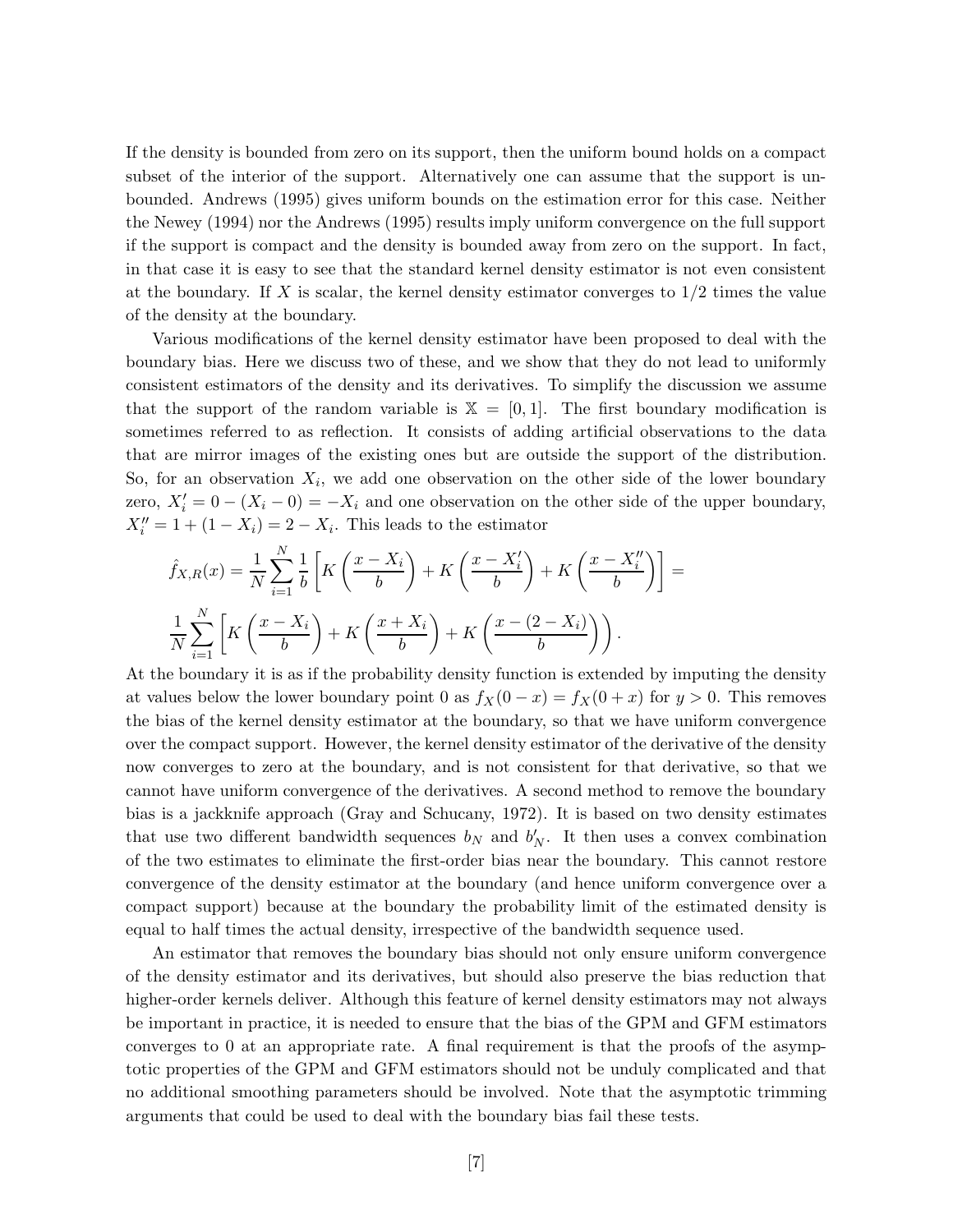The new estimator, the Nearest Internal Point (NIP) estimator, is equal to the NW estimator of the density and its derivatives on the internal region of  $X$  and to a Taylor series expansion of the density and its derivatives on the boundary region. To define the estimator we introduce the transformation  $r_b(x)$  indexed by the bandwidth. This transformation maps a point  $x \in \mathbb{X}$ to a point in the internal region of X. If  $r_b(x) \neq x$ ,  $r_b(x)$  is the point where the Taylor series expansion is taken that replaces the usual kernel density estimator. The usual estimator is used if  $r_b(x) = x$ .

An obvious choice for  $r_b(x)$  is the projection of x onto the set  $\mathbb{X}_b^I$ :

$$
r_b(x) = \operatorname{argmin}_{y \in \mathbb{X}_b^I} |x - y|.
$$

Thus, for  $x \in \mathbb{X}_b^I$ ,  $r_b(x) = x$  which implies that on the interior region this estimator coincides with the kernel density estimator. If  $\mathbb{X} = \bigotimes_{l=1}^{2} [\underline{x}_l, \overline{x}_l]$  and  $\mathbb{U} = [-1, 1]^2$ , the projections are as in Figure 2. Note that for  $x$  in the boundary region, moving  $b$  in one or both directions will take us out of the support  $X$ . For x in the larger rectangles in the boundary set, there is a direction where moving by b keeps us inside the support. The estimator does not use a Taylor series approximation in these "long" directions, but instead uses the kernel density estimator and its derivatives, if derivatives of the density have to be estimated. The NIP estimator of the  $\lambda$  derivative on the boundary region based on this choice of the point of approximation, the NIP estimator is based on a Taylor series expansion of the  $\lambda$  derivative of  $f_X$  at  $r_b(x)$ :

$$
\hat{f}_{X,\text{nip},m}^{[\lambda]}(x) = \begin{cases} t\left(x, \frac{\partial^{|\lambda|}}{\partial x^{\lambda}} \hat{f}_{X,NW}, r_b(x), m\right) & \text{if } x \in \mathbb{X} \\ 0 & \text{elsewhere.} \end{cases}
$$
\n(3.10)

Note that in general the nearest interior point estimator of the derivative of the density is not equal to the derivative of the nearest interior point estimator of the density, because the latter depends on the  $\lambda$  derivative of  $r_b(x)$  with respect to x. For that reason we use the notation  $[\lambda]$ to distinguish this estimator from the  $\lambda$  derivative of the NIP estimator that is indicated by the superscript ( $\lambda$ ). Of course the equality  $\hat{f}_{X,\text{nip},m}^{[\lambda]}(x) = \hat{f}_{X,\text{nip},m}^{(\lambda)}(x)$  holds on the internal region. Moreover, if  $\mathbb{X} = \bigotimes_{l=1}^{L} [\underline{x}_l, \overline{x}_l]$  and  $\mathbb{U} = [-1, 1]^L$  we have for the *l*-th component of the point of approximation

$$
r_b(x)_l = \begin{cases} \frac{x_l + b}{x_l} & \text{if } x_l < \frac{x_l + b}{x_l - b} \\ \frac{x_l}{x_l - b} & \text{elsewhere.} \end{cases}
$$

Note that the derivative of  $r_b(x)$  is either 1 or 0, so that if the support is a hyper rectangle  $\hat{f}_{X,\text{nip},m}^{[\lambda]}(x) = \hat{f}_{X,\text{nip},m}^{(\lambda)}(x)$  for all  $x \in \mathbb{X}$  so that we have uniform convergence in Sobolev norm.

It is essential to bound the distance between x and the point of approximation  $r<sub>b</sub>(x)$ . To obtain the same bound on the bias as Newey (1994), we need the boundary area to be "small", in the sense that  $\sup_{x \in \mathbb{X}} |x - r_b(x)|$  is of order  $O(b)$ . If  $\mathbb{X} = \bigotimes_{l=1}^L [\underline{x}_l, \overline{x}_l], \mathbb{X}_b^I = \bigotimes_{l=1}^L [\underline{x}_l + b, \overline{x}_l - b],$ and  $r<sub>b</sub>(x)$  is the projection of x on the internal set, then the condition is satisfied. An example of a support  $\mathbb{X} \subset \mathbb{R}^2$  that has a boundary that is not small is given in Figure 1. This figure shows (part of) a compact support with its internal region  $\mathbb{X}_{b}^{I}$ . Because the support is bounded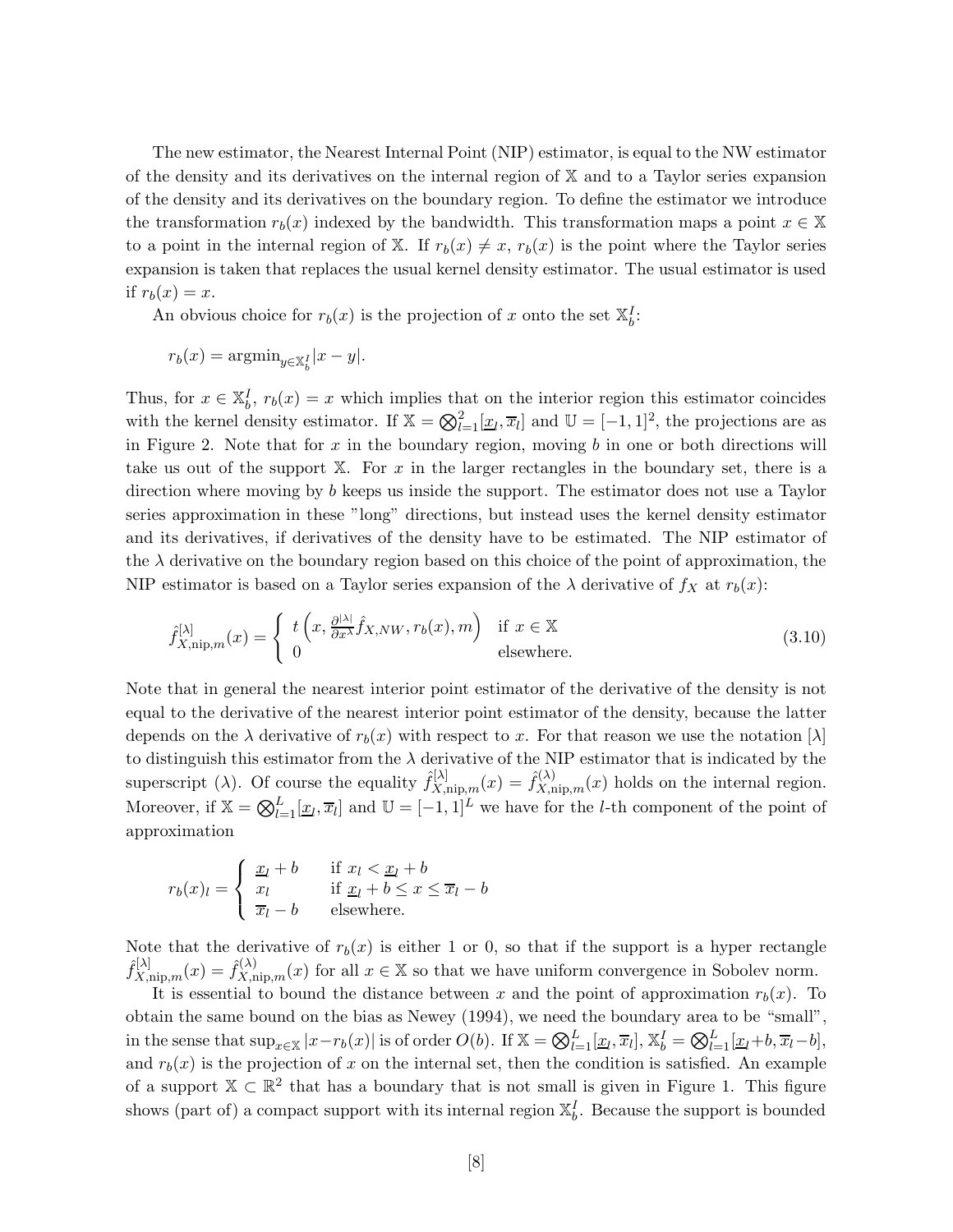by the curve  $(1-x)^2$ , we have that if  $r_b(x)$  is the nearest point in the internal set

$$
|x_e - r_b(x_e)| = \sqrt{2b + b^2} = O(\sqrt{b}).
$$

Hence the shape of the support X matters.

#### 3.3 Products of Regression and Density Functions

It is useful to look not only at the estimation of densities, but also of a more general class of functions. Let  $Z$  be a random vector defined on the same probability space as  $X$ , and define

$$
h(x) = \mathbb{E}[Z|X = x] \cdot f_X(x).
$$

Let

$$
h^{(\lambda)}(x) = \frac{\partial^{|\lambda|}}{\partial x^{\lambda}} h(x),
$$

be the  $\lambda$  derivative. When we consider partial and full means, we will use a special case where Z is of the form  $(1, Y')'$ , and so  $h(x)$  will be  $h(x) = (h_1(x), h_2(x)')' = (f_X(x), f_X(x) \cdot g(x)')'.$ Partial and full means depend on h through  $g = h_2/h_1$ , but for notational ease we formulate and derive the results without this structure. As we shall see later, the expressions for asymptotic variances of estimators simplify, if the dependence is through  $h_2/h_1$ .

We consider two estimators for  $h(x)$ . The first is based on the standard Nadaraya-Watson kernel:

$$
\hat{h}_{\text{nw}}(x) = \frac{1}{N} \sum_{i=1}^{N} \frac{1}{b^L} \cdot Z_i \cdot K\left(\frac{x - X_i}{b}\right),\tag{3.11}
$$

with estimator for the  $\lambda$  derivative equal to the derivative of the estimator:

$$
\hat{h}_{\text{nw}}^{(\lambda)}(x) = \frac{\partial^{|\lambda|}}{\partial x^{\lambda}} \hat{h}(x) = \frac{1}{N} \sum_{i=1}^{N} \frac{1}{b^{L+|\lambda|}} \cdot Z_i \cdot K^{(\lambda)}\left(\frac{x - X_i}{b}\right). \tag{3.12}
$$

The second estimator is based on the NIP density estimator :

$$
\hat{h}_{\text{nip},m}(x) = \begin{cases} t\left(x, \hat{h}_{NW}, r_b(x), m\right) & \text{if } x \in \mathbb{X} \\ 0 & \text{elsewhere.} \end{cases}
$$
\n(3.13)

As for the estimator of the  $\lambda$  derivative of the density we estimate the  $\lambda$  derivative of h by a Taylor series expansion of the derivative. To emphasize the difference between this estimator and the  $\lambda$  derivative of the NIP estimator of h we use  $[\lambda]$  and not  $(\lambda)$ .

$$
\hat{h}_{\text{nip},m}^{[\lambda]}(x) = \begin{cases} t\left(x, \hat{h}_{NW}^{(\lambda)}, r_b(x), m\right) & \text{if } x \in \mathbb{X} \\ 0 & \text{elsewhere.} \end{cases}
$$
\n(3.14)

As noted before we have  $\hat{h}_{\text{nip},m}^{[\lambda]}(x) = \hat{h}_{\text{nip},m}^{(\lambda)}(x)$  if X is a hyper rectangle.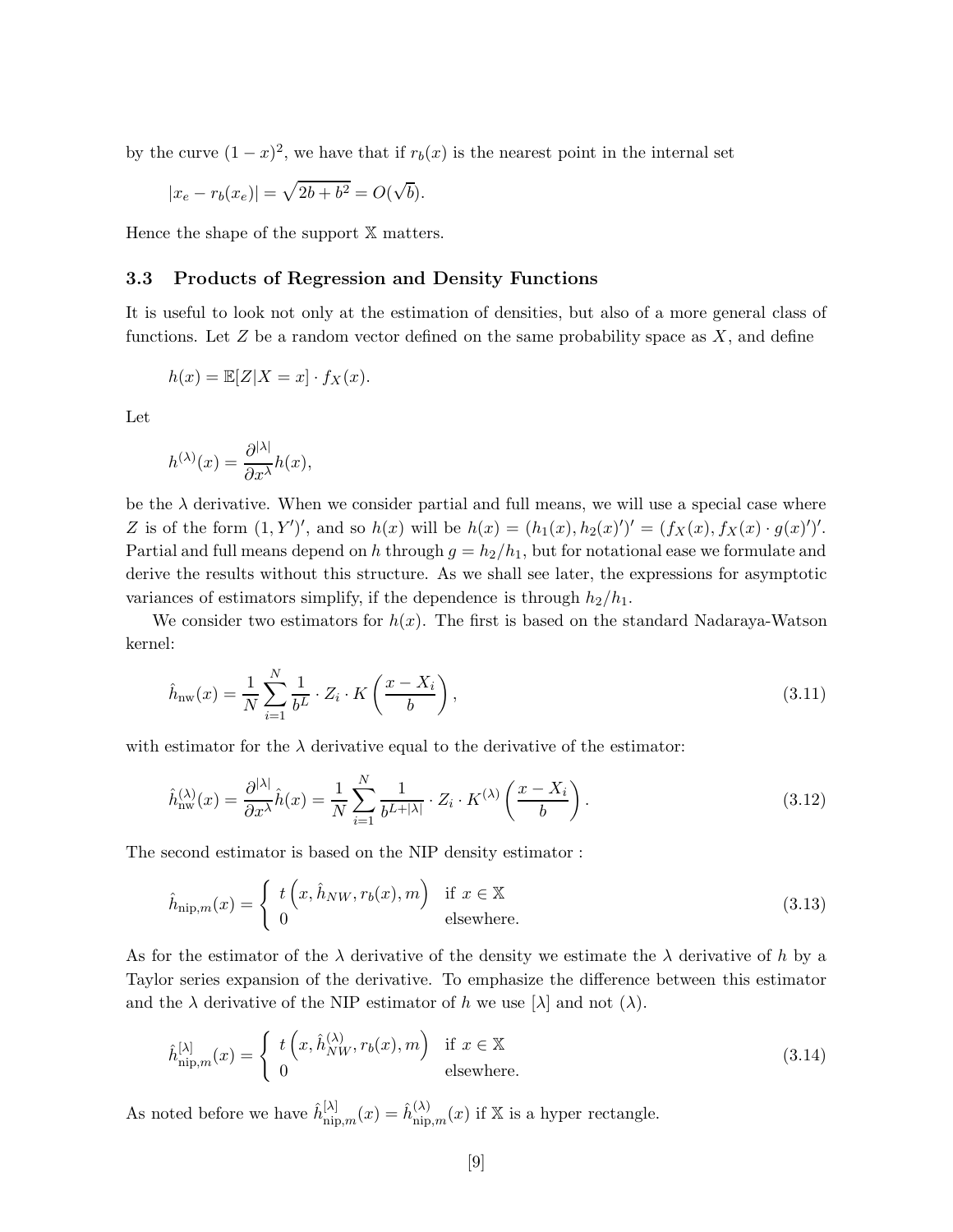#### 3.4 Assumptions

### THE ONLY CHANGE IN MAIN TEXT IS THAT I REPLACED THE ASSUMPTIONS, LEM-MAS AND THEOREMS BY THOSE IN THE APPENDIX.

We make three sets of assumptions. The first deals with the joint distribution of  $(Z_i, X_i)$ , the second with the kernel, and the third with the bandwidth. The assumptions are stronger than necessary for the first set of results, but are formulated in order to be useful in the subsquent discussion of generalized partial means.

#### Assumption 1 (DISTRIBUTION)

 $(i)$   $(Y_1, X_1), (Y_2, X_2), \ldots$ , are independent and identically distributed, and one of the components of  $Z$  is identically equal to 1,

(ii) the support of X is  $\mathbb{X} \subset \mathbb{R}^L$ ,  $\mathbb{X} = \bigotimes_{l=1}^L [\underline{x}_l, \overline{x}_l]$ ,  $\underline{x}_l < \overline{x}_l$  for all  $l = 1, ..., L$ .

 $(iii)\;{\rm sup}_{x\in \mathbb X}\,\mathbb E[|Y|^p|X=x]<\infty\;\mbox{\it for some $p>2$}.$ 

(iv)  $g(x) = \mathbb{E}[Y|X=x]$  is q times continuously differentiable on the interior of X with the q-th derivative bounded,

(v)  $f_X(x)$  is q times continuously differentiable on the interior of X with the q-th derivative bounded.

**Definition 3.1** DERIVATIVE ORDER OF A KERNEL A Kernel  $K : \mathbb{U} \mapsto \mathbb{R}$  is of derivative order d if for all u in the boundary of the set  $\mathbb U$  and all  $|\lambda| \leq d-1$ ,

$$
\lim_{v \to u} \frac{\partial^{\lambda}}{\partial u^{\lambda}} K(v) = 0.
$$

#### Assumption 2 (KERNEL)

(i)  $K : \mathbb{R}^L \to \mathbb{R}$ , with  $K(u) = \prod_{l=1}^L K(u_l)$ ,

(ii)  $K(u) = 0$  for  $u \notin U$ , with  $U = [-1, 1]^L$ ,

(iii) K is r times continuously differentiable, with the r-th derivative bounded on the interior of  $\mathbb{U}$ ,

(iv) K is a kernel of order s, so that  $\int_{\mathbb{U}} K(u) du = 1$  and  $\int_{\mathbb{U}} u^{\lambda} K(u) du = 0$  for all  $\lambda$  such that  $0 < |\lambda| < s$ , for some  $s \geq 1$ ,

(v)  $K$  is a kernel of derivative order d.

We refer to such a kernel as a derivative kernel of order  $(s, d)$ . Hence a derivative kernel is a higher order kernel that deals with boundary terms that appear in the asymptotically linear expressions for the GFAD and GPAD estimators. If  $d = 0$  there is no restriction on the kernel beyond the higher order.

## **Assumption 3** The bandwidth  $b_N = N^{-\delta}$  for some  $\delta > 0$ .

We assume that  $\mathbb{U} = [-1, 1]^L$  for simplicity. Key is that it has bounded support and that the kernel itself is bounded.

Define  $Z_i = (1, Y'_i)'$ .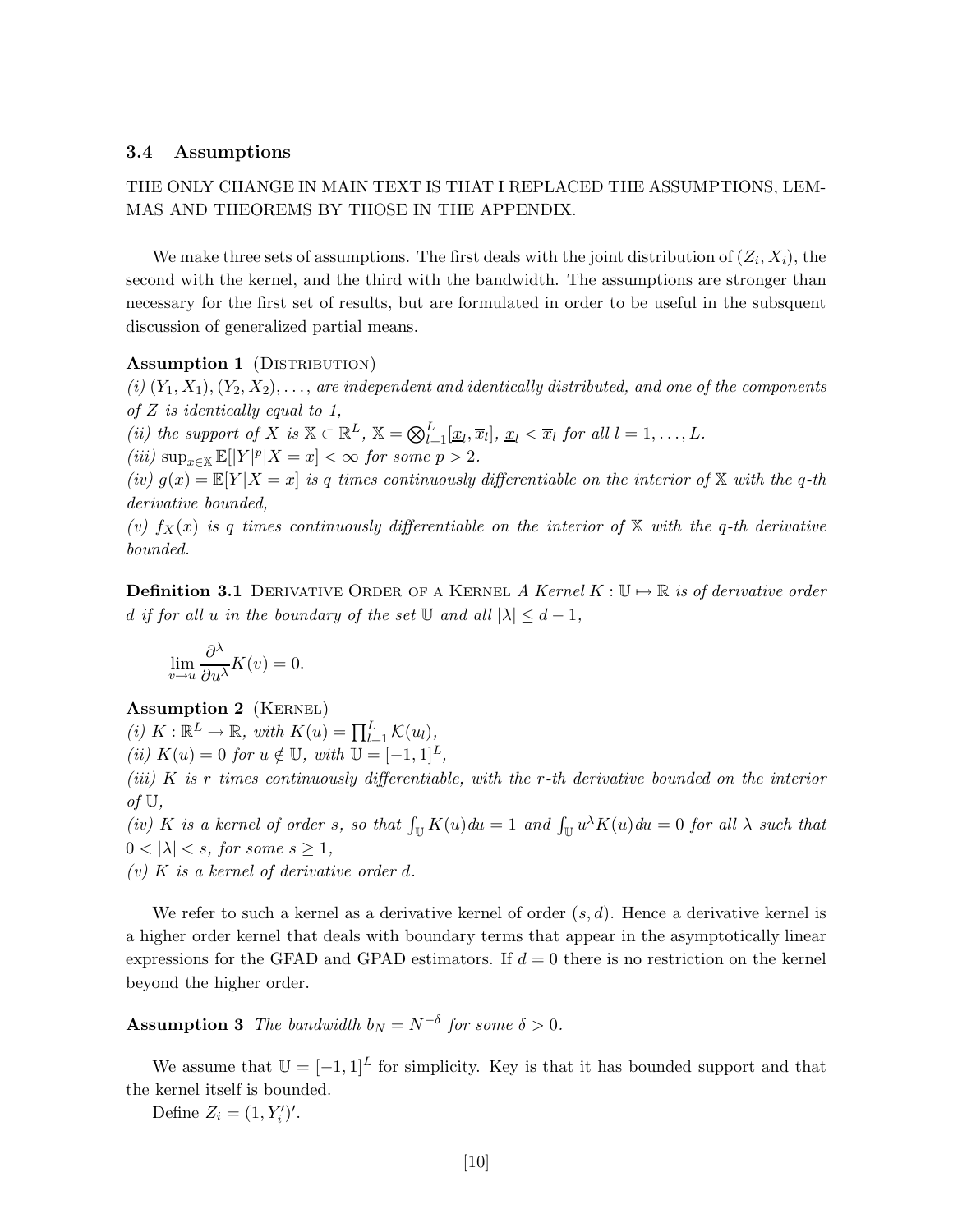#### 3.5 Properties of Standard Kernel Estimators

The first set of results establishes the asymptotic properties of the usual Nadaraya-Watson (NW) and the new Nearest Interior Point (NIP) density estimators. Results on uniform convergence of the NW estimator are given in Newey (1994). The first lemma gives the uniform bias. This result holds for a fixed bandwidth and hence we omit the subscript N on the bandwidth.

Lemma 3.1 (Bias, Newey, 1994)

Suppose Assumptions 1-2 hold, and  $q \geq j + s$ , then:

$$
\sup_{x \in \mathbb{X}_b^I, |\lambda| \leq j} \left| \frac{\partial^{|\lambda|}}{\partial x^{\lambda}} \mathbb{E} \left[ \hat{h}_{nw}(x) \right] - \frac{\partial^{|\lambda|}}{\partial x^{\lambda}} h(x) \right| = O\left( b^s \right).
$$

*i.e.* the Sobolev norm (of order j) of the bias of the kernel estimator is  $O(b^s)$ .

The proofs for the Lemmas and Theorems in the text are given in Appendix C. This Lemma follows directly from Lemma B.2 in Newey (1994), with the one difference that we allow the set  $\mathbb{X}_{b}^{I}$  to expand with the bandwidth. We give the proof for completeness.

Lemma 3.2 (Variance of Standard Kernel Estimator, Newey, 1994) Suppose Assumptions 1-2 hold,  $q \geq j$ ,  $r \geq j + 1$ , and the bandwidth satisfies  $C_1 N^{-\gamma_1} \leq b_N \leq$  $C_2 N^{-\gamma_2}$ , for some  $0 < \gamma_2 < \gamma_1 < \frac{1-2/p}{2j+L+2}$ . Then:

$$
\sup_{x \in \mathbb{X}, |\lambda| \leq j} \left| \frac{\partial^{|\lambda|}}{\partial x^{\lambda}} \hat{h}_{NW}(x) - \frac{\partial^{|\lambda|}}{\partial x^{\lambda}} \mathbb{E} \left[ \hat{h}_{NW}(x) \right] \right| = O_p \left( \left( \frac{\log N}{N \cdot b_N^{L+2j}} \right)^{1/2} \right).
$$

This follows directly from Lemma B.1 in Newey (1994). We give the proof in the Appendix for completeness. Note that unlike the bias, the variance is not affected by the boundary problem, and the Lemma is valid uniformly over  $\mathbb{X}$ , not just over  $\mathbb{X}_{b}^{I}$ . We index the bandwidth in this Lemma by the sample size because the variance bound only applies if the bandwidth sequence satisfies the conditions in Assumption.

#### 3.6 Properties of Nearest Internal Point Estimator

### THE ONLY CHANGE IN MAIN TEXT IS THAT I REPLACED THE ASSUMPTIONS, LEM-MAS AND THEOREMS BY THOSE IN THE APPENDIX.

We use the NIP estimator with the order of the Taylor series expansion equal to  $s - 1$  with s the order of the kernel.

The next two lemmas establish the rate of uniform (on X) convergence of the NIP estimator of the  $\lambda$  derivatives of h up to order j. The NIP estimator of order s of  $h^{(\lambda)}$  is

$$
\hat{h}_{NIP,s}^{(\lambda)}(x) = \sum_{j=0}^{s-1} \sum_{|\mu|=j} \frac{1}{\mu!} \hat{h}_{NW}^{(\lambda+\mu)}(r_b(x))(x - r_b(x))^{\mu}
$$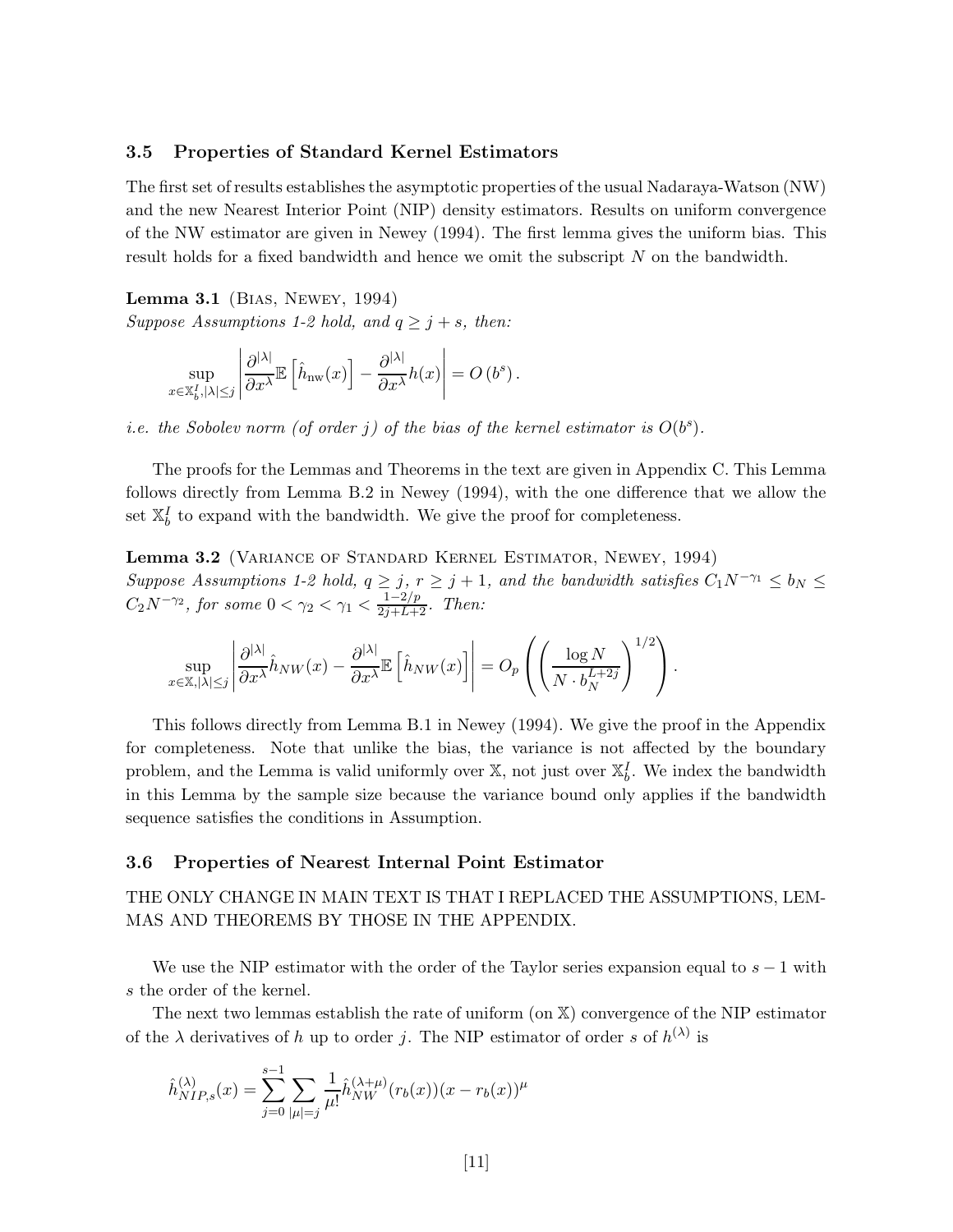#### Lemma  $3.3$  (BIAS)

If Assumptions 1-2 hold, and  $q \ge j+2s-1$  and  $r \ge j+s-1$ , then for all  $|\lambda| \le j$ :

$$
\sup_{x \in \mathbb{X}} \left| \mathbb{E} \left[ \hat{h}_{\mathrm{nip},s}^{(\lambda)}(x) \right] - h^{(\lambda)}(x) \right| = O\left( b^s \right).
$$

Note that the only difference with Lemma 3.1 is that we require  $s-1$  additional derivatives of h.

#### Lemma 3.4 (VARIANCE)

Suppose Assumptions 1-3 hold and  $q \geq j + s - 1, r \geq j + s$ , and the bandwidth rate  $\delta$  satisfies  $\delta < \frac{1-2/p}{2j+L+2}$ . Then:

$$
\sup_{x \in \mathbb{X}, |\lambda \leq j} \left| \hat{h}_{\mathrm{nip},s}^{(\lambda)}(x) - \mathbb{E}\left[\hat{h}_{\mathrm{nip},s}^{(\lambda)}(x)\right] \right| = O_p\left(\left(\frac{\log N}{N \cdot b_N^{L+2j}}\right)^{1/2}\right).
$$

Theorem 3.1 (UNIFORM CONVERGENCE)

If Assumptions 1-3 hold, and  $q \ge |\lambda| + 2s - 1$ ,  $r \ge |\lambda| + s - 1$ , then:

$$
\sup_{x \in \mathbb{X}} \left| \hat{h}_{\mathrm{nip},s}^{[\lambda]}(x) - h^{[\lambda]}(x) \right| = O_p\left( \left( \frac{\log N}{N \cdot b_N^{L+2|\lambda|}} \right)^{1/2} + b_N^s \right).
$$

If also

$$
s > \max\left\{L + 2|\lambda|, \frac{L + 2|\lambda| + 2}{2 - 4/p}\right\},\,
$$

and

$$
\frac{1}{2s} < \delta < \min\left\{\frac{1-2/p}{L+2|\lambda|+2}, \frac{1}{2L+4|\lambda|}\right\},\,
$$

then,

(i)

$$
\sup_{x \in \mathbb{X}} \left| \mathbb{E} \left[ \hat{h}_{\text{nip},s}^{[\lambda]}(x) \right] - h^{[\lambda]}(x) \right| = o\left( N^{-1/2} \right),\,
$$

and (ii)

$$
\sup_{x \in \mathbb{X}} \left| \hat{h}_{\mathrm{nip},s}^{[\lambda]}(x) - h^{[\lambda]}(x) \right| = o_p\left( N^{-1/4} \right).
$$

Note that in the case that the support  $X$  is a hyperrectangle Lemmas 3.3, 3.4 and Theorem A.1 imply the same upper bounds for the Sobolev norm, so that the results are directly comparable to those in the previous section.

The results on  $\hat{h}_{\text{nip},s}(x)$  will be used for estimation of partial means. In particular, we use the fact that the results imply that under sufficient smoothness conditions the difference between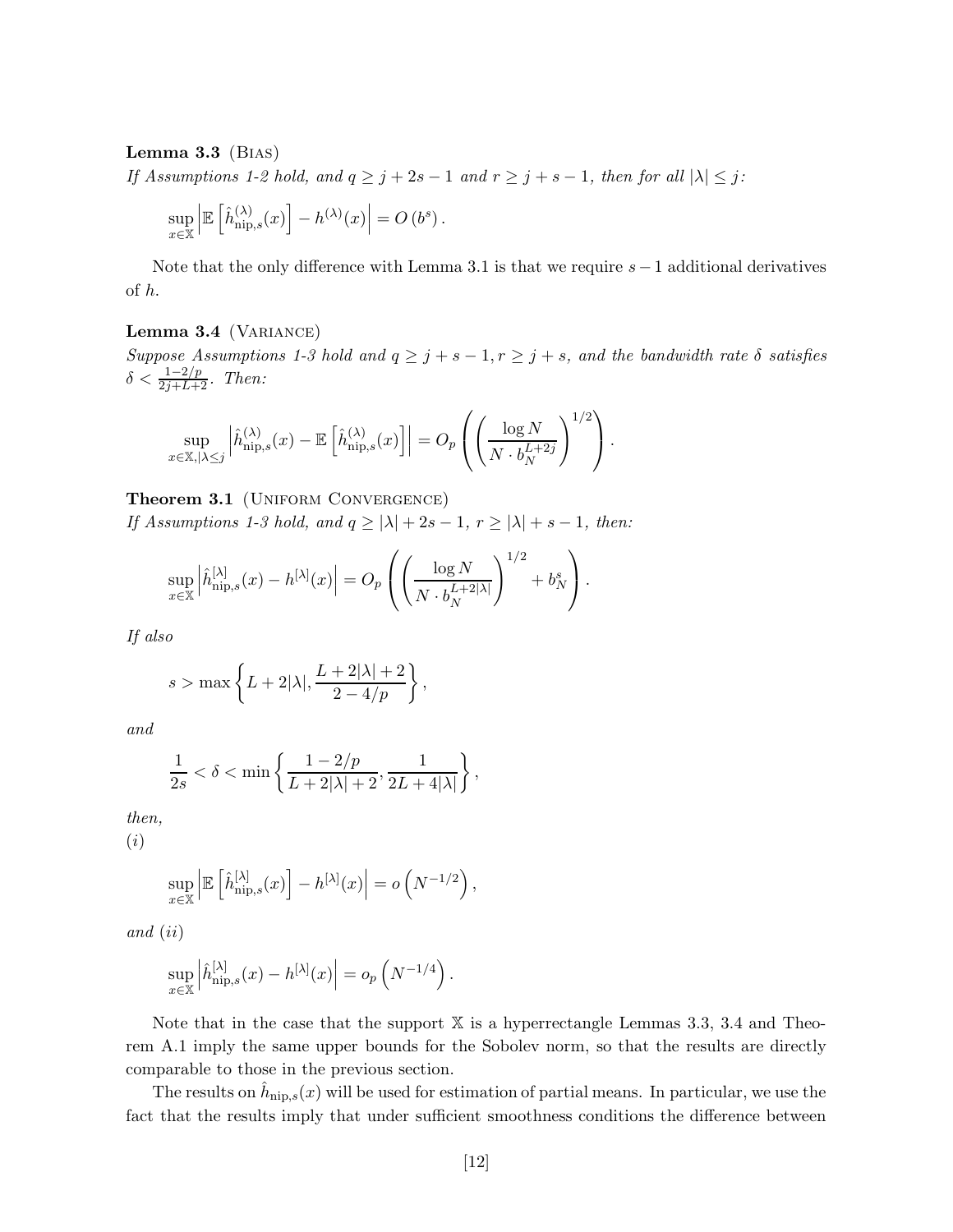$\hat{h}_{\text{nip},s}(x)$  and  $h(x)$  disappears faster than  $N^{-1/4}$ , and that the corresponding bias vanishes faster than  $N^{-1/2}$ , both uniformly over X. These are the well-known minimal rates of convergence of first-stage nonparametric estimators indicated by Newey (1994). The following Lemma makes this precise.

We can always choose the order of the kernel such that the interval for  $\delta$  is not empty. It is obvious that a higher order kernel is needed. An advantage of the NIP estimator is that it preserves the order of the usual kernel estimator. Note that if  $3 \leq p \leq 4$ , we have

$$
\frac{1}{2s}<\delta<\frac{1-\frac{2}{p}}{L+2}
$$

so that the required order of the kernel is less than the number of variables in X.

## 4 Large Sample Properties of Estimators for Generalized Full and Partial Means and Average Derivatives

#### 4.1 Assumptions

In this section we present the main results of the paper. For four cases, the full mean, the full average derivative, the partial mean and the partial average derivative, we present results on the large sample properties of the estimators. We also present some results for special cases, most importantly for the case where the function  $m(h)$  depends only on (derivatives of) the regression function  $g = h_2/h_1$ . In addition we present estimators for the large sample variances of the four estimators.

Next we make an assumption on the smoothness of  $m(\cdot)$  and the weight function  $\omega(\cdot)$ . Because components of g are continuous functions on the compact set  $X$ , we can consider m as a functional on the set  $C[\mathbb{X}]$  of continuous (and hence bounded) functions on X. We need to linearize this functional in an open neighborhood of the population value of  $g$ . Define this neighborhood by  $B(g,\varepsilon) = \{g' \in C[\mathbb{X}] \mid |g' - g| < \varepsilon\}$  with  $\varepsilon > 0$ . We also define  $\mathbb{G} \subset \mathbb{R}^L$ by  $\mathbb{G} = \{g'(x)|x \in \mathbb{X}, g' \in B(g, \varepsilon)\}.$  We now give the assumption that ensures that we can linearize m. In this assumption we consider m as a function of  $M$  real arguments, i.e. as a function of  $g'_1(x), \ldots, g'_M(x)$  with  $x \in \mathbb{X}$  and  $g' \in B(g, \varepsilon)$ . In applications  $\varepsilon$  is chosen to ensure differentiability of  $m$ . An example is the weighting estimator in Example 2.1 where we assume that  $g_3(x)$  is bounded from 0 and 1 on X. We choose  $\varepsilon$  such that all  $g' \in B(g, \varepsilon)$ have the same property. If an estimator  $\hat{g}$  converges uniformly to g on X then in large samples  $g + \alpha(\hat{g} - g) \in B(g, \varepsilon)$  for all  $0 \leq \alpha \leq 1$ .

#### **Assumption 4** (SMOOTHNESS OF  $m$  AND  $\omega$ )

(i) The function m is t times continuously differentiable on  $\mathbb{H}_{\lambda}$  with its t-th derivative bounded on this set, and

(ii) the function  $\omega$  is t times differentiable with bounded t-th derivative on  $\mathbb{X}_1 = \bigotimes_{l=1}^{L_1} [\underline{x}_l, \overline{x}_l]$ , and  $\frac{\partial^{\mu} \omega}{\partial z^{\mu}}(z)$  is zero on the boundary of  $\mathbb{X}_1$ .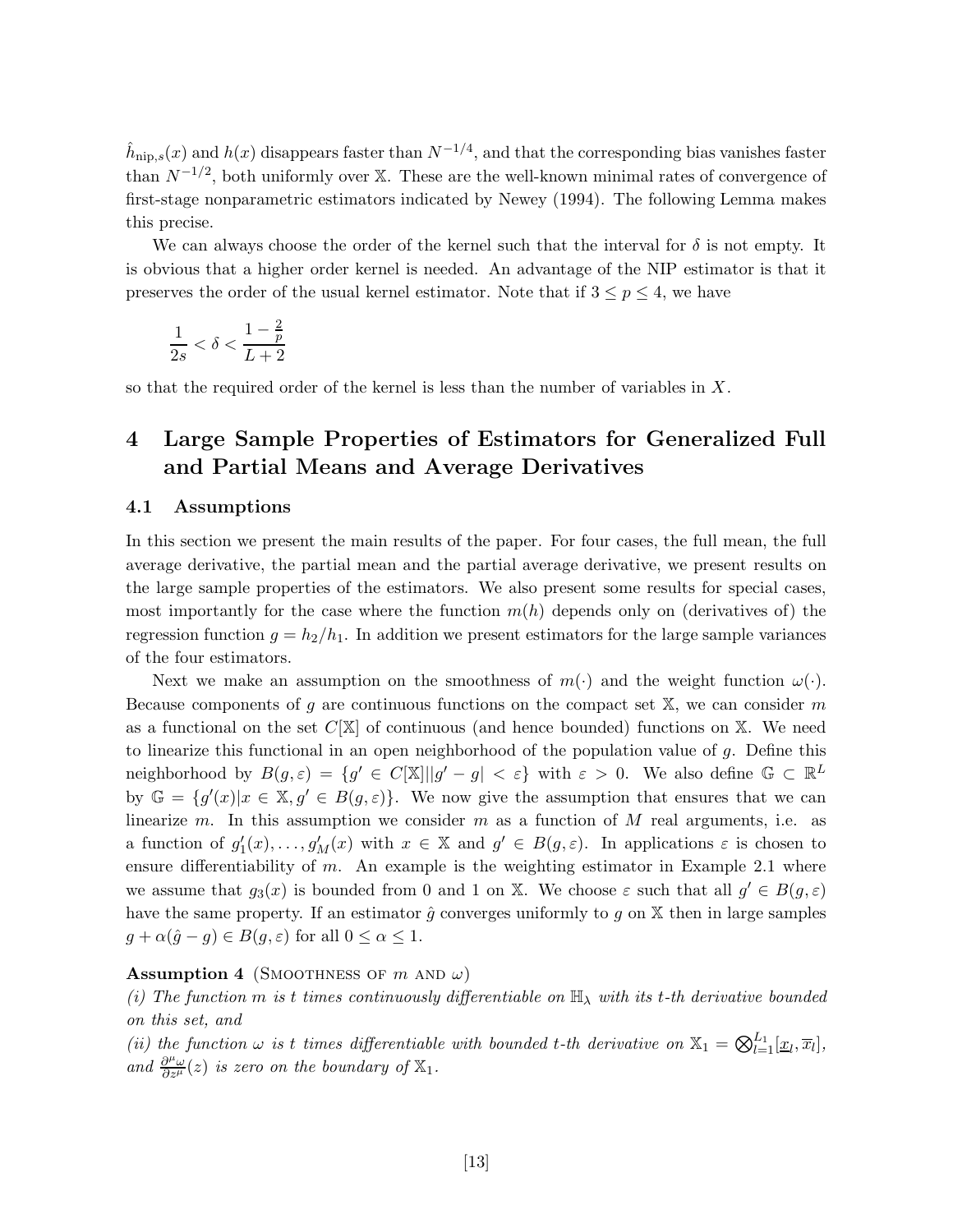#### **Assumption 5** (SMOOTHNESS OF  $t$ )

The function t is v times continuously differentiable on  $\mathbb{X}_1$  with its v-th derivative bounded on this set.

It should be noted that this assumption stronger than needed for consistency of the GFM and GPM estimators. For consistency continuity of  $m$  on  $\mathbb G$  suffices.

#### 4.2 Full Means

Here we focus on estimation of the GFM

$$
\theta_{\rm gfm} = \mathbb{E}\left[\omega(X)'m\left(h\left(X\right)\right)\right].
$$

The proposed estimator is

$$
\hat{\theta}_{\text{gfm}} = \frac{1}{N} \sum_{i=1}^{N} \omega(X_i)' m\left(\hat{h}_{\text{nip},s}(X_i)\right).
$$

Define

$$
\psi_{\text{gfm}}(y,x) = \psi_{\text{gfm1}}(y,x) + \psi_{\text{gfm2}}(y,x),
$$

where

$$
\psi_{\text{gfm1}}(y,x) = \left(\omega(x)'m(h(x)) - \theta_{\text{gfm}}\right) \tag{4.15}
$$

and

$$
\psi_{\text{gfm2}}(y,x) = f_X(x)\omega(x)'\frac{\partial}{\partial h'}m(h(x))\cdot \left(\begin{array}{c} 1\\y \end{array}\right) - \mathbb{E}\left[f_X(X)\omega(X)'\frac{\partial}{\partial h'}m(h(X))\cdot \left(\begin{array}{c} 1\\Y \end{array}\right)\right]
$$
(4.16)

We will show that  $\psi_{\text{gfm}}(y, x)$  is the influence function for the estimator  $\hat{\theta}_{\text{gfm}}$ . The first term in the influence function,  $\psi_{\text{gfm1}}(y, x)$ , is the contribution from the averaging of  $g(x)$  over the sample, and the second,  $\psi_{\text{gfm2}}(y, x)$ , captures the uncertainty coming from the estimation of  $g(x)$ .

### Theorem 4.1 (GENERALIZED FULL MEAN)

Suppose Assumptions 1–4 hold. Then

(i) (Consistency) If  $q \ge 2s - 1$ ,  $r \ge s - 1 + L$ ,  $p \ge 3$ ,  $0 < \delta < 1/L$ , then

$$
\hat{\theta}_{\mathrm{gfm}} \overset{p}{\longrightarrow} \theta_{\mathrm{gfm}},
$$

(ii) (Asymptotic Linearity) If, in addition to the conditions in (i),  $t \geq s$ ,  $d \geq s - 1$ , and

$$
\frac{1}{2s} < \delta < \min\left\{\frac{2-\frac{4}{p}}{2L+4}, \frac{1}{2L}\right\},\
$$

then

$$
\sqrt{N}\left(\hat{\theta}_{\text{gfm}} - \theta_{\text{gfm}}\right) = \frac{1}{\sqrt{N}} \sum_{i=1}^{N} \psi_{\text{gfm}}(Y_i, X_i) + o_p(1),
$$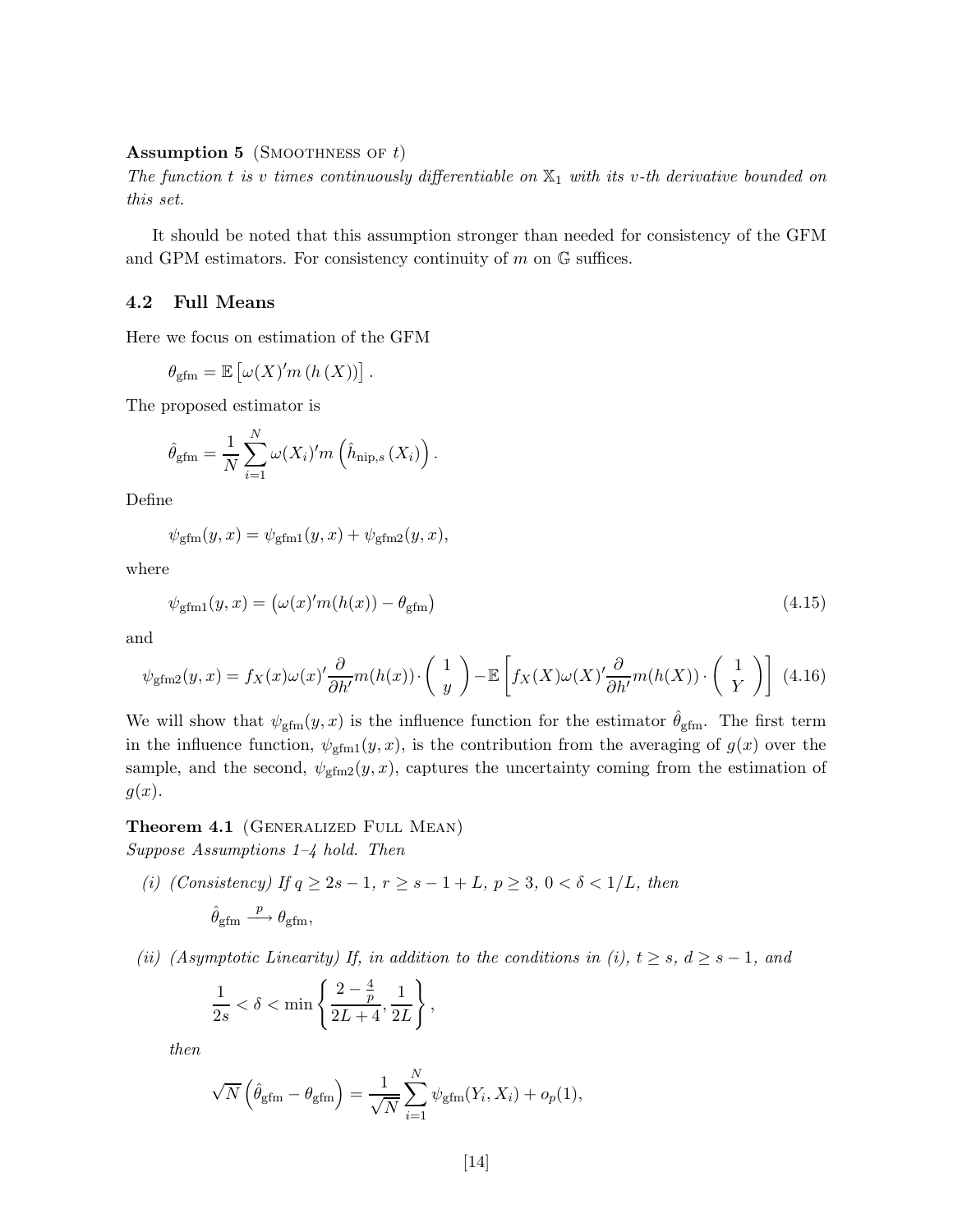(iii) (Asymptotic Normality) Under the same conditions as in (ii),

$$
\sqrt{N}\left(\hat{\theta}_{\text{gfm}} - \theta_{\text{gfm}}\right) \stackrel{d}{\longrightarrow} \mathcal{N}\left(0, \mathbb{E}\left[\psi_{\text{gfm}}(Y, X) \cdot \psi_{\text{gfm}}(Y, X)'\right]\right).
$$

Next we present a result for the special case where  $m(\cdot)$  depends on  $h(\cdot)$  only through the regression function  $h_2(x)/h_1(x)$ . Then we can define a function  $n : \mathbb{G} \to \mathbb{R}^P$  such that  $n(g(x)) = m(f_X(x), g(x) \cdot f_X(x))$  for all  $g(x)$ . Define

$$
\psi_{\text{gfm},\text{reg}}(y,x) = \omega(x)' \frac{\partial}{\partial g'} n(g(x)) \cdot (y - g(x)) + \left(\omega(x)' n(g(x)) - \theta\right). \tag{4.17}
$$

Corollary 4.1 (GENERALIZED FULL MEAN OF REGRESSION FUNCTION)

Suppose Assumptions 1–4 hold with  $q \geq 2s - 1$ ,  $r \geq s - 1 + L$ ,  $p \geq 3$ ,  $0 < \delta < 1/L$ ,  $t \geq s$ ,  $d \geq s-1$ , and

$$
\frac{1}{2s} < \delta < \min\left\{\frac{2-\frac{4}{p}}{2L+4}, \frac{1}{2L}\right\},\
$$

then (i)

$$
\sqrt{N}\left(\hat{\theta}_{\text{gfm}} - \theta_{\text{gfm}}\right) = \frac{1}{\sqrt{N}} \sum_{i=1}^{N} \psi_{\text{gfm,reg}}(Y_i, X_i) + o_p(1),
$$

and (ii)

$$
\sqrt{N}\left(\hat{\theta}_{\text{gfm}} - \theta_{\text{gfm}}\right) \stackrel{d}{\longrightarrow} \mathcal{N}\left(0, \mathbb{E}\left[\psi_{\text{gfm,reg}}(Y, X)\psi_{\text{gfm,reg}}(Y, X)'\right]\right).
$$

Lemma 4.1 CONSISTENT ESTIMATOR FOR ASYMPTOTIC VARIANCE FOR FULL MEAN

#### 4.3 Full Average Derivatives

Theorem 4.2 (GENERALIZED FULL AVERAGE DERIVATIVE)

Consider the estimator

$$
\hat{\theta} = \frac{1}{N} \sum_{i=1}^{N} \omega(X_i) m(\hat{h}_{NIP,s}^{[\lambda]}(X_i))
$$

of the GFM/GFAD

$$
\theta = \mathbb{E}\left[\omega(X)m\left(h^{[\lambda]}\left(X\right)\right)\right]
$$

with  $h_{NIP,s}^{[\lambda]}$  the NIP estimator of  $h^{[\lambda]}$ , then

(i) (Consistency) If Assumptions 1 and 4 hold<sup>2</sup>,  $q \ge |\lambda| + 2s - 1$ ,  $r \ge |\lambda| + s - 1 + L$ , ,  $p \ge 3$ , and  $b_N = N^{-\delta}$  with

$$
0 < \delta < \frac{1}{L + 2|\lambda|}
$$

then

$$
\hat{\theta} \stackrel{p}{\longrightarrow} \theta.
$$

<sup>&</sup>lt;sup>2</sup>The function *n* need not be differentiable. Continuity on  $\mathbb{H}_{\lambda}$  suffices.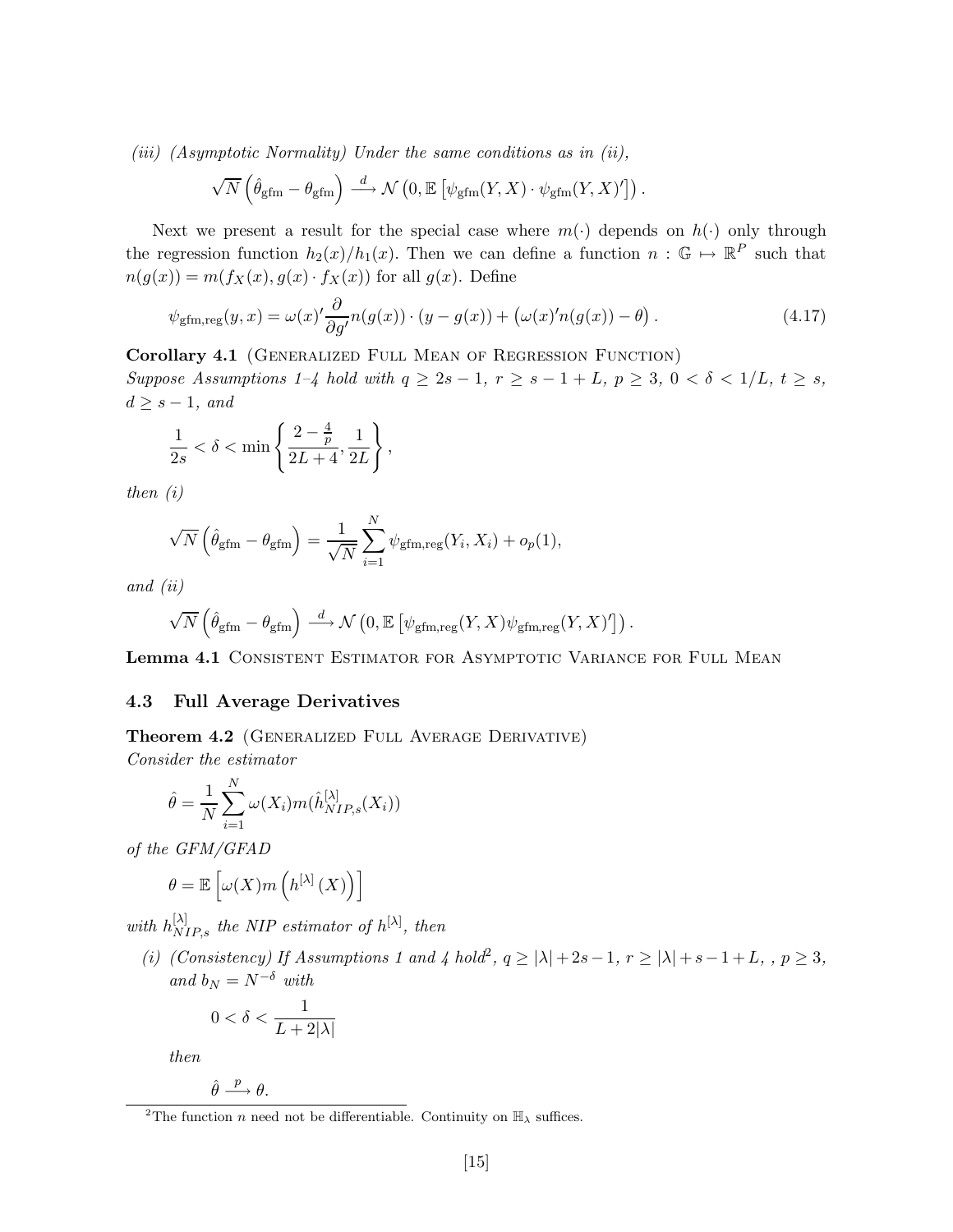(ii) (Asymptotic Linearity) If Assumptions 1-4 hold,  $q \ge |\lambda| + 2s - 1$ ,  $r \ge |\lambda| + s - 1 + L$ ,  $t \ge$  $|\lambda| + s, p \ge 3, d \ge \max\{\lambda_1, \ldots, \lambda_L\} + s - 1, \ all \ \mu \le \lambda, |\mu| \le |\lambda| - 1, \ and$ 

$$
\frac{1}{2s} < \delta < \min\left\{\frac{2-\frac{4}{p}}{2L+4\max\{1,|\lambda|\}}, \frac{1}{2L+4|\lambda|}\right\}
$$

then the estimator is asymptotically linear with

$$
\sqrt{N}(\hat{\theta} - \theta) = \frac{1}{\sqrt{N}} \sum_{i=1}^{N} \left( \omega(X_i) m(h_0^{[\lambda]}(X_i)) - \mathbb{E}\left[\omega(X)m\left(h^{[\lambda]}(X)\right)\right] \right)
$$

$$
+ \frac{1}{\sqrt{N}} \sum_{i=1}^{N} \left( \sum_{\kappa \le \lambda} (-1)^{|\kappa|} \sum_{m=1}^{2} \left( \alpha_{\kappa m}^{(\kappa)}(X_i) Z_{im} - \mathbb{E}[\alpha_{\kappa m}^{(\kappa)}(X) Z_m] \right) \right) + o_p(1)
$$
  
*Z* = -1, *Z* = -*V*, and for  $m = 1, 2$ .

with  $Z_{i1} = 1, Z_{i2} = Y_i$  and for  $m = 1, 2$ 

$$
\alpha_{\kappa m}^{(\kappa)}(x) = f_X(x)\omega(x)\frac{\partial n}{\partial h_m^{(\kappa)}(x)}(h_0^{[\lambda]}(x)).
$$

(iii) (Asymptotic Normality) Under the same assumptions as in (ii),

$$
\sqrt{N}(\hat{\theta}-\theta_0) \stackrel{d}{\longrightarrow} \mathcal{N}(0,V)
$$

with

$$
V = \text{Var}\left(\omega(X)n\left(h_0^{[\lambda]}(X)\right)\right) + \sum_{\kappa_1 \leq \lambda} \sum_{\kappa_2 \leq \lambda} (-1)^{|\kappa_1| + |\kappa_2|} \mathbb{E}\left[\alpha_{\kappa_1,2}^{(\kappa_1)}(X)\alpha_{\kappa_2,2}^{(\kappa_2)}(X) \operatorname{Var}(Y|X)\right] + \sum_{\kappa_1 \leq \lambda} \sum_{\kappa_2 \leq \lambda} \sum_{m_1=1}^2 \sum_{m_2=1}^2 (-1)^{|\kappa_1| + |\kappa_2|} \operatorname{Cov}\left(\alpha_{\kappa_1,m_1}^{(\kappa_1)}(X)\mathbb{E}(Z_{m_1}|X)\right), \ \alpha_{\kappa_2,m_2}^{(\kappa_2)}(X)\mathbb{E}(Z_{m_2}|X)\right) + 2 \sum_{\kappa \leq \lambda} \sum_{m=1}^2 (-1)^{|\kappa|} \mathbb{E}\left[\left(\omega(X)n\left(h_0^{[\lambda]}(X)\right) - \mathbb{E}\left[\omega(X)n\left(h_0^{[\lambda]}(X)\right)\right]\right) \left(\alpha_{\kappa m}^{(\kappa)}(X)\mathbb{E}(Z_m|X) - \mathbb{E}\left[\alpha_{\kappa m}^{(\kappa)}(X)\mathbb{E}(Z_m|X)\right]\right)\right].
$$

Lemma 4.2 Consistent Estimator for Asymptotic Variance for Full Derivatives

#### 4.4 Partial Mean

Recall the definitions of the generalized partial and full means:

$$
\theta^{\text{gpm}} = \mathbb{E}\left[\omega(X_1)' m\left(h\left(X_1, t(X_1)\right)\right)\right],
$$

and The corresponding estimators are

$$
\hat{\theta}^{\text{gpm}} = \frac{1}{N} \sum_{i=1}^{N} \omega(X_{1i})' m\left(\hat{h}_{\text{nip},s}(X_{1i}, t(X_{1i}))\right),
$$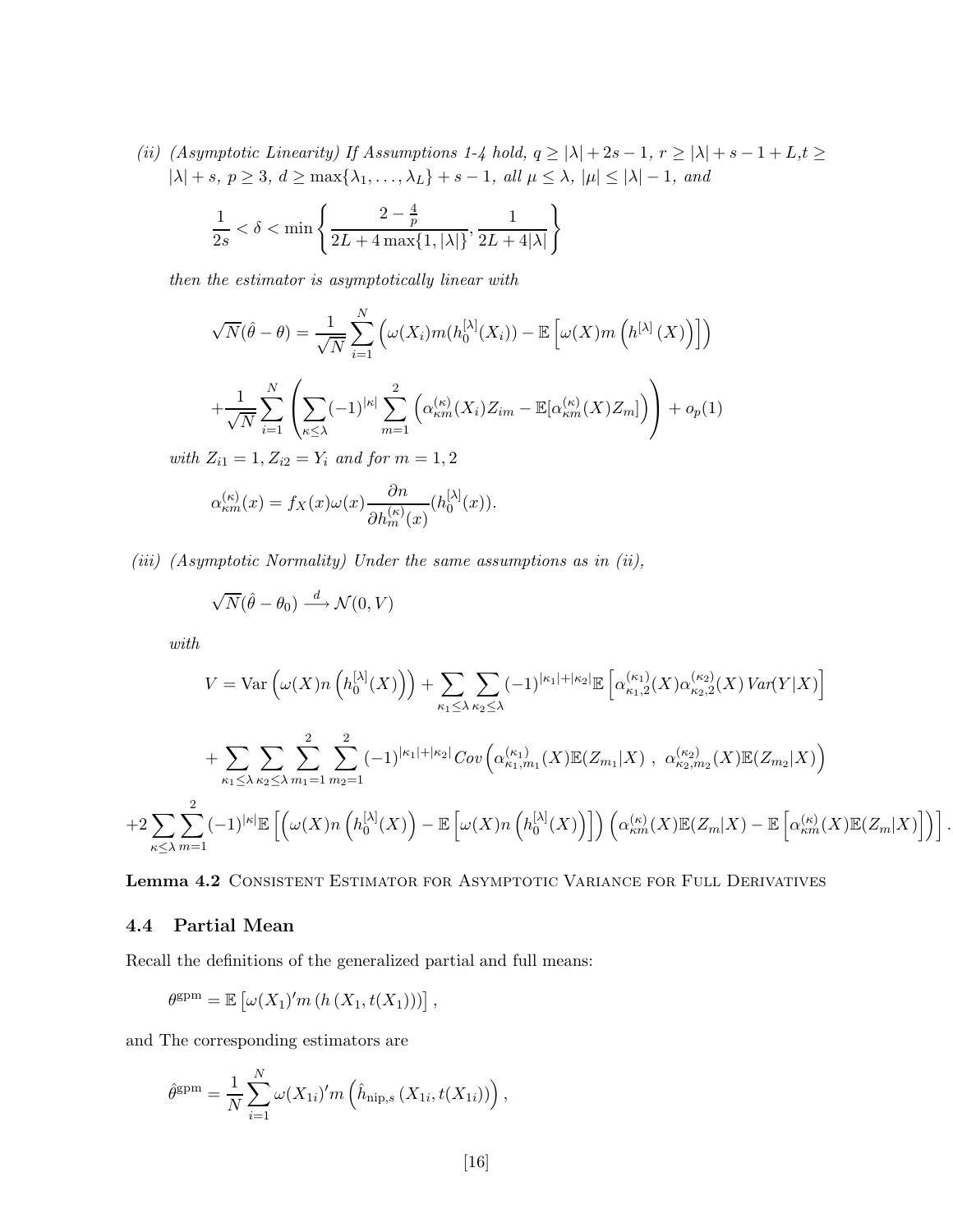#### Theorem 4.3 (GENERALIZED PARTIAL MEAN)

(i) Suppose Assumptions 1-5 hold with  $q \geq 2s - 1, r \geq s - 1 + L, p \geq 3$ , and  $0 < \delta < 1/L$ , then

 $\hat{\theta}^{\text{gpm}} \stackrel{p}{\longrightarrow} \theta^{\text{gpm}}.$ 

(ii) Suppose Assumptions 1-5 hold with  $v \ge 2$ ,  $\lambda = 0$ ,  $q \ge 2s - 1$ ,  $r \ge s - 1 + L$ ,  $t \ge s$ ,  $p \ge 4$ ,  $d \geq s - 1$ , and

$$
\frac{1}{2s} < \delta < \min\left\{\frac{2-\frac{4}{p}}{2L+4}, \frac{1}{2L}\right\}
$$

then  $\hat{\theta}^{\text{gpm}}$  is asymptotically linear with

$$
\sqrt{N}b_N^{L_2/2}\left(\hat{\theta}^{\text{gpm}} - \theta^{\text{gpm}}\right) =
$$
\n
$$
\frac{1}{b_N^{L_2/2}\sqrt{N}} \cdot \sum_{i=1}^N \sum_{m=1}^2 \left(\alpha_m(X_{i1})Z_{im} \int_{\mathbb{U}_1} K\left(u_1, \frac{X_{i2} - t(X_{i1})}{b_N} + \frac{\partial}{\partial x'_1} t(X_{i1}) \cdot u_1\right) du_1
$$
\n
$$
-\mathbb{E}\left[\alpha_m(X_1)Z_m \int_{\mathbb{U}_1} K\left(u_1, \frac{X_2 - t(X_1)}{b_N} + \frac{\partial}{\partial x'_1} t(X_1) \cdot u_1\right) du_1\right]\right) + o_p(1)
$$

with  $Z_{i1} = 1, Z_{i2} = Y_i$ , and for  $m = 1, 2$ ,

$$
\alpha_{\kappa m}(x_1) = f_X(x_1, t(x_1)) \omega(x_1) \frac{\partial n}{\partial h_m^{(\kappa)}(x_1, t(x_1))} (h(x_1, t(x_1)))
$$

 $(iii)$ , under the same asssumptions as in  $(ii)$ ,

$$
\sqrt{N}b_N^{L_2/2}(\hat{\theta}^{\text{spm}} - \theta^{\text{spm}}) \stackrel{d}{\longrightarrow} \mathcal{N}\left(0, \sum_{k=1}^2 \sum_{m=1}^2 V_{k,m}\right)
$$

with

$$
V_{k,m} = \int_{\mathbb{X}_1} \mu_{km}(x_1, t(x_1)) \alpha_k(x_1) \alpha_m(x_1) \int_{\mathbb{U}_2} \left( \int_{\mathbb{U}_1} K \left( u_1, \frac{\partial t}{\partial x_1}(x_1) u_1 + u_2 \right) du_1 \right)^2 du_2 f_X(x_1, t(x_1)) dx_1
$$
  
with  $\mu_{km}(x) = \mathbb{E}[Z_k Z_m | X = x]$  for  $k, m = 1, 2$ .

Lemma 4.3 CONSISTENT ESTIMATOR FOR ASYMPTOTIC VARIANCE FOR PARTIAL MEAN

#### 4.5 Partial Average Derivative

Theorem 4.4 (Generalized Partial Mean and Average Derivative)

Consider the estimator

$$
\hat{\theta} = \frac{1}{N} \sum_{i=1}^{N} \omega(X_{i1}) n(\hat{h}_{NIP,s}^{[\lambda]}(X_{i1}, t(X_{i1})))
$$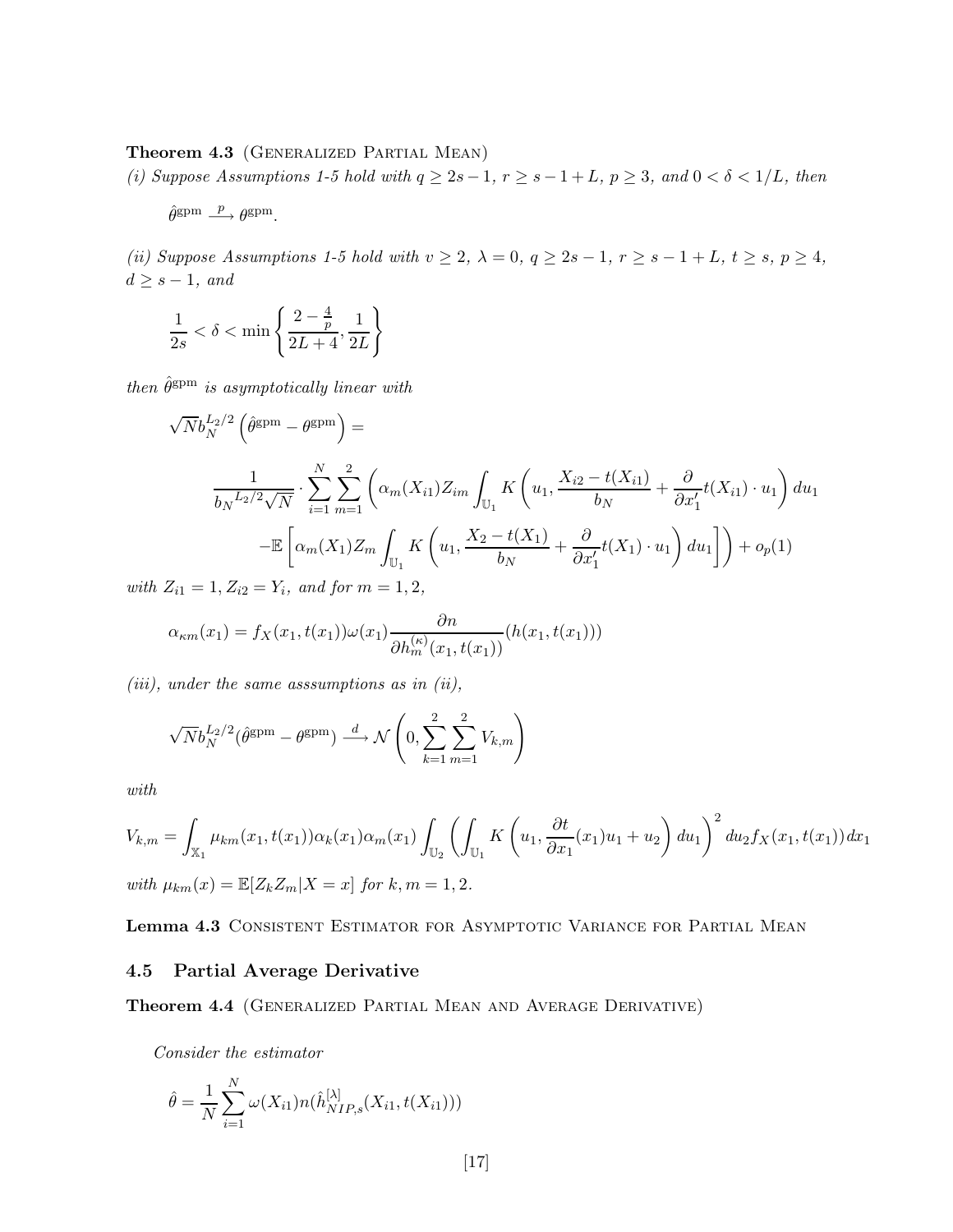of the GFM/GFAD

$$
\theta_0 = \mathbb{E}\left[\omega(X)n\left(h_0^{[\lambda]}(X_1, t(X_1))\right)\right]
$$

with  $h_{NIP,s}^{[\lambda]}$  the NIP estimator of  $h^{(\lambda)}$  for an boundary set of width  $2b_N$  that uses the trimmed NW estimator, then

(i) Consistency. If Assumptions 1 and 4 hold<sup>3</sup>,  $q \ge |\lambda| + 2s - 1$ ,  $r \ge |\lambda| + s - 1 + L$ ,  $p \ge 3$ , and  $b_N = N^{-\delta}$  with

$$
0 < \delta < \frac{1}{L + 2|\lambda|}
$$

then

$$
\hat{\theta} \stackrel{p}{\longrightarrow} \theta_0
$$

- (ii) Asymptotic distribution. If Assumptions 1, 2 and 4 hold, then
	- a. if  $t(x_1)$  is twice continuously differentiable on  $\mathbb{X}_1$ ,  $\lambda = 0$ ,  $q \geq 2s 1$ ,  $r \geq s 1 + L$ ,  $t \geq s, p \geq 4, d \geq s - 1, and b_N = N^{-\delta}$  with

$$
\frac{1}{2s} < \delta < \min\left\{\frac{2-\frac{4}{p}}{2L+4}, \frac{1}{2L}\right\}
$$

then the estimator is asymptotically linear with

$$
\sqrt{N}b_N^{L_2/2}(\hat{\theta}-\theta_0) = \frac{1}{b_N^{L_2/2}\sqrt{N}} \sum_{i=1}^N \sum_{m=1}^2 \left( \alpha_m(X_{i1})Z_{im} \int_{\mathbb{U}_1} K\left(u_1, \frac{X_{i2} - t(X_{i1})}{b_N} + \frac{\partial}{\partial x'_1} t(X_{i1}) \cdot u_1 \right) du_1 \right)
$$
  

$$
-\mathbb{E}\left[ \alpha_m(X_1)Z_m \int_{\mathbb{U}_1} K\left(u_1, \frac{X_2 - t(X_1)}{b_N} + \frac{\partial}{\partial x'_1} t(X_1) \cdot u_1 \right) du_1 \right] + o_p(1)
$$
  
with  $Z_{i1} = 1, Z_{i2} = Y_i$  and for  $m = 1, 2$   

$$
\alpha_{\kappa m}(x) = f_X(x)\omega(x) \frac{\partial n}{\partial t(\kappa)} (h_0^{[\lambda]}(x))
$$

 $\partial h^{(\kappa)}_m(x)$ 

Hence

$$
\sqrt{N} b_N^{L_2/2} (\hat{\theta} - \theta_0) \stackrel{d}{\longrightarrow} \mathcal{N}(0, V)
$$

with

$$
V = \sum_{m=1}^{2} \sum_{m'=1}^{2} \int_{\mathbb{X}_{1}} \mu_{mm'}(x_{1}, t(x_{1})) \alpha_{m}(x_{1}) \alpha_{m'}(x_{1}) \int_{\mathbb{U}_{2}} \left( \int_{\mathbb{U}_{1}} K\left(u_{1}, \frac{\partial t}{\partial x_{1}}(x_{1})u_{1} + u_{2}\right) du_{1} \right)^{2} du_{2} f_{X}(x_{1}, t(x_{1})) dx_{1}
$$
  
with  $\mu_{mm'}(x) = \mathbb{E}[Z_{m}Z_{m'}|X = x]$  for  $m, m' = 1, 2$ 

<sup>&</sup>lt;sup>3</sup>The function *n* need not be differentiable. Continuity on  $\mathbb{H}_{\lambda}$  suffices.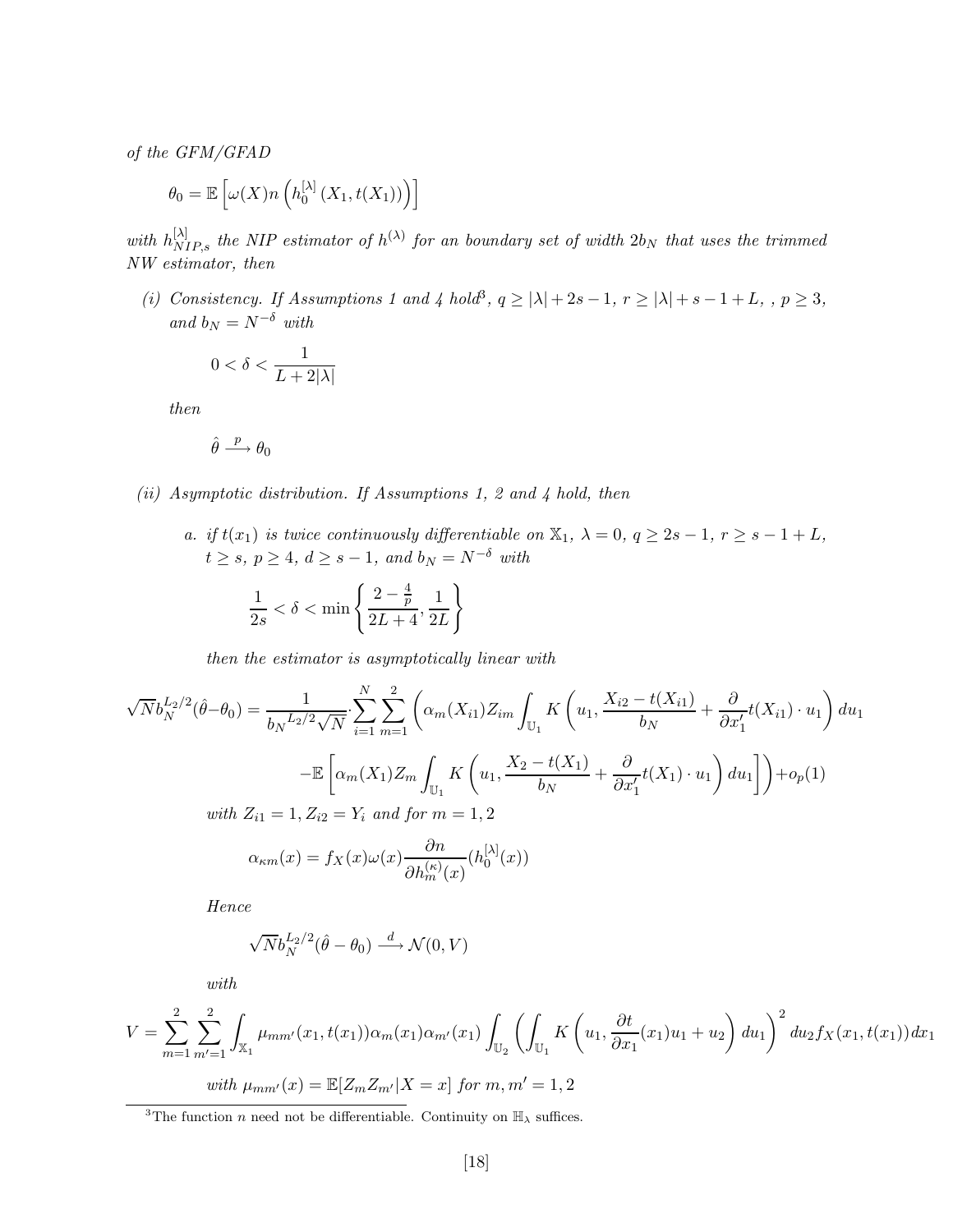b. If  $\lambda \geq 0$  and  $t(x_1) = x_{02}$ , and  $q \geq |\lambda| + 2s - 1$ ,  $r \geq |\lambda| + s - 1 + L$ ,  $t \geq |\lambda| + s$ ,  $p \geq 4$ ,  $d \geq \max\{\lambda_1,\ldots,\lambda_L\}+s-1$ , and  $b_N = N^{-\delta}$  with<sup>4</sup>

$$
\frac{1}{2s} < \delta < \min\left\{ \frac{2 - \frac{4}{p}}{2L + 4\max\{1, |\lambda|\}}, \frac{1}{2L + 4|\lambda|} \right\}
$$

 $\partial h^{(\kappa)}_m(x)$ 

then the estimator is asymptotically linear with

 $\sqrt{N}b_N^{L_2/2+|\lambda_2|}(\hat{\theta}-\theta_0)=$ 

$$
\frac{1}{b_N L_2/2\sqrt{N}} \cdot \sum_{i=1}^N \left( \sum_{\kappa_1 \le \lambda_1} (-1)^{|\kappa_1|} \sum_{m=1}^2 \left( \alpha_{\kappa_1 \lambda_1, m}^{(\kappa_1)}(X_{i1}) Z_{im} K^{(\lambda_2)} \left( \frac{x_{02} - X_{i2}}{b_N} \right) - \mathbb{E} \left[ \alpha_{\kappa_1 \lambda_1, m}^{(\kappa_1)}(X_1) Z_m K^{(\lambda_2)} \left( \frac{x_{02} - X_2}{b_N} \right) \right] \right)
$$
  
\nwith  $Z_{i1} = 1, Z_{i2} = Y_i$  and for  $m = 1, 2$   
\n
$$
\alpha_{\kappa m}(x) = f_X(x) \omega(x) \frac{\partial n}{\partial x(\kappa)} (h_0^{[\lambda]}(x))
$$

Hence

$$
\sqrt{N}b_N{}^{L_2/2+|\lambda_2|}(\hat{\theta}-\theta_0) \stackrel{d}{\longrightarrow} \mathcal{N}(0,V)
$$

with

$$
V = \sum_{m=1}^{2} \sum_{m'=1}^{2} \int_{\mathbb{X}_{1}} \mu_{mm'}(x_{1}, t(x_{1})) \left( \sum_{\kappa_{1} \leq \lambda_{1}} (-1)^{|\kappa_{1}|} \alpha_{\kappa_{1} \lambda_{2}, m}^{(\kappa_{1})}(x_{1}) \right) \left( \sum_{\kappa_{1} \leq \lambda_{1}} (-1)^{|\kappa_{1}|} \alpha_{\kappa_{1} \lambda_{2}, m'}^{(\kappa_{1})}(x_{1}) \right) \cdot \int_{\mathbb{U}_{2}} \left( K^{(\lambda_{2})}(u_{2}) \right)^{2} du_{2} f_{X}(x_{1}, t(x_{1})) dx_{1}
$$

Lemma 4.4 CONSISTENT ESTIMATOR FOR ASYMPTOTIC VARIANCE FOR PARTIAL DERIVA-**TIVE** 

## 5 Applications

IN THIS SECTION WE SPECIALIZE THE GENERAL RESULT TO INTERESTING CASES: FULL AND PARTIAL MEAN, FULL AVERAGE DERIVATIVES (WEIGHTED AND UN-WEIGHTED), PARTIAL AVERAGE DERIVATIVES (UNWEIGHTED?), FULL AND PAR-TIAL CROSS DERIVATIVES, FULL AND PARTIAL SECOND DERIVATIVES. NOTHING TO PROVE, BUT JUST THE INFLUENCE FUNCTIONS AND ASYMPTOTIC VARIANCE.

## 6 Conclusion

To be added

<sup>&</sup>lt;sup>4</sup>These are the bounds on  $\delta$  if  $|\lambda| < 2L$  which is usually true.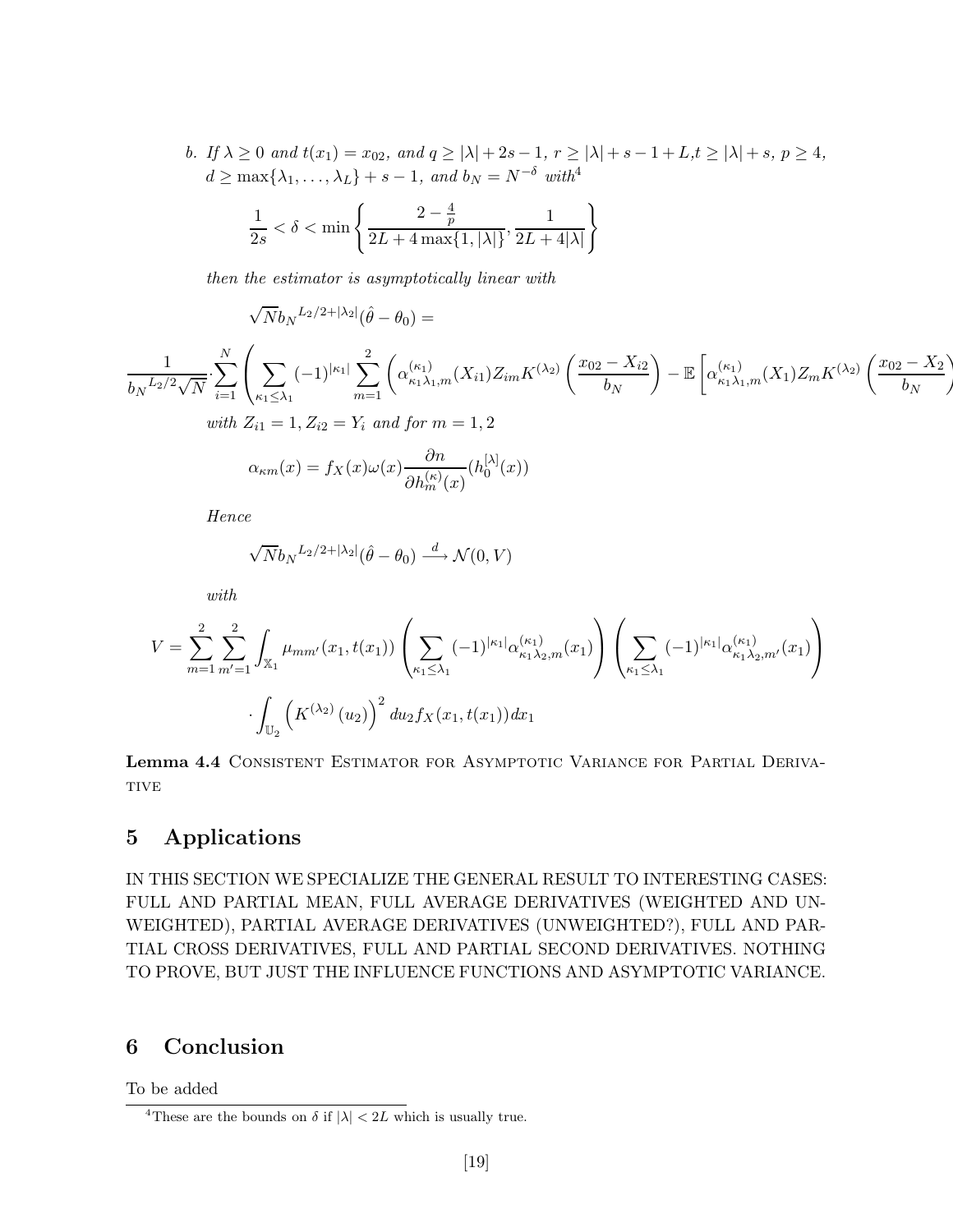## References

- Ai, C., (1997). "A Semiparametric Maximum Likelihood Estimator," Econometrica, Vol 65(4), 933- 963.
- Altonji, J., and R. Matzkin, (2003). "Cross-section and Panel Data Estimators for Nonseparable Models with Endogenous Regressors," ,Econometrica, Vol 73(4), 1053-1102.
- ANDREWS, D., (1995). "Nonparametric Kernel Estimation for Semiparametric Models," *Econometric* Theory, Vol 11, 560-596.
- CHENG, M., J. FAN, AND J. MARRON, (1997). "On Automatic Boundary Corrections," Annals of Statistics,Vol 25, 1691-1708.
- GRAHAM, B., G. IMBENS, AND G. RIDDER, (2006a). "Complementarity and Aggregate Implications of Assortative Matching: A Nonparametric Analysis," Mimeo.
- Guerre, E., I. Perrigne, and Q. Vuong (2000). "Optimal Nonparametric Estimation of First-Price Auctions," Econometrica, Vol 68(3), 525-574.
- HÄRDLE, W., AND T. STOKER, (1989). "Investigating Smooth Multiple Regression by the Method of Average Derivatives," Journal of the American Statistical Association, Vol 84(408) 986-995.
- JONES, M., (1993). "Simple boundary correction for kernel density estimation," Statistics and Computing, Vol 3(3), 135-146.
- JONES, M., AND D. SIGNORINI, (1997). "A Comparison of Higher-order Bias Kernel Density Estimators," Journal of the American Statistical Association, Vol 92, No 439 1063-1973.
- LI, Q., AND RACINE, J., (2006). Nonparametric Econometrics, Princeton University Press, Princeton, New Jersey.
- MARRON, J., AND D. RUPPERT, (1994). "Transformations to Reduce Boundary Bias in Kernel Density Estimation," Journal of the Royal Statistical Society, Series B, Vol 56(4), 653-671.
- Newey, W., (1994). "Kernel Estimation of Partial Means and a General Variance Estimator," Econometric Theory, Vol 10, 233-253.
- NEWEY, W., AND D. MCFADDEN, (1994). "Large Sample Estimation and Hypothesis Testing," Handbook of Econometrics, Engle and McFadden (eds.), Vol 4, Chapter 36, 2113-2245.
- PAGAN, A., AND A. ULLAH, (1999). Nonparametric Econometrics, Cambridge University Press, Cambridge.
- POWELL, J., J. STOCK, AND T. STOKER, (1989). "Semiparametric Estimation of Index Coefficients," Econometrica, Vol 57(6), 1403-1430.
- POWELL, J., J. STOCK, AND T. STOKER, (1989). "Semiparametric Estimation of Index Coefficients." Econometrica, Vol 57(6), 1403-1430.
- Robinson, P., (1988), "Root-N-Consistent Semiparametric Regression," Econometrica, 67: 645-662.
- SERFLING, R., (1980). Approximation Theorems of Mathematical Statistics, Wiley Series in Probability and Mathematical Statistics, John Wiley and Sons, New York.
- Silverman, B., (1986). Density Estimation for Statistics and Data Analysis, London, Chapman and Hall.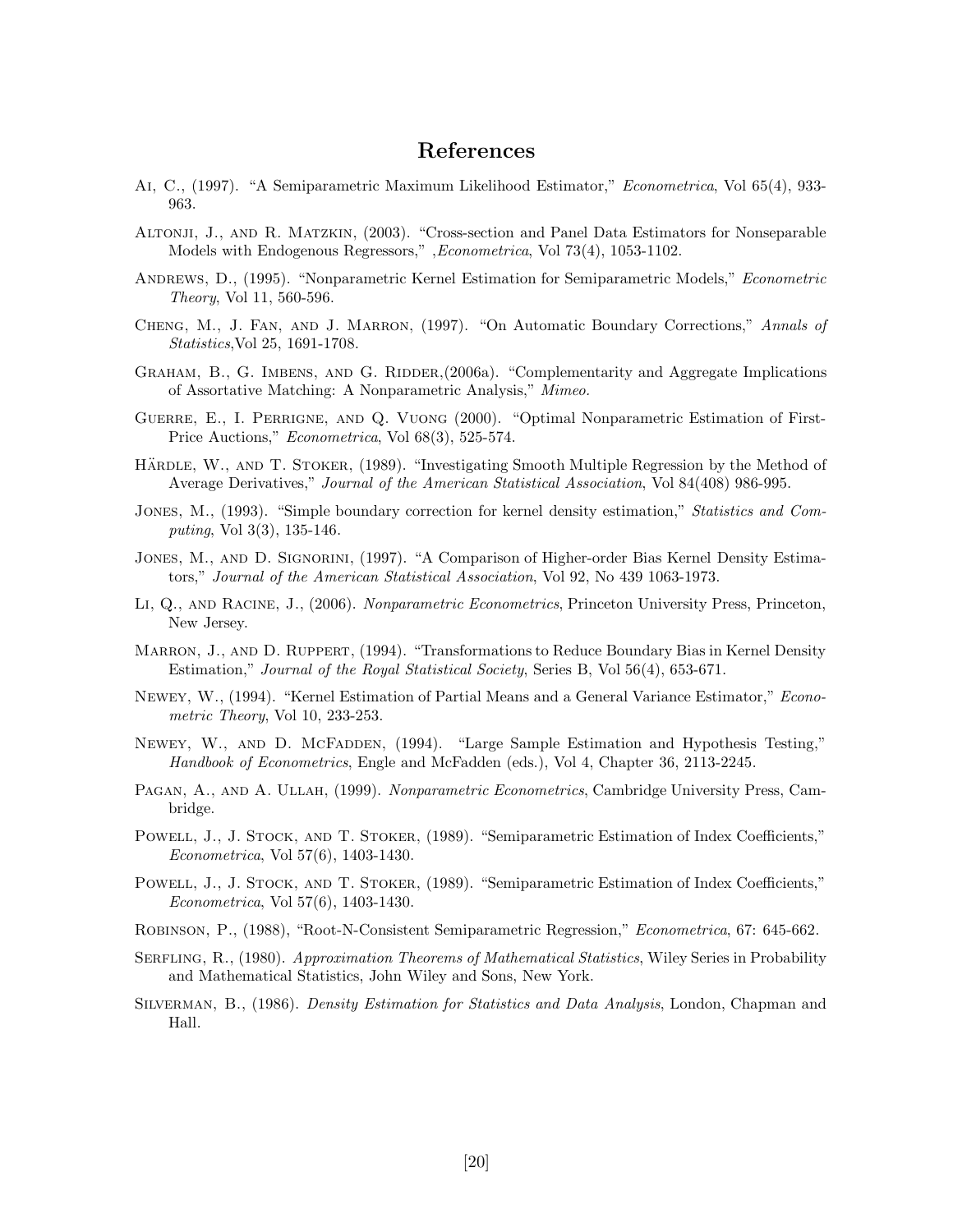#### Appendix A: Additional Lemmas and Theorems

**Lemma A.1** Under the assumptions of Lemma 3.1 and in addition  $r \geq j$ , we have that for  $|\lambda| \leq j$ , and  $x \in \mathbb{X}$ ,

$$
\mathbb{E}\left[\hat{h}_{\rm nw}^{(\lambda)}(x)\right] = \frac{\partial^{|\lambda|}}{\partial x^{\lambda}}\mathbb{E}\left[\hat{h}_{\rm nw}(x)\right].
$$

**Lemma A.2** Under the assumptions of Lemma 3.2, we have that for  $|\lambda| \leq j$ 

$$
\sup_{x \in \mathbb{X}} \left| \hat{h}_{NW}^{(\lambda)}(x)^{\mathfrak{c}} - \mathbb{E}\left[\hat{h}_{NW}^{(\lambda)}(x)\right] \right| = O_p\left(\left(\frac{\log N}{N \cdot b_N^{L+2j}}\right)^{1/2}\right).
$$

.

Here we introduce some additional notation to keep track of derivatives. We do this part only for scalar Y. For a L-vector of nonnegative integers  $\lambda$ , define  $\hat{h}_{\text{nip},s}^{[\lambda]}$  as the vector of NIP estimators of the derivatives of h up to order  $\lambda$ . Note that  $h = (h_1 \; h_2)'$  with

$$
h_1 = fx , \quad h_2 = fx \cdot g,
$$

so that  $h_1 : \mathbb{X} \mapsto \mathbb{R}$  and  $h_2 : \mathbb{X} \mapsto \mathbb{R}$ . Hence  $h^{[\lambda]}$  is a 2 $\Lambda$  vector of derivatives of  $h_1$  and  $h_2$  with  $\Lambda = \prod_{l=1}^{L} (1 + \lambda_l)$ and the first  $\Lambda$  components the derivatives of  $h_1$ , i.e.  $h_1^{[\lambda]}$  and the second  $\Lambda$  components the derivatives of  $h_2$ , i.e.  $h_2^{[\lambda]}$ . For example, if  $\lambda = (1, 2)$ , then  $\Lambda = (1 + 1) \cdot (1 + 2) = 6$ , and

$$
h_1^{[\lambda]}(x)=\begin{pmatrix}h_1(x)\\\frac{\partial}{\partial x_1}h_1(x)\\\frac{\partial}{\partial x_2}h_1(x)\\\frac{\partial^2}{\partial x_1\partial x_2}h_1(x)\\\frac{\partial^2}{\partial x_2^2}h_1(x)\\\frac{\partial^3}{\partial x_1\partial x_2^2}h_1(x)\end{pmatrix}
$$

Also define the  $\Lambda \times L$  matrix  $[\lambda]$  with rows equal to the order of differentation in  $[\lambda]$ , so that for  $\lambda = (1, 2)'$ ,

$$
[\lambda] = \begin{pmatrix} 0 & 0 \\ 1 & 0 \\ 0 & 1 \\ 1 & 1 \\ 0 & 2 \\ 1 & 2 \end{pmatrix},
$$

and  $|[\lambda]|$  to be the  $\Lambda$  vector with the row sums, so that in the same example with  $\lambda = (1, 2)'$ ,

$$
|[\lambda]| = [\lambda] \iota_L = \begin{pmatrix} 0 \\ 1 \\ 1 \\ 2 \\ 2 \\ 3 \end{pmatrix},
$$

where  $\iota_L$  is the L-vector with all elements equal to one. Note that for a scalar  $\mu$ ,  $h^{[\mu]}$  contains all derivatives of  $h_1, h_2$  up to order  $\mu$ . Thus for  $\lambda = (1, 2)$ , the vector of functions  $h^{[|\lambda|]}$  contains all derivatives up to order 3:

$$
h_1^{[|\lambda|]}(x) = \begin{pmatrix} h_1(x) \\ \frac{\partial}{\partial x_1}h_1(x) \\ \frac{\partial}{\partial x_2}h_1(x) \\ \frac{\partial^2}{\partial x_1\partial x_2}h_1(x) \\ \frac{\partial^2}{\partial x_1\partial x_2}h_1(x) \\ \frac{\partial^2}{\partial x_2^2}h_1(x) \\ \frac{\partial^3}{\partial x_1^3}h_1(x) \\ \frac{\partial^3}{\partial x_1\partial x_2}h_1(x) \\ \frac{\partial^3}{\partial x_1\partial x_2^2}h_1(x) \\ \frac{\partial^3}{\partial x_2^3}h_1(x) \end{pmatrix}
$$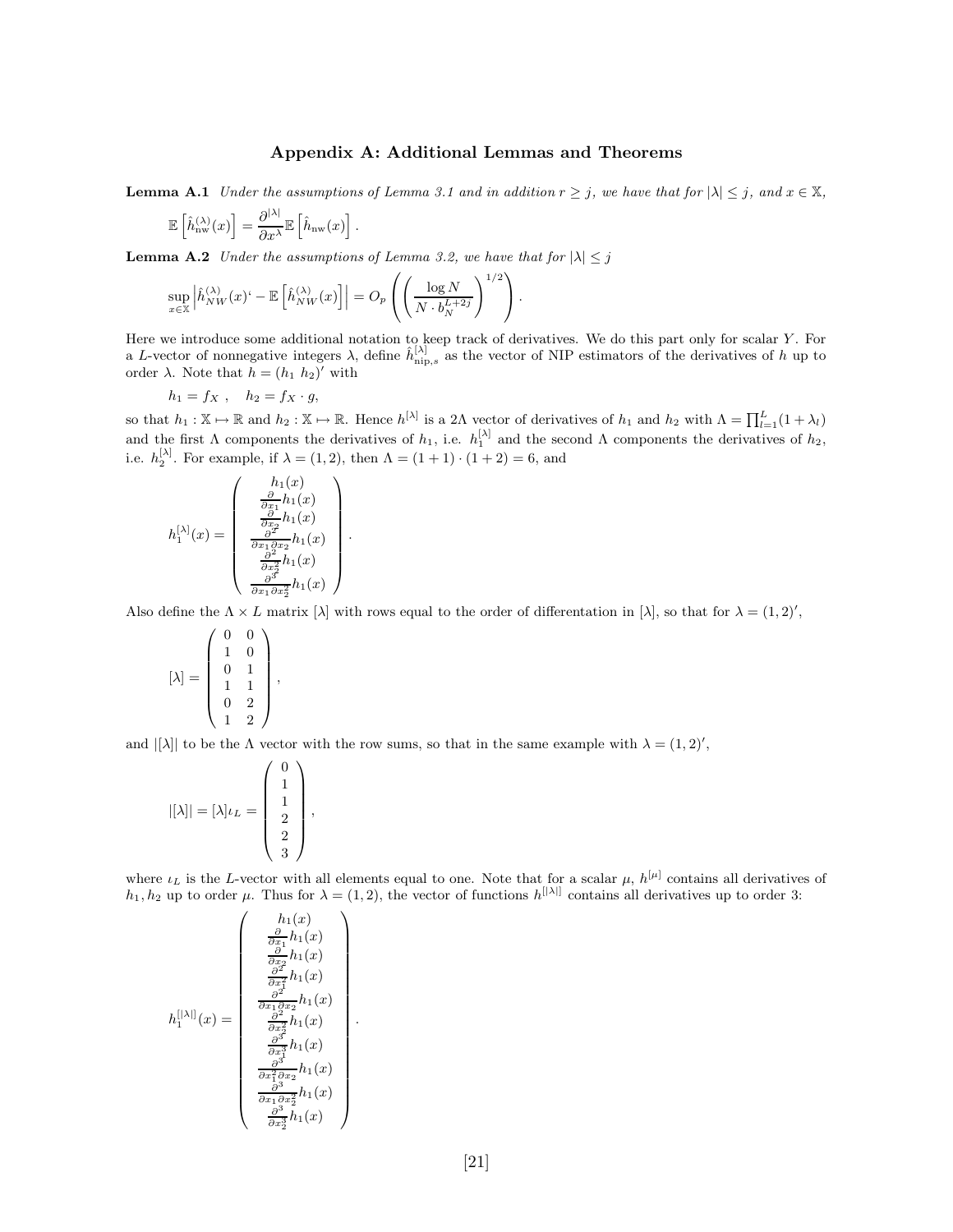Finally ∗ is the component by component multiplication of two vectors with the same number of components, and  $|x|_*$  is the vector of absolute values of the components of the vector x.

Theorem A.1 (UNIFORM CONVERGENCE) If Assumptions 1-3 hold, and  $q \geq j + 2s - 1$ ,  $r \geq j + s - 1 + L$ , then for all  $|\lambda| \leq j$ :

$$
\sup_{x \in \mathbb{X}} \left| \hat{h}_{\mathrm{nip},s}^{(\lambda)}(x) - h^{(\lambda)}(x) \right| = O_p\left( \left( \frac{\log N}{N \cdot b_N^{L+2j}} \right)^{1/2} + b_N^s \right).
$$

Note that this implies that if  $\delta < 1/(L + 2|\lambda|)$ , we have convergence of  $\hat{h}_{\text{nip},s}^{(\lambda)}(x)$  to  $h^{(\lambda)}(x)$  uniform in x.

**Lemma A.3** (ESTIMATION OF  $h(x)$ ) Suppose that Assumptions 1-3 hold, with

$$
s > \max\left\{L+2j, \frac{L+2j+2}{2-4/p}\right\},\
$$
  

$$
q \ge j+2s-1,
$$
  

$$
r \ge j+s-1,
$$

and

$$
\frac{1}{2s}<\delta<\min\left\{\frac{1-2/p}{L+2j+2},\frac{1}{2L+4j}\right\}.
$$

Then, for  $|\lambda| \leq j$ , (i)

$$
\sup_{x \in \mathbb{X}} \left| \mathbb{E} \left[ \hat{h}_{\text{nip},s}^{(\lambda)}(x) \right] - h^{(\lambda)}(x) \right| = o\left( N^{-1/2} \right),\,
$$

and (ii)

$$
\sup_{x\in\mathbb{X}}\left|\hat{h}^{(\lambda)}_{\text{nip},s}(x)-h^{(\lambda)}(x)\right|=o_p\left(N^{-1/4}\right).
$$

The results in Lemmas 3.3, 3.4, A.3 and Theorem A.1 with  $j = |\lambda|$  can now be read as results on a uniform bound on the bias and variance of  $\hat{h}_{\text{nip},s}^{[\lambda]}$  as an estimator of the vector of derivatives  $h^{[\lambda]}$ .

The next set of Lemmas A.4-A.11 do the groundwork for the proofs of Theorems 4.1-??. They provide the tools for the analysis of the correction term that accounts for the effect of the estimation of  $g$  and/or its derivatives on the asymptotic distribution of the Generalized Full Mean (GFM), the Generalized Full Average Derivative (GFAD), the Generalized Partial Mean (GPM), and the Generalized Partial Average Derivative (GPAD). The lemmas show that the properties of the GPM and GFM estimators follow from the properties of the NIP estimator. Those lemmas that apply to both the full and partial mean cases are stated for partial means with the understanding that they apply to full means as well.

The estimand of the GFM and GFAD is

$$
\theta = \mathbb{E}\left[\omega(X)'m\left(h^{[\lambda]}(X)\right)\right],
$$

and that of the GPM and GPAD is

$$
\theta = \mathbb{E}\left[\omega(X_1)'m\left(h^{[\lambda]}(X_1,t(X_1))\right)\right].
$$

Here  $h^{[\lambda]}$  denotes the vector of derivatives of h up to  $\lambda$ .

We then consider a number of special cases that are obtained by particular choices of  $\lambda$ , e.g.  $\lambda = 0$  or a unit vector which corresponds to an average partial derivative.

Because components of  $h^{[\lambda]}$  are continuous functions on the compact set X, we can consider m as a functional on the set  $C[X]$  of continuous (and hence bounded) functions on X. We need to linearize this functional in an open neighborhood of the population value of  $h^{[\lambda]}$ . Denoting the sup norm on X by

$$
\left|\tilde{h}^{[\lambda]}-h^{[\lambda]}\right|_0=\sup_{x\in\mathbb{X}}\left|\tilde{h}^{[\lambda]}(x)-h^{[\lambda]}(x)\right|,
$$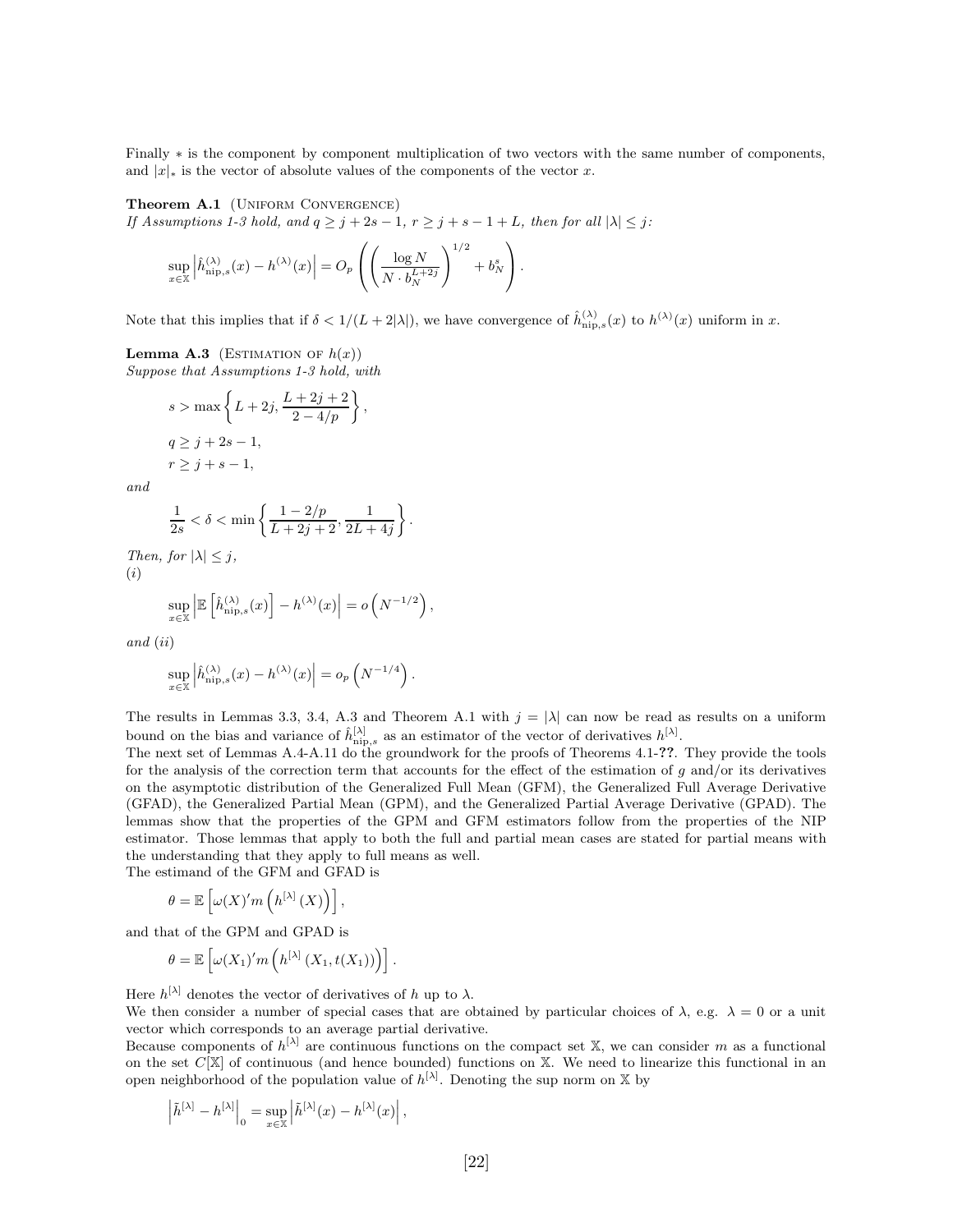we define this neighborhood by

$$
B(h^{[\lambda]},\varepsilon)=\left\{\tilde{h}^{[\lambda]}\in C[\mathbb{X}]\left|\left|\tilde{h}^{[\lambda]}-h^{[\lambda]}\right|_0<\varepsilon\right.\right\},
$$

with  $\varepsilon > 0$ . We also define  $\mathbb{H}_{\lambda} \subset \mathbb{R}^{2\Lambda}$  by

$$
\mathbb{H}_{\lambda} = \left\{ \tilde{h}^{[\lambda]}(x) \, \middle| \, x \in \mathbb{X}, \tilde{h}^{[\lambda]} \in B(h^{[\lambda]}, \varepsilon) \right\}.
$$

The derivatives of the function n with respect to  $h^{[\lambda]}$  are the partial derivative of  $n(h^{[\lambda]}(x))$  with respect to the argument  $h^{[\lambda]}(x)$ .

The proofs of the lemmas are for the case that m and  $\omega$  are scalar. The proofs for the case that these are vectors are essentially the same, but with more complex notation.

In the sequel we assume that the support  $\mathbb{X} = \prod_{l=1}^{L} [\underline{x}_l, \overline{x}_l]$ . For the definition of the NIP we take the interior region as  $\mathbb{X}_{2b_N}^I$ , i.e. the series expansion is from points that are  $2b_N$  from the boundary. When estimating  $h^{[\lambda]}(x)$  for  $x \in \mathbb{X}_{2b_N}^I$  we trim observations that are in  $\mathbb{X}\setminus \mathbb{X}_{b_N}^I$ , i.e. we do not use observations that are less than  $b_N$  from the boundary. It should be emphasized that we do not exclude these observations when we average nonparametric estimators over all or some of their arguments. This asymmetric use of observations allows us to deal with the two types of boundary bias and the boundary variance problems that affect the behavior of the estimators. It is possible to generalize the proofs to the case that the support is not a rectangle as long as the boundary region shrinks at the right rate.

The lemmas that lead to the main theorem are organized as follows. Lemma A.4 gives conditions for the linearization of the estimators with respect to the nonparametric estimator of  $h^{[\lambda]}$ . The linearization remainder is small if the conditions of Theorem 3.1 are met. Lemma A.5 considers the bias of the linearized estimator. As noted, we have to deal with two types of boundary bias: the usual boundary bias of kernel estimators and the boundary bias due to averaging of the nonparametric estimator over a bounded support. The remaining lemmas deal with the variance of the estimator, i.e. the part due to sampling variation in the nonparametric estimator. This done in a number of steps. In the Lemmas A.9 and A.10 the boundary variance problem appears for the full and partial mean case, respectively.

Lemma A.4 (LINEARIZATION)

Suppose that Assumptions 1-4 hold, and  $q \ge |\lambda| + 2s - 1$ ,  $r \ge |\lambda| + s - 1$ , and  $\delta < 1/(L + 2|\lambda|)$ . Then<sup>5</sup>

$$
\frac{1}{\sqrt{N}} \sum_{i=1}^{N} \left\{ \omega(X_{i1}) \left( m(\hat{h}_{NIP,s}^{[\lambda]}(X_{i1}, t(X_{i1})) - m(h^{[\lambda]}(X_{i1}, t(X_{i1})) \right) - \omega(X_{i1}) \frac{\partial}{\partial h^{[\lambda]'}} m(h^{[\lambda]}(X_{i1}, t(X_{i1})) \left( \hat{h}_{NIP,s}^{[\lambda]}(X_{i1}, t(X_{i1})) - h^{[\lambda]}(X_{i1}, t(X_{i1})) \right) \right\}
$$
  
= 
$$
O_p\left(\sqrt{N} \left| \hat{h}_{NIP,s}^{[\lambda]} - h^{[\lambda]} \right|_0^2 \right).
$$

Define for  $m = 1, 2$  the functions  $\nu_m : \mathbb{R}^{L_1} \mapsto \mathbb{R}^{\Lambda}$  by

$$
\nu_m(x_1) = \omega(x_1) \frac{\partial}{\partial h_m^{[\lambda]}} m(h^{[\lambda]}(x_1, t(x_1)),
$$

and let  $\nu = (\nu'_1 \nu'_2)'$  be a 2A vector of functions. By Assumption 4 (ii)  $\nu$  is bounded on  $\mathbb{X}_1$ . In the sequel we consider derivatives of  $\nu_m$ . If  $\mu$  is an L vector of nonnegative integers, then the  $\mu$  derivative of  $\nu_m$  exists if  $\omega$ is |µ| times differentiable, m is |µ| times differentiable, and h is  $|\lambda + \mu|$  times differentiable. We also use the notation  $v(x_1) = (x'_1 \ t(x_1)')'.$ 

The next lemma relates the bias of the GPM, GFM, GAFD, and GAPD estimators to that of the NIP estimator. Remember that the interior region is taken as  $\mathbb{X}_{2b_N}^I$  and the set  $\mathbb{X}_{b_N}^I$  is considered as the support. The NIP estimator is for all  $x \in \mathbb{X}$ 

$$
\hat{h}_{NIP,s}^{(\lambda)}(x) = \sum_{j=0}^{s-1} \sum_{|\mu|=j} \frac{1}{\mu!} \hat{h}_{NW}^{(\lambda+\mu)}(r_{2b}(x))(x - r_{2b}(x))^{\mu}
$$

 $^{5}O_{p}\left(\left|\hat{h}_{NIP,s}^{[\lambda]}-h_{0}^{[\lambda]}\right|_{0}\right)$ ) indicates an expression that is of the same stochastic order as  $\left| \hat{h}_{NIP,s}^{[\lambda]} - h^{[\lambda]} \right|_0$ .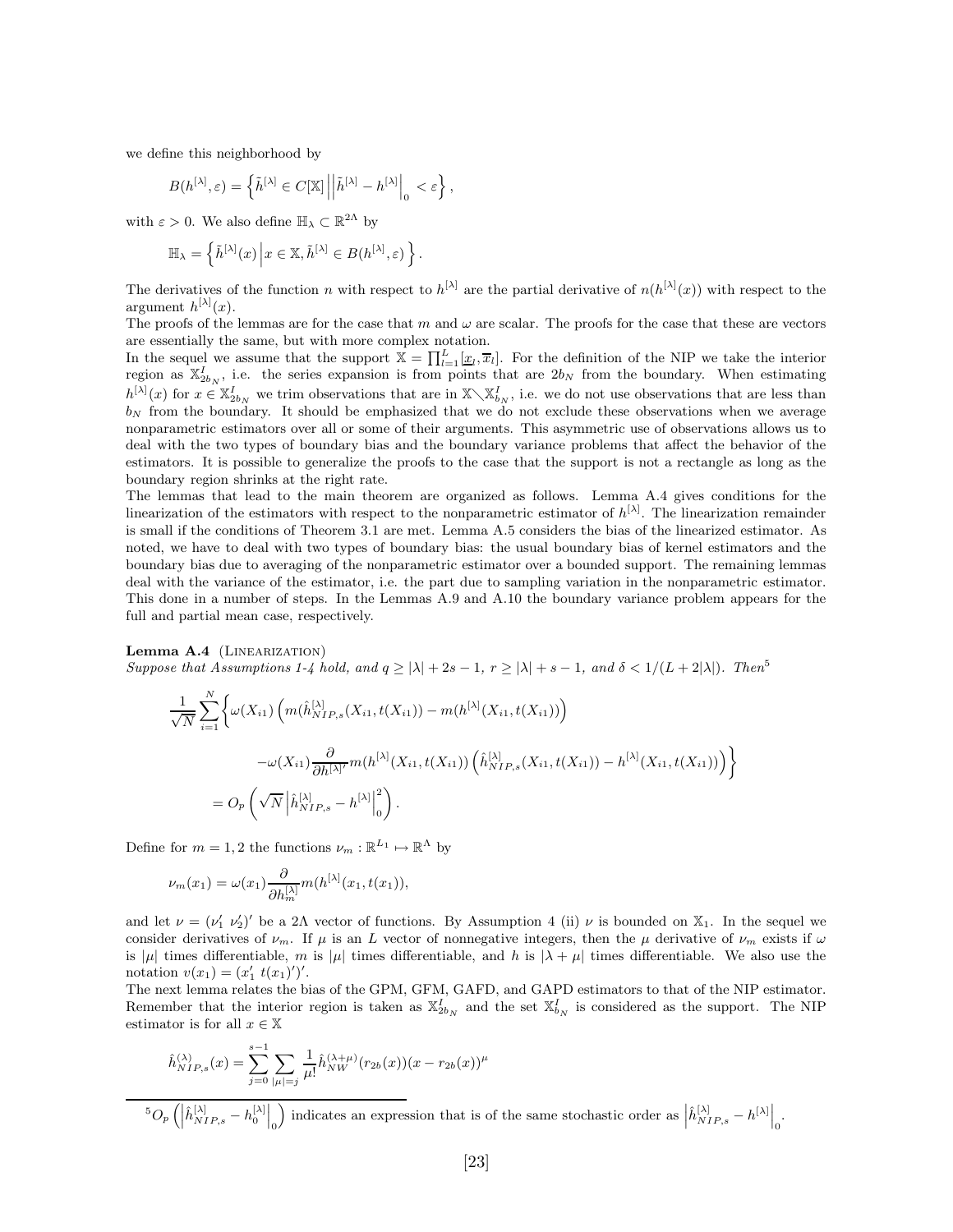with for  $x \in \mathbb{X}_{2b_N}^I$  the trimmed NW estimator of  $h^{(\lambda)}$ 

$$
\hat{h}_{NW}^{(\lambda)}(x) = \frac{1}{Nb_N^{L+|\lambda|}} \sum_{j=1}^{N} I\left(X_j \in \mathbb{X}_{b_N}^I\right) Z_j K^{(\lambda)}\left(\frac{x - X_j}{b_N}\right)
$$

The trimmed NW estimator has bias  $O(b_N^s)$  on  $\mathbb{X}_{2b_N}^I$  so that Lemma 3.3 applies  $\mathbb{X}_{2b_N}^I$  as interior region and  $\mathbb{X}_{b_N}^I$  as support. Note that the uniform bias on X of the NIP estimator is  $O((2b_N)^s)$ , because of the additional extrapolation. In the sequel we will not use special notation for the trimmed NW estimator.

**Lemma A.5** If Assumptions 1, 2, and 4 hold, and  $q \ge |\lambda| + 2s - 1$ ,  $r \ge |\lambda| + s - 1$ , and  $t \ge 1$ , then

$$
\frac{1}{N}\sum_{i=1}^N\nu(X_{i1})'\left(\mathbb{E}\left[\hat{h}_{\text{nip},s}^{[\lambda]}(v(X_{i1}))\right] - h^{[\lambda]}(v(X_{i1}))\right) = O(b^s).
$$

The next lemma gives an alternative linear representation of the weighted partial mean of the vector of derivatives of the Nadaraya-Watson kernel estimator  $\hat{h}_{nw}$  up to  $\lambda$  using U-statistic theory. Note that this result is slightly different for the partial and full mean cases. This lemma is used in the proof of a corresponding result for the weighted partial mean of the NIP estimator of the vector of derivatives up to  $\lambda$ . The NW estimator is the trimmed NW estimator.

**Lemma A.6** Suppose Assumptions 2-4 hold, and  $r \ge |\lambda|$ . Then:

$$
\frac{1}{\sqrt{N}} \sum_{i=1}^{N} \nu(X_{i1})' \left( \hat{h}_{\text{nw}}^{[\lambda]}(v(X_{i1})) - \mathbb{E}\left[ \hat{h}_{\text{nw}}^{[\lambda]}(v(X_{i1})) \right] \right) \n- \sqrt{N} \left( \int_{\mathbb{X}_{1}} \nu(x_{1})' \left( \hat{h}_{\text{nw}}^{[\lambda]}(v(x_{1})) - \mathbb{E}[\hat{h}_{\text{nw}}^{[\lambda]}(v(x_{1}))] \right) f_{X_{1}}(x_{1}) dx_{1} \right) \n= O_{p} \left( N^{-1} b_{N}^{-L/2 - L_{1}/2 - |\lambda|} + N^{-1/2} b_{N}^{-L/2 - |\lambda|} \right).
$$

The next Lemma shows that the same result applies to the nip estimator, using a slightly stronger condition on the degree of differentiability of the kernel. Remember that we use the trimmed NW estimator, but that we average over the full support. Also the NIP estimator extrapolates from  $r_{2b_N}(x)$ .

**Lemma A.7** Suppose that Assumptions 2-4 hold and that  $r \ge |\lambda| + s - 1$ . Then:

$$
\frac{1}{\sqrt{N}} \sum_{i=1}^{N} \nu(X_{i1})' \left( \hat{h}_{\text{nip},s}^{[\lambda]}(v(X_{i1})) - \mathbb{E}\left[\hat{h}_{\text{nip},s}^{[\lambda]}(v(X_{i1}))\right] \right)
$$

$$
-\sqrt{N} \left( \int_{\mathbb{X}_{1}} \nu(x_{1})' \left( \hat{h}_{\text{nip},s}^{[\lambda]}(v(x_{1})) - \mathbb{E}[\hat{h}_{\text{nip},s}^{[\lambda]}(v(x_{1}))] \right) f_{X_{1}}(x_{1}) dx_{1} \right)
$$

$$
= O_{p} \left( N^{-1} b_{N}^{-L/2 - L_{1}/2 - |\lambda|} + N^{-1/2} b_{N}^{-L/2 - |\lambda|} \right).
$$

**Lemma A.8** Suppose Assumption 2 holds, and that  $r \geq d$  and  $|\lambda| \leq d-1$ . Then for all  $\gamma \leq \lambda$ ,

$$
\int_{\mathbb{U}} u^{\gamma} K^{(\lambda)}(u) du = \begin{cases} 0 & \text{if } \gamma \neq \lambda \\ (-1)^{|\lambda|} \lambda! & \text{if } \gamma = \lambda. \end{cases}
$$

*Notation* We define the  $\Lambda$  vectors  $\alpha_1(x_1) = f_{X_1}(x_1)\nu_1(x_1)$  and  $\alpha_2(x_1) = f_{X_1}(x_1)\nu_2(x_1)$ . Also  $\alpha_m^{(\lambda)}$  is the vector of  $\lambda$  derivatives of the components of  $\alpha_m$  for  $m = 1, 2$ . It will be convenient to refer to the components of  $\alpha_1$ and  $\alpha_2$  by the derivative that they refer to. Remember that  $\nu_1$  and  $\nu_2$  are derivatives of the scalar function n with respect the  $h_1^{[\lambda]}(x)$  and  $h_2^{[\lambda]}(x)$ , the  $\Lambda$  vectors of derivatives of  $h_1$  and  $h_2$  up to order  $\lambda$ . Hence we indicate components of  $\alpha_1, \alpha_2$  by the derivative  $h^{(\kappa)}$ , e.g.  $\alpha_{\kappa}$  is the product of  $f_X$  and the derivative of n with respect to  $h_1^{(\kappa)}$ . By Assumptions 1 and 4 these functions have the same properties as  $\nu_1, \nu_2$ . In particular by Assumptions 4 and 1  $\alpha_1$  and  $\alpha_2$  are q times differentiable and the q-th derivative is bounded. The following lemma refers only to the full mean case with  $L_2 = 0$ .

The estimator of  $h^{(\lambda)}$  is the NIP estimator that uses the trimmed NW estimator. The trimming in combination with the derivative kernel deals with weights that become unbounded if the bandwidth goes to 0, a problem that we refer to as the boundary variance problem.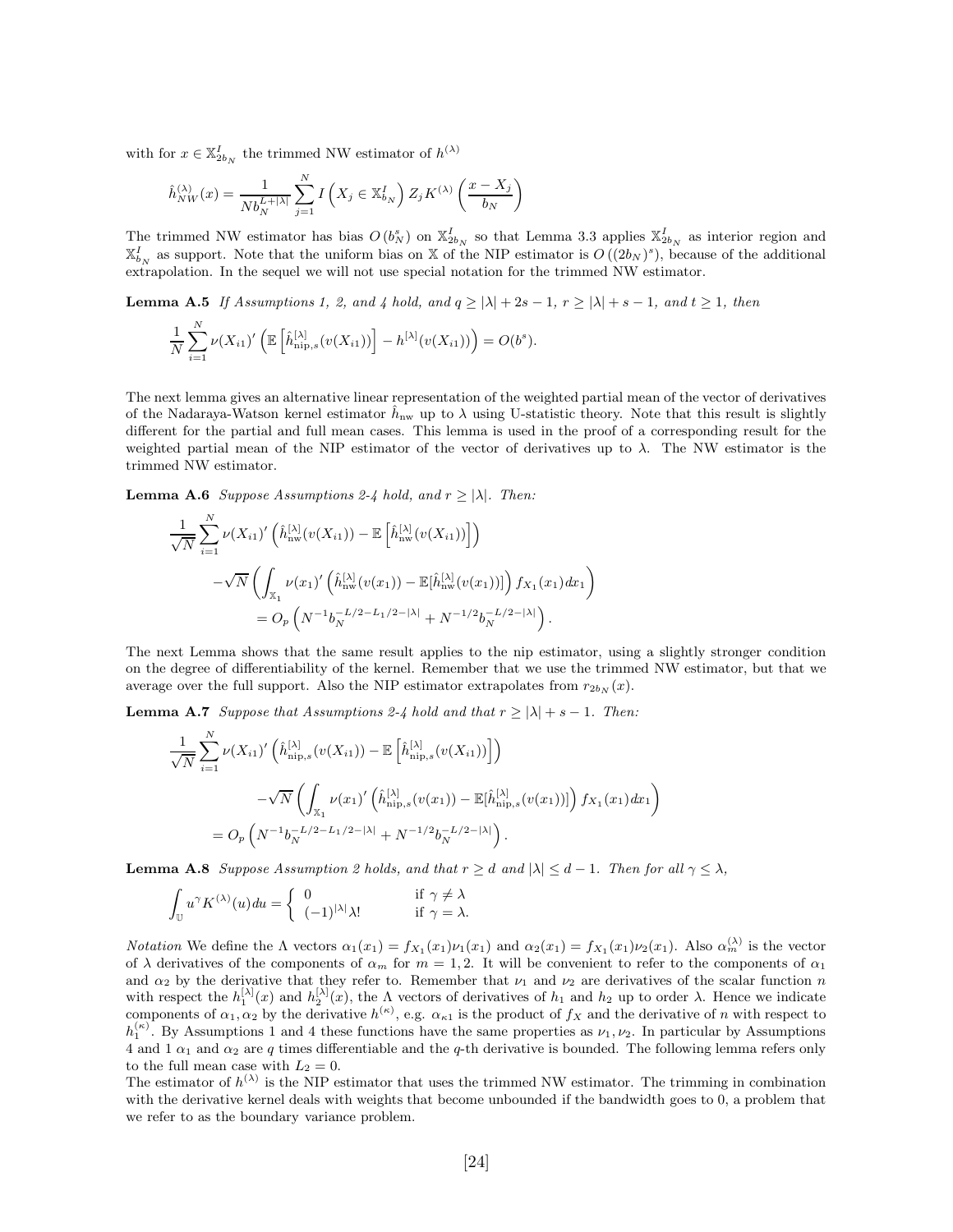**Lemma A.9** (FULL MEAN) Suppose that Assumptions 2-?? and 4 hold, then if  $r \ge |\lambda| + s - 1$ ,  $q \ge 2|\lambda| + s$ ,  $t \geq |\lambda| + s$   $d = \max\{\lambda_1, \ldots, \lambda_L\} + s - 1$ 

$$
\sqrt{N} \sum_{m=1}^{2} \int_{\mathbb{X}} \alpha_m(x)' \left( \hat{h}_{m,\text{nip},s}^{[\lambda]}(x) - \mathbb{E}\left[\hat{h}_{m,\text{nip},s}^{[\lambda]}(x)\right] \right) dx - \frac{1}{\sqrt{N}} \sum_{i=1}^{N} \left( \sum_{\kappa \leq \lambda} (-1)^{|\kappa|} \sum_{m=1}^{2} \left( \alpha_{\kappa m}^{(\kappa)}(X_i) Z_{im} - \mathbb{E}[\alpha_{\kappa m}^{(\kappa)}(X) Z_m] \right) \right)
$$
  
= 
$$
O_p\left(b_N^{\min\{1, L/2\}}\right).
$$

The results thus far establish the asymptotic properties of the GFM and GFAD estimators. Next, we present the results for the partial mean case.

**Lemma A.10** Suppose that Assumptions 2, 1 and 4 hold. If  $\lambda = 0$  then if  $t(x_1)$  is twice continuously differentiable on  $\mathbb{X}_1$ , the kernel is of derivative order  $d \geq s - 1$ ,  $p \geq 2$ ,  $q \geq s$ ,  $t \geq s$ , and  $r \geq s - 1$ 

$$
\sqrt{N} \cdot b_N^{L_2/2} \sum_{m=1}^2 \int_{\mathbb{X}_1} \alpha_m(x_1) \left( \hat{h}_{m,\text{nip},s}(x_1, t(x_1)) - \mathbb{E}\left[\hat{h}_{m,\text{nip},s}(x_1, t(x_1))\right] \right) dx_1
$$
  

$$
- \frac{1}{b_N^{L_2/2} \sqrt{N}} \cdot \sum_{i=1}^N \sum_{m=1}^2 \left( \alpha_m(X_{i1}) Z_{im} \int_{\mathbb{U}_1} K\left(u_1, \frac{X_{i2} - t(X_{i1})}{b_N} + \frac{\partial}{\partial x_1'} t(X_{i1}) \cdot u_1\right) du_1 - \mathbb{E}\left[ \alpha_m(X_1) Z_m \int_{\mathbb{U}_1} K\left(u_1, \frac{X_2 - t(X_1)}{b_N} + \frac{\partial}{\partial x_1'} t(X_1) \cdot u_1\right) du_1 \right] \right) = O_p\left(b_N^{\min\{1, L_1/2\}}\right).
$$

If  $t(x_1) = x_{02}$  then for  $\lambda \geq 0$  with in addition to the listed assumptions a kernel of derivative order  $d \geq$  $s-1+\max{\lambda_1,\ldots,\lambda_L}$ ,  $p\geq 2$ ,  $q\geq 2|\lambda|+s$ ,  $t\geq |\lambda|+s$ , and  $r\geq s-1+\max{\lambda_{11},\ldots,\lambda_{1L_1}}$ 

$$
\sqrt{N} \cdot b_N^{L_2/2 + |\lambda_2|} \sum_{m=1}^2 \int_{\mathbb{X}_1} \alpha_m(x_1)' \left( \hat{h}_{m, \text{nip}, s}^{[\lambda]}(x_1, t(x_1)) - \mathbb{E}\left[\hat{h}_{m, \text{nip}, s}^{[\lambda]}(x_1, t(x_1))\right] \right) dx_1
$$
  

$$
- \frac{1}{b_N^{L_2/2} \sqrt{N}} \cdot \sum_{i=1}^N \left( \sum_{\kappa_1 \leq \lambda_1} (-1)^{|\kappa_1|} \sum_{m=1}^2 \left( \alpha_{\kappa_1 \lambda_1, m}^{(\kappa_1)}(X_{i1}) Z_{im} K^{(\lambda_2)}\left( \frac{x_{02} - X_{i2}}{b_N} \right) - \mathbb{E}\left[\alpha_{\kappa_1 \lambda_1, m}^{(\kappa_1)}(X_1) Z_m K^{(\lambda_2)}\left( \frac{x_{02} - X_2}{b_N} \right) \right] \right) \right)
$$
  

$$
= O_p \left( b_N^{\min\{1, L_1/2\}} \right).
$$

The final lemma establishes that the asymptotic distribution is normal for partial means and partial average derivatives.

**Lemma A.11** Suppose that Assumptions 2, 1 and 4 hold, and that  $t(x_1)$  is continuously differentiable on  $\mathbb{X}_1$ and that  $p \geq 4$  and  $N^{-1}b_N^{-L_2} \to 0$ . Then

$$
N^{-1/2}b_N^{-L_2/2}\sum_{i=1}^N\left(\sum_{m=1}^2\int_{\mathbb{U}_1}\alpha_m(X_{i1})Z_{im}K\left(u_1,\frac{\partial t}{\partial x_1}(X_{i1})u_1+\frac{t(X_{i1})-X_{i2}}{b_N}\right)du_1\right)
$$

$$
-\mathbb{E}\left[\sum_{m=1}^2\int_{\mathbb{U}_1}\alpha_m(X_1)Z_mK\left(u_1,\frac{\partial t}{\partial x_1}(X_1)u_1+\frac{t(X_1)-X_2}{b_N}\right)du_1\right]\right)\stackrel{d}{\longrightarrow}\mathcal{N}(0,V),
$$

where

$$
V = \sum_{m=1}^{2} \sum_{m'=1}^{2} \int_{\mathbb{X}_{1}} \mu_{mm'}(x_{1}, t(x_{1})) \alpha_{m}(x_{1}) \alpha_{m'}(x_{1}) \int_{\mathbb{U}_{2}} \left( \int_{\mathbb{U}_{1}} K\left(u_{1}, \frac{\partial t}{\partial x_{1}}(x_{1}) u_{1} + u_{2}\right) du_{1} \right)^{2} du_{2} f_{X}(x_{1}, t(x_{1})) dx_{1}
$$

with  $\mu_{mm'}(x) = \mathbb{E}[Z_m Z_{m'} | X = x]$  for  $m, m' = 1, 2$ . If in addition  $r \geq |\lambda_2|$  and  $q, t \geq |\lambda_1|$ 

$$
N^{-1/2}b_N^{-L_2/2}\sum_{i=1}^N\left(\sum_{m=1}^2\left(\sum_{\kappa_1\le\lambda_1}(-1)^{|\kappa_1|}\alpha_{\kappa_1\lambda_2,m}^{(\kappa_1)}(X_{i1})\right)Z_{im}K^{(\lambda_2)}\left(\frac{x_{02}-X_{i2}}{b_N}\right)\right)
$$

$$
-\mathbb{E}\left[\sum_{m=1}^2\left(\sum_{\kappa_1\le\lambda_1}(-1)^{|\kappa_1|}\alpha_{\kappa_1\lambda_2,m}^{(\kappa_1)}(X_1)\right)Z_mK^{(\lambda_2)}\left(\frac{x_{02}-X_2}{b_N}\right)\right]\right) \stackrel{d}{\longrightarrow} \mathcal{N}(0,V)
$$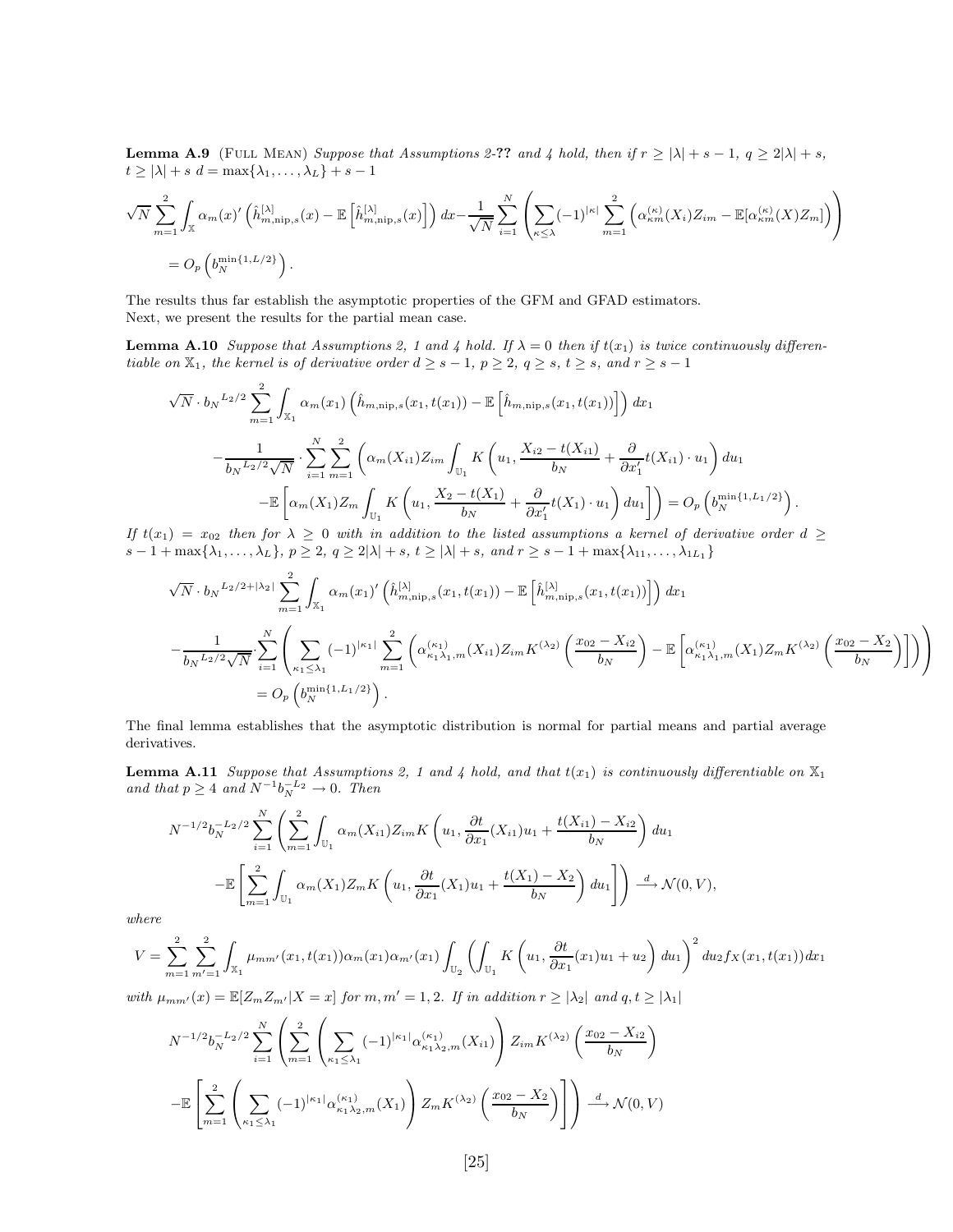with

$$
V = \sum_{m=1}^{2} \sum_{m'=1}^{2} \int_{\mathbb{X}_{1}} \mu_{mm'}(x_{1}, t(x_{1})) \left( \sum_{\kappa_{1} \leq \lambda_{1}} (-1)^{|\kappa_{1}|} \alpha_{\kappa_{1} \lambda_{2}, m}^{(\kappa_{1})}(x_{1}) \right) \left( \sum_{\kappa_{1} \leq \lambda_{1}} (-1)^{|\kappa_{1}|} \alpha_{\kappa_{1} \lambda_{2}, m'}^{(\kappa_{1})}(x_{1}) \right)
$$

$$
\cdot \int_{\mathbb{U}_{2}} \left( K^{(\lambda_{2})}(u_{2}) \right)^{2} du_{2} f_{X}(x_{1}, t(x_{1})) dx_{1}
$$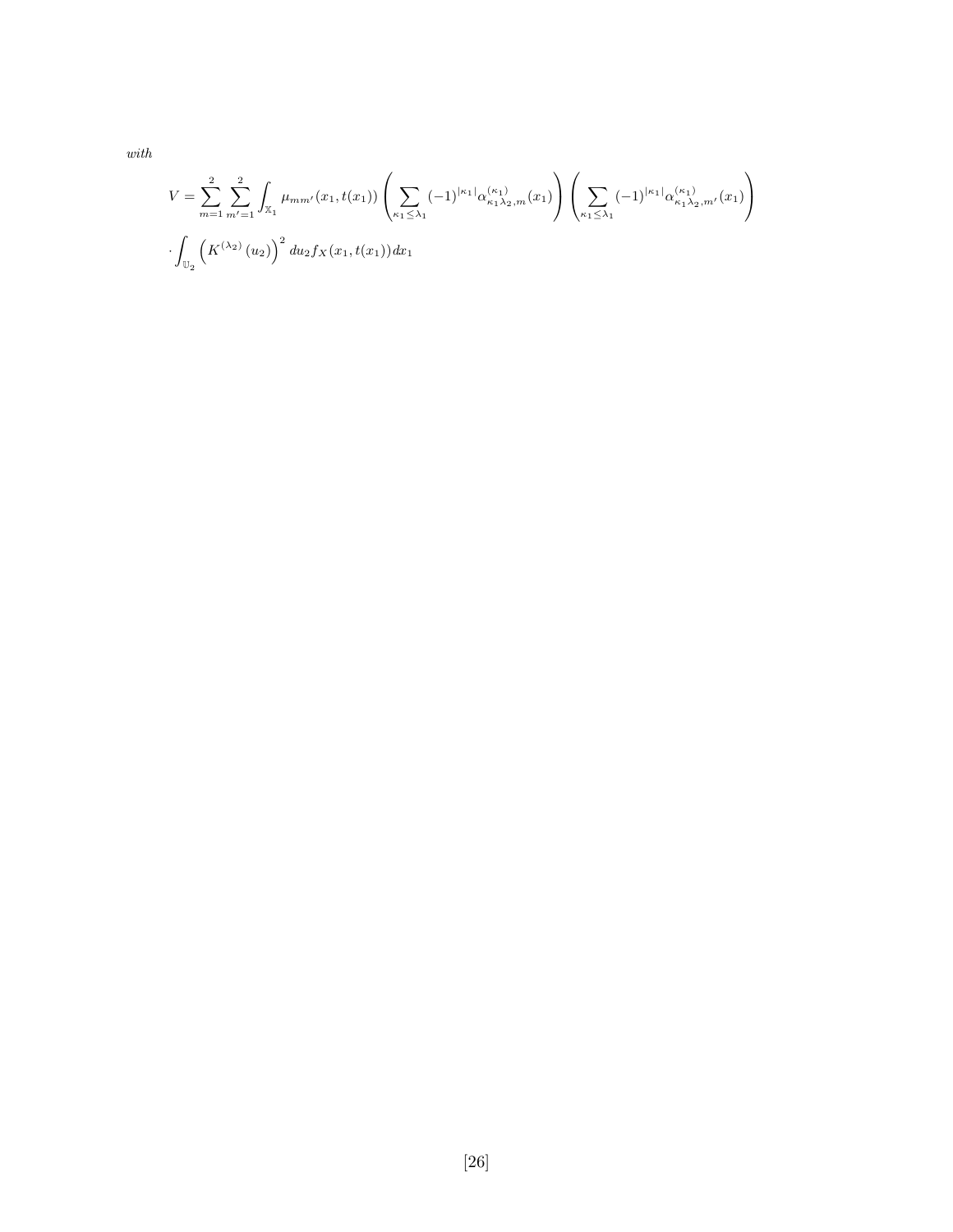## 7 Higher Order Kernels

Let u be scalar, and let  $\mathcal{K}(u)$  be a symmetric kernel with  $\mu_j = \int_u u^j \mathcal{K}(u) du$ ,  $\mu_0 = 1$ ,  $\mu_j = 0$  for j is odd. Then we can construct a kernel of order s, as

$$
K(u) = \sum_{j=0}^{s-1} \alpha_j \cdot u^j \cdot \mathcal{K}(u),
$$

where the  $\alpha_j$  ensure that  $\int u^j \cdot K(u) du = 0$  for  $j = 1, \ldots, s - 1$  and  $\int K(u) du = 1$ , leading to

$$
\alpha = \left(\begin{array}{cccc} \mu_0 & \mu_1 & \dots & \mu_{s-1} \\ \mu_1 & \mu_2 & \dots & \mu_s \\ \vdots & \vdots & \ddots & \vdots \\ \mu_{s-1} & \mu_s & \dots & \mu_{2s-2} \end{array}\right)^{-1} \left(\begin{array}{c} 1 \\ 0 \\ \vdots \\ 0 \end{array}\right).
$$

We can choose  $\mathcal{K}(u) = 1/2$ , for  $u \in [-1, 1]$ , so that  $\mu_j = 1/(j + 1)$  for j even, and (assuming s – 1 is even)

$$
\alpha = \left(\begin{array}{ccccc} 1 & 0 & 1/3 & \dots & 1/s \\ 0 & 1/3 & 0 & \dots & 0 \\ 1/3 & 0 & 1/5 & \dots & 1/(s+2) \\ \vdots & \vdots & \vdots & \ddots & \vdots \\ 1/s & 0 & 1/(s+2) & \dots & 1/(2s-1) \end{array}\right)^{-1} \left(\begin{array}{c} 1 \\ 0 \\ 0 \\ \vdots \\ 0 \end{array}\right).
$$

If we choose the Epanechnikov kernel as the basis,  $\mathcal{K}(u) = (3/4)(1-u^2)$  for  $-1 < u < 1$ , then  $\mu_j = 3/((j+1)(j+3))$ for j even and greater than 0, and  $\mu_j = 0$  for j odd. Then

$$
\alpha = \left(\begin{array}{ccccc} 1 & 0 & 1/5 & \cdots & 3/(s(s+2)) \\ 0 & 1/5 & 0 & \cdots & 0 \\ 1/5 & 0 & 3/35 & \cdots & 3/((s+2)(s+4)) \\ \vdots & \vdots & \vdots & \ddots & \vdots \\ 3/(s(s+2) & 0 & 3/((s+2)(s+4)) & \cdots & 3/((2s-1)(2s+1)) \end{array}\right)^{-1} \left(\begin{array}{c} 1 \\ 0 \\ 0 \\ \vdots \\ 0 \end{array}\right)
$$

According to Pagan and Ullah (1999) the optimal fourth order kernel is (note that the optimal second order kernel is the Epanechnikov kernel):

.

$$
K(u) = \frac{15}{32} \cdot (7 \cdot u^4 - 10 \cdot u^2 + 3),
$$

for  $-1 < u < 1$ . Let us consider three cases. In each case we look for the least restrictive conditions on the order of the kernel first, then on the number of moments required for  $Z$  given  $X$ .

- 1.  $L = 1$ ,  $s = 3$ ,  $p > 2s/(s L 1) = 6$ , so  $p = 7$ ,  $j = 0$ ,  $J = 1$ ,  $q = 5$ ,  $r = 2$ ,  $1/6 = 1/(2s) < \delta <$  $(1 - 2/p)/(2L + 2) = 5/28$ , so  $14/84 < \delta < 15/84$ .
- 2.  $L = 2, s = 4, p > 2s/(s L 1) = 8$ , so  $p = 9, j = 0, J = 1, q = 7, r = 3, 1/8 = 1/(2s) < \delta <$  $(1 - 2/p)/(2L + 2) = 7/54$ , so  $27/216 < \delta < 28/216$ .
- 3.  $L = 3$ ,  $s = 5$ ,  $p > 2s/(s L 1) = 10$ , so  $p = 11$ ,  $j = 0$ ,  $J = 1$ ,  $q = 9$ ,  $r = 4$ ,  $1/10 = 1/(2s) < \delta <$  $(1 - 2/p)/(2L + 2) = 9/88$ , so  $44/440 < \delta < 45/440$ .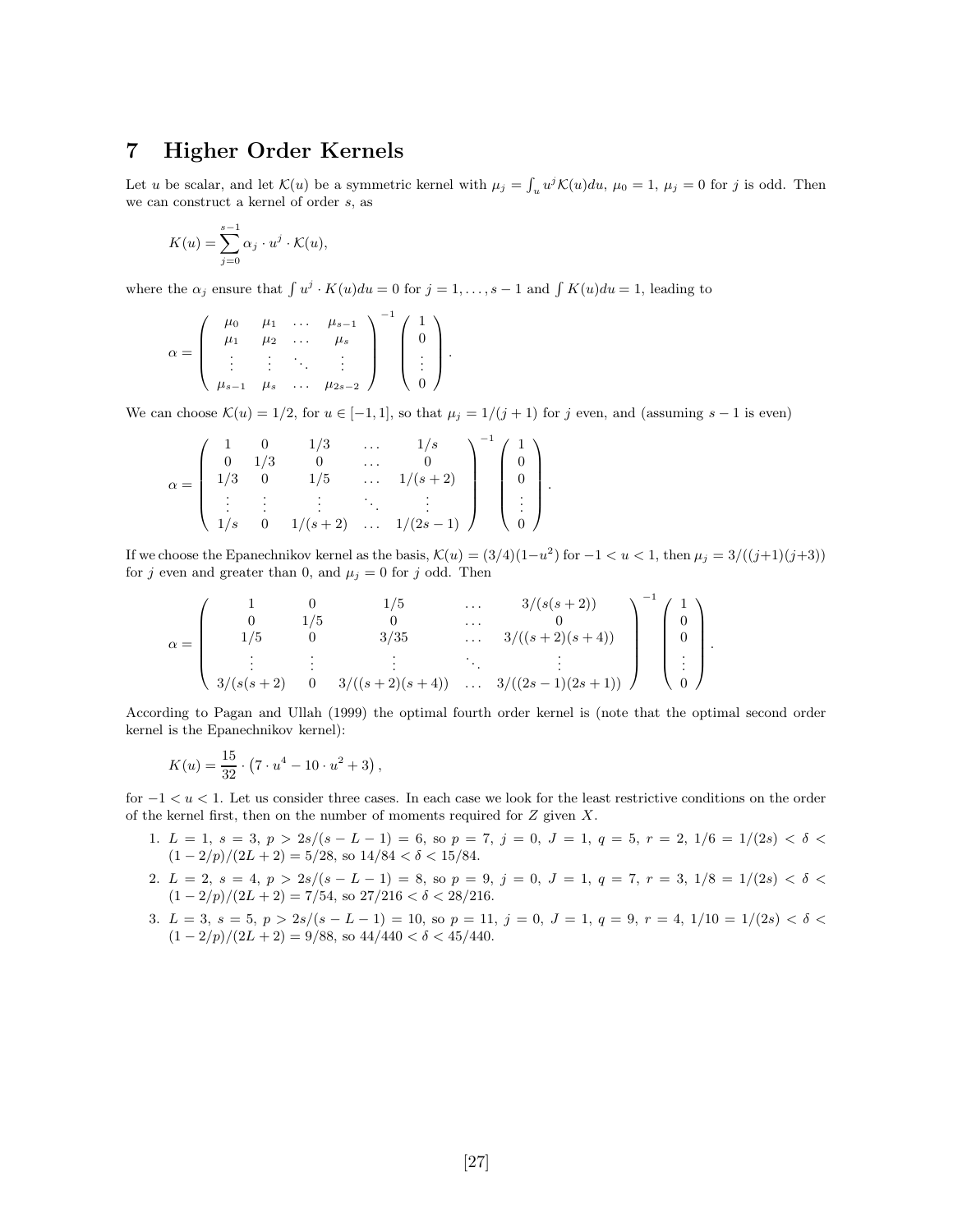#### Appendix B: Proofs of Additional Lemmas and Theorems

#### Proof of Lemma A.1

We have

$$
\mathbb{E}\left[\hat{h}_{\text{nw}}^{(\lambda)}(x)\right] = \mathbb{E}\left[Z\frac{1}{b^{L+|\lambda|}}K^{(\lambda)}\left(\frac{x-X}{b}\right)\right] = \int_{\mathbb{X}} g(v)\frac{1}{b^{L+|\lambda|}}K^{(\lambda)}\left(\frac{x-v}{b}\right)f_X(v)\mathrm{d}v,
$$

for  $g(v) = \mathbb{E}[Z|X = v]$ . For all  $x, v \in \mathbb{X}$  we have by assumption 1,

$$
\left|g(v)K^{(\lambda)}\left(\frac{x-v}{b}\right)f_X(v)\right|\leq C\sup_{x,v\in\mathbb{X}}\left|K^{(\lambda)}\left(\frac{x-v}{b}\right)\right|=C\sup_{u\in\mathbb{U}}\left|K^{(\lambda)}(u)\right|<\infty
$$

because by Assumption 2 the kernel  $K^{(\lambda)}$  is bounded on U. Hence by dominated convergence we can interchange differentiation and integration  $\lambda$  times, so that

$$
\mathbb{E}\left[\hat{h}_{\text{nw}}^{(\lambda)}(x)\right] = \frac{\partial^{|\lambda|}}{\partial x^{\lambda}} \mathbb{E}\left[\hat{h}_{\text{nw}}(x)\right].
$$

#### Proof of Lemma A.2

The result follows directly from Lemma 3.2, if we can interchange the expectation and  $\lambda$  derivative. This follows from Lemma A.1.  $\square$ 

Proof of Theorem A.1. By the triangle inequality,

$$
\sup_{x \in \mathbb{X}} \left| \hat{h}_{\text{nip},s}^{(\lambda)}(x) - h^{(\lambda)}(x) \right|
$$
\n
$$
\leq \sup_{x \in \mathbb{X}} \left| \mathbb{E} \left[ \hat{h}_{\text{nip},s}^{(\lambda)}(x) \right] - h^{(\lambda)}(x) \right|
$$
\n
$$
+ \sup_{x \in \mathbb{X}} \left| \hat{h}_{\text{nip},s}^{(\lambda)}(x) - \mathbb{E} \left[ \hat{h}_{\text{nip},s}^{(\lambda)}(x) \right] \right|.
$$
\n(B.1)

By Lemma 3.3 it follows that (B.1) is  $O(b^s)$ . By Lemma 3.4 it follows that (B.2) is  $O_p\left(\left(\frac{\log N}{N+1}\right)^{1-s}$  $N \cdot b_N^{L+2j}$  $\setminus$ <sup>1/2</sup>) .

Combining these two results implies the result in the Theorem.  $\Box$ 

Note that this implies that if  $\delta < 1/(L + 2|\lambda|)$ , we have convergence of  $\hat{h}_{\text{nip},s}^{(\lambda)}(x)$  to  $h^{(\lambda)}(x)$  uniform in x. **Proof of Lemma A.3.** First consider  $(i)$ . For the upper bound on the bias in  $(i)$  we use Lemma 3.3. If  $q \geq j + s$  and  $r \geq j + s - 1$  this Lemma implies that the bias is  $O(b_N^s) = O(N^{-\delta s})$ . If  $\delta > 1/(2s)$ , then the bias is  $o_p(N^{-1/2})$ .

Next, consider  $(ii)$ . By the triangle inequality we have

$$
\sup_{x\in\mathbb{X}}\left|\hat{h}^{(\lambda)}_{\text{nip},s}(x)-h^{(\lambda)}(x)\right|\leq \sup_{x\in\mathbb{X}}\left|\hat{h}^{(\lambda)}_{\text{nip},s}(x)-\mathbb{E}\left[\hat{h}^{(\lambda)}_{\text{nip},s}(x)\right]\right|+\sup_{x\in\mathbb{X}}\left|\mathbb{E}\left[\hat{h}^{(\lambda)}_{\text{nip},s}(x)\right]-h^{(\lambda)}(x)\right|.
$$

By the first part of this Lemma the last term is  $o(N^{-1/2}) = o_p(N^{-1/4})$ . To deal with the first term on the right hand side we use Theorem A.1. We simultaneously need to satisfy the condition on the bandwidth in this Theorem, which requires

$$
\delta < \frac{1-2/p}{L+2j+2}
$$

and ensure that the upper bound on the variance is of order  $N^{-1/4}$ , which requires that

$$
O\left(\left(\frac{\log N}{N \cdot b_N^{L+2j}}\right)^{1/2}\right) = o\left(N^{-1/4}\right),\,
$$

which requires that

$$
\delta < \frac{1}{2L + 4j}.
$$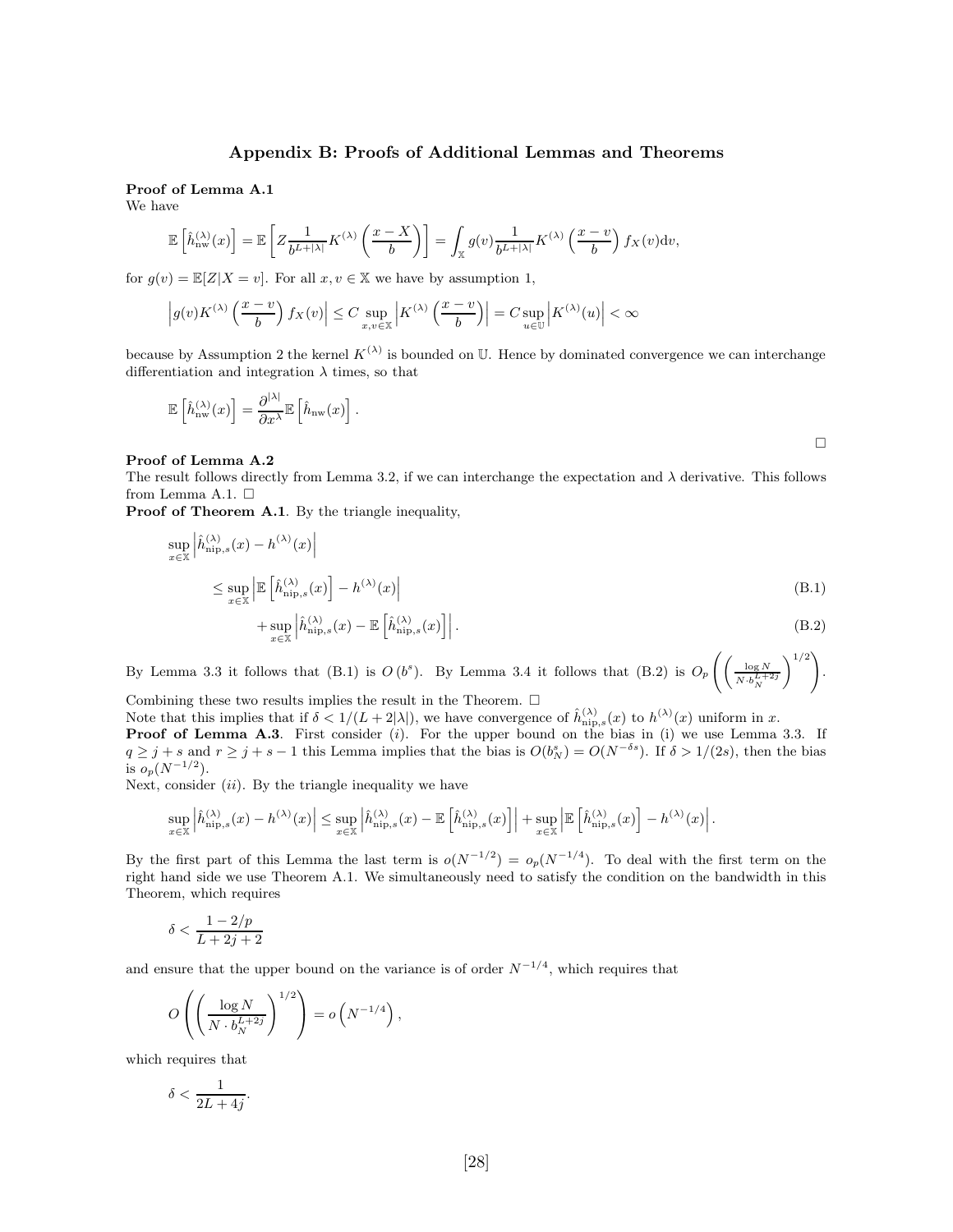Hence a sufficient condition for the variance is that

$$
\delta < \min \left\{ \frac{1 - 2/p}{L + 2j + 2}, \frac{1}{2L + 4j} \right\}.
$$

Thus both results hold if

$$
\frac{1}{2s} < \delta < \min\left\{ \frac{1 - 2/p}{L + 2j + 2}, \frac{1}{2L + 4j} \right\}.
$$

Finally, for all L, j,  $p \ge 2$ , there are s, q, r and  $\delta$  that satisfy these conditions.  $\Box$ . **Proof of Lemma A.4:** By Assumption 4 there is some  $M < \infty$  such that

$$
\left| \frac{\partial^2}{\partial h^{[\lambda]} \partial h^{[\lambda]'}} m(h^{[\lambda]}(x)) \right| \le M,
$$

for all  $x \in \mathbb{X}$  and  $h^{[\lambda]} \in B(h^{[\lambda]}, \varepsilon)$ . Then if  $\hat{h}^{[\lambda]}_{NIP,s} \in B(h^{[\lambda]}, \varepsilon)$  and  $\overline{h^{[\lambda]}}(x)$  intermediate between  $h^{[\lambda]}(x)$  and  $\hat{h}_{NIP,s}^{[\lambda]}(x)$  we have for all  $x \in \mathbb{X}$ ,

$$
\left| \omega(x_1) \left( m(\hat{h}_{NIP,s}^{[\lambda]}(x_1, t(x_1)) - m(h^{[\lambda]}(x_1, t(x_1)) - \frac{\partial}{\partial h^{[\lambda]'}} m(h^{[\lambda]}(x_1, t(x_1)) (\hat{h}^{[\lambda]}(x_1, t(x_1)) - h^{[\lambda]}(x_1, t(x_1))) \right) \right|
$$
  
\n
$$
= \frac{1}{2} \left| \omega(x_1) (\hat{h}_{NIP,s}^{[\lambda]}(x_1, t(x_1)) - h^{[\lambda]}(x_1, t(x_1))' \frac{\partial^2}{\partial h^{[\lambda]} \partial h^{[\lambda]'}} m(\overline{h^{[\lambda]}}(x_1, t(x_1)) (\hat{h}_{NIP,s}^{[\lambda]}(x_1, t(x_1) - h^{[\lambda]}(x_1, t(x_1))) \right|
$$
  
\n
$$
\leq \frac{1}{2} \sup_{x_1 \in \mathbb{X}_1} |\omega(x_1)| \cdot M \cdot \left| \hat{h}_{NIP,s}^{[\lambda]} - h^{[\lambda]} \right|_0^2 \leq C \cdot \left| \hat{h}_{NIP,s}^{[\lambda]} - h^{[\lambda]} \right|_0^2.
$$

Hence if we denote

$$
d(x_1) = \omega(x_1) \left( m(\hat{h}_{NIP,s}^{[\lambda]}(x_1,t(x_1)) - m(h^{[\lambda]}(x_1,t(x_1)) - \frac{\partial}{\partial h^{[\lambda]'}} m(h^{[\lambda]}(x_1,t(x_1))(\hat{h}_{NIP,s}^{[\lambda]}(x_1,t(x_1)) - h_m^{[\lambda]}(x_1,t(x_1))) \right),
$$

we have that  $\hat{h}_{NIP,s}^{[\lambda]} \in B(h^{[\lambda]}, \varepsilon)$  implies

$$
\left|\frac{1}{N}\sum_{i=1}^N d(X_{i1})\right| \leq C \left|\hat{h}_{NIP,s}^{[\lambda]} - h^{[\lambda]}\right|_0^2.
$$

Therefore, for all  $\eta > 0$  and all sequences  $a_N$ ,

$$
\Pr\left(\left|\frac{1}{a_N\sqrt{N}}\sum_{i=1}^N d(X_{i1})\right| > \eta\right) \le \Pr\left(\left|\frac{1}{a_N\sqrt{N}}\sum_{i=1}^N d(X_{i1})\right| > \eta\right| \hat{h}_{NIP,s}^{[\lambda]} \in B(h^{[\lambda]},\varepsilon)\right) \cdot \Pr\left(\hat{h}_{NIP,s}^{[\lambda]} \in B(h^{[\lambda]},\varepsilon)\right) \\
+ \Pr\left(\hat{h}_{NIP,s}^{[\lambda]} \notin B(h^{[\lambda]},\varepsilon)\right) \\
\le \Pr\left(C \cdot \frac{\sqrt{N}}{a_N} \cdot \left|\hat{h}_{NIP,s}^{[\lambda]} - h^{[\lambda]}\right|_0^2 > \eta\right| \hat{h}_{NIP,s}^{[\lambda]} \in B(h^{[\lambda]},\varepsilon)\right) \cdot \Pr\left(\hat{h}_{NIP,s}^{[\lambda]} \in B(h^{[\lambda]},\varepsilon)\right) \\
+ \Pr\left(\hat{h}_{NIP,s}^{[\lambda]} \notin B(h^{[\lambda]},\varepsilon)\right) \\
\le \Pr\left(C \cdot \frac{\sqrt{N}}{a_N} \cdot \left|\hat{h}_{NIP,s}^{[\lambda]} - h^{[\lambda]}\right|_0^2 > \eta\right) + \Pr\left(\left|\hat{h}_{NIP,s}^{[\lambda]} - h^{[\lambda]}\right|_0 > \varepsilon\right).
$$

The second term in the upper bound converges to 0, because by the assumptions of the lemma the NIP estimator is uniformly convergent on X. Now if for some sequence  $a_N$  the sequence  $\frac{\sqrt{N}}{a_N} \left| \hat{h}_{NIP,s}^{[\lambda]} - h^{[\lambda]} \right|$ 2 0 is stochastically bounded, then so is the sequence  $\frac{1}{a_N \sqrt{N}} \sum_{i=1}^N d(X_{i1})$  so that

$$
\frac{1}{\sqrt{N}}\sum_{i=1}^N d(X_{i1}) = O_p\left(\sqrt{N}\left|\hat{h}_{NIP,s}^{[\lambda]} - h^{[\lambda]}\right|_0^2\right).
$$

 $\Box$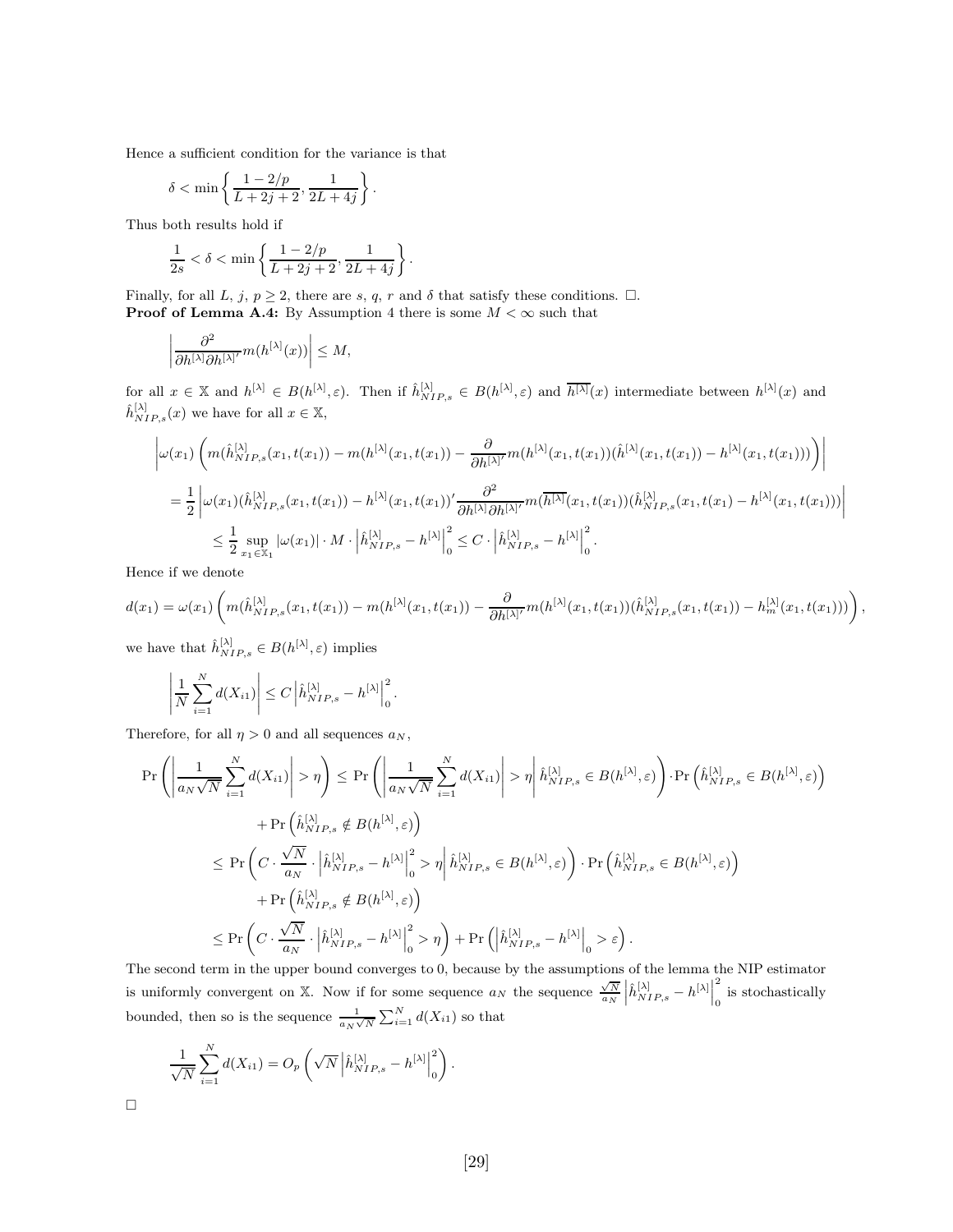Proof of Lemma A.5:

$$
\left| \frac{1}{N} \sum_{i=1}^{N} \nu(X_{i1})' \left( \mathbb{E} \left[ \hat{h}_{\text{nip},s}^{[\lambda]}(v(X_{i1})) \right] - h^{[\lambda]}(v(X_{i1})) \right) \right|
$$
  
\n
$$
\leq \sup_{x_1 \in \mathbb{X}_1} \left| \nu(x_1)' \left( \mathbb{E} \left[ \hat{h}_{\text{nip},s}^{[\lambda]}(v(x_1)) \right] - h^{[\lambda]}(v(x_1)) \right) \right|
$$
  
\n
$$
\leq \sup_{x_1 \in \mathbb{X}_1} |\nu(x_1)| \cdot \sup_{x_1 \in \mathbb{X}_1} \left| \mathbb{E} \left[ \hat{h}_{\text{nip},s}^{[\lambda]}(v(x_1)) \right] - h_0^{[\lambda]}(v(x_1)) \right|
$$
  
\n
$$
\leq \sup_{x_1 \in \mathbb{X}_1} |\nu(x_1)| \cdot \sup_{x \in \mathbb{X}} \left| \mathbb{E} \left[ \hat{h}_{\text{nip},s}^{[\lambda]}(x) \right] - h^{[\lambda]}(x) \right|
$$
  
\n
$$
= C \cdot \sup_{x \in \mathbb{X}} \left| \mathbb{E} \left[ \hat{h}_{\text{nip},s}^{[\lambda]}(x) \right] - h^{[\lambda]}(x) \right| = O((2b)^s),
$$

 $\mid$  $\mid$  $\overline{a}$ 

where the last equality follows from Lemma 3.3.  $\Box$ Proof of Lemma A.6: Define

$$
V = \frac{1}{N} \sum_{m=1}^{2} \sum_{i=1}^{N} \nu_m(X_{i1})' \left( \hat{h}_{m,nw}^{[\lambda]}(v(X_{i1})) - \mathbb{E}\left[\hat{h}_{m,nw}^{[\lambda]}(v(X_{i1}))\right] \right),
$$
  
\n
$$
U = \sum_{m=1}^{2} \int_{\mathbb{X}_{1}} \nu_m(x_1)' \left( \hat{h}_{m,nw}^{[\lambda]}(v(x_1)) - \mathbb{E}[\hat{h}_{nw}^{[\lambda]}(v(x_1))] \right) f_{X_1}(x_1) dx_1,
$$
  
\n
$$
V_m = \frac{1}{N} \sum_{i=1}^{N} \nu_m(X_{i1})' \left( \hat{h}_{m,nw}^{[\lambda]}(v(X_{i1})) - \mathbb{E}\left[\hat{h}_{m,nw}^{[\lambda]}(v(X_{i1}))\right] \right),
$$

and

$$
U_m = \int_{\mathbb{X}_1} \nu_m(x_1)' \left( \hat{h}_{m,nw}^{[\lambda]}(v(x_1)) - \mathbb{E}[\hat{h}_{m,nw}^{[\lambda]}(v(x_1))] \right) f_{X_1}(x_1) dx_1.
$$

Then the claim in the Lemma is

$$
V - U = O_p \left( N^{-3/2} b_N^{-L/2 - L_1/2 - |\lambda|} + N^{-1} b_N^{-L/2 - |\lambda|} \right),
$$

and since  $V = \sum_{m=1}^{2} V_m$ , and  $U = \sum_{m=1}^{2} U_m$ , it is sufficient to show that

$$
V_m - U_m = O_p\left(N^{-3/2}b_N^{-L/2 - L_1/2 - |\lambda|} + N^{-1}b_N^{-L/2 - |\lambda|}\right),
$$

for  $m = 1, 2$ .

Note that

$$
\hat{h}_{m,\text{nw}}^{[\lambda]}(x) = \frac{1}{N} \sum_{j=1}^{N} I\left(X_j \in \mathbb{X}_{b_N}^I\right) Z_{jm} b_N^{-L-|[\lambda]|} * K^{[\lambda]} \left(\frac{X_j - x}{b_N}\right),
$$

where the vector  $b_N^{-L-|[\lambda]|}$  is the  $\Lambda$  vector with components equal to  $b_N^{-L-|\mu|}$  with  $\mu \leq \lambda$ . The  $\Lambda$  vector  $K^{[\lambda]}$  has as its components the derivatives of K up to order  $\lambda$ . Define

$$
a_{N,m}(x_{i1}, z_j, x_j) = I\left(x_j \in \mathbb{X}_{b_N}^I\right) z_{jm} \nu_m(x_{i1})' \frac{1}{b_N^{L+|[X]|}} * K^{[\lambda]}\left(\frac{x_j - v(x_{i1})}{b_N}\right),
$$
  

$$
b_{N,m}(x_{i1}, z_j, x_j) = a_{N,m}(x_{i1}, z_j, x_j) - \mathbb{E}\left[a_{N,m}(x_{i1}, Z, X)\right],
$$

and

$$
c_{N,m}(z_j,x_j)=\mathbb{E}\left[b_{N,m}(X_1,z_j,x_j)\right].
$$

By definition, if  $i \neq j$ ,

$$
\mathbb{E}\left[c_{N,m}(Z_j,X_j)^2\right] \leq \mathbb{E}\left[b_{N,m}(X_{i1},Z_j,X_j)^2\right] \leq \mathbb{E}\left[a_{N,m}(X_{i1},Z_j,X_j)^2\right],\tag{B.3}
$$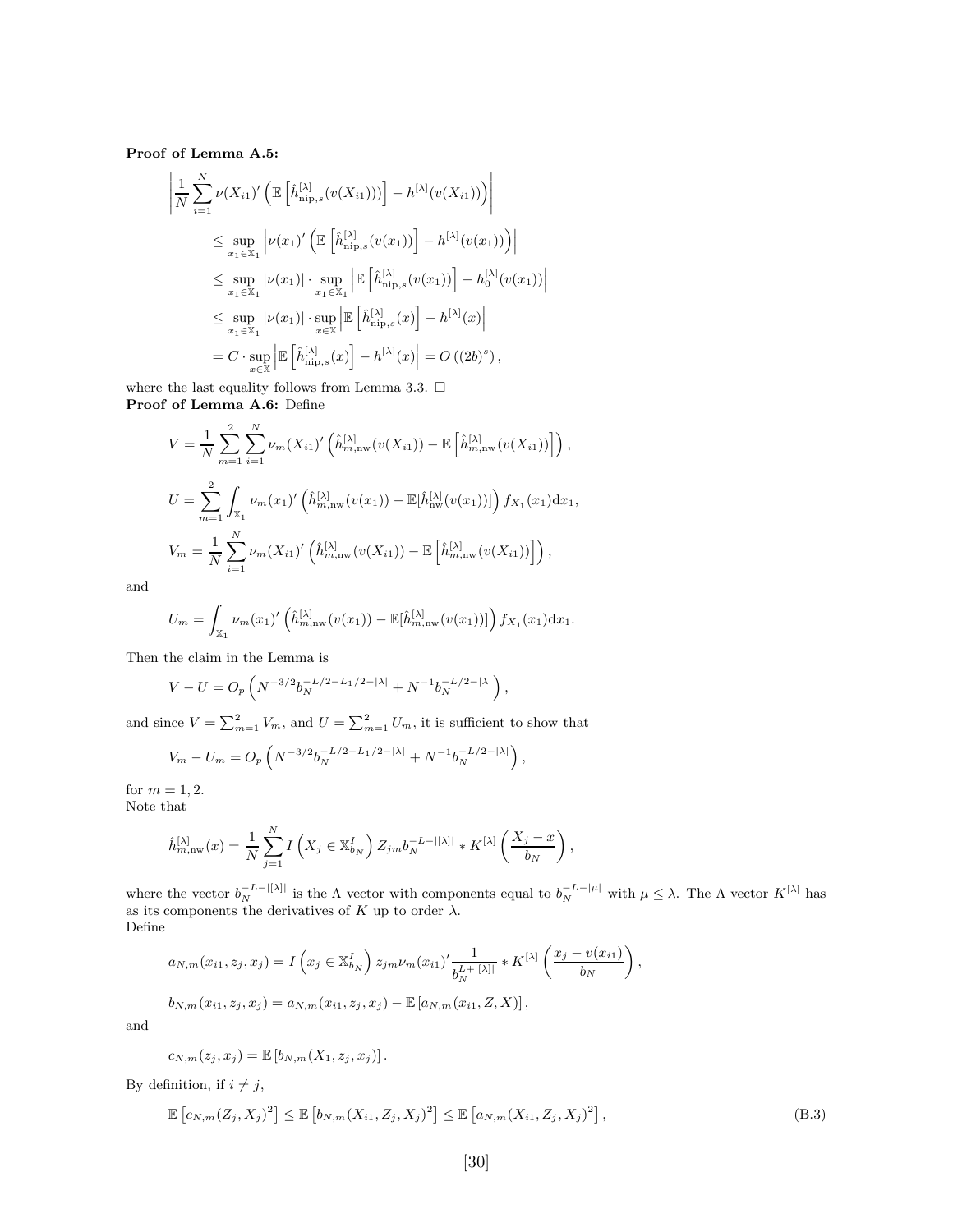and

$$
\mathbb{E}\left[\left(b_{N,m}(X_{i1},Z_j,X_j)-c_N(Z_j,X_j)\right)^2\right] \leq \mathbb{E}\left[b_{N,m}(X_{i1},Z_j,X_j)^2\right] \leq \mathbb{E}\left[a_{N,m}(X_{i1},Z_j,X_j)^2\right].
$$
 (B.4)

We need two results on the expectations of  $a_N(X_{i1}, Z_j, X_j)$ . If  $i \neq j$ , then

$$
\mathbb{E}\left[a_{N,m}(X_{i1},Z_j,X_j)^2\right] = O\left(b_N^{-L-2|\lambda|}\right),\tag{B.5}
$$

and

$$
\mathbb{E}\left[a_{N,m}(X_{i1},Z_i,X_i)^2\right] = O\left(b_N^{-L-L_1-2|\lambda|}\right).
$$
\n(B.6)

First, we prove (B.5):

$$
\mathbb{E}\left[a_{N,m}(X_{i1},Z_j,X_j)^2\right] = \mathbb{E}\left[I\left(X_j \in \mathbb{X}_{b_N}^I\right)\left(Z_{jm}\nu_m(X_{i1})'\frac{1}{b_N^{L+|[{\lambda}]}} * K^{[{\lambda}]}\left(\frac{X_j - v(X_{i1})}{b_N}\right)\right)^2\right]
$$
\n
$$
\leq \frac{1}{b_N^{2L+2|{\lambda}|}}\mathbb{E}\left[I\left(X_j \in \mathbb{X}_{b_N}^I\right)\left(Z_{jm}\nu_m(X_{i1})'K^{[{\lambda}]}\left(\frac{X_j - v(X_{i1})}{b_N}\right)\right)^2\right]
$$
\n
$$
\leq \frac{1}{b_N^{2L+2|{\lambda}|}}\mathbb{E}\left[I\left(X_j \in \mathbb{X}_{b_N}^I\right)Z_{jm}^2|\nu_m(X_{i1})|'_*\left|K^{[{\lambda}]}\left(\frac{X_j - v(X_{i1})}{b_N}\right)\right|_*\left|K^{[{\lambda}]}\left(\frac{X_j - v(X_{i1})}{b_N}\right)\right|\right]_*\left|\nu_m(X_{i1})|_*\right]
$$
\n
$$
\leq C\frac{1}{b_N^{2L+2|{\lambda}|}}\mathbb{E}\left[I\left(X_j \in \mathbb{X}_{b_N}^I\right)\left|K^{[{\lambda}]}\left(\frac{X_j - v(X_{i1})}{b_N}\right)\right|\right]_*\left|K^{[{\lambda}]}\left(\frac{X_j - v(X_{i1})}{b_N}\right)\right|_*\right],
$$

where we use the inequality  $|x'(y * z)| \leq \max_{i=1,\dots,I} |y_i||x'|_*|z|_*$  and the fact that  $1/b_N^{2L+2|\lambda|}$  is the largest component of  $1/b_N^{2L+2|[{\lambda}]}\,$ , the Cauchy-Schwartz inequality, and the boundedness of  $\mathbb{E}[Y_j^2|X_j=x]$  and  $\nu(x_1)$  on  $X$  and  $X_1$ , respectively. The absolute value of the expectation is bounded by

$$
C \sup_{x_1 \in \mathbb{X}_1} \int_{\mathbb{X}_{\mathbb{N}}^{\mathbb{I}}} \left| K^{(\kappa_1)} \left( \frac{z - v(x_1)}{b_N} \right) K^{(\kappa_2)} \left( \frac{z - v(x_1)}{b_N} \right) \right| f_X(z) dz,
$$

for some  $\kappa_1, \kappa_2 \leq \lambda$ . By a change of variables from z to  $u = (z - v(x_1))/b_N$  with Jacobian  $b_N^L$  this is equal to

$$
C \cdot b_N^L \sup_{x_1 \in \mathbb{X}_1} \int_{\{u|u=(x-v(x_1))/b_N, x \in \mathbb{X}_{b_N}^I\}} \left| K^{(\kappa_1)}(u) K^{(\kappa_2)}(u) \right| f_X(v(x_1) + ub_N) \, du
$$
  

$$
\leq C \cdot b_N^L \int_{\mathbb{U}} \left| K^{(\kappa_1)}(u) K^{(\kappa_2)}(u) \right| \, du \leq C b_N^L,
$$

so that

$$
\mathbb{E}\left[a_{N,m}(X_{i1},Z_j,X_j)^2\right]=O\left(b_N^{-L-2|\lambda|}\right).
$$

Thus (B.5) holds. Next, we prove (B.6):

$$
\mathbb{E}\left[a_{N,m}(X_{i1},Z_{i},X_{i})^{2}\right] \leq \frac{1}{b_{N}^{2L+2|\lambda|}}\mathbb{E}\left[I\left(X_{i} \in \mathbb{X}_{b_{N}}^{I}\right)\left(|Z_{im}||\nu_{m}(X_{i1})|_{*}^{'}\left|K^{[\lambda]}\left(\frac{X_{i}-v(X_{i1})}{b_{N}}\right)\right|\right]_{*}\right)^{2}\right]
$$
\n
$$
\leq \frac{1}{b_{N}^{2L+2|\lambda|}}\mathbb{E}\left[I\left(X_{i} \in \mathbb{X}_{b_{N}}^{I}\right)\left|K^{[\lambda]}\left(\frac{X_{i}-v(X_{i1})}{b_{N}}\right)\right|\right]_{*}\left|K^{[\lambda]}\left(\frac{X_{i}-v(X_{i1})}{b_{N}}\right)\right|\right]_{*},
$$
\nwhere the value of the expectation is bounded by

The absolute value of the expectation is bounded by

$$
C\int_{\mathbb{X}_{b_N}^I} \left| K^{(\kappa_1)}\left(0, \frac{x_2 - t(x_1)}{b_N}\right) \right| \left| K^{(\kappa_2)}\left(0, \frac{x_2 - t(x_1)}{b_N}\right) \right| f_X(x) \, dx
$$

By a change of variables  $u_2 = (x_2 - t(x_1))/b_N$  with Jacobian  $b_N^{L_2}$  this is

$$
Cb_N^{L_2}\int_{\mathbb{X}_{1,b_N}^I}\int_{\{u_2|u_2=(x_2-t(x_1))/b_N, x_2\in\mathbb{X}_{2,b_N}^I\}}\left|K^{(\kappa_1)}(0,u_2)\right|\left|K^{(\kappa_2)}(0,u_2)\right|f_X(x_1,t(x_1)+u_2b_N)\mathrm{d}u_2\mathrm{d}x_1
$$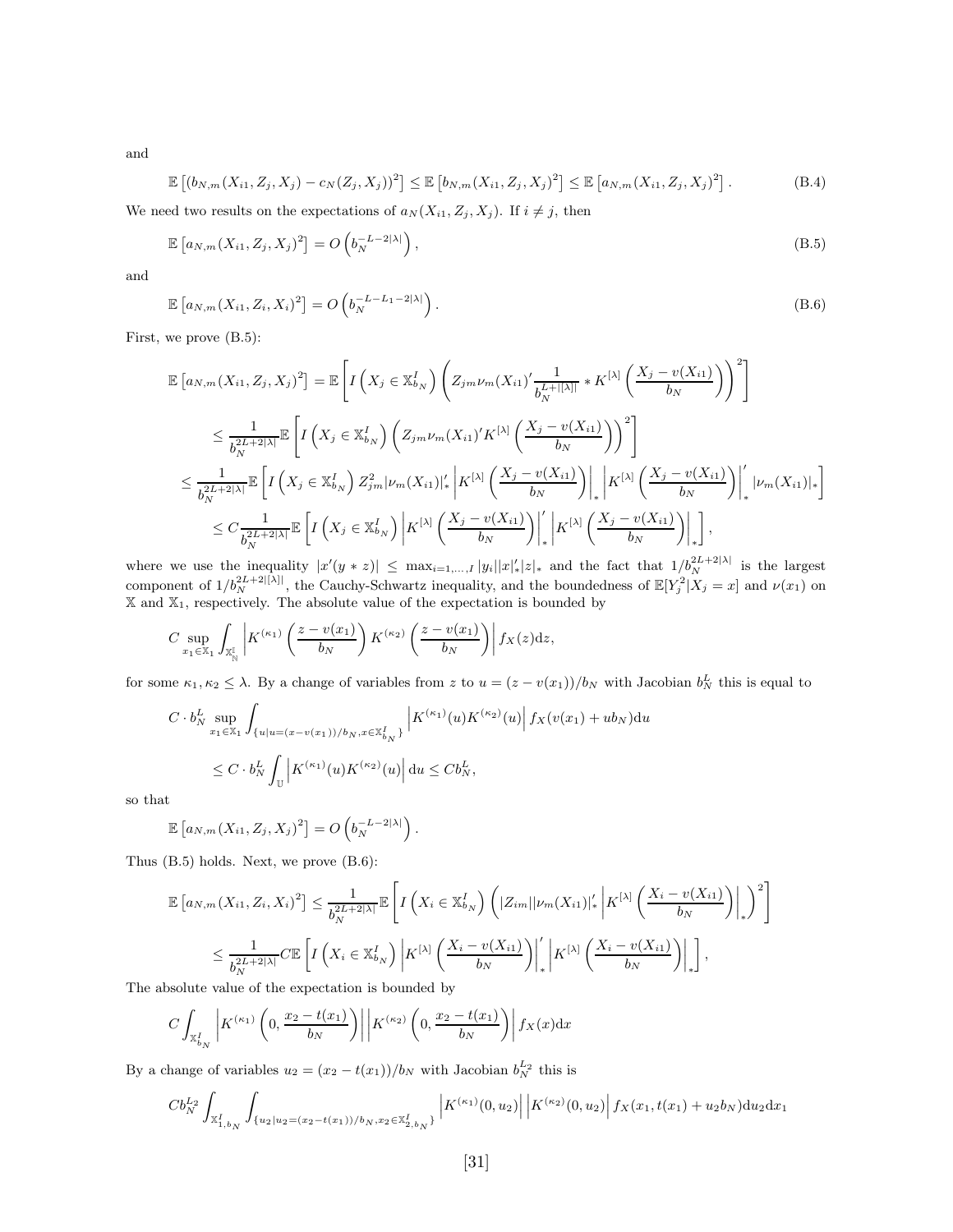$$
\leq C b_N^{L_2} \int_{\mathbb{X}_1} \int_{\mathbb{U}_2} \left| K^{(\kappa_1)}(0, u_2) \right| \left| K^{(\kappa_2)}(0, u_2) \right| f_X(x_1, t(x_1) + u_2 b_N) \mathrm{d}u_2 \mathrm{d}x_1 \leq C b_N^{L_2},
$$

implying that

$$
\mathbb{E}\left[a_{N,m}(X_{i1},Z_i,X_i)^2\right]=O\left(b_N^{-L-L_1-2|\lambda|}\right).
$$

Thus (B.6) holds.

By the definitions of  $b_{N,m}(x_{i1}, z_j, x_j)$  and  $c_{N,m}(x_{i1}, z_j, x_j)$  it follows that

$$
V_m = \frac{1}{N^2} \sum_{i=1}^{N} \sum_{j=1}^{N} b_{N,m}(X_{i1}, Z_j, X_j),
$$

is a V-statistic with (non-symmetrized) kernel  $b_{N,m}(x_{i1}, z_j, x_j)$ , which depends on N, and

$$
U_m = \frac{1}{N} \sum_{j=1}^{N} c_{N,m}(Z_j, X_j).
$$

Define

$$
V_{m,1} = \frac{1}{N(N-1)} \sum_{i \neq j=1}^{N} b_{N,m}(X_{i1}, Z_j, X_j),
$$
  

$$
V_{m,2} = \frac{1}{N^2} \sum_{i=1}^{N} b_{N,m}(X_{i1}, Z_i, X_i),
$$

so that

$$
V_m - U_m = \frac{(N-1)N}{N^2}(V_{m,1} - U_m) + \left(\frac{(N-1)N}{N^2} - 1\right)U_m + V_{m,2}.
$$

Hence to prove the lemma it is sufficient to show that

$$
\frac{(N-1)N}{N^2}(V_{m,1}-U_m) + \left(\frac{(N-1)N}{N^2} - 1\right)U_m + V_{m,2} = O_p\left(N^{-3/2}b_N^{-L/2-L_1/2-|\lambda|} + N^{-1}b_N^{-L/2-|\lambda|}\right). \tag{B.7}
$$

We do this in three steps. First we show that

$$
\frac{(N-1)N}{N^2}(V_{m,1}-U_m) = O_p\left(N^{-1}b_N^{-L/2-|\lambda|}\right).
$$
\n(B.8)

Second, we show that

$$
\left(\frac{(N-1)N}{N^2} - 1\right)U_m = O_p\left(N^{-3/2}b_N^{-L/2-|\lambda|}\right) = o_p\left(N^{-3/2}b_N^{-L/2-L_1/2-|\lambda|}\right).
$$
\n(B.9)

Third, we show that

$$
V_{m,2} = O_p\left(N^{-3/2}b_N^{-L/2 - L_1/2 - |\lambda|}\right).
$$
\n(B.10)

First consider (B.8). We have

$$
V_{m,1} - U_m = \frac{1}{N(N-1)} \sum_{i \neq j=1}^N (b_{N,m}(X_{i1}, Z_j, X_j) - c_{N,m}(Z_j, X_j)),
$$

so that

$$
\mathbb{E}\left[\left(V_{m,1}-U_m\right)^2\right] = \frac{1}{N^2(N-1)^2} \sum_{i \neq j=1}^N \sum_{k \neq l=1}^N \mathbb{E}\left[\left(b_{N,m}(X_{i1}, Z_j, X_j) - c_{N,m}(Z_j, X_j)\right)\left(b_{N,m}(X_{k1}, Z_l, X_l) - c_{N,m}(Z_l, X_l)\right)\right].
$$

We consider

$$
\mathbb{E}\left[\left(b_{N,m}(X_{i1},Z_j,X_j)-c_{N,m}(Z_j,X_j)\right)\left(b_{N,m}(X_{k1},Z_l,X_l)-c_{N,m}(Z_l,X_l)\right)\right].
$$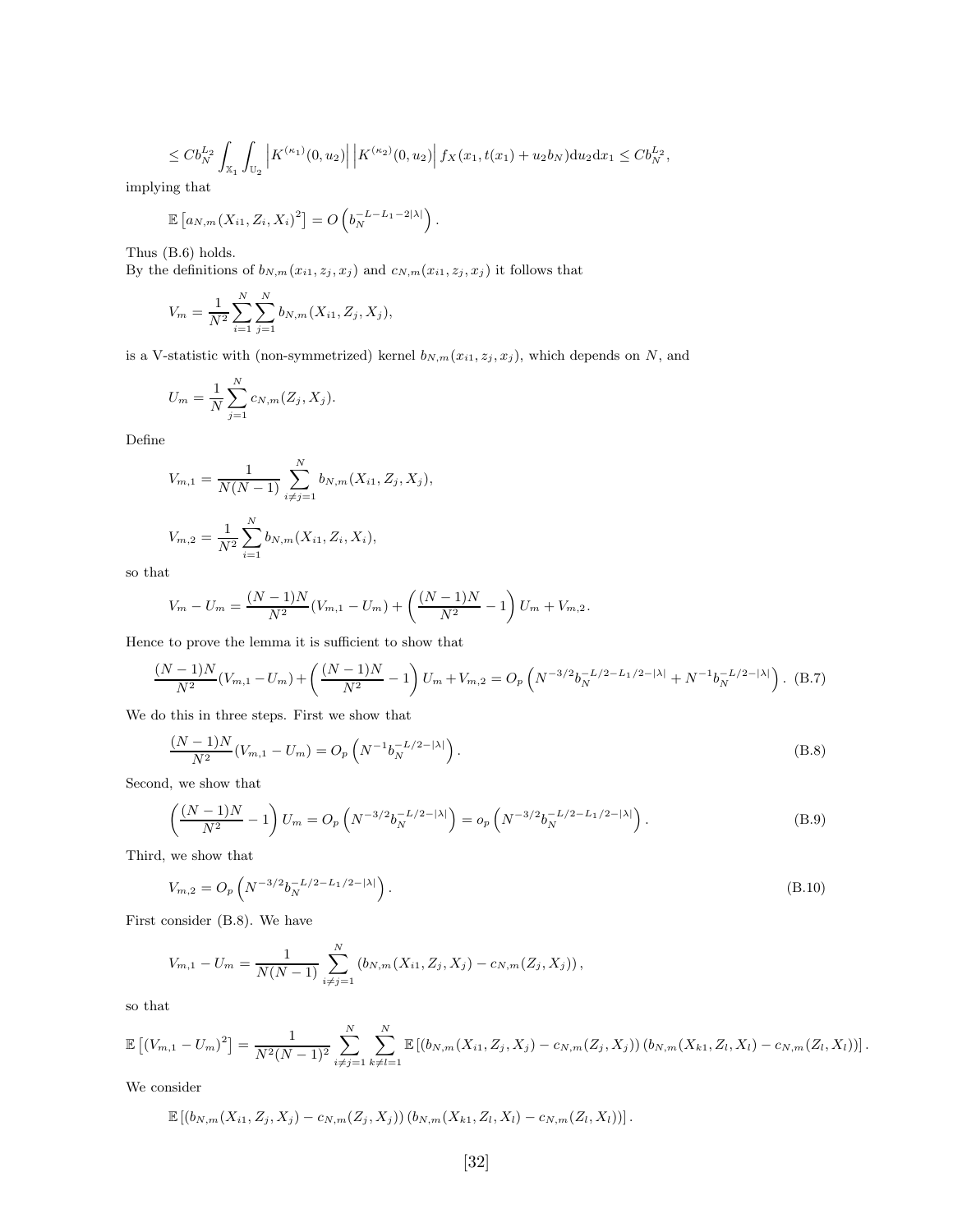There are four cases: (i),  $i \neq k$ ,  $j \neq l$ , (ii),  $i \neq k$ ,  $j = l$ , (iii),  $i = k$ ,  $j \neq l$ , and (iv),  $i = k$ ,  $j = l$ . In case (i), if  $i \neq k$ ,  $j \neq l$ , then the expectation is 0. In case (ii), if  $i \neq k$ ,  $j = l$ , then

$$
\mathbb{E}[(b_{N,m}(X_{i1},Z_j,X_j)-c_{N,m}(Z_j,X_j))(b_{N,m}(X_{k1},Z_j,X_j)-c_{N,m}(Z_j,X_j))]
$$
\n
$$
=\mathbb{E}_{Z_j,X_j}\left[\mathbb{E}[(b_{N,m}(X_{i1},Z_j,X_j)-c_{N,m}(Z_j,X_j))(b_{N,m}(X_{k1},Z_j,X_j)-c_{N,m}(Z_j,X_j))|Z_j,X_j]\right]
$$
\n
$$
=\mathbb{E}_{Z_j,X_j}\left[\mathbb{E}[b_{N,m}(X_{i1},Z_j,X_j)-c_{N,m}(Z_j,X_j)|Z_j,X_j]\right]\mathbb{E}[b_{N,m}(X_{k1},Z_j,X_j)-c_{N,m}(Z_j,X_j)|Z_j,X_j]\right]=0,
$$

because

 $\mathbb{E}[b_{N,m}(X_{i1}, Z_i, X_j) | Z_i, X_j] = c_{N,m}(Z_i, X_j).$ 

In case (iii), with  $i = k, j \neq l$ 

$$
\mathbb{E}[(b_{N,m}(X_{i1}, Z_j, X_j) - c_{N,m}(Z_j, X_j))(b_{N,m}(X_{i1}, Z_l, X_l) - c_{N,m}(Z_l, X_l))]
$$
\n
$$
= \mathbb{E}_{X_{i1}} [\mathbb{E}[(b_{N,m}(X_{i1}, Z_j, X_j) - c_{N,m}(Z_j, X_j))(b_{N,m}(X_{i1}, Z_l, X_l) - c_{N,m}(Z_l, X_l))|X_{i1}]]
$$
\n
$$
= \mathbb{E}_{X_{i1}} [\mathbb{E}[b_{N,m}(X_{i1}, Z_j, X_j) - c_{N,m}(Z_j, X_j)|X_{i1}] \mathbb{E}[b_{N,m}(X_{i1}, Z_l, X_l) - c_{N,m}(Z_l, X_l)|X_{i1}]] = 0,
$$

because

$$
\mathbb{E}[b_{N,m}(X_{i1}, Z_j, X_j)|X_{i1}] = 0, \text{ and } \mathbb{E}[c_{N,m}(Z_j, X_j)|X_{i1}] = 0.
$$

This leaves only case (iv) where  $i = k$  and  $j = l$ , so that because of (B.4) and(B.3),

$$
\mathbb{E}\left[\left(V_{m,1} - U_m\right)^2\right] = \frac{1}{N^2(N-1)^2} \sum_{i \neq j=1}^N \mathbb{E}\left[\left(b_{N,m}(X_{i1}, Z_j, X_j) - c_{N,m}(Z_j, X_j)\right)^2\right]
$$
  

$$
\leq \frac{1}{N^2(N-1)^2} \sum_{i \neq j=1}^N \mathbb{E}\left[b_{N,m}(X_{i1}, Z_j, X_j)^2\right]
$$
  

$$
\leq \frac{1}{N^2(N-1)^2} \sum_{i \neq j=1}^N \mathbb{E}\left[a_{N,m}(X_{i1}, Z_j, X_j)^2\right] \leq \frac{C}{N(N-1)} b_N^{-L-2|\lambda|}.
$$

Thus, by the Markov inequality we find that

$$
V_{m,1} - U_m = O_p \left( N^{-1} b_N^{-L/2 - |\lambda|} \right).
$$

Next, consider (B.9). Because  $\mathbb{E}[(c_{N,m}(Z,X))^2] \leq \mathbb{E}[(a_{N,m}(X_i,Z_j,X_j))^2] = O(b_N^{-L-2|\lambda|})$ , we find that

$$
\mathbb{E}[U_m^2] = \frac{1}{N^2} \mathbb{E}\left[\sum_{i=1}^N \sum_{j=1}^N c_{N,m}(Z_i, X_i) \cdot c_{N,m}(Z_j, X_j)\right]
$$
  

$$
= \frac{1}{N^2} \mathbb{E}\left[\sum_{i=1}^N c_{N,m}(Z_i, X_i)^2\right]
$$
  

$$
\leq \frac{1}{N^2} \mathbb{E}\left[\sum_{i=1}^N a_{N,m}(Z_i, X_i)^2\right] \leq \frac{C}{N} b_N^{-L-2|\lambda|},
$$

so that

$$
U_m = O_p\left(N^{-1/2}b_N^{-L/2-|\lambda|}\right),\,
$$

and

$$
\left(\frac{(N-1)N}{N^2} - 1\right)U_m = -\frac{1}{N}U_m = O_p\left(N^{-3/2}b_N^{-L/2 - |\lambda|}\right).
$$

Finally, consider (B.10).

$$
\mathbb{E}\left[V_{m,2}^{2}\right] = \frac{1}{N^{4}} \sum_{i=1}^{N} \sum_{j=1}^{N} \mathbb{E}\left[b_{N,m}(X_{i1}, Z_{i}, X_{i}) \cdot b_{N,m}(X_{j1}, Z_{j}, X_{j})\right]
$$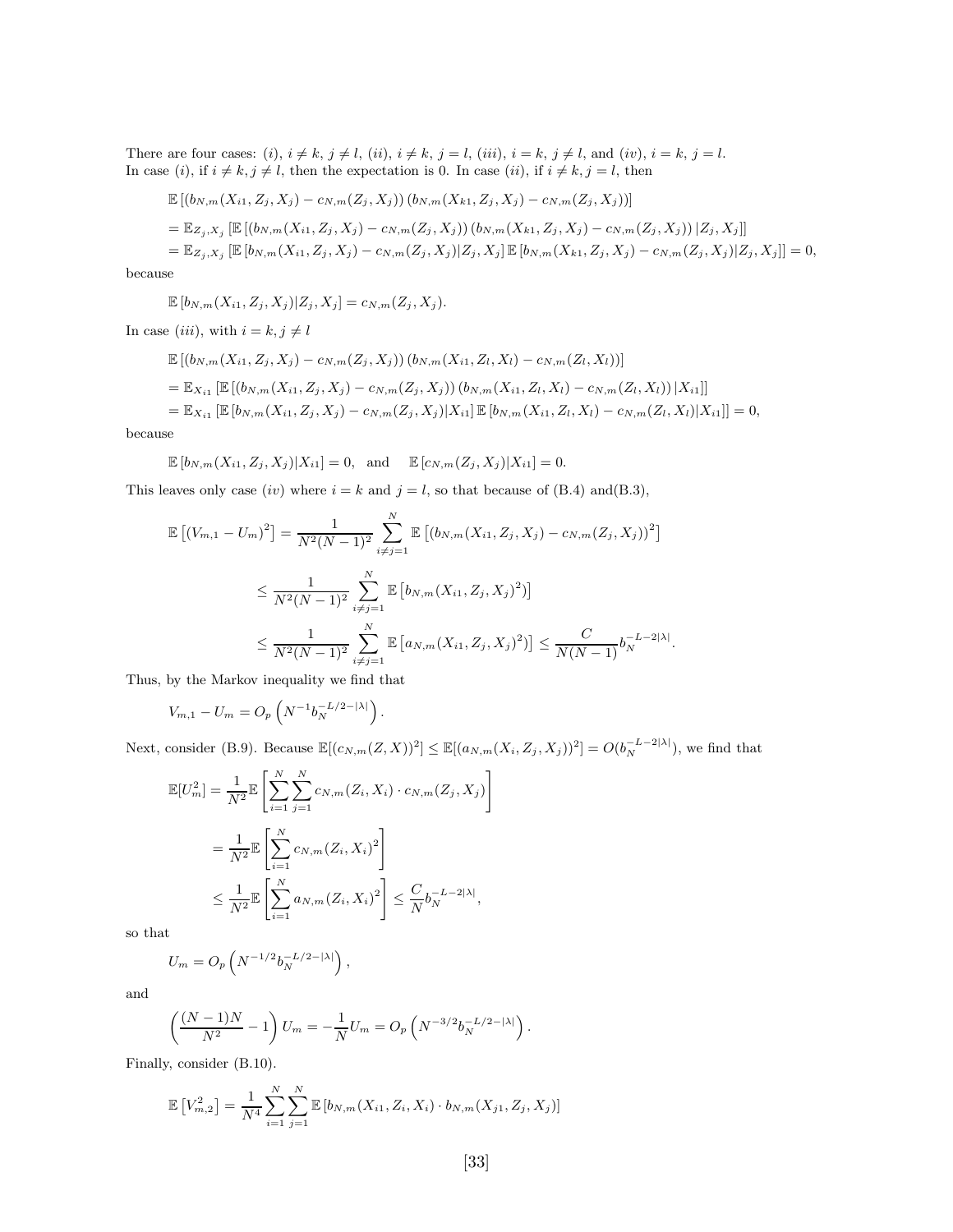$$
= \frac{1}{N^4} \sum_{i=1}^{N} \mathbb{E} \left[ b_{N,m}(X_{i1}, Z_i, X_i)^2 \right]
$$
  

$$
\leq \frac{1}{N^4} \sum_{i=1}^{N} \mathbb{E} \left[ a_{N,m}(X_{i1}, Z_i, X_i)^2 \right] \leq \frac{C}{N^3} b_N^{-L-L_1-2|\lambda|},
$$

so that

$$
V_{m,2} = O_p\left(N^{-3/2}b_N^{-L/2 - L_1/2 - |\lambda|}\right).
$$

Combining the results we have that

$$
V_m - U_m = O_p \left( N^{-3/2} b_N^{-L/2 - L_1/2 - |\lambda|} + N^{-1} b_N^{-L/2 - |\lambda|} \right),
$$

proving (B.7), and thus the lemma.  $\Box$ 

Proof of Lemma A.7 The proof is analogous to that of the previous lemma. Define

$$
V = \frac{1}{N} \sum_{i=1}^{N} \sum_{m=1}^{2} \nu_m(X_{i1})' \left( \hat{h}_{m, NIP,s}^{[\lambda]}(v(X_{i1})) - \mathbb{E}\left[\hat{h}_{m, NIP,s}^{[\lambda]}(v(X_{i1}))\right] \right),
$$
  
\n
$$
U = \sum_{m=1}^{2} \int_{\mathbb{X}_{1}} \nu_m(x_{1})' \left( \hat{h}_{m, \text{nip},s}^{[\lambda]}(v(x_{1})) - \mathbb{E}[\hat{h}_{m, \text{nip},s}^{[\lambda]}(v(x_{1}))]\right) f_{X_1}(x_{1}) dx_{1},
$$
  
\n
$$
V_{\mu,m} = \frac{1}{N} \sum_{i=1}^{N} \nu_m(X_{i1})' \left( \hat{h}_{m, \text{nw}}^{[\lambda]+(\mu)}(r_{2b_N}(v(X_{i1})) - \mathbb{E}\left[\hat{h}_{m, \text{nw}}^{[\lambda]+(\mu)}(r_{2b_N}(v(X_{i1}))\right]\right) (v(X_{i1}) - r_{2b_N}(v(X_{i1})))^{\mu},
$$

and

$$
U_{\mu,m} = \int_{\mathbb{X}_1} \nu_m(x_1)' \left( \hat{h}_{m,\text{nw},s}^{[\lambda]+(\mu)}(v(x_1)) - \mathbb{E}[\hat{h}_{m,\text{nw},s}^{[\lambda]+(\mu)}(v(x_1))] \right) (v(x_1) - r_{2b_N}(v(x_1)))^{\mu} f_{X_1}(x_1) dx_1.
$$

Here  $h_m^{[\lambda]+(\mu)}$  is the  $\Lambda$  vector of  $\mu$  derivatives of the components of the vector  $h_m^{[\lambda]}$  that are the derivatives of  $h_m$ up to  $\lambda$ . Then

$$
V = \sum_{m=1}^{2} \sum_{k=0}^{s-1} \sum_{|\mu|=k} \frac{1}{\mu!} V_{\mu,m}, \quad \text{and} \quad U = \sum_{m=1}^{2} \sum_{k=0}^{s-1} \sum_{|\mu|=k} \frac{1}{\mu!} U_{\mu,m}.
$$

The statement in the Lemma is equivalent to

$$
V - U = O_P\left(N^{-3/2}b_N^{-L/2 - L_1/2 - |\lambda|} + N^{-1}b_N^{-L/2 - |\lambda|}\right).
$$

Because there are a finite number of  $\mu$ , it is sufficient to show that for all  $\mu$  and  $m$ 

$$
V_{\mu,m} - U_{\mu,m} = O_p\left(N^{-3/2}b_N^{-L/2 - L_1/2 - |\lambda|} + N^{-1}b_N^{-L/2 - |\lambda|}\right).
$$
\n(B.11)

Define

$$
a_{N,m,\mu}(x_{i1},z_j,x_j) = I\left(x_j \in \mathbb{X}_{b_N}^I\right) \nu_m(x_{i1})' z_{j m} \frac{1}{b_N^{[\lceil \lambda \rceil + L + \lceil \mu \rceil]} } * K^{\lceil \lambda \rceil + (\mu)} \left(\frac{x_j - r_{2b_N}(v(x_{i1}))}{b_N}\right) \cdot (v(x_{i1}) - r_{2b_N}(v(x_{i1})))^{\mu},
$$
  

$$
b_{N,m,\mu}(x_{i1},z_j,x_j) = a_{N,m,\mu}(x_{i1},z_j,x_j) - \mathbb{E}\left[a_{N,m,\mu}(x_{i1},Z_j,X_j)\right],
$$

and

$$
c_{N,m,\mu}(z,x) = \mathbb{E}\left[b_{N,m,\mu}(X_1,z,x)\right].
$$

We will first show that if  $i \neq j$ 

$$
\mathbb{E}\left[a_{N,m,\mu}(X_{i1},Z_j,X_j)^2\right] = O\left(b_N^{-L-2|\lambda|}\right),\tag{B.12}
$$

and to cover the case with  $i = j$ ,

$$
\mathbb{E}\left[a_{N,m,\mu}(X_{i1},Z_i,X_i)^2\right] = O\left(b_N^{-L-L_1-2|\lambda|}\right). \tag{B.13}
$$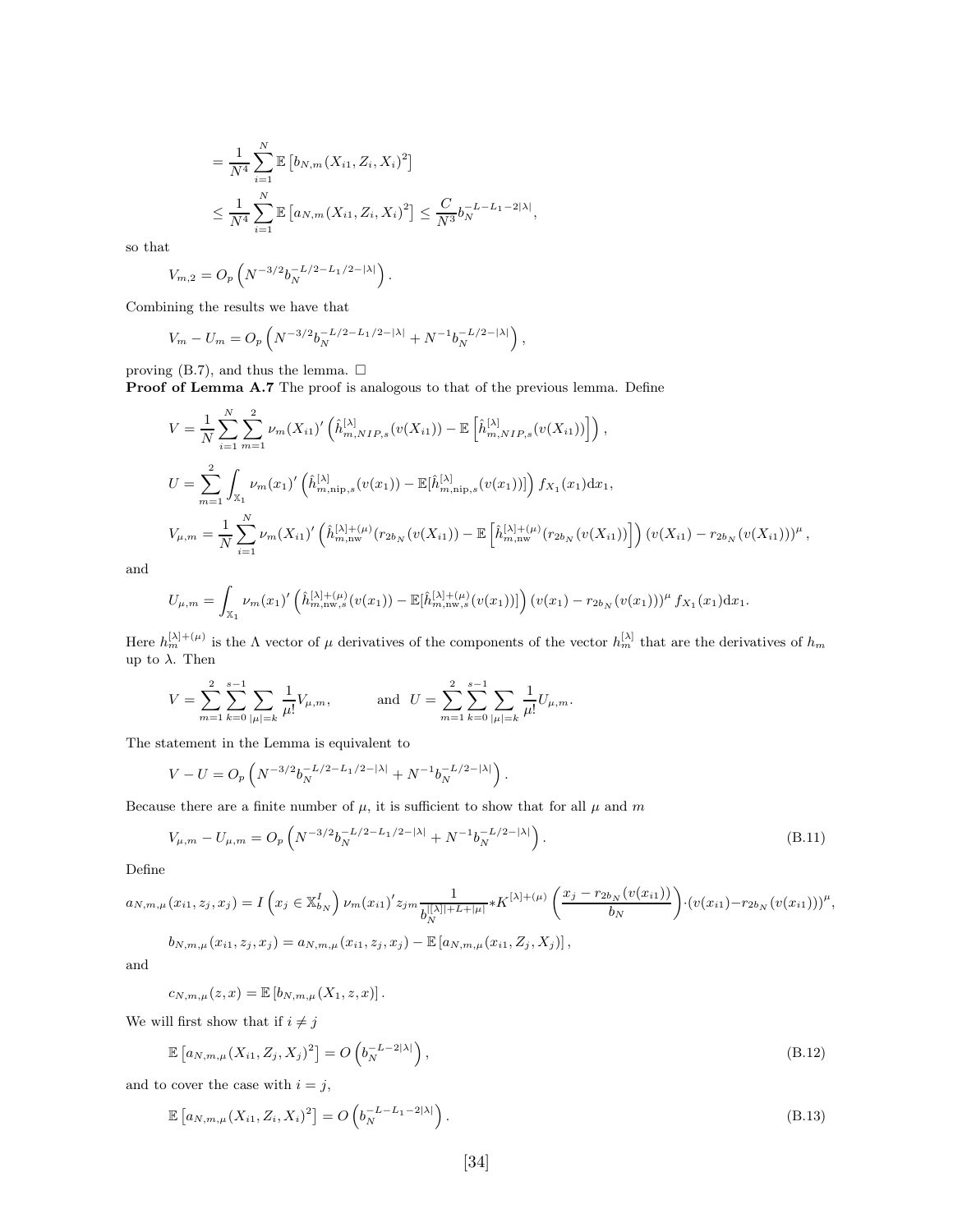(In these proofs we use the stronger assumption on the degree of differentiability of the kernel.) Then we will show that this is sufficient for the statement in the Lemma. First, consider (B.12):

$$
\mathbb{E}\left[a_{N,m,\mu}(X_{i1},Z_{j},X_{j})^{2}\right] \n\leq \frac{1}{b_{N}^{|2\lambda|+2L+2|\mu|}}\mathbb{E}\left[I\left(X_{j}\in\mathbb{X}_{b_{N}}^{I}\right)\left(|Z_{j,m}||\nu_{m}(X_{i1})|_{*}^{'}\left|K^{[\lambda]+(\mu)}\left(\frac{X_{j}-v(X_{i1})}{b_{N}}\right)\right|_{*}\right)^{2}\left(v(X_{i1})-r_{2b_{N}}(v(X_{i1}))\right)^{2\mu}\right] \n\leq \frac{1}{b_{N}^{|2\lambda|+2L+2|\mu|}}\sup_{x_{1}\mathbb{X}_{1}}|v(x_{1})-r_{2b_{N}}(v(x_{x1}))|^{2\mu}\cdot\mathbb{E}\left[I\left(X_{j}\in\mathbb{X}_{b_{N}}^{I}\right)\left(|Z_{j,m}||\nu_{m}(X_{i1})|_{*}^{'}\left|K^{[\lambda]+(\mu)}\left(\frac{X_{j}-v(X_{i1})}{b_{N}}\right)\right|_{*}\right)^{2}\right] \n\leq \frac{C}{b_{N}^{|2\lambda|+2L}}\cdot\mathbb{E}\left[I\left(X_{j}\in\mathbb{X}_{b_{N}}^{I}\right)\left(|Z_{j,m}||\nu_{m}(X_{i1})|_{*}^{'}\left|K^{[\lambda]+(\mu)}\left(\frac{X_{j}-v(X_{i1})}{b_{N}}\right)\right|_{*}\right)^{2}\right] \n\leq \frac{C}{b_{N}^{|2\lambda|+2L}}\cdot C_{2}b_{N}^{L} \leq \frac{C}{b_{N}^{L+2|\lambda|}},
$$

using the same argument as in the proof of (B.5) in the proof of Lemma A.6. Second, consider (B.13):

$$
\mathbb{E}\left[a_{N,m,\mu}(X_{i1},Z_{i},X_{i})^{2}\right]
$$
\n
$$
\leq \frac{1}{b_{N}^{|2\lambda|+2L+2|\mu|}}\mathbb{E}\left[I\left(X_{i}\in\mathbb{X}_{b_{N}}^{I}\right)\left(|Z_{im}||\nu_{m}(X_{i1})|_{*}^{'}\left|K^{[\lambda]+(\mu)}\left(\frac{X_{i}-v(X_{i1})}{b_{N}}\right)\right|\right)\right]^{2}(v(X_{i1})-r_{2b_{N}}(v(X_{i1})))^{2\mu}\right]
$$
\n
$$
\leq \frac{1}{b_{N}^{|2\lambda|+2L+2|\mu|}}\sup_{x_{1}\in\mathbb{X}_{1,b_{N}}^{I}}|v(x_{1})-r_{2b_{N}}(v(x_{x1}))|^{2\mu}\cdot\mathbb{E}\left[I\left(X_{i}\in\mathbb{X}_{b_{N}}^{I}\right)\left(|Z_{im}||\nu_{m}(X_{i1})|_{*}^{'}\left|K^{[\lambda]+(\mu)}\left(\frac{X_{i}-v(X_{i1})}{b_{N}}\right)\right|\right)\right]^{2}\right]
$$
\n
$$
\leq \frac{C}{b_{N}^{|2\lambda|+2L}}\cdot\mathbb{E}\left[I\left(X_{i}\in\mathbb{X}_{b_{N}}^{I}\right)\left(|Z_{im}||\nu_{m}(X_{i1})|_{*}^{'}\left|K^{[\lambda]+(\mu)}\left(\frac{X_{i}-v(X_{i1})}{b_{N}}\right)\right|\right)\right]^{2}\right]
$$
\n
$$
\leq \frac{C}{b_{N}^{|2\lambda|+2L}}\cdot C_{2}b_{N}^{L_{1}} \leq \frac{C}{b_{N}^{|2L+2|\lambda|-L_{2}}},
$$

using the same argument as in the proof of (B.6) in the proof of Lemma A.6. Finally, as in the proof for Lemma A.6, note that

$$
V_{\mu,m} = \frac{1}{N^2} \sum_{i=1}^N \sum_{j=1}^N b_{N,m,\mu}(X_{i1}, Z_j, X_j), \quad \text{and} \quad U_{\mu,m} = \frac{1}{N} \sum_{i=1}^N c_{N,m,\mu}(Z_i, X_i).
$$

Define

$$
V_{\mu,m,1} = \frac{1}{N(N-1)} \sum_{i \neq j} b_{N,m,\mu}(X_{i1}, Z_j, X_j), \quad \text{and} \quad V_{\mu,m,2} = \frac{1}{N^2} \sum_{i=1}^N b_{N,m,\mu}(X_{i1}, Z_i, X_i).
$$

Then

$$
V_{\mu,m} - U_{\mu,m} = \frac{(N-1)N}{N^2} (V_{\mu,m,1} - U_{\mu,m}) + \left(\frac{(N-1)N}{N^2} - 1\right) U_{\mu,m} + V_{\mu,m,2}.
$$

Following the same argument as in the proof of Lemma A.6, it follows that

$$
\frac{(N-1)N}{N^2}(V_{\mu,m,1} - U_{\mu,m}) = O_p\left(N^{-1}b_N^{-L/2-|\lambda|}\right),
$$
\n
$$
\left(\frac{(N-1)N}{N^2} - 1\right)U_{\mu,m} = O_p\left(N^{-3/2}b_N^{-L/2-|\lambda|}\right) = o_p\left(N^{-3/2}b_N^{-L/2-L_1/2-|\lambda|}\right),
$$

and

$$
V_{\mu,m,2} = O_p\left(N^{-3/2}b_N^{-L/2-L_1/2-|\lambda|}\right).
$$

Combining these results implies that  $(B.11)$  holds.  $\square$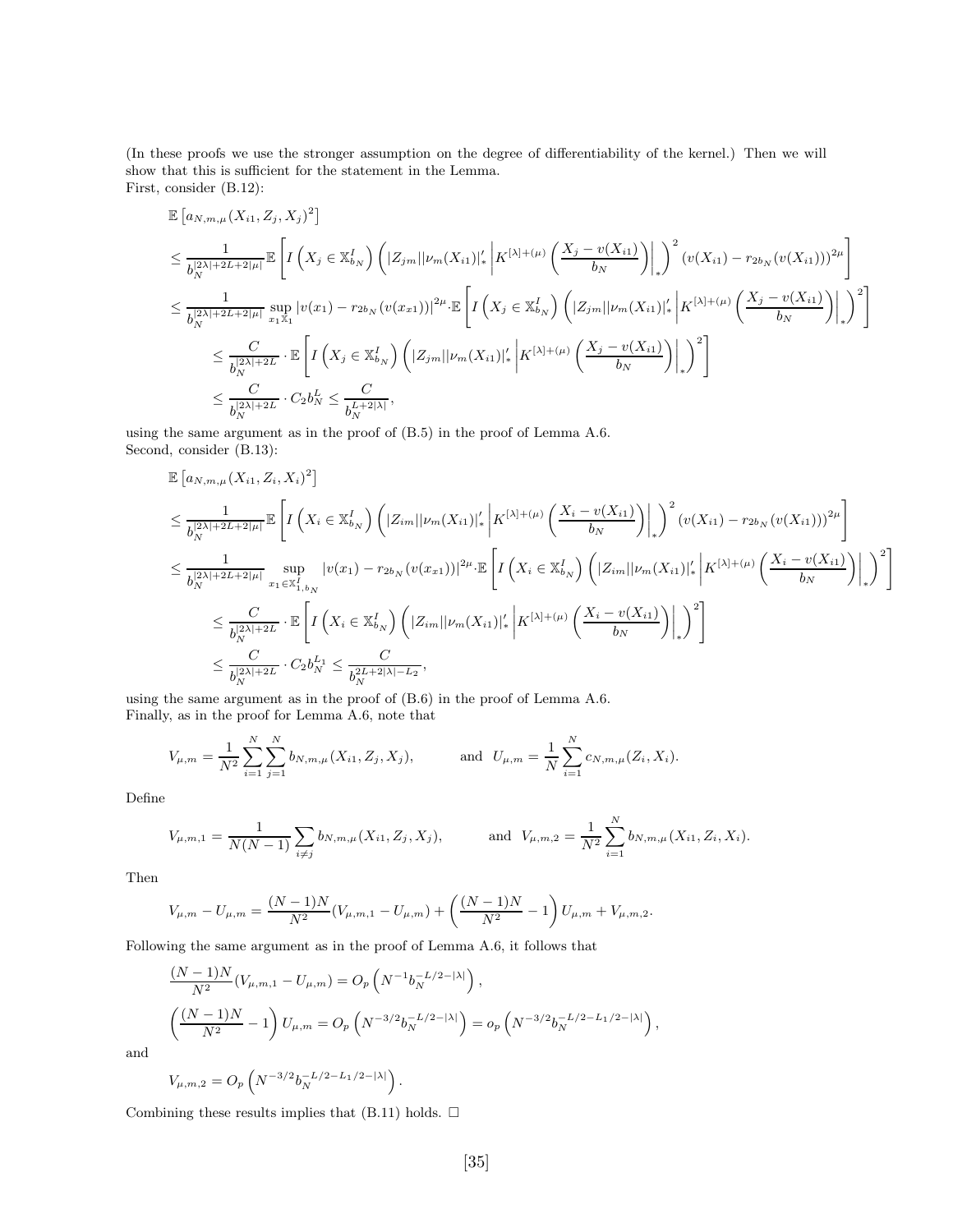#### Proof of Lemma A.8:

Consider

$$
\int_{\mathbb{U}} u^{\gamma} K^{(\lambda)}(u) \mathrm{d}u = \prod_{l=1}^{L} \int_{-1}^{1} u_l^{\gamma_l} \mathcal{K}^{(\lambda_l)}(u_l) \mathrm{d}u_l.
$$

We focus on

$$
\int_{-1}^1 u_l^{\gamma_l} \mathcal{K}^{(\lambda_l)}(u_l) \mathrm{d} u_l,
$$

and, droping the subscripts  $l$  for ease of notation, we write this as

$$
\int_{-1}^1 u^{\gamma} \mathcal{K}^{(\lambda)}(u) \mathrm{d}u = \int_{-1}^1 u^{\gamma} \frac{\partial^{\lambda}}{\partial u^{\lambda}} \mathcal{K}(u) \mathrm{d}u.
$$

The result in the Lemma now follows from the following claim for the scalar case:

$$
\int_{-1}^{1} u^{\gamma} \frac{\partial^{\lambda}}{\partial u^{\lambda}} \mathcal{K}(u) du = \begin{cases} 0 & \text{if } 0 \le \gamma < \lambda \\ (-1)^{\lambda} \lambda! & \text{if } \gamma = \lambda. \end{cases}
$$
 (B.14)

To prove (B.14), we use partial integration  $\gamma$  times, leading to

$$
\int_{-1}^{1} u^{\gamma} \frac{\partial^{\lambda}}{\partial u^{\lambda}} \mathcal{K}(u) du = \sum_{j=0}^{\gamma-1} (-1)^{j} \frac{\gamma!}{(\gamma-j)!} u^{\gamma-j} \mathcal{K}^{(\lambda-j-1)}(u) \Big|_{-1}^{1} + (-1)^{\gamma} \gamma! \int_{-1}^{1} \mathcal{K}^{(\lambda-\gamma)}(u) du
$$
  

$$
= \sum_{j=0}^{\gamma-1} \left( (-1)^{j} \frac{\gamma!}{(\gamma-j)!} \mathcal{K}^{(\lambda-j-1)}(1) - (-1)^{\gamma} \frac{\gamma!}{(\gamma-j)!} \mathcal{K}^{(\lambda-j-1)}(-1) \right) + (-1)^{\gamma} \gamma! \int_{-1}^{1} \mathcal{K}^{(\lambda-\gamma)}(u) du.
$$

By the assumption on the derivative order of the kernel we have that

$$
\frac{\partial^{\mu}}{\partial u^{\mu}}\mathcal{K}(1) = \frac{\partial^{\mu}}{\partial u^{\mu}}\mathcal{K}(-1) = 0,
$$

for  $\mu = 0, \ldots, \lambda - 1$ , so that for all  $0 \leq \gamma \leq \lambda$ ,

$$
\int_{-1}^{1} u^{\gamma} \frac{\partial^{\lambda}}{\partial u^{\lambda}} \mathcal{K}(u) \mathrm{d}u = (-1)^{\gamma} \gamma! \int_{-1}^{1} \mathcal{K}^{(\lambda - \gamma)}(u) \mathrm{d}u.
$$

If  $0 \leq \gamma < \lambda$ , then,

$$
\int_{-1}^{1} \frac{\partial^{\lambda-\gamma}}{\partial u^{\lambda}} \mathcal{K}(u) \mathrm{d}u = \left. \frac{\partial^{\lambda-\gamma-1}}{\partial u^{\lambda-\gamma-1}} \mathcal{K}(u) \right|_{-1}^{1} = \frac{\partial^{\lambda-\gamma-1}}{\partial u^{\lambda-\gamma-1}} \mathcal{K}(1) - \frac{\partial^{\lambda-\gamma-1}}{\partial u^{\lambda-\gamma-1}} \mathcal{K}(-1) = 0.
$$

so that in this case with  $0\leq \gamma < \lambda,$ 

$$
\int_{-1}^{1} u^{\gamma} \frac{\partial^{\lambda}}{\partial u^{\lambda}} \mathcal{K}(u) \mathrm{d}u = 0.
$$

This proves the first part of the claim in (B.14). If  $\gamma = \lambda$  then

$$
\int_{-1}^1 u^\lambda \frac{\partial^\lambda}{\partial u^\lambda} \mathcal{K}(u) \mathrm{d}u = (-1)^\lambda \lambda! \int_{-1}^1 \mathcal{K}^{(\lambda - \lambda)}(u) \mathrm{d}u = (-1)^\lambda \lambda! \int_{-1}^1 \mathcal{K}(u) \mathrm{d}u = (-1)^\lambda \lambda!,
$$

proving the second part of (B.14).  $\Box$ 

**Proof of Lemma A.9:** The  $\Lambda$  vector of the NIP estimator of the derivatives of  $h_m$  up to  $\lambda$  with a polynomial approximation in  $2b_N$  from the boundary and using the trimmed NW estimator is for  $x \in \mathbb{X}$ 

$$
\hat{h}_{m, NIP,s}^{[\lambda]}(x) = \sum_{k=0}^{s-1} \sum_{|\mu|=k} \frac{1}{\mu!} \frac{1}{N} \sum_{j=1}^{N} I\left(X_j \in \mathbb{X}_{b_N}^I\right) Z_{jm} \frac{1}{b_N L + [|\lambda|] + |\mu|} * K^{[\lambda] + (\mu)} \left(\frac{x - X_j}{b_N}\right) (x - r_{2b_N}(x))^{\mu}
$$
\n
$$
= \frac{1}{N} \sum_{j=1}^{N} \left( \sum_{k=0}^{s-1} \sum_{|\mu|=k} \frac{1}{\mu!} I\left(X_j \in \mathbb{X}_{b_N}^I\right) Z_{jm} \frac{1}{b_N L + [|\lambda|] + |\mu|} * K^{[\lambda] + (\mu)} \left(\frac{x - X_j}{b_N}\right) (x - r_{2b_N}(x))^{\mu} \right).
$$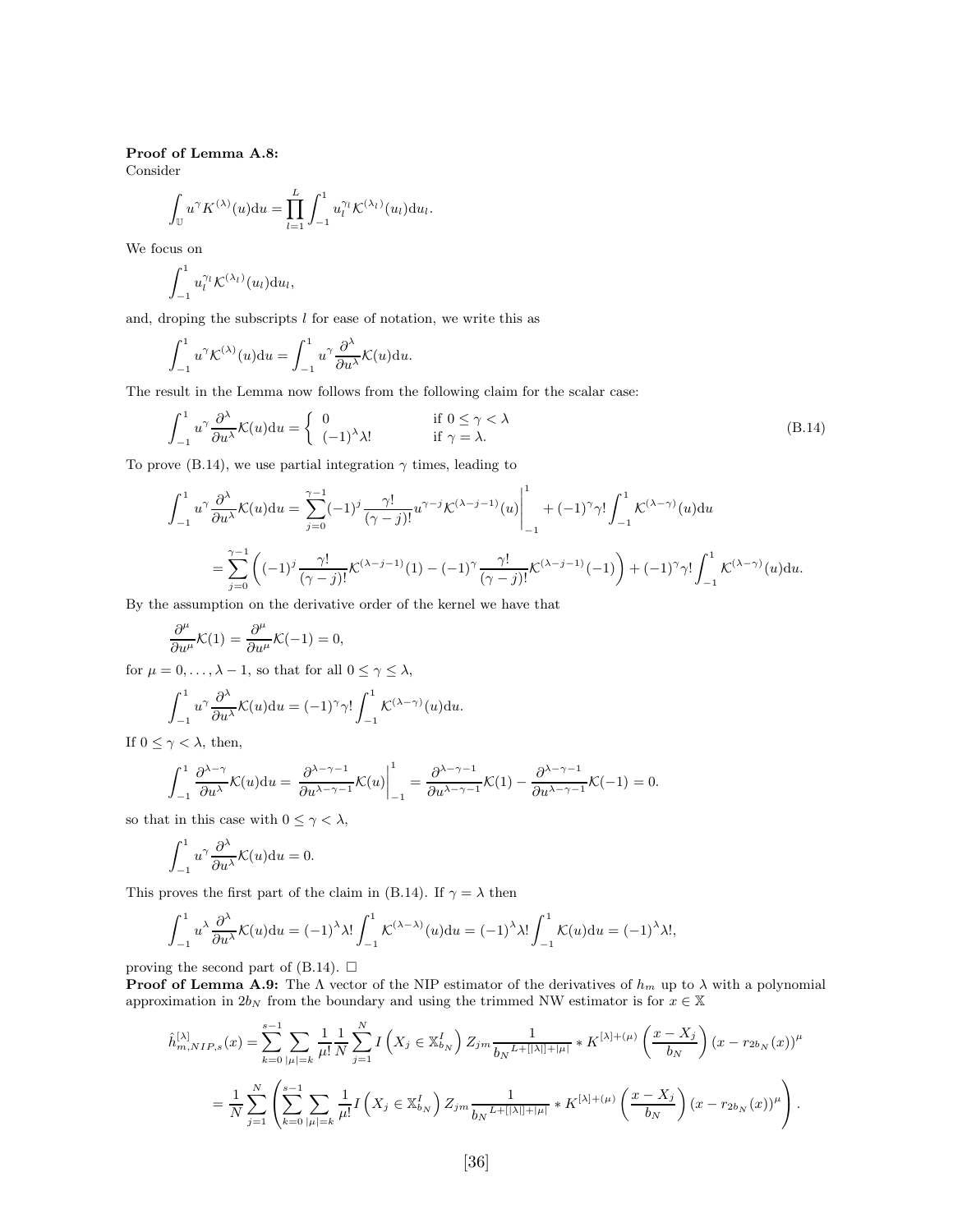Define

$$
\phi_{j\mu,N} = \sum_{m=1}^{2} \int_{\mathbb{X}} \frac{1}{\mu!} I\left(X_j \in \mathbb{X}_{b_N}^I\right) Z_{jm} \alpha_m(x)' \frac{1}{b_N^{L+|[\lambda]|+|\mu|}} * K^{[\lambda]+(\mu)} \left(\frac{x - X_j}{b_N}\right) (x - r_{2b_N}(x))^{\mu} dx
$$

so that

$$
\sqrt{N} \cdot \sum_{m=1}^{2} \int_{\mathbb{X}} \alpha_m(x)' \left( \hat{h}_{m, NIP,s}^{[\lambda]}(x) - \mathbb{E}\left[\hat{h}_{m, NIP,s}^{[\lambda]}(x)\right] \right) dx = \frac{1}{\sqrt{N}} \sum_{j=1}^{N} \sum_{k=0}^{s-1} \sum_{|\mu|=k} (\phi_{j\mu, N} - \mathbb{E}[\phi_{j\mu, N}]).
$$

We will show that for all  $\mu$  such that  $1 \leq |\mu| \leq s - 1$ ,

$$
\frac{1}{\sqrt{N}} \sum_{j=1}^{N} (\phi_{j\mu,N} - \mathbb{E}[\phi_{j\mu,N}]).
$$
\n(B.15)

converges faster than the term for  $\mu = 0$  so that that term dominates. We start with the case that  $\mu = 0$ . We have with a change of variables

$$
\phi_{j0,N} = \sum_{m=1}^{2} \int_{\mathbb{X}} I\left(X_j \in \mathbb{X}_{b_N}^I\right) Z_{jm} \alpha_m(x)' \frac{1}{b_N^{L+[[\lambda]]}} * K^{[\lambda]} \left(\frac{x - X_j}{b_N}\right) dx =
$$
  

$$
\sum_{m=1}^{2} \int_{\{u|u = (x - X_j)/b_N, x \in \mathbb{X}\}} I\left(X_j \in \mathbb{X}_{b_N}^I\right) Z_{jm} \alpha_m(X_j + b_N u)' \frac{1}{b_N^{[[\lambda]]}} * K^{[\lambda]}(u) du
$$

Define  $\mathbb{U}(X_j) = \{u \in \mathbb{U} | u = (x - X_j)/b_N, x \in \mathbb{X}\}.$  By the definition of  $\mathbb{X}_{b_N}^I$  for all  $u \in \mathbb{U}$  there is an  $x \in \mathbb{X}$  with  $x = X_j - b_N u$ , so that<sup>6</sup>  $\mathbb{U} \subset \mathbb{U}(X_j)$  and hence  $\mathbb{U}(X_j) = \mathbb{U}$ . This is not true if  $X_j$  is in the boundary region and for such  $X_j$  we cannot control the variance. Hence

$$
\phi_{j0,N} = \sum_{m=1}^{2} \int_{\mathbb{U}} I\left(X_{j} \in \mathbb{X}_{b_{N}}^{I}\right) Z_{jm} \alpha_{m}(X_{j} + b_{N} u)' \frac{1}{b_{N}^{[|\lambda|]}} * K^{[\lambda]}(u) du
$$

We can write

$$
\phi_{j0,N} = \sum_{m=1}^{2} \sum_{\kappa \leq \lambda} \int_{\mathbb{U}} I\left(X_j \in \mathbb{X}_{b_N}^I\right) Z_{jm} \alpha_{\kappa m}(X_j + b_N u) \frac{1}{b_N^{|\kappa|}} K^{(\kappa)}(u) \mathrm{d}u \equiv \sum_{\kappa \leq \lambda} \phi_{j0,N\kappa}
$$

We expand  $\alpha_{\kappa m}(X_j + b_N u)$  in a Taylor series of order  $|\lambda|$ . This gives the vector of expansions

$$
\alpha_{\kappa m}(X_j + b_N u) = \sum_{k=0}^{|\kappa|} b_N^k \sum_{|\mu|=k} \frac{1}{\mu!} \alpha_{\kappa m}^{(\mu)}(X_j) u^{\mu} + b_N^{|\kappa|+1} \sum_{|\mu|=|\kappa|+1} \frac{1}{\mu!} \alpha_{\kappa m}^{(\mu)}(X_j + b_N \overline{u}) u^{\mu}
$$

Substitution gives

$$
\phi_{j\kappa 0,N} = \sum_{m=1}^{2} \sum_{k=0}^{|\kappa|} b_N^{k-|\kappa|} \sum_{|\mu|=k} \frac{1}{\mu!} I\left(X_j \in \mathbb{X}_{b_N}^I\right) Z_{jm} \alpha_{\kappa m}^{(\mu)}(X_j) \int_{\mathbb{U}} u^{\mu} K^{(\kappa)}(u) \mathrm{d}u +
$$
  

$$
b_N \sum_{|\mu|=|\kappa|+1} \frac{1}{\mu!} \int_{\mathbb{U}} I\left(X_j \in \mathbb{X}_{b_N}^I\right) Z_{jm} \alpha_{\kappa m}^{(\mu)}(X_j + b_N \overline{u}) u^{\mu} K^{(\kappa)}(u) \mathrm{d}u
$$

The expression involves negative powers of the bandwidth. The contribution of these terms must be 0 to avoid a variance that grows without bounds if the bandwidth becomes small. By the assumptions on the kernel and by Lemma A.8

$$
\phi_{j\kappa 0,N} = \sum_{m=1}^{2} (-1)^{|\kappa|} I\left(X_j \in \mathbb{X}_{b_N}^I\right) \alpha_{\kappa m}^{(\kappa)}(X_j) Z_{jm} + b_N \sum_{m=1}^{2} \sum_{|\mu|=|\kappa|+1} \frac{1}{\mu!} \int_{\mathbb{U}} I\left(X_j \in \mathbb{X}_{b_N}^I\right) \alpha_{\kappa m}^{(\mu)}(X_j + b_N \overline{u}) Z_{jm} u^{\mu} K^{(\kappa)}(u) \mathrm{d}u
$$

<sup>6</sup>Remember that if  $u \in \mathbb{U}$ , then  $-u \in \mathbb{U}$ .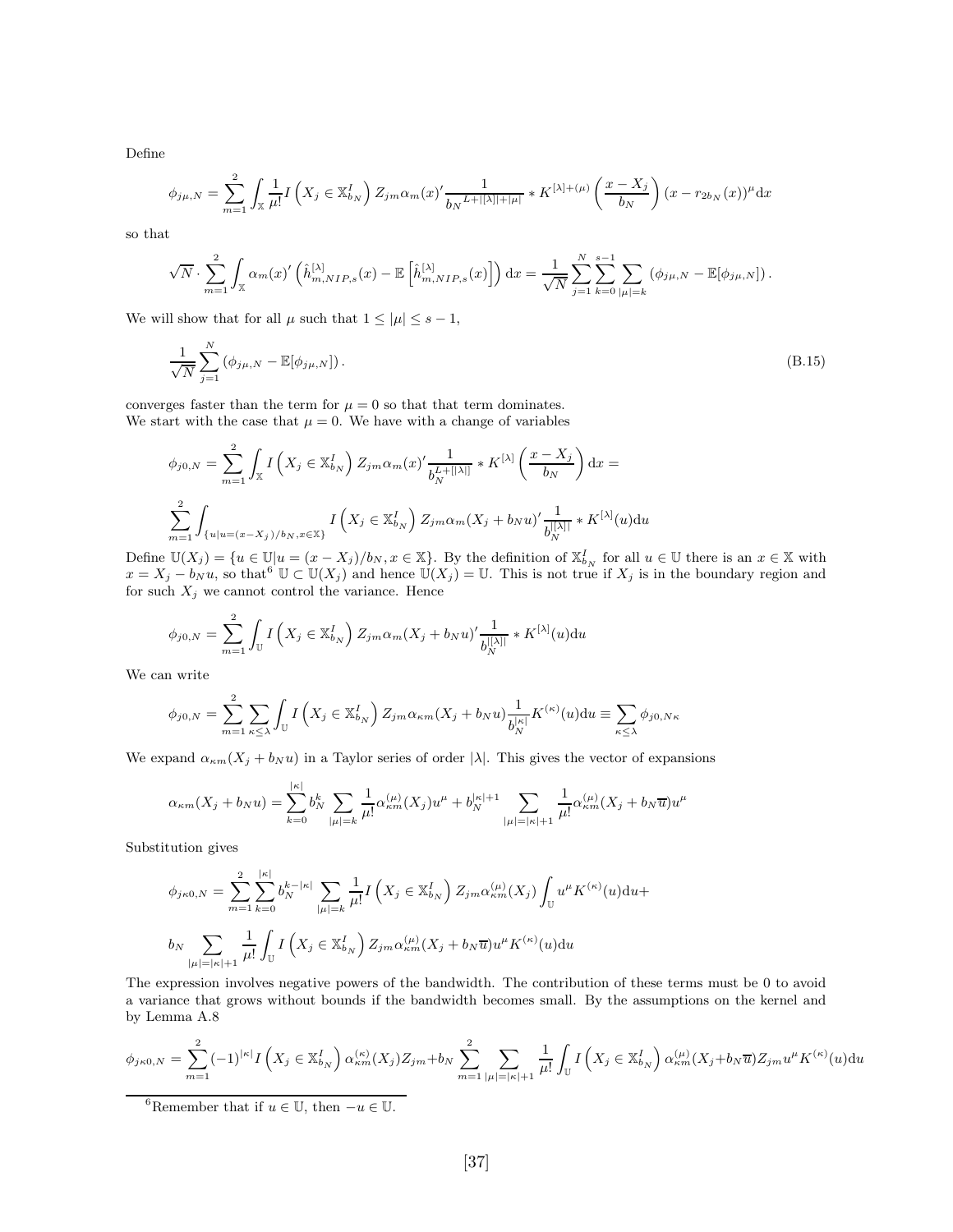Define

$$
\psi_{j\kappa} = \sum_{m=1}^{2} I\left(X_j \in \mathbb{X}_{b_N}^I\right) (-1)^{|\kappa|} \alpha_{\kappa m}^{(\kappa)}(X_j) Z_{jm}
$$

We have

$$
\mathbb{E}\left[\left(\frac{1}{\sqrt{N}}\sum_{j=1}^{N}\left(\phi_{j0,N\kappa}-\psi_{j\kappa}-\mathbb{E}\left[\phi_{j0,N\kappa}-\psi_{j\kappa}\right]\right)\right)^{2}\right]
$$
\n
$$
=\mathbb{E}\left[\left(\phi_{j0,N}-\psi_{j\kappa}-\mathbb{E}\left[\phi_{j0,N\kappa}-\psi_{j\kappa}\right]\right)^{2}\right]
$$
\n
$$
\leq \mathbb{E}\left[\left(\phi_{j0,N\kappa}-\psi_{j\kappa}\right)^{2}\right]=b_{N}^{2}\mathbb{E}\left[\left(\sum_{m=1}^{2}\sum_{|\mu|=|\kappa|+1}\frac{1}{\mu!}\int_{U}I\left(X_{j}\in\mathbb{X}_{b_{N}}^{I}\right)\alpha_{\kappa m}^{(\mu)}(X_{j}+b_{N}\overline{u})Z_{jm}u^{\mu}K^{(\kappa)}(u)\mathrm{d}u\right)^{2}\right]
$$
\nnotation is bounded by a finite curve of terms.

The expectation is bounded by a finite sum of terms

$$
\mathbb{E}\left[I\left(X_j \in \mathbb{X}_{b_N}^I\right)\int_{\mathbb{U}}\left|\alpha_{\kappa m}^{(\mu_1)}(X_j + b_N\overline{u})\right| |Z_{jm}| \left|u^{\mu_1}K^{(\kappa)}(u)\right| \mathrm{d}u \int_{\mathbb{U}}\left|\alpha_{\kappa m}^{(\mu_2)}(X_j + b_N\overline{u})\right| |Z_{jm}| \left|u^{\mu_2}K^{(\kappa)}(u)\right| \mathrm{d}u\right]
$$

Because  $\alpha_{\kappa m}$  has derivatives up to order  $|\lambda|+1$  that are bounded on X and K has derivatives up to order  $|\lambda|$  that are bounded on U, the expectation is obviously bounded if  $Z_{jm} = 1$ . If  $Z_{jm} = Y_j$ , the expectation is bounded by  $\mathbb{E}(Y_j^2)$  which is bounded by Assumption 1. By the Markov inequality we have

$$
\frac{1}{\sqrt{N}} \sum_{j=1}^{N} (\phi_{j0,N\kappa} - \psi_{j\kappa} - \mathbb{E} [\phi_{j0,N\kappa} - \psi_{j\kappa}]) = O_p(b_N)
$$

We define

$$
\psi_j = \sum_{\kappa \le \lambda} (-1)^{|\kappa|} \sum_{m=1}^2 I\left(X_j \in \mathbb{X}_{b_N}^I\right) \alpha_{\kappa m}^{(\kappa)}(X_j) Z_{jm}
$$

Because the result is for all  $\kappa \leq \lambda$  we have

$$
\frac{1}{\sqrt{N}}\sum_{j=1}^{N} (\phi_{j0,N} - \psi_j - \mathbb{E}[\phi_{j0,N} - \psi_j]) = O_p(b_N)
$$

Next we consider  $\phi_{j\mu,N}$  with  $1 \leq |\mu| \leq s-1$  which can be written as a sum of terms  $\phi_{j\kappa,\mu,N}$ 

$$
\phi_{j\kappa\mu,N} = \sum_{m=1}^2 \frac{1}{b_N L + |\kappa| + |\mu|} \int_{\mathbb{X}} \frac{1}{\mu!} I\left(X_j \in \mathbb{X}_{b_N}^I\right) \alpha_{\kappa m}(x) Z_{jm} K^{(\kappa+\mu)}\left(\frac{x - X_j}{b_N}\right) (x - r_{2b_N}(x))^{\mu} dx
$$

By a change of variables from x to  $u = (x - X_j)/b_N$  with Jacobian  $b_N^L$ 

$$
\phi_{j\kappa\mu,N} = \sum_{m=1}^{2} \frac{1}{b_N} \frac{1}{|\kappa| + |\mu|} \int_{\mathbb{U}} \frac{1}{\mu!} I\left(X_j \in \mathbb{X}_{b_N}^I\right) \alpha_{\kappa m}(X_j + b_N u) Z_{jm} K^{(\kappa + \mu)}\left(u\right) (X_j + b_N u - r_{2b_N} (X_j + b_N u))^{\mu} du
$$

Consider for  $\mathbb{X} = \prod_{l=1}^{L} [\underline{x}_l, \overline{x}_l]$  and  $X_j \in \mathbb{X}_{b_N}^I$ 

$$
(X_j + b_N u - r_{2b_N} (X_j + b_N u))^{\mu} = \prod_{l=1}^{L} (X_{jl} + b_N u_l - r_{2b_N} (X_{jl} + b_N u_l))^{\mu_l}
$$

By the definition of  $\mathbb{X}_{b_N}^I$  we have that  $X_j + b_N u \in \mathbb{X}$  for all  $u \in \mathbb{U}$ . If for some  $l = 1, \ldots L$   $\underline{x}_l + 2b_N \leq$  $X_{jl} + b_N u \le \overline{x}_l - 2b_N$ , then the expression above is 0. It is nonzero only if all components of  $X_j$  are in the boundary region. This event that we denote by  $E_N$  has a probability proportional to  $(2b_N)^L$ , because the density of X is bounded on its support. If  $E_N$  occurs  $\phi_{j\kappa\mu,N}$  involves negative powers of  $b_N$  that again must have a 0 contribution. As before the assumptions on the kernel together with a Taylor series expansion of  $\beta_{\kappa m}(X_j + b_N u) \equiv \alpha_{\kappa m}(X_j + b_N u)(X_j + b_N u - r_{2b_N}(X_j + b_N u))^{\mu}$  up to order  $\kappa + \mu$  ensure this. By Assumptions 2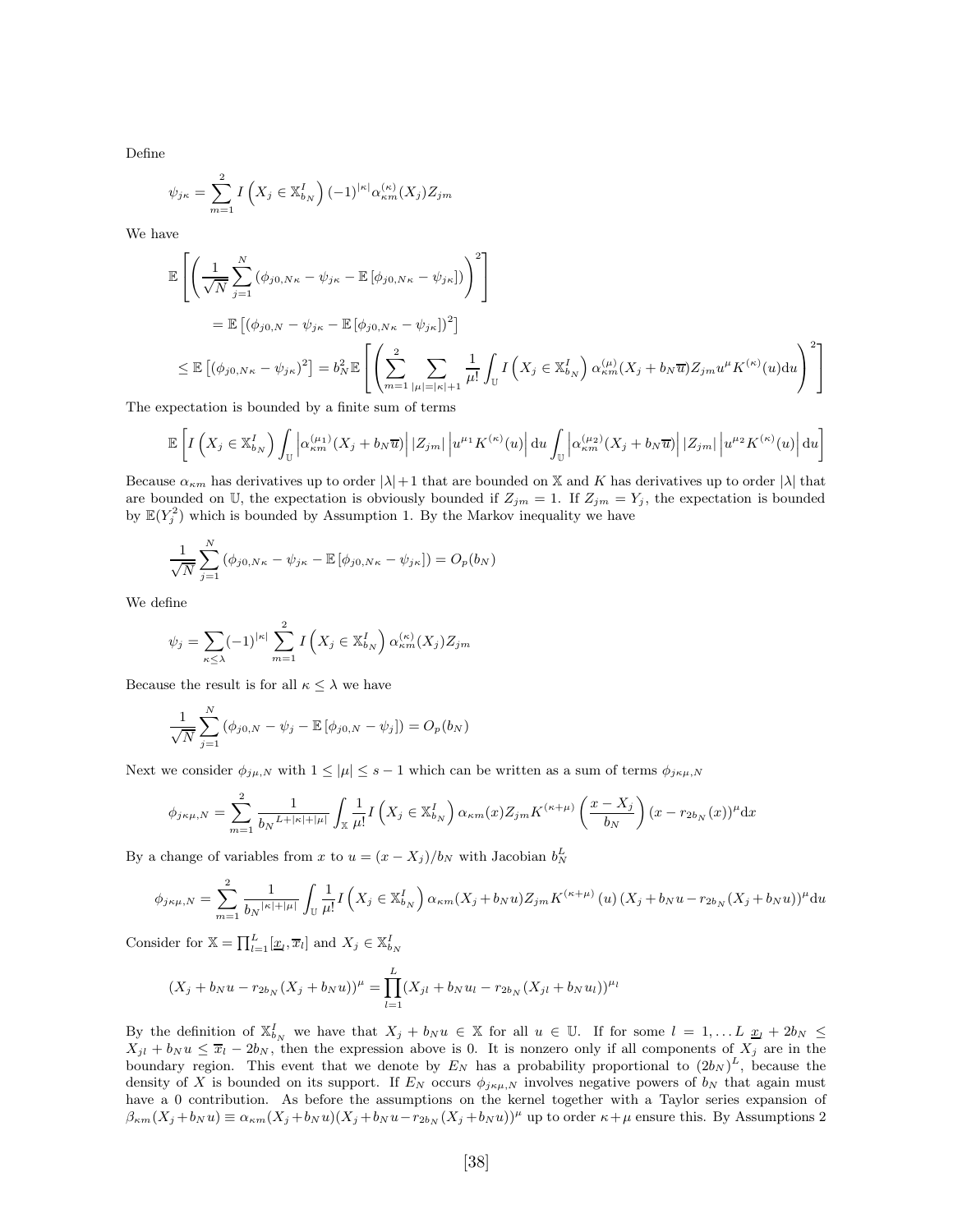and  $4 \beta_{\kappa m}$  has bounded derivatives up to  $|\kappa + \mu| + 1$  so that the Taylor series expansion is valid. If the derivative order of the kernel is at least equal to  $\max{\kappa_1 + \mu_1, \ldots, \kappa_L + \mu_L}$ , then by Lemma A.8

$$
\phi_{j\kappa\mu,N} = \sum_{m=1}^{2} I_{E_N}(X_j) I\left(X_j \in \mathbb{X}_{b_N}^I\right) \frac{Z_{j\,}}{\mu!} \left((-1)^{|\kappa+\mu|} \beta_{\kappa m}^{(\kappa+\mu)}(X_j) + b_N \sum_{|\pi|=|\kappa+\mu|+1} \frac{1}{\pi!} \int_{\mathbb{U}} \beta_{\kappa m}^{(\pi)}(X_j + b_n \overline{u}) K(u) \mathrm{d}u\right)
$$

Hence because the factor between parentheses is bounded for all  $X_j \in \mathbb{X}_{b_N}^I$ 

$$
|\phi_{j\kappa\mu,N}| \le CI_{E_N}(X_j) \left| \sum_{m=1}^2 Z_{jm} \right|
$$

so that because  $\mathbb{E}(Y_j^2 | X_j = x)$  is bounded

$$
\mathbb{E}\left[\phi_{j\kappa\mu,N}^2\right] \le C \Pr(X_j \in E_N)
$$

We conclude that

$$
\mathbb{E}\left[\phi_{j\kappa\mu,N}^2\right] = O(b_N^L)
$$

so that

$$
\frac{1}{\sqrt{N}} \sum_{j=1}^{N} (\phi_{j\kappa\mu,N} - \mathbb{E}(\phi_{j\kappa\mu,N})) = O_p(b_N^{L/2})
$$

and upon summation over  $\kappa$ 

$$
\frac{1}{\sqrt{N}}\sum_{j=1}^{N}(\phi_{j\mu,N}-\mathbb{E}(\phi_{j\mu,N}))=O_{p}(b_{N}^{L/2})
$$

and the result follows.  $\Box$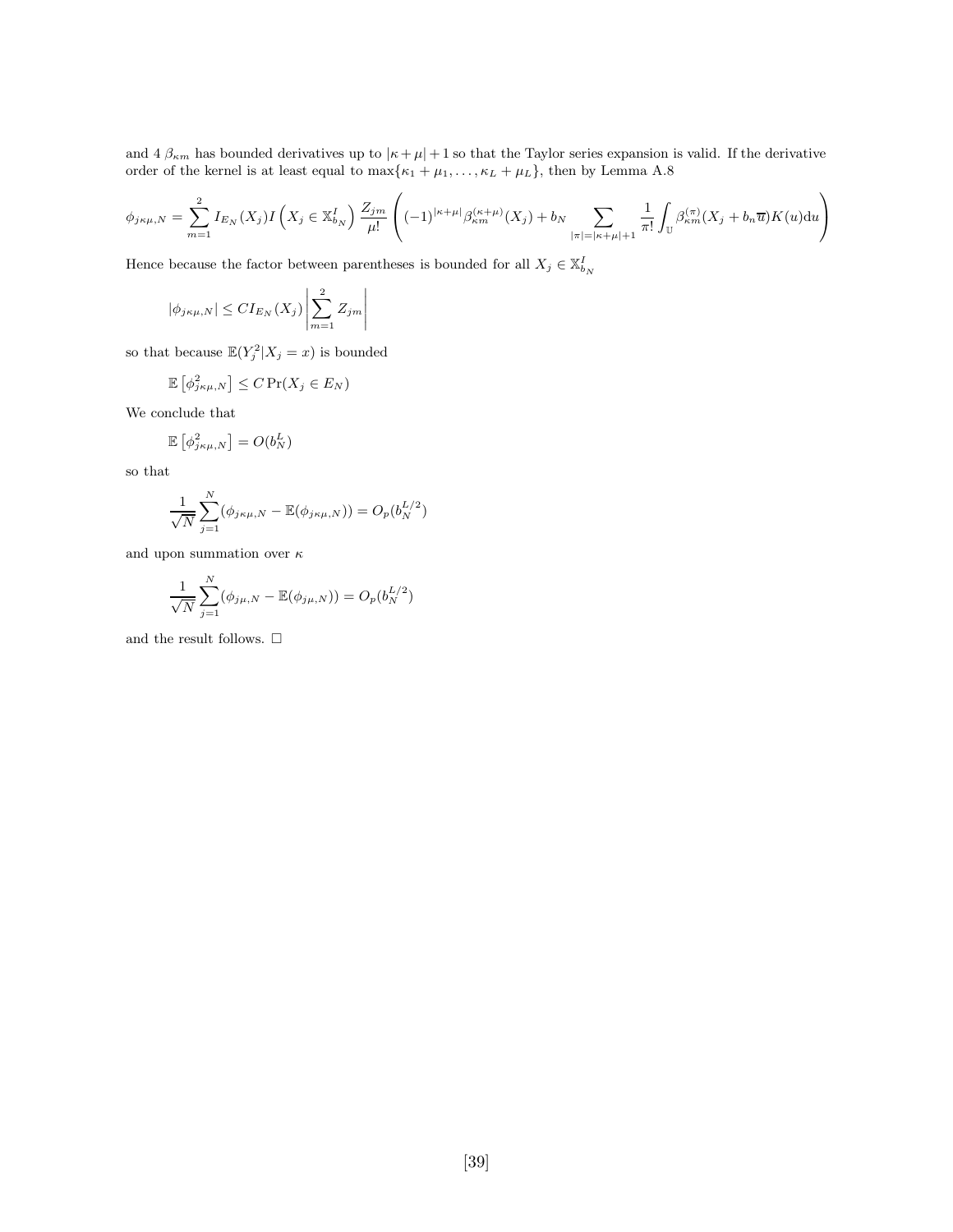#### Proof of Lemma A.10:

We have using the notation of Lemma A.9:

$$
\hat{h}_{m,\min,s}^{[\lambda]}(v(x_1)) = \sum_{j=0}^{s-1} \sum_{|\mu|=j} \frac{1}{\mu!} \frac{1}{N} \sum_{i=1}^N Z_{im} \frac{1}{b_N^{L+|[\lambda]|+|\mu|}} * K^{[\lambda]+(\mu)} \left(\frac{x_1 - X_{i1}}{b_N}, \frac{t(x_1) - X_{i2}}{b_N}\right) (v(x_1) - r_{b_N}(v(x_1)))^{\mu}.
$$

Define

$$
\phi_{i\mu,N} = b_N^{L_2/2} \sum_{m=1}^2 \int_{\mathbb{X}_1} \frac{1}{\mu!} Z_{im} \alpha_m(x_1)' \frac{1}{b_N^{L+|\lambda|+|\mu|}} * K^{|\lambda|+ (\mu)} \left( \frac{x_1 - X_{i1}}{b_N}, \frac{t(x_1) - X_{i2}}{b_N} \right) (v(x_1) - r_{b_N}(v(x_1)))^\mu \mathrm{d}x_1
$$

so that

$$
\sqrt{N} \cdot b_N^{L_2/2} \sum_{m=1}^2 \int_{\mathbb{X}_1} \alpha_m(x_1)' \left( \hat{h}_{m, NIP,s}^{[\lambda]}(v(x_1)) - \mathbb{E}\left[\hat{h}_{m, NIP,s}^{[\lambda]}(v(x_1))\right] \right) dx_1
$$
  
= 
$$
\frac{1}{\sqrt{N}} \sum_{i=1}^N \sum_{j=0}^{s-1} \sum_{|\mu|=j} (\phi_{i\mu, N} - \mathbb{E}[\phi_{i\mu, N}]).
$$

We consider first the term  $\mu = 0$  that makes a contribution to the asymptotic distribution

$$
\phi_{i0,N} = b_N^{L_2/2} \sum_{m=1}^2 \int_{\mathbb{X}_1} Z_{im} \alpha_m(x_1)' \frac{1}{b_N^{L+|[\lambda]|}} * K^{[\lambda]} \left( \frac{x_1 - X_{i1}}{b_N}, \frac{t(x_1) - X_{i2}}{b_N} \right) dx_1
$$

This is the sum of terms

$$
\phi_{i\kappa 0,N} = b_N^{L_2/2} \sum_{m=1}^2 \int_{\mathbb{X}_1} \alpha_{\kappa m}(x_1) Z_{im} \frac{1}{b_N^{L+|\kappa|}} K^{(\kappa)} \left( \frac{x_1 - X_{i1}}{b_N}, \frac{t(x_1) - X_{i2}}{b_N} \right) dx_1
$$

By a change of variables from  $x_1$  to  $u_1 = (x_1 - X_{i1})/b_N$  with Jacobian  $b_N^{L_1}$ 

$$
\phi_{i\kappa 0,N} = \frac{1}{b_N^{L_2/2+|\kappa|}} \sum_{m=1}^2 \int_{\{u_1|(x_1 - X_{i1})/b_N, x_1 \in \mathbb{X}_1\}} \alpha_{\kappa m}(X_{i1} + b_N u_1) Z_{im} K^{(\kappa)}\left(u_1, \frac{t(X_{i1} + b_N u_1) - X_{i2}}{b_N}\right) du_1
$$

Using the same argument as before we have for almost all  $x_1$  and  $N \ge N_0(x_1)$ 

$$
\phi_{i\kappa 0,N} = \frac{1}{b_N^{L_2/2+|\kappa|}} \sum_{m=1}^2 \int_{\mathbb{U}_1} \alpha_{\kappa m}(X_{i1} + b_N u_1) Z_{im} K^{(\kappa)}\left(u_1, \frac{t(X_{i1} + b_N u_1) - X_{i2}}{b_N}\right) \mathrm{d}u_1
$$

To analyze this term we note that  $\kappa$  is an L vector of nonnegative integers. We partition  $\kappa$  according to  $x_1$  and  $x_2$ . First, we consider the case that  $t(x_1) = x_{02}$  so that

$$
\phi_{i\kappa 0,N} = \frac{1}{b_N^{L_2/2+|\kappa|}} \sum_{m=1}^2 \int_{\mathbb{U}_1} \alpha_{\kappa m}(X_{i1} + b_N u_1) Z_{im} K^{(\kappa)}\left(u_1, \frac{x_{02} - X_{i2}}{b_N}\right) \mathrm{d}u_1
$$

By a Taylor series expansion of  $\alpha_{\kappa m}(X_{i1} + b_N u_1)$  up to order  $|\kappa_1|$ 

$$
\alpha_{\kappa m}(X_i + b_N u_1) = \sum_{j=0}^{|\kappa_1|} b_N^j \sum_{|\mu_1| = j} \frac{1}{\mu_1!} \alpha_{\kappa m}^{(\mu_1)}(X_{i1}) u_1^{\mu_1} + b_N^{|\kappa_1|+1} \sum_{|\mu_1| = |\kappa_1|+1} \frac{1}{\mu_1!} \alpha_{\kappa m}^{(\mu_1)}(X_{i1} + b_N \overline{u}_1) u^{\mu_1}
$$

so that

$$
\phi_{i\kappa 0,N} = \sum_{j=0}^{|\kappa_1|} b_N^{j-L_2/2-|\kappa|} \sum_{m=1}^2 \sum_{|\mu_1|=j} \frac{1}{\mu_1!} \alpha_{\kappa m}^{(\mu_1)}(X_{i1}) Z_{im} \int_{\mathbb{U}_1} u_1^{\mu_1} K^{(\kappa)} \left(u_1, \frac{x_{02} - X_{i2}}{b_N}\right) \mathrm{d}u_1
$$
  
+ 
$$
\frac{b_N^{1-|\kappa_2|}}{b_N^{L_2/2}} \sum_{m=1}^2 \sum_{|\mu_1|=|\kappa_1|+1} \frac{1}{\mu_1!} Z_{im} \int_{\mathbb{U}_1} \alpha_{\kappa m}^{(\mu_1)}(X_{i1} + b_N \overline{u}_1) u^{\mu_1} K^{(\kappa)} \left(u_1, \frac{x_{02} - X_{i2}}{b_N}\right) \mathrm{d}u_1
$$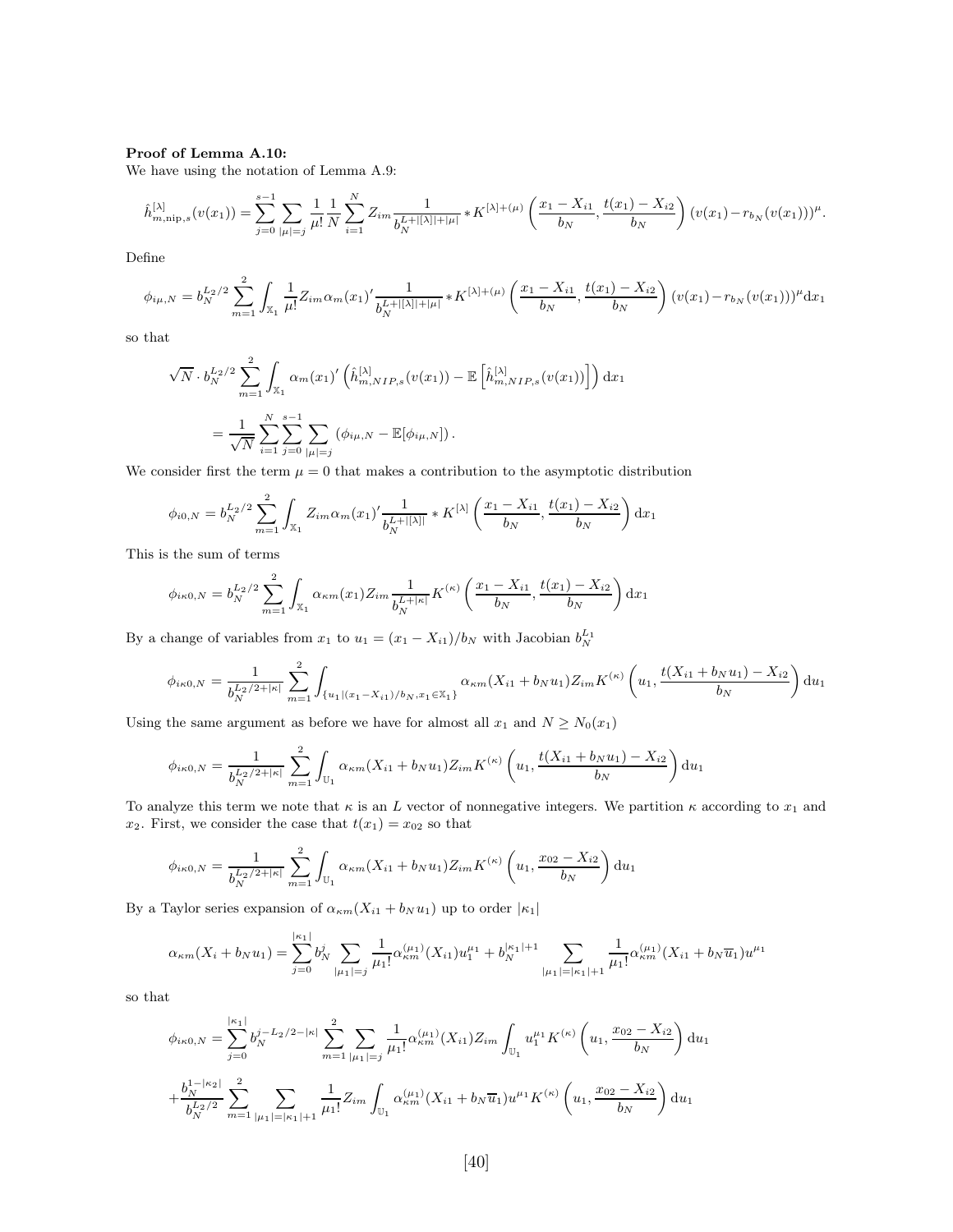Note that if the kernel is a derivative kernel we have

$$
\int_{\mathbb{U}_1} u_1^{\mu_1} K^{(\kappa)}\left(u_1, \frac{x_{02} - X_{i2}}{b_N}\right) \mathrm{d}u_1 = K^{(\kappa_2)}\left(\frac{x_{02} - X_{i2}}{b_N}\right) \int_{\mathbb{U}_1} u_1^{\mu_1} K^{(\kappa_1)}(u_1) \mathrm{d}u_1
$$

and the final integral is  $(-1)^{|\kappa_1|}\kappa_1!$  if  $\mu_1 = \kappa_1$  and 0 otherwise. Hence we define

$$
\psi_{i\kappa,N} = \sum_{m=1}^{2} (-1)^{|k_1|} b_N^{-L_2/2 - |k_2|} \alpha_{\kappa m}^{(k_1)}(X_{i1}) Z_{im} K^{(k_2)}\left(\frac{x_{02} - X_{i2}}{b_N}\right)
$$

Now

$$
\mathbb{E}\left[\left(\frac{b_N^{|\kappa_2|}}{\sqrt{N}}\sum_{i=1}^N\left(\phi_{i\kappa 0,N} - \mathbb{E}(\phi_{i\kappa 0,N}) - \psi_{i\kappa,N} - \mathbb{E}(\psi_{i\kappa,N})\right)\right)^2\right] \le b_N^{2|\kappa_2|} \mathbb{E}\left[\left(\phi_{i\kappa 0,N} - \psi_{i\kappa,N}\right)^2\right] = b_N^{2-L_2} \mathbb{E}\left[\left(\sum_{m=1}^2 \sum_{|\mu_1|=|\kappa_1|+1} \frac{1}{\mu_1!} Z_{im} \int_{\mathbb{U}_1} \alpha_{\kappa m}^{(\mu_1)}(X_{i1} + b_N \overline{u}_1) u^{\mu_1} K^{(\kappa)}\left(u_1, \frac{x_{02} - X_{i2}}{b_N}\right) du_1\right)^2\right]
$$

The expectation on the right-hand side is bounded by a finite sum of terms

$$
\mathbb{E}\left[\mathbb{E}(Z_{im}^2|X_i)\left|\int_{\mathbb{U}_1}\alpha_{km}^{(\mu_1)}(X_{i1}+b_N\overline{u}_1)u^{\mu_1}K^{(\kappa)}\left(u_1,\frac{x_{02}-X_{i2}}{b_N}\right)\mathrm{d}u_1\right|\left|\int_{\mathbb{U}_1}\alpha_{km}^{(\tilde{\mu}_1)}(X_{i1}+b_N\overline{u}_1)u^{\tilde{\mu}_1}K^{(\kappa)}\left(u_1,\frac{x_{02}-X_{i2}}{b_N}\right)\mathrm{d}u_1\right|\right]
$$

and

$$
\mathbb{E}\left[\mathbb{E}(|Z_{im}||X_i)\left|\int_{\mathbb{U}_1}\alpha_{km}^{(\mu_1)}(X_{i1}+b_N\overline{u}_1)u^{\mu_1}K^{(\kappa)}\left(u_1,\frac{x_{02}-X_{i2}}{b_N}\right)\mathrm{d}u_1\right|\left|\int_{\mathbb{U}_1}\alpha_{km}^{(\tilde{\mu}_1)}(X_{i1}+b_N\overline{u}_1)u^{\tilde{\mu}_1}K^{(\kappa)}\left(u_1,\frac{x_{02}-X_{i2}}{b_N}\right)\mathrm{d}u_1\right|\right]
$$

with  $|\mu_1| = |\tilde{\mu}_1| = |\kappa_1| + 1$ . Because  $\mathbb{E}(Z_{im}^2 | X_i = x), \alpha_{km}^{(\mu_1)}, \alpha_{km}^{(\tilde{\mu}_1)}$  are bounded functions of x and  $x_1$ , the expectation is bounded by

$$
C \mathbb{E}\left[\left(\int_{\mathbb{U}_1} K^{(\kappa)}\left(u_1, \frac{x_{02} - X_{i2}}{b_N}\right) \mathrm{d}u_1\right)^2\right] = C \int_{\mathbb{X}_2} \left(\int_{\mathbb{U}_1} K^{(\kappa)}\left(u_1, \frac{x_{02} - x_2}{b_N}\right) \mathrm{d}u_1\right)^2 f_{X_2}(x_2) \mathrm{d}x_2 \le C b_N^{L_2}
$$

by a change of variables to  $u_2 = (x_{02} - x_2)/b_N$  with Jacobian  $b_N^{L_2}$ . We conclude that

$$
\mathbb{E}\left[\left(\frac{b_N^{|\kappa_2|}}{\sqrt{N}}\sum_{i=1}^N\left(\phi_{i\kappa 0,N}-\mathbb{E}(\phi_{i\kappa 0,N})-\psi_{i\kappa N_i}+\mathbb{E}(\psi_{i\kappa N_i})\right)\right)^2\right]=O(b_N^2)
$$

so that by the Markov inequality

$$
\frac{b_N^{|\kappa_2|}}{\sqrt{N}} \sum_{i=1}^N (\phi_{i\kappa 0,N} - \mathbb{E}(\phi_{i\kappa 0,N}) - \psi_{i\kappa,N} + \mathbb{E}(\psi_{i\kappa,N})) = O_p(b_N)
$$

Summing over  $\kappa$  and defining

$$
\psi_{iN} = \sum_{\kappa \le \lambda} (-1)^{|\kappa_1|} \sum_{m=1}^2 \alpha_{\kappa m}^{(\kappa_1)}(X_i) Z_{im} b_N^{-L_2/2 - |\kappa_2|} K^{(\kappa_2)} \left( \frac{x_{02} - X_{i2}}{b_N} \right)
$$

we obtain

$$
\frac{b_N^{|\lambda_2|}}{\sqrt{N}} \sum_{i=1}^N (\phi_{i0,N} - \mathbb{E}(\phi_{i0,N}) - \psi_{iN} + \mathbb{E}(\psi_{iN})) = O_p(b_N)
$$

Note that because of the multiplication by  $b_N^{|\lambda_2|} \psi_{iN}$  simplifies because terms with  $\kappa_2 < \lambda_2$  are asymptotically negligible. Hence

$$
\psi_{iN} = \sum_{\kappa_1 \leq \lambda_1} (-1)^{|\kappa_1|} \sum_{m=1}^2 \alpha_{\kappa_1 \lambda_2, m}^{(\kappa_1)}(X_{i1}) Z_{im} b_N^{-L_2/2 - |\lambda_2|} K^{(\lambda_2)} \left( \frac{x_{02} - X_{i2}}{b_N} \right)
$$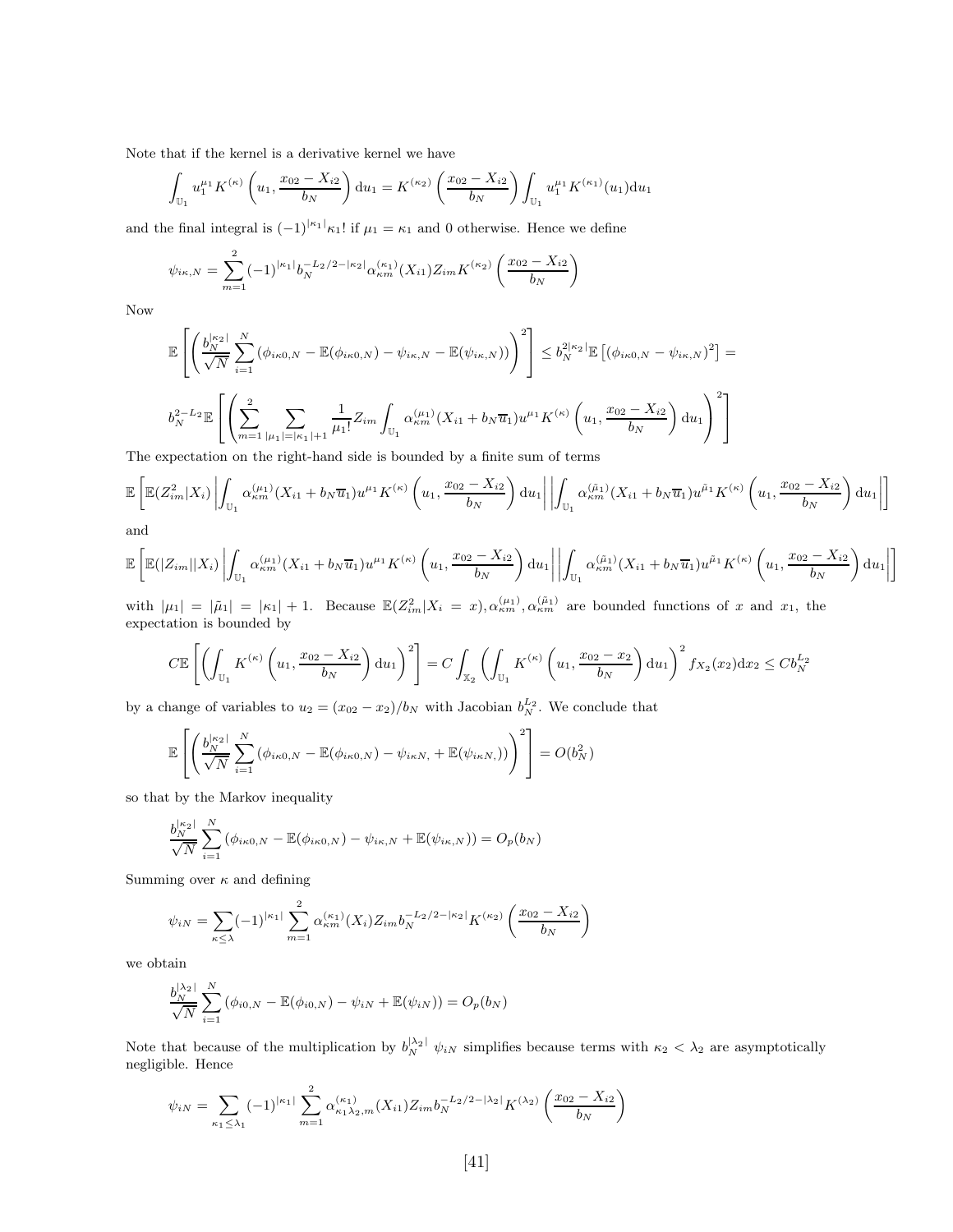In the case that  $t(x_1)$  is unrestricted, but  $\lambda = 0$ 

$$
\phi_{i0,N} = b_N^{L_2/2} \sum_{m=1}^2 \int_{\mathbb{X}_1} Z_{im} \alpha_m(x_1)' \frac{1}{b_N^L} K\left(\frac{x_1 - X_{i1}}{b_N}, \frac{t(x_1) - X_{i2}}{b_N}\right) dx_1
$$

For almost all  $x_1$  and  $N \geq N_0(x_1)$  this is equal to

$$
\phi_{i0,N} = \frac{1}{b_N^{L_2/2}} \sum_{m=1}^2 \int_{\mathbb{U}_1} \alpha_m (X_{i1} + b_N u_1) Z_{im} K\left(u_1, \frac{t(X_{i1} + b_N u_1) - X_{i2}}{b_N}\right) \mathrm{d}u_1
$$

Define

$$
\psi_{iN} = \frac{1}{b_N^{L_2/2}} \sum_{m=1}^{2} \int_{\mathbb{U}_1} \alpha_m(X_{i1}) Z_{im} K\left(u_1, \frac{\partial t}{\partial x_1}(X_{i1})u_1 + \frac{t(X_{i1}) - X_{i2}}{b_N}\right) \mathrm{d}u_1
$$

with  $\frac{\partial t}{\partial x_1}$  the  $L_2 \times L_1$  matrix of partial derivatives of t with respect to  $x_1$ . After factorizing K into  $K_1$  and  $K_2$ according to  $x_1$  and  $x_2$ , we have

$$
\mathbb{E}[(\phi_{i0,N} - \psi_{iN})^2] =
$$
\n
$$
\frac{1}{b_N^{L_2}} \mathbb{E}\left[\left(\sum_{m=1}^2 Z_{im} \int_{\mathbb{U}_1} K_1(u_1) \left(\alpha_m (X_{i1} + b_N u_1) K_2 \left(\frac{t(X_{i1} + b_N u_1) - X_{i2}}{b_N}\right) - \alpha_m (X_{i1}) K_2 \left(\frac{\partial t}{\partial x_1} (X_{i1}) u_1 + \frac{t(X_{i1}) - X_{i2}}{b_N}\right)\right) du_1\right)^2\right]
$$

This is bounded by a sum of terms of the form

$$
\frac{1}{b_N^{L_2}} \mathbb{E} \left[ \mathbb{E} [|Z_m Z_{m'}||X] | \int_{\mathbb{U}_1} K_1(u_1) \left( \alpha_m (X_{i1} + b_N u_1) K_2 \left( \frac{t(X_{i1} + b_N u_1) - X_{i2}}{b_N} \right) - \alpha_m (X_{i1}) K_2 \left( \frac{\partial t}{\partial x_1} (X_{i1}) u_1 + \frac{t(X_{i1}) - X_{i2}}{b_N} \right) du_1 \right) \right|
$$
  
 
$$
\cdot \left| \int_{\mathbb{U}_1} K_1(u_1) \left( \alpha_{m'} (X_{i1} + b_N u_1) K_2 \left( \frac{t(X_{i1} + b_N u_1) - X_{i2}}{b_N} \right) - \alpha_{m'} (X_{i1}) K_2 \left( \frac{\partial t}{\partial x_1} (X_{i1}) u_1 + \frac{t(X_{i1}) - X_{i2}}{b_N} \right) du_1 \right) \right| \right]
$$
  
with  $m m' = 1, 2$ . After a change of variables to  $u_2 = (t(x_1) - x_2)/b_N$  and for almost all  $x_1$ ,  $x_2$  and  $N > N_2(x_1, x_2)$ .

 $\frac{1}{2}$  $\bigg]$  $\begin{array}{c} \hline \end{array}$ 

with  $m, m' = 1, 2$ . After a change of variables to  $u_2 = (t(x_1) - x_2)/b_N$  and for almost all  $x_1, x_2$  and  $N \ge N_0(x_1, x_2)$ this is bounded by

$$
C\int_{\mathbb{X}_{1}}\int_{\mathbb{U}_{2}}\left(\int_{\mathbb{U}_{1}}\left|\alpha_{m}(x_{1}+b_{N}u_{1})K_{2}\left(\frac{t(x_{1}+b_{N}u_{1})-t(x_{1})}{b_{N}}+u_{2}\right)-\alpha_{m}(x_{1})K_{2}\left(\frac{\partial t}{\partial x_{1}}(x_{1})u_{1}+u_{2}\right)\right|du_{1}\right)
$$

$$
\cdot\left(\int_{\mathbb{U}_{1}}\left|\alpha_{m'}(x_{1}+b_{N}u_{1})K_{2}\left(\frac{t(x_{1}+b_{N}u_{1})-t(x_{1})}{b_{N}}+u_{2}\right)-\alpha_{m'}(x_{1})K_{2}\left(\frac{\partial t}{\partial x_{1}}(x_{1})u_{1}+u_{2}\right)\right|du_{1}\right)f_{X}(x_{1},t(x_{1})-b_{N}u_{2})du_{2}dx_{1}
$$
Now

 $\overline{N}$ 

$$
\alpha_m(x_1 + b_N u_1) = \alpha_m(x_1) + b_N \frac{\partial \alpha_m}{\partial x_1}(x_1 + b_N \overline{u}_1) u_1
$$

and for some  $0\leq\xi\leq1$ 

$$
K_2\left(\frac{t(x_1+b_Nu_1)-x_2}{b_N}\right) = K_2\left(\frac{\partial t}{\partial x_1'}(x_1)u_1 + \frac{t(x_1)-x_2}{b_N} + \frac{b_N}{2}u_1'\frac{\partial^2 t}{\partial x_1\partial x_1'}(x_1+b_N\overline{u}_1)u_1\right)
$$
  
= 
$$
K_2\left(\frac{\partial t}{\partial x_1'}(x_1)u_1 + \frac{t(x_1)-x_2}{b_N}\right) + \frac{b_N}{2}\frac{\partial K_2}{\partial x_2'}\left(\xi\left(\frac{\partial t}{\partial x_1}(x_1)u_1 + \frac{t(x_1)-x_2}{b_N}\right) + (1-\xi)\frac{b_N}{2}u_1'\frac{\partial^2 t}{\partial x_1\partial x_1'}(X_{i1}+b_N\overline{u}_1)u_1\right)
$$
  

$$
u_1'\frac{\partial^2 t}{\partial x_1\partial x_1'}(x_1+b_N\overline{u}_1)u_1
$$

By substitution we find, because the derivatives of  $\alpha_m$  and  $K_2$  and the second derivatives of t are bounded, that  $\mathbb{E}[(\phi_{i0,N} - \psi_{iN})^2]$  is bounded by terms that are all  $O(b_N^2)$ , so that by the Markov inequality

$$
\frac{1}{\sqrt{N}}\sum_{i=1}^{N} (\phi_{i0,N} - \mathbb{E}(\phi_{i0,N}) - \psi_{iN} + \mathbb{E}(\psi_{iN})) = O_p(b_N)
$$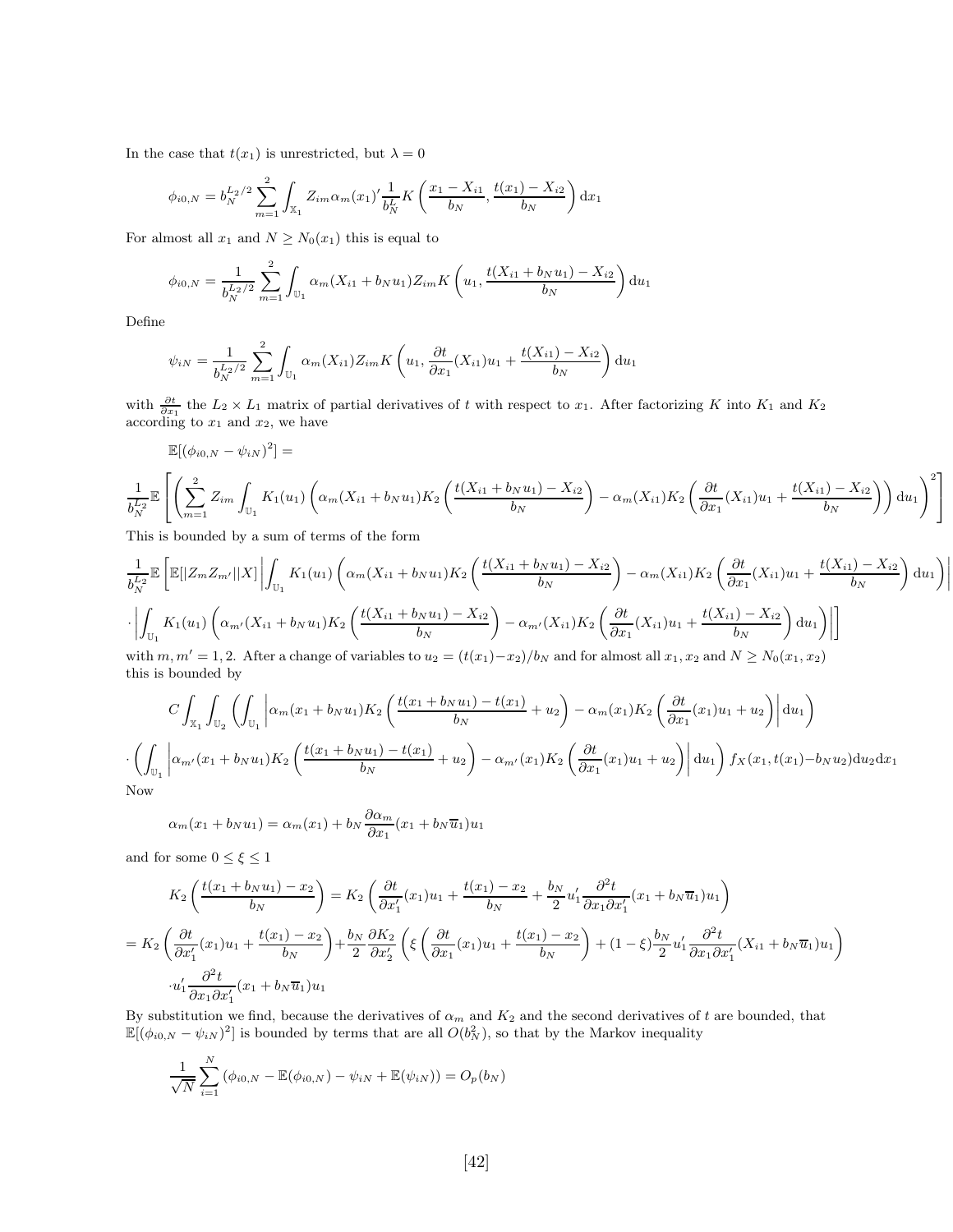Now we return to the case that  $t(x_1) = x_{02}$ . However if we set  $\kappa = 0$  and  $x_{02} = t(X_{i1})$  the same proof can be used with minor changes. As in Lemma A.9 we show that for  $1 \leq |\mu| \leq s - 1$ 

$$
\frac{1}{\sqrt{N}}\sum_{i=1}^{N}(\phi_{i\mu,N}-\mathbb{E}[\phi_{i\mu,N}])
$$

converges faster than for  $|\mu| = 0$ . To show this we note that  $\phi_{i\mu,N}$  is the sum of terms

$$
\phi_{i\kappa\mu,N} = b_N^{L_2/2} \sum_{m=1}^2 \int_{\mathbb{X}_1} \frac{1}{\mu!} Z_{im} \alpha_{\kappa m}(x_1) \frac{1}{b_N^{L+|\kappa|+|\mu|}} K^{(\kappa+\mu)} \left(\frac{x_1 - X_{i1}}{b_N}, \frac{x_{02} - X_{i2}}{b_N}\right) (v(x_1) - r_{b_N}(v(x_1)))^\mu \mathrm{d}x_1
$$

After a change of variables to  $u_1 = (x_1 - X_{i1})/b_N$  we have for almost all  $x_1$  and  $N \ge N_0(x_1)$ 

$$
\phi_{i\kappa\mu,N} = b_N^{-L_2/2} \sum_{m=1}^2 \frac{1}{\mu!} Z_{im} \int_{\mathbb{U}_1} \alpha_{\kappa m}(X_{i1} + b_N u_1) \frac{1}{b_N^{|\kappa|+|\mu|}} K^{(\kappa+\mu)}\left(u_1, \frac{x_{02} - X_{i2}}{b_N}\right) \left(v(X_{i1} + b_N u_1) - r_{b_N}(v(X_{i1} + b_N u_1))\right)^{\mu} du_1
$$

If we partition the L vector  $\mu$  according to  $x_1, x_2$ , then

$$
(v(X_{i1} + b_N u_1) - r_{b_N}(v(X_{i1} + b_N u_1)))^{\mu} = (X_{i1} + b_N u_1 - r_{b_N}(X_{i1} + b_N u_1))^{\mu_1}(x_{02} - r_{b_N}(x_{02}))^{\mu_2}
$$

This is 0 unless all components of  $X_{i1}$  are in the boundary region. This event that we call  $E_{1N}$  has a probability proportional to  $b_N^{L_1}$ . If this event occurs, then the  $L_1$  components of  $r_{b_N}(X_{i1} + b_N u_1)$  are either equal to  $\underline{x}_l$  or to  $\overline{x}_l$ . Define

$$
\beta_{\kappa m}(X_{i1} + b_N u_1) = \alpha_{\kappa m}(X_{i1} + b_N u_1)(X_{i1} + b_N u_1 - r_{b_N}(X_{i1} + b_N u_1))^{\mu_1}
$$

A Taylor series expansion of  $\beta_{\kappa m}(X_{i1} + b_N u_1)$  up to order  $\kappa + \mu$  followed by  $\kappa + \mu$  times partial integration of the result gives if the kernel has derivative order  $\max\{\kappa_1 + \mu_1, \dots \kappa_L + \mu_L\}$ 

$$
\phi_{i\kappa\mu,N} = I_{E_{1N}}(X_{i1})b_N^{-L_2/2} \sum_{m=1}^2 \frac{1}{\mu!} Z_{im} \left( (-1)^{|\kappa+\mu|} \beta_{\kappa m}^{(\kappa+\mu)}(X_{i1}) + b_N \sum_{|\pi|=|\kappa+\mu|+1} \int_{\mathbb{U}_1} \beta_{\kappa m}^{(\pi)}(X_{i1} + b_N \overline{u}_1) K^{(\kappa_1+\mu_1)}(u_1) \mathrm{d}u_1 \right)
$$

$$
\cdot K^{(\kappa_2+\mu_2)} \left( \frac{x_{02} - X_{i2}}{b_N} \right) (x_{02} - r_{b_N}(x_{02}))^{\mu_2}
$$

Note that this term is largest if  $\mu_2 = 0$ . In that case we have with a change in variables to  $u_2 = (x_{02} - x_2)/b_N$ 

$$
\mathbb{E}(\phi_{i\kappa\mu,N}^2) \le C \Pr(X_1 \in E_{1N}) = O(b_N^{L_1})
$$

so that by the Markov inequality

$$
\frac{1}{\sqrt{N}} \sum_{i=1}^{N} (\phi_{i\kappa\mu,N} - \mathbb{E}(\phi_{i\kappa\mu,N})) = O_p(b_N^{L_1/2})
$$

and upon summation over  $\kappa$ 

$$
\frac{1}{\sqrt{N}}\sum_{i=1}^{N}(\phi_{i\mu,N}-\mathbb{E}(\phi_{i\mu,N}))=O_p(b_N^{L_1/2})
$$

and the result follows.  $\square$ 

**Proof of Lemma A.11:** If  $t(x_1)$  is unrestricted and  $\lambda = 0$  we define

$$
\psi_{iN} = \frac{1}{b_N^{L_2/2}} \sum_{m=1}^{2} \int_{\mathbb{U}_1} \alpha_m(X_{i1}) Z_{im} K\left(u_1, \frac{\partial t}{\partial x_1}(X_{i1}) u_1 + \frac{t(X_{i1}) - X_{i2}}{b_N}\right) \mathrm{d}u_1
$$

so that we have to prove

$$
N^{-1/2} \cdot \sum_{i=1}^{N} (\psi_{iN} - \mathbb{E}[\psi_{iN}]) \xrightarrow{d} \mathcal{N}(0, V).
$$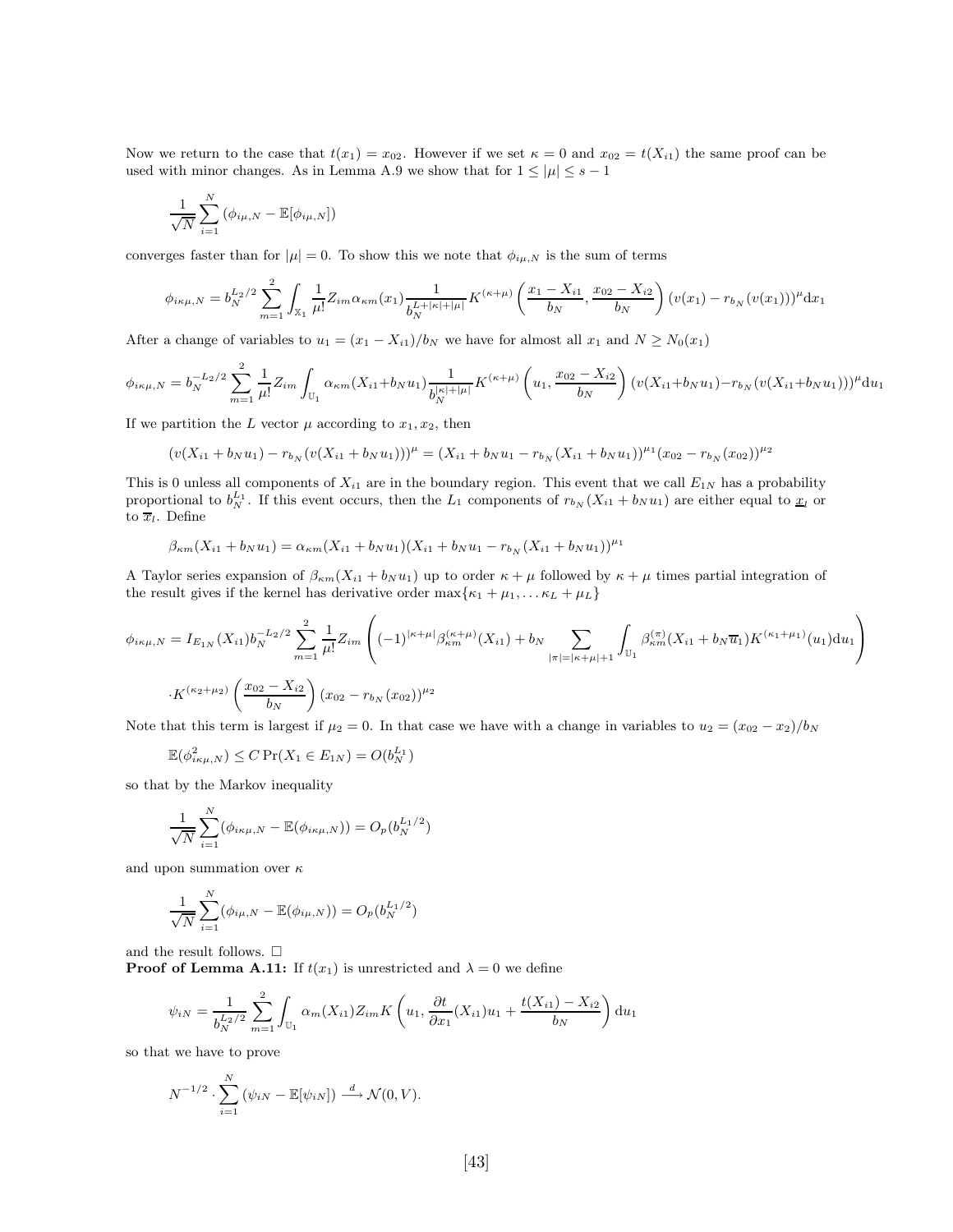We first show that the variance of  $\psi_{iN}$  is finite. We have

$$
\mathbb{V}(\psi_{iN}) \leq \mathbb{E}(\psi_{iN}^2) = \frac{1}{b_N^{L_2}} \mathbb{E}\left[\left(\sum_{m=1}^2 \int_{\mathbb{U}_1} \alpha_m(X_{i1}) Z_{im} K\left(u_1, \frac{\partial t}{\partial x_1}(X_{i1}) u_1 + \frac{t(X_{i1}) - X_{i2}}{b_N}\right) du_1\right)^2\right]
$$

This is bounded by a sum of terms of the form

$$
\frac{1}{b_N^{L_2}}\int_{\mathbb{X}}\mathbb{E}(|Z_{im}Z_{im'}||X=x)|\alpha_m(x_1)||\alpha_{m'}(x_1)|\left(\int_{\mathbb{U}_1}\left|K\left(u_1,\frac{\partial t}{\partial x_1}(x_1)u_1+\frac{t(x_1)-x_2}{b_N}\right)\right|du_1\right)^2f_X(x)dx
$$

By a change of variables to  $u_2 = (t(x_1) - x_2)/b_N$  with Jacobian  $b_N^{L_2}$  the upper bound is (the integration region for  $u_2$  is a subset of  $\mathbb{U}_2$  and  $\mathbb{E}(|Z_{im}Z_{im'}||X = x)$  is a bounded function) bounded by

$$
\int_{\mathbb{X}_1} \int_{\mathbb{U}_2} |\alpha_m(x_1)| |\alpha_{m'}(x_1)| \left( \int_{\mathbb{U}_1} \left| K\left(u_1, \frac{\partial t}{\partial x_1}(x_1)u_1 + u_2 \right) \right| \mathrm{d}u_1 \right)^2 f_X(x_1, t(x_1) - b_N u_2) \mathrm{d}u_2 \mathrm{d}x_1 < \infty
$$

because all functions in the integrand are bounded and so are the sets  $\mathbb{U}_1$  and  $\mathbb{U}_2$ . In the same way we can show that  $\mathbb{E}(|\psi_{iN}|) = O\left(b_N^{L_2/2}\right)$ , so that

$$
\lim_{N \to \infty} \mathbb{V}(\psi_{iN}) = \lim_{N \to \infty} \mathbb{E}(\psi_{iN}^2)
$$

and

$$
\mathbb{E}(\psi_{iN}^{2}) = \frac{1}{b_{N}^{L_{2}}} \sum_{m=1}^{2} \sum_{m'=1}^{2} \mathbb{E}\left[Z_{im}Z_{im'}\alpha_{m}(X_{i1})\alpha_{m'}(X_{i1})\left(\int_{\mathbb{U}_{1}} K\left(u_{1}, \frac{\partial t}{\partial x_{1}}(X_{i1})u_{1} + \frac{t(X_{i1}) - X_{i2}}{b_{N}}\right)du_{1}\right)^{2}\right]
$$
\n
$$
= \sum_{m=1}^{2} \sum_{m'=1}^{2} \int_{\mathbb{X}_{1}} \int_{\{u_{2}|u_{2} = (t(x_{1}) - x_{2})/b_{N}, x_{2} \in \mathbb{X}_{2}\}} \mathbb{E}(Z_{im}Z_{im'}|X_{1} = x_{1}, X_{2} = t(x_{1}) - b_{N}u_{2})\alpha_{m}(x_{1})\alpha_{m'}(x_{1})
$$
\n
$$
\cdot \left(\int_{\mathbb{U}_{1}} K\left(u_{1}, \frac{\partial t}{\partial x_{1}}(x_{1})u_{1} + u_{2}\right)du_{1}\right)^{2} f_{X}(x_{1}, t(x_{1}) - b_{N}u_{2})du_{2}dx_{1}
$$

If we define

$$
\mu_{mm'}(x) = \mathbb{E}(Z_{im}Z_{im'}|X=x)
$$

then by dominated convergence

$$
\lim_{N \to \infty} \mathbb{E}(\psi_{iN}^2) = \sum_{m=1}^2 \sum_{m'=1}^2 \int_{\mathbb{X}_1} \mu_{mm'}(x_1, t(x_1)) \alpha_m(x_1) \alpha_{m'}(x_1) \int_{\mathbb{U}_2} \left( \int_{\mathbb{U}_1} K\left(u_1, \frac{\partial t}{\partial x_1}(x_1) u_1 + u_2 \right) \mathrm{d}u_1 \right)^2 \mathrm{d}u_2 f_X(x_1, t(x_1)) \mathrm{d}x_1 \equiv V
$$

The final step is to check the Lyapunov condition, so that we can apply the Lyapunov Central Limit Theorem. The Lyapunov condition for a triangular array of random variables is

$$
\frac{N\mathbb{E}\left[\left|\left(\psi_{iN} - \mathbb{E}[\psi_{iN}]\right)^{2+\delta}\right|\right]}{N^{1+\delta/2}\mathbb{V}(\psi_{iN})^{1+\delta/2}} \to 0
$$

for some  $\delta > 0$ . Because  $\mathbb{V}(\psi_{iN}) < \infty$ , this is equivalent to

$$
N^{-\delta/2} \mathbb{E}\left[ \left| \left( \psi_{iN} - \mathbb{E}[\psi_{iN}] \right)^{2+\delta} \right| \right] \to 0
$$

We take  $\delta = 2$  and note that because  $\mathbb{E}[\psi_{iN}] \to 0$  we only need to check

$$
N^{-1}\mathbb{E}\left[\psi_{iN}^4\right] \to 0
$$

Now

$$
\mathbb{E}\left[\psi_{iN}^4\right] = \frac{1}{b_N^{2L_2}} \mathbb{E}\left[\left(\sum_{m=1}^2 \alpha_m(X_{i1}) Z_{im}\right)^4 \left(\int_{\mathbb{U}_1} K\left(u_1, \frac{\partial t}{\partial x_1}(X_{i1}) u_1 + \frac{t(X_{i1}) - X_{i2}}{b_N}\right) \mathrm{d}u_1\right)^4\right]
$$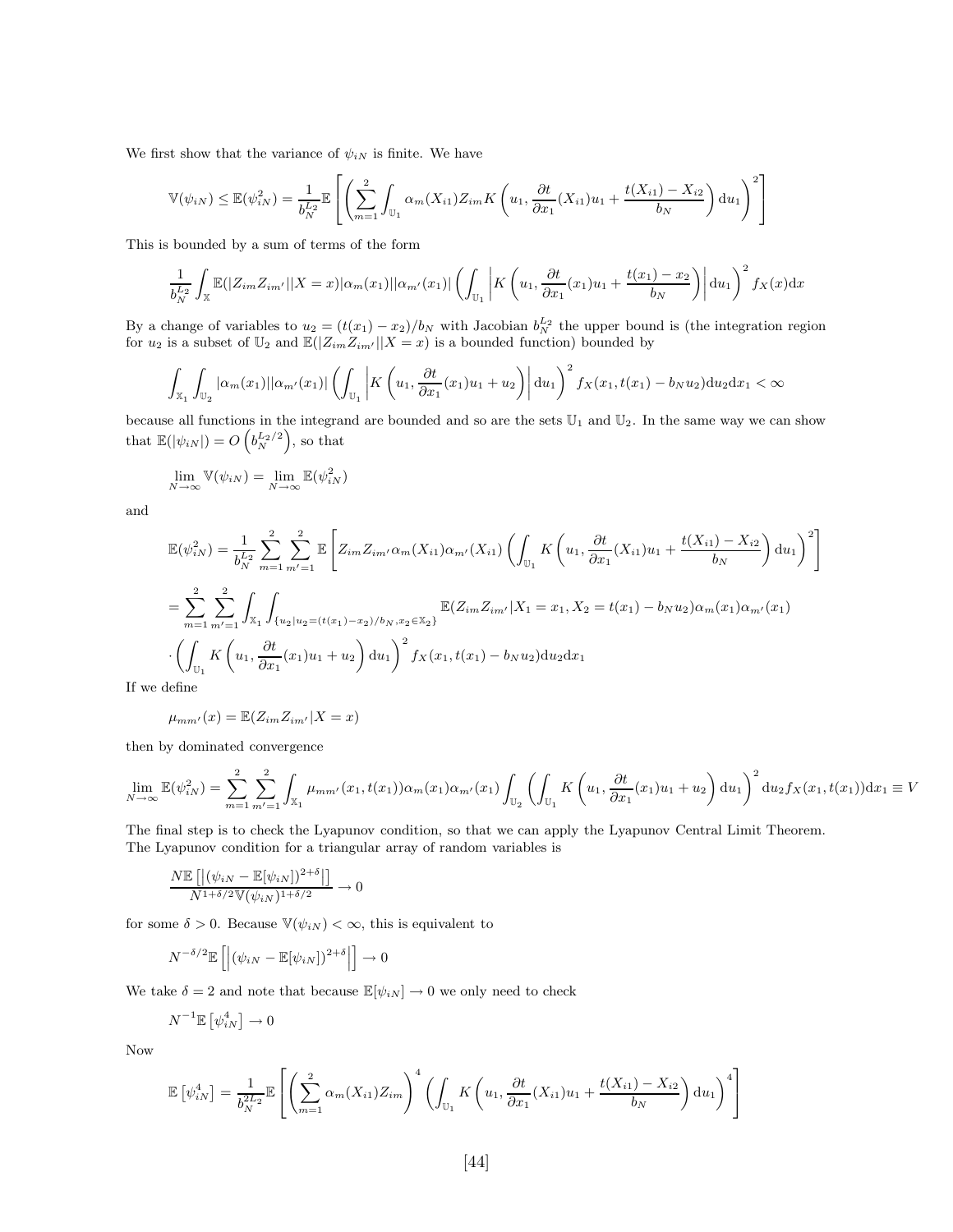$$
\leq \frac{1}{b_N^{2L_2}} \mathbb{E}\left[\left(\sum_{k_m+k_{m'}=4, k_m, k_{m'}\geq 0}(|\alpha_m(X_{i1})||Z_{im}|)^{k_m}(|\alpha_{m'}(X_{i1})||Z_{im'}|)^{k_{m'}}\right)\left(\int_{\mathbb{U}_1} K\left(u_1, \frac{\partial t}{\partial x_1}(X_{i1})u_1 + \frac{t(X_{i1}) - X_{i2}}{b_N}\right)du_1\right)^4\right]
$$
\n
$$
\leq \frac{C}{b_N^{2L_2}} \mathbb{E}\left[\left(\int_{\mathbb{U}_1} K\left(u_1, \frac{\partial t}{\partial x_1}(X_{i1})u_1 + \frac{t(X_{i1}) - X_{i2}}{b_N}\right)du_1\right)^4\right]
$$

because  $E(Y^4|X=x)$  and  $\alpha_m(x_1)$  are bounded functions on X and X<sub>1</sub>, respectively. By the Hölder inequality the right-hand side is bounded by

$$
\frac{C}{b_N^{2L_2}} \int_{\mathbb{X}} \int_{\mathbb{U}_1} K\left(u_1, \frac{\partial t}{\partial x_1}(x_1)u_1 + \frac{t(x_1) - x_2}{b_N}\right)^4 du_1 f_X(x) dx
$$

By a change of variables to  $u_2 = (t(x_1) - x_2)/b_N$  with Jacobian  $b_N^{L_2}$  we obtain the upper bound (we enlarge the integration region for  $u_2$  to  $\mathbb{U}_2$ )

$$
\frac{C}{b_N^{L_2}} \int_{\mathbb{X}_1} \int_{\mathbb{U}} K\left(u_1, \frac{\partial t}{\partial x_1}(x_1)u_1 + u_2\right)^4 f_X(x_1, t(x_1) - b_N u_2) \mathrm{d}u \mathrm{d}x_1 \le Cb_N^{-L_2}
$$

because K is a bounded function and  $\mathbb{U}_1$  is a bounded set. Hence the Lyapunov condition holds if

$$
N^{-1}b_N^{-L_2}\to 0
$$

The proof for the case that  $\lambda > 0$  and  $t(x_1) = x_{02}$  is the same, if we assume that  $K^{(\lambda_2)}$  is bounded on U and  $\alpha_m, m = 1, 2$  is  $\lambda_1$  times differentiable with a bounded  $\lambda_1$  derivative. We consider

$$
\psi_{iN} = \frac{1}{b_N^{L_2/2}} \sum_{m=1}^2 \left( \sum_{\kappa_1 \le \lambda_1} (-1)^{|\kappa_1|} \alpha_{\kappa_1 \lambda_2, m}^{(\kappa_1)}(X_{i1}) \right) Z_{im} K^{(\lambda_2)} \left( \frac{x_{02} - X_{i2}}{b_N} \right)
$$

so that

$$
\mathbb{E}(\psi_{iN}^{2}) = \frac{1}{b_{N}^{L_{2}}} \sum_{m=1}^{2} \sum_{m'=1}^{2} \mathbb{E}\left[Z_{im} Z_{im'} \left(\sum_{\kappa_{1} \leq \lambda_{1}} (-1)^{|\kappa_{1}|} \alpha_{\kappa_{1} \lambda_{2},m}^{(\kappa_{1})}(X_{i1})\right) \left(\sum_{\kappa_{1} \leq \lambda_{1}} (-1)^{|\kappa_{1}|} \alpha_{\kappa_{1} \lambda_{2},m'}^{(\kappa_{1})}(X_{i1})\right) \left(K^{(\lambda_{2})} \left(\frac{x_{02} - X_{i2}}{b_{N}}\right)\right)^{2}\right]
$$
\n
$$
= \sum_{m=1}^{2} \sum_{m'=1}^{2} \int_{X_{1}} \int_{\{u_{2}|u_{2} = (t(x_{1}) - x_{2})/b_{N}, x_{2} \in \mathbb{X}_{2}\}} \mathbb{E}(Z_{im} Z_{im'} | X_{1} = x_{1}, X_{2} = t(x_{1}) - b_{N} u_{2}) \left(\sum_{\kappa_{1} \leq \lambda_{1}} (-1)^{|\kappa_{1}|} \alpha_{\kappa_{1} \lambda_{2},m}^{(\kappa_{1})}(x_{1})\right)
$$
\n
$$
\cdot \left(\sum_{\kappa_{1} \leq \lambda_{1}} (-1)^{|\kappa_{1}|} \alpha_{\kappa_{1} \lambda_{2},m'}^{(\kappa_{1})}(x_{1})\right) \left(K^{(\lambda_{2})} (u_{2})\right)^{2} f_{X}(x_{1}, t(x_{1}) - b_{N} u_{2}) du_{2} dx_{1} \to V \equiv
$$
\n
$$
\sum_{m=1}^{2} \sum_{m'=1}^{2} \int_{X_{1}} \mu_{mm'}(x_{1}, t(x_{1})) \left(\sum_{\kappa_{1} \leq \lambda_{1}} (-1)^{|\kappa_{1}|} \alpha_{\kappa_{1} \lambda_{2},m}^{(\kappa_{1})}(x_{1})\right) \left(\sum_{\kappa_{1} \leq \lambda_{1}} (-1)^{|\kappa_{1}|} \alpha_{\kappa_{1} \lambda_{2},m'}^{(\kappa_{1})}(x_{1})\right) \int_{\mathbb{U}_{2}} \left(K^{(\lambda_{2})} (u_{2})\right)^{2} du_{2} f_{X}(x_{1}, t
$$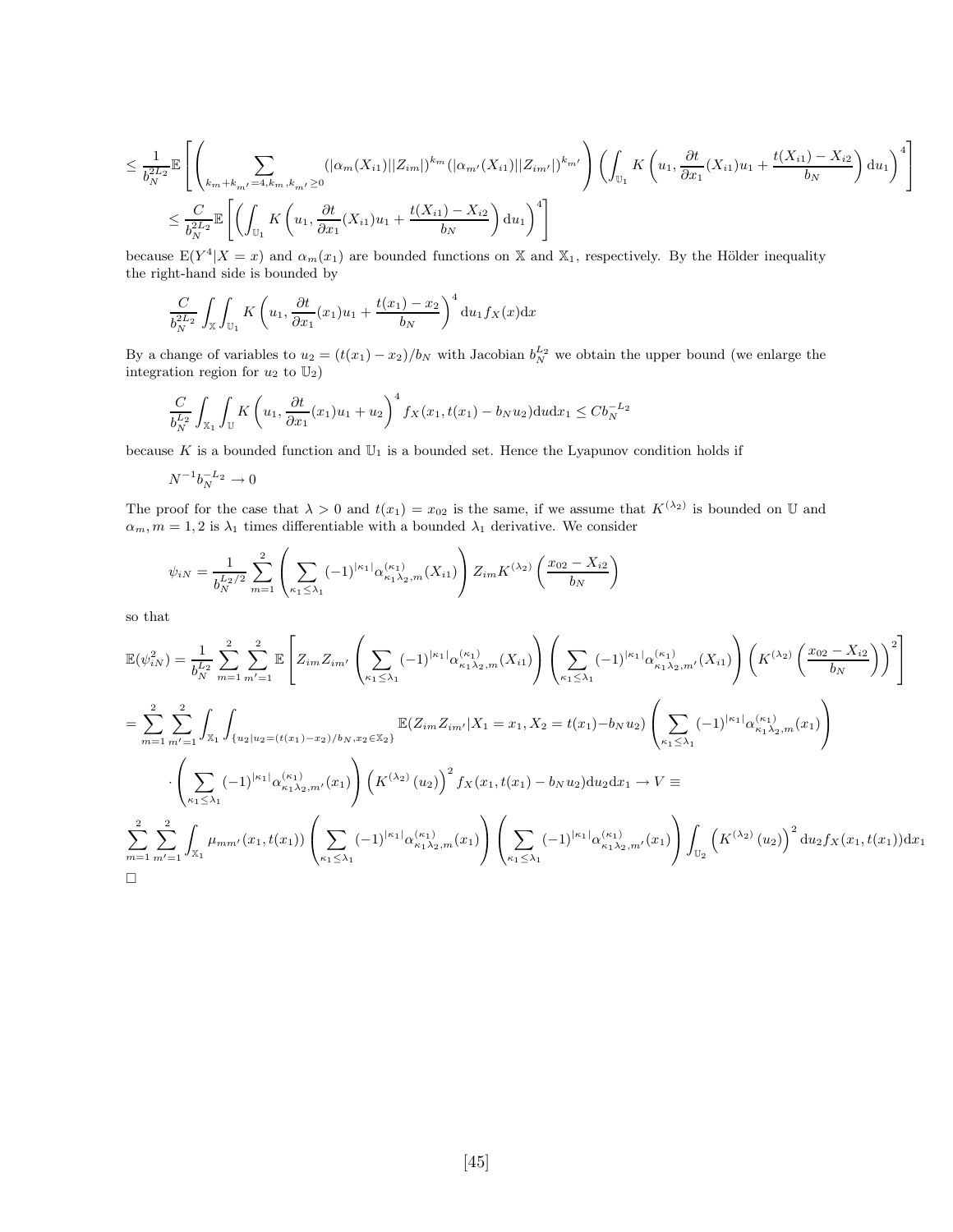#### Appendix C: Proofs of Lemmas and Theorems in Main Text

#### Proof of Lemma 3.1:

The Nadaraya-Watson estimator of h is

$$
\hat{h}_{NW}(x) = \frac{1}{Nb^L} \sum_{i=1}^{N} Z_i \cdot K\left(\frac{x - X_i}{b}\right).
$$

In the proofs of the Lemmas 3.1 and 3.2 we omit the subscript NW, because it is understood that we deal with the usual kernel estimator. We have,

$$
\mathbb{E}\left[\hat{h}(x)\right] = \mathbb{E}\left[Z\frac{1}{b^L}K\left(\frac{x-X}{b}\right)\right] = \mathbb{E}\left[\mathbb{E}\left[Z\frac{1}{b^L}K\left(\frac{x-X}{b}\right)\right|X\right]\right]
$$

$$
= \mathbb{E}\left[g(X)\frac{1}{b^L}K\left(\frac{x-X}{b}\right)\right]
$$

$$
= \int_{\mathbb{X}}g(v)\frac{1}{b^L}K\left(\frac{x-v}{b}\right)f_X(v)dv
$$

$$
= \int_{\mathbb{X}}h(v)\frac{1}{b^L}K\left(\frac{x-v}{b}\right)dv
$$

$$
= \int_{\mathbb{U}}1\{x-bu\in\mathbb{X}\}\cdot h(x-bu)K(u)du
$$

where the final equality is obtained by a change of variables from v to  $u = (x - v)/b$  with Jacobian  $b^L$ . By the definition of  $\mathbb{X}_b^I$ ,  $x \in \mathbb{X}_b^I$  implies  $x - bu \in \mathbb{X}$  for all  $u \in \mathbb{U}$ , so that, because  $K(u) = 0$  if  $u \neq \mathbb{U}$ , the integration region is U and the indicator function is identically equal to 1, and thus

$$
\mathbb{E}\left[\hat{h}(x)\right] = \int_{\mathbb{U}} K(u)h(x - bu) \mathrm{d}u.
$$

By Assumption 2 U is compact and K is continuous on U, and thus  $K(u)$  is bounded on U. By Assumption 1  $f_X(x)$  and  $g(x)$  and thus  $h(x) = g(x) \cdot f_X(x)$  are continuously differentiable up to order  $j + s$ . Hence by dominated convergence we can interchange integration and differentiation with respect to  $x$  repeatedly, so that for  $|\lambda| \leq j$ 

$$
\frac{\partial^{|\lambda|}}{\partial x^{\lambda}} \mathbb{E}\left[\hat{h}(x)\right] = \int_{\mathbb{U}} K(u) h^{(\lambda)}(x - bu) \mathrm{d}u.
$$

Now, again using the continuously differentiability of  $h(x)$  up to order  $j + s$ , we can construct a Taylor series expansion of  $h^{(\lambda)}(x - bu)$  around x of order  $s - 1$ , to get

$$
\frac{\partial^{|\lambda|}}{\partial x^{\lambda}} \mathbb{E} \left[ \hat{h}(x) \right]
$$
\n
$$
= \int_{\mathbb{U}} K(u) \sum_{j=0}^{s-1} \sum_{|\theta|=j} \frac{1}{\theta!} h^{(\theta+\lambda)}(x) u^{\theta}(-b)^{|\theta|} \mathrm{d}u + \int_{\mathbb{U}} K(u) \sum_{|\theta|=s} \frac{1}{\theta!} h^{(\theta+\lambda)}(\tilde{x}) u^{\theta}(-b)^{|\theta|} \mathrm{d}u
$$
\n
$$
= \int_{\mathbb{U}} K(u) h^{(\lambda)}(x) \mathrm{d}u \tag{C.1}
$$

$$
+\sum_{j=1}^{s-1}\sum_{|\theta|=j}(-b)^{|\theta|}\frac{1}{\theta!}h^{(\theta+\lambda)}(x)\int_{\mathbb{U}}u^{\theta}K(u)\,\mathrm{d}u\tag{C.2}
$$

$$
+(-b)^{s} \sum_{|\theta|=s} \int_{\mathbb{U}} \frac{1}{\theta!} h^{(\theta+\lambda)}(\tilde{x}) u^{\theta} K(u) du.
$$
 (C.3)

with  $\tilde{x}$  intermediate between x and  $x - bu$ . If  $s = 1$ , the second term (C.2) does not appear. The first term, (C.1), is equal to  $h^{(\lambda)}(x)$ . All the terms in (C.2) are equal to 0 because the order of the kernel is s and thus  $\int u^{\theta} K(u) du = 0$  if  $1 \leq |\theta| \leq s - 1$ . The third term, (C.3), is  $O(b^s)$  by the fact that by Assumption 1  $h^{(\theta+\lambda)}(x)$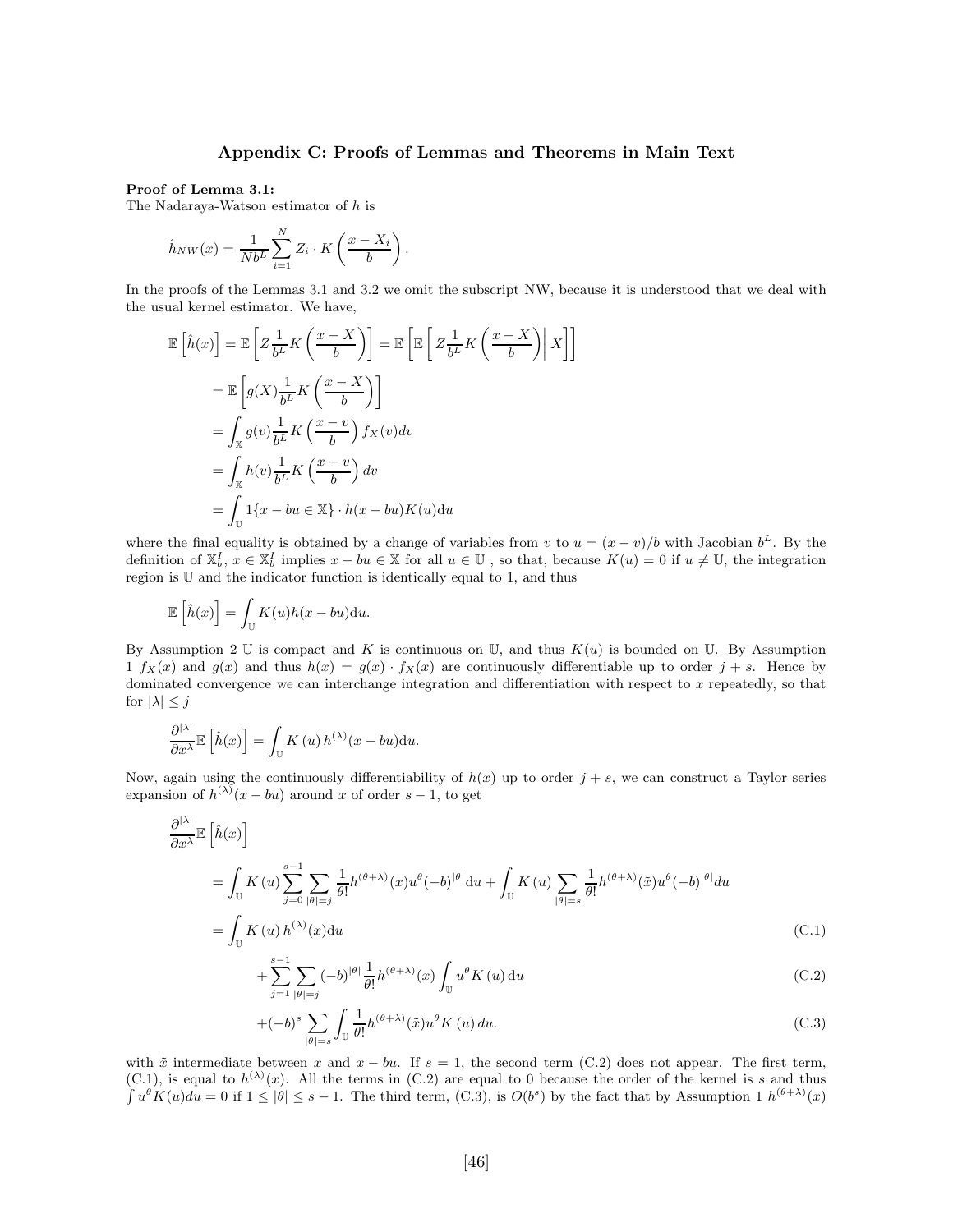is continuous and hence bounded for  $|\theta + \lambda| \leq j + s$  on the compact set X, and  $\tilde{x} \in \mathbb{X}$  for all  $x \in \mathbb{X}_b^I$  and  $u \in \mathbb{U}$ . Hence it follows that

$$
\sup_{x \in \mathbb{X}_b^I, |\lambda| \leq j} \left| \frac{\partial^{|\lambda|}}{\partial x^{\lambda}} \mathbb{E}\left[\hat{h}(x)\right] - \frac{\partial^{|\lambda|}}{\partial x^{\lambda}} h(x)\right| = O\left(b^s\right).
$$

#### Proof of Lemma 3.2:

For ease of notation we omit the subscript nw on the kernel estimator, and use  $\hat{h}(x)$  as shorthand for  $\hat{h}_{nw}(x)$ . Without loss of generality we give the proof for the case with scalar  $Z$ . The proof is easy if the support of  $Z$  is bounded. To deal with the case of an unbounded support we use the assumption on the conditional moments of Z in Assumption 1. First, for some constant P, and for the  $p > 2$  in Assumption 1(*iii*) define

$$
Z_{iN} = \begin{cases} -P \cdot N^{1/p} & \text{if } Z_i < -P \cdot N^{1/p}, \\ Z_i & \text{if } -P \cdot N^{1/p} \le Z_i \le P \cdot N^{1/p}, \\ P \cdot N^{1/p} & \text{if } P \cdot N^{1/p} < Z_i. \end{cases}
$$

Also define the kernel estimator with  $Z_i$  replaced by  $Z_{iN}$ ,

$$
\tilde{h}(x) = \frac{1}{N} \sum_{i=1}^{N} Z_{iN} \frac{1}{b_N L} K\left(\frac{x - X_i}{b_N}\right). \tag{C.4}
$$

By the triangle inequality,

$$
\sup_{x \in \mathbb{X}, |\lambda| \le j} \left| \frac{\partial^{|\lambda|}}{\partial x^{\lambda}} \hat{h}(x) - \frac{\partial^{|\lambda|}}{\partial x^{\lambda}} \mathbb{E} \left[ \hat{h}(x) \right] \right|
$$
\n
$$
\le \sup_{x \in \mathbb{X}, |\lambda| \le j} \left| \frac{\partial^{|\lambda|}}{\partial x^{\lambda}} \hat{h}(x) - \frac{\partial^{|\lambda|}}{\partial x^{\lambda}} \tilde{h}(x) \right| \tag{C.5}
$$

$$
+\sup_{x\in\mathbb{X},|\lambda|\leq j}\left|\frac{\partial^{|\lambda|}}{\partial x^{\lambda}}\mathbb{E}\left[\hat{h}(x)\right]-\frac{\partial^{|\lambda|}}{\partial x^{\lambda}}\mathbb{E}\left[\tilde{h}(x)\right]\right|\tag{C.6}
$$

+ 
$$
\sup_{x \in \mathbb{X}, |\lambda| \le j} \left| \frac{\partial^{|\lambda|}}{\partial x^{\lambda}} \tilde{h}(x) - \frac{\partial^{|\lambda|}}{\partial x^{\lambda}} \mathbb{E} \left[ \tilde{h}(x) \right] \right|.
$$
 (C.7)

We consider the three terms (C.5)-(C.7) separately. First we show that (C.5) is  $o_p\left( (\log(N)N^{-1}b_N^{-L-2j})^{1/2} \right)$ . Second we show that  $(C.6)$  is  $o((\log(N)N^{-1}b_N^{-L-2j})^{1/2})$ . Third, we show that the dominant term  $(C.7)$  is  $O_p\left((\log(N)N^{-1}b_N^{-L-2j})^{1/2}\right).$ 

First consider (C.5). By Assumption 1, the definition of  $Z_{iN}$ , and the Markov inequality, it follows that for any  $\nu>0,$  and all  $\epsilon>0$ 

$$
\Pr\left(\sup_{x\in\mathbb{X},|\lambda|\leq j} N^{\nu}\cdot \left|\frac{\partial^{|\lambda|}}{\partial x^{\lambda}}\hat{h}(x) - \frac{\partial^{|\lambda|}}{\partial x^{\lambda}}\tilde{h}(x)\right| > \epsilon\right) \leq \Pr\left(\sup_{x\in\mathbb{X},|\lambda|\leq j} \left|\frac{\partial^{|\lambda|}}{\partial x^{\lambda}}\hat{h}(x) - \frac{\partial^{|\lambda|}}{\partial x^{\lambda}}\tilde{h}(x)\right| > 0\right)
$$
\n
$$
\leq \sum_{|\lambda|\leq j} \Pr\left(\exists i \text{ with } |Z_i| > PN^{1/p}\right)
$$
\n
$$
\leq C \sum_{i=1}^N \Pr\left(|Z_i| > PN^{1/p}\right)
$$
\n
$$
= C \cdot N \cdot \Pr\left(|Z_i| > PN^{1/p}\right)
$$
\n
$$
= C \cdot N \cdot \Pr(|Z_i|^p > P^p N)
$$
\n
$$
\leq C \cdot N \cdot \mathbb{E}[|Z_i|^p]/(NP^p) = C \mathbb{E}[|Z_i|^p]/P^p.
$$

We can make this probability arbitrarily small by choosing  $P$  sufficiently large. Hence

$$
\sup_{x\in\mathbb{X},|\lambda|\leq j}\left|\frac{\partial^{|\lambda|}}{\partial x^{\lambda}}\hat{h}(x)-\frac{\partial^{|\lambda|}}{\partial x^{\lambda}}\tilde{h}(x)\right|=o_p\left(N^{-\nu}\right).
$$

 $\Box$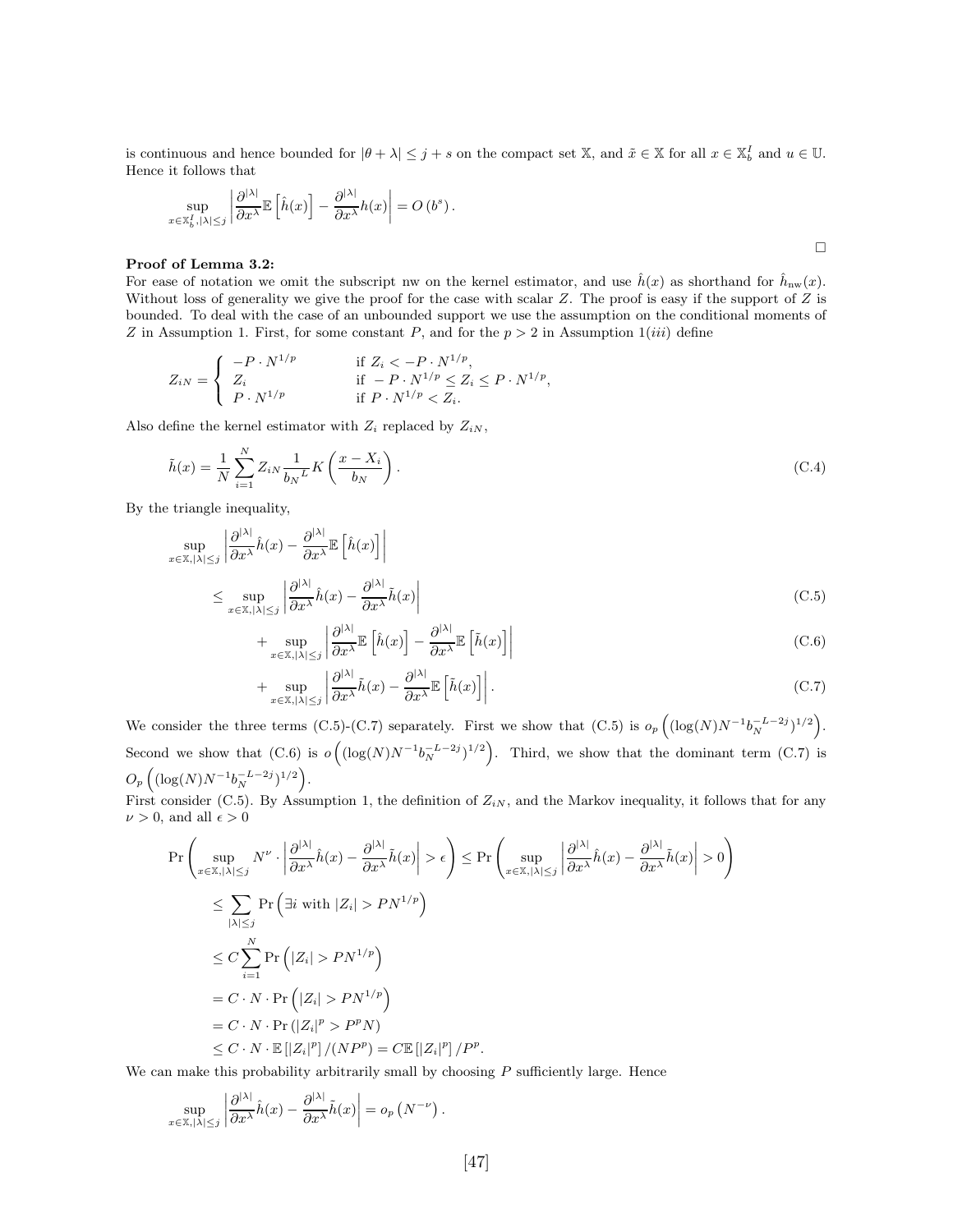By the condition on the lower bound on the bandwidth there is a  $\nu$  such that  $\lim_{N\to\infty} N^{-\nu} (\log(N))^{-1} N b_N^{L+2j} = 0$ , and hence (C.5) is  $o_p\left( (\log(N)N^{-1}b_N^{-L-2j})^{1/2} \right)$ .

Second, consider (C.6) for fixed  $x \in \mathbb{X}$  and  $\lambda \leq j$ . By the boundedness of the  $\lambda$  derivative of the kernel on U, and the boundedness of  $\mathbb{E}[Z|X=x]$  and  $f_X(x)$  (if Z is not identically equal to 1) on X, we can interchange the expectation and repeated differentiation as in the proof of Corollary A.1, so that using  $|Z_i - Z_{iN}| \leq 2|Z_i|1\{|Z_i| \geq$  $P \cdot N^{1/p}$ :

$$
\left| \frac{\partial^{|\lambda|}}{\partial x^{\lambda}} \mathbb{E} \left[ \hat{h}(x) \right] - \frac{\partial^{|\lambda|}}{\partial x^{\lambda}} \mathbb{E} \left[ \tilde{h}(x) \right] \right| = \left| \mathbb{E} \left[ \frac{\partial^{|\lambda|}}{\partial x^{\lambda}} \hat{h}(x) - \frac{\partial^{|\lambda|}}{\partial x^{\lambda}} \tilde{h}(x) \right] \right|
$$
  
\n
$$
\leq 2 \left| b_N^{-L-|\lambda|} \cdot \mathbb{E} \left[ 1\{|Z_i| > PN^{1/p}\} \cdot |Z_i| \cdot K^{(\lambda)} \left( \frac{x - X_i}{b_N} \right) \right] \right|
$$
  
\n
$$
= 2 \left| b_N^{-L-|\lambda|} \cdot \mathbb{E} \left[ \mathbb{E} \left[ 1\{|Z_i| > PN^{1/p}\} \cdot |Z_i| \right] X_i \right] \cdot K^{(\lambda)} \left( \frac{x - X_i}{b_N} \right) \right| \right].
$$
 (C.8)

By the Cauchy-Schwartz and Markov inequalities, and using the definition  $\mu_2(x) = \mathbb{E}[Z^2 | X = x]$  (finite because of Assumption  $1(iii)$  we have for any  $x \in \mathbb{X}$ 

$$
\mathbb{E}\left[1\{|Z_i| > PN^{1/p}\}\cdot |Z_i|\middle|X_i = x\right]
$$
\n
$$
= \mathbb{E}\left[1\{|Z_i| > PN^{1/p}\}\cdot \left(1\{|Z_i| > PN^{1/p}\}\cdot |Z_i|\right)\middle|X_i = x\right]
$$
\n
$$
\leq \mathbb{E}\left[\left(1\{|Z_i| > PN^{1/p}\}\right)^2\middle|X_i = x\right]^{1/2}\cdot \mathbb{E}\left[\left(1\{|Z_i| > PN^{1/p}\}\cdot |Z_i|\right)^2\middle|X_i = x\right]^{1/2}
$$
\n
$$
= \Pr\left(|Z_i| > PN^{1/p}\middle|X_i = x\right)^{1/2}\cdot \mathbb{E}\left[1\{|Z_i| > PN^{1/p}\}\cdot |Z_i|^2\middle|X_i = x\right]^{1/2}
$$
\n
$$
\leq \Pr\left(|Z_i| > PN^{1/p}\middle|X_i = x\right)^{1/2}\cdot \mathbb{E}\left[|Z_i|^2\middle|X_i = x\right]^{1/2}
$$
\n
$$
= \Pr\left(|Z_i|^p > P^pN\middle|X_i = x\right)^{1/2}\cdot \mu_2(x)^{1/2}
$$
\n
$$
\leq (\mathbb{E}\left[|Z_i|^p\middle|X_i = x\right]/(P^pN))^{1/2}\cdot \mu_2(x)^{1/2} = C\mu_p(x)^{1/2}\mu_2(x)^{1/2}N^{-1/2}.\tag{C.9}
$$

where the conditional p-th moment of  $|Z|$  is denoted by  $\mu<sub>p</sub>(x)$ . Substituting (C.9) into (C.8), we find by a change of variables in the integral

$$
\sup_{x \in \mathbb{X}, |\lambda| \leq j} \left| \frac{\partial^{|\lambda|}}{\partial x^{\lambda}} \mathbb{E} \left[ \hat{h}(x) \right] - \frac{\partial^{|\lambda|}}{\partial x^{\lambda}} \mathbb{E} \left[ \tilde{h}(x) \right] \right|
$$
\n
$$
\leq C \sup_{x \in \mathbb{X}, |\lambda| \leq j} b_N^{-L - |\lambda|} N^{-1/2} \cdot \mathbb{E} \left[ \mu_p(X_i)^{1/2} \mu_2(X_i)^{1/2} \cdot \left| K^{(\lambda)} \left( \frac{x - X_i}{b_N} \right) \right| \right]
$$
\n
$$
\leq C \sup_{x \in \mathbb{X}, |\lambda| \leq j} b_N^{-L - |\lambda|} N^{-1/2} \int_{\mathbb{X}} \mu_p(v)^{1/2} \mu_2(v)^{1/2} \cdot \left| K^{(\lambda)} \left( \frac{x - v}{b_N} \right) \right| f_X(v) dv
$$
\n
$$
\leq C b_N^{-j} \cdot N^{-1/2} \sup_{x \in \mathbb{X}} \sum_{|\lambda| \leq j} \int_{\mathbb{U}} 1\{x - b_N u \in \mathbb{X}\} \mu_p(x - b_N u)^{1/2} \mu_2(x - b_N u)^{1/2} \left| K^{(\lambda)} (u) \right| f_X(x - b_N u) du
$$
\n
$$
\leq C b_N^{-j} \cdot N^{-1/2} \left( \sup_{x \in \mathbb{X}} \mu_p(x) \mu_2(x) \right)^{1/2} \cdot \sup_{x \in \mathbb{X}} f_X(x) \sum_{|\lambda| \leq j} \int_{\mathbb{U}} \left| K^{(\lambda)} (u) \right| du \leq C b_N^{-j} \cdot N^{-1/2},
$$

by the boundedness of the p-th moment of |Z| given  $X = x$  and the boundedness of  $f_X(x)$  and  $K^{(\lambda)}(u)$ , and where we use the condition that  $b_N \to 0$ , so that  $b_N^{-\lambda} \leq C b_N^{-j}$ . Finally,

$$
Cb_N^{-j} \cdot N^{-1/2} = O\left(b_N^{-j} \cdot N^{-1/2}\right) = o\left(\left(\frac{\log N}{N \cdot b_N^{L+2j}}\right)^{1/2}\right),\,
$$

because the ratio

$$
\frac{b_N^{-2j} N^{-1}}{\frac{\ln N}{N b_N^{2j+L}}} = \frac{b_N^L}{\ln N} \to 0,
$$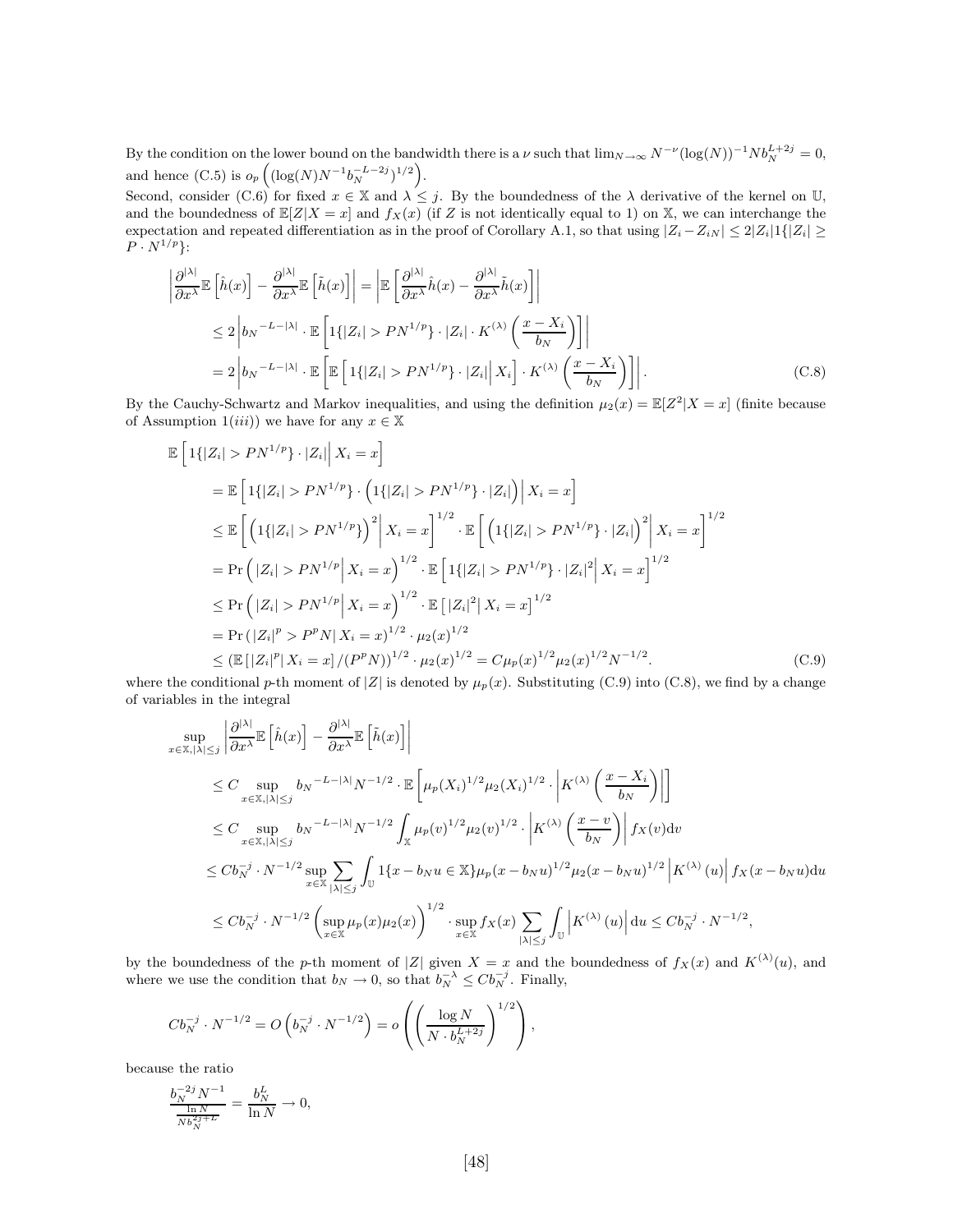by the condition on the upper bound on the bandwidth in the Lemma.

Third, consider (C.7). Because X is compact, it can be covered by  $CN^L$  open balls with radius  $N^{-1}$ . Index these balls by  $d = 1, ..., D$  with  $D \leq C N^L$ , and their centers by  $x_{dc}$ ,  $d = 1, ..., D$ . For any  $x \in \mathbb{X}$  denote the center of its covering ball (or one of its covering balls if there is more than one) by  $x_c(x)$ . Hence, by the triangle inequality,

$$
\sup_{x \in \mathbb{X}, |\lambda| \le j} \left| \tilde{h}^{(\lambda)}(x) - \mathbb{E}[\tilde{h}^{(\lambda)}(x)] \right|
$$
\n
$$
\le \sup_{x \in \mathbb{X}, |\lambda| \le j} \left| \tilde{h}^{(\lambda)}(x_c(x)) - \mathbb{E}[\tilde{h}^{(\lambda)}(x_c(x))] \right|
$$
\n(C.10)

+ 
$$
\sup_{x \in \mathbb{X}, |\lambda| \le j} \left| \tilde{h}^{(\lambda)}(x) - \tilde{h}^{(\lambda)}(x_c(x)) \right|
$$
 (C.11)

+ 
$$
\sup_{x \in \mathbb{X}, |\lambda| \leq j} \left| \mathbb{E}[\tilde{h}^{(\lambda)}(x)] - \mathbb{E}[\tilde{h}^{(\lambda)}(x_c(x))] \right|.
$$
 (C.12)

We show that  $(C.11)$  and  $(C.12)$  are  $o((\log(N)N^{-1}b_N^{-L-2j})^{1/2})$ , and that  $(C.10)$  is  $O_p((\log(N)N^{-1}b_N^{-L-2j})^{1/2})$ . First consider (C.11). Because we assume that the  $\lambda$  derivative of the kernel K has bounded derivatives with respect to its arguments, we have

$$
\sup_{|\lambda| \leq j} |K^{(\lambda)}(u) - K^{(\lambda)}(u')| \leq \sum_{|\lambda| \leq j} C_{\lambda} \cdot ||u - u'|| \leq C \cdot ||u - u'||,
$$

for all  $u, u' \in \mathbb{U}$ . Hence we have, because  $r \geq j+1$ ,

$$
\sup_{\|x-x'\| \le N^{-1}, |\lambda| \le j} |\tilde{h}^{(\lambda)}(x) - \tilde{h}^{(\lambda)}(x')|
$$
\n
$$
\le \sup_{\|x-x'\| \le N^{-1}, |\lambda| \le j} \frac{1}{N} \sum_{i=1}^{N} \frac{|Z_{iN}|}{b_N^{|\lambda|+L}} \cdot \left| K^{(\lambda)} \left( \frac{x - X_i}{b_N} \right) - K^{(\lambda)} \left( \frac{x' - X_i}{b_N} \right) \right|
$$
\n
$$
\le C \sup_{\|x-x'\| \le N^{-1}, |\lambda| \le j} \frac{1}{N} \sum_{i=1}^{N} \frac{|Z_{iN}|}{b_N^{|\lambda|+L}} \cdot \|x - x'\| \cdot b_N^{-1}
$$
\n
$$
\le C N^{1/p-1} b_N^{-j-L-1}.
$$
\n(C.13)

By (C.13) it follows that (C.11) is  $O(N^{1/p-1}b_N^{-j-L-1})$ . The next step is to show that

$$
C \cdot N^{1/p-1} b_N^{-j-L-1} = o\left( \left( \frac{\ln N}{N b_N^{2j+L}} \right)^{1/2} \right).
$$

To see this, consider the ratio

$$
\frac{N^{1/p-1}b_N^{-j-L-1}}{\left(\ln N/(\left(Nb_N^{2j+L}\right)\right)^{1/2}} = \left(\frac{N^{2/p-2}b_N^{-2j-2L-2}}{\ln N/(\left(Nb_N^{2j+L}\right)}\right)^{1/2} = \left(\frac{N^{2/p-1}b_N^{-L-2}}{\ln N}\right)^{1/2}
$$

$$
\leq \left(N^{2/p-1}b_N^{-L-2}\right)^{1/2} \to 0,
$$

by the condition on the lower bound on the bandwidth in the statement of the Lemma. Thus we have for (C.11):

$$
\sup_{x\in\mathbb{X},|\lambda|\leq j}\left|\tilde{h}^{(\lambda)}(x)-\mathbb{E}[\tilde{h}^{(\lambda)}(x)]\right|=o\left(\left(\frac{\ln N}{Nb_N^{2j+L}}\right)^{1/2}\right).
$$

Next, consider (C.12). By (C.13) it follows that

$$
\sup_{x\in\mathbb{X},|\lambda|\leq j}\left|\mathbb{E}[\tilde{h}^{(\lambda)}(x)]-\mathbb{E}[\tilde{h}^{(\lambda)}(x_c(x))]\right|\leq \mathbb{E}\left[\sup_{x\in\mathbb{X},|\lambda|\leq j}\left|\tilde{h}^{(\lambda)}(x)-\tilde{h}^{(\lambda)}(x_c(x))\right|\right]=O\left(N^{1/p-1}b_N^{-j-L-1}\right)=o\left(\left(\frac{\ln N}{Nb_N^{2j+L}}\right)^{1/2}\right).
$$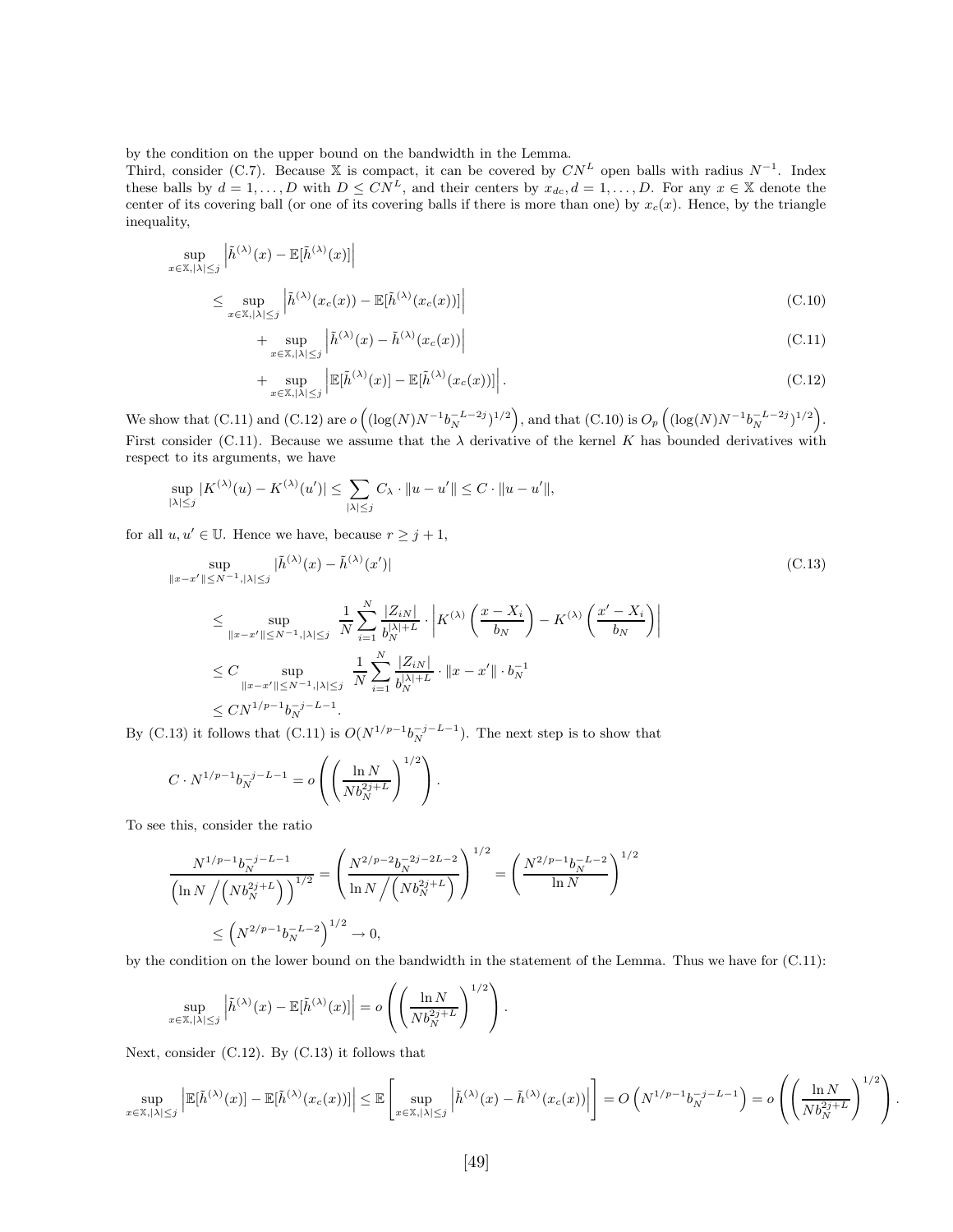Finally, consider (C.10):

$$
\sup_{x\in\mathbb{X},|\lambda|\leq j}\left|\tilde{h}^{(\lambda)}(x_c(x))-\mathbb{E}\left[\tilde{h}^{(\lambda)}(x_c(x))\right]\right|=\max_{d=1,\ldots,D,|\lambda|\leq j}\left|\tilde{h}^{(\lambda)}(x_{dc})-\mathbb{E}\left[\tilde{h}^{(\lambda)}(x_{dc})\right]\right|.
$$

Define  $\eta_N = (b_N^{-(L+2j)}N^{-1}\ln N)^{1/2}$ . We have  $\eta_N^2 = b_N^{-(L+2j)}N^{-1}\ln N < b_N^{-(L+2j)}N^{2/p-1}\ln N \to 0$  by the bandwidth conditions in the Lemma so that  $\eta_N \to 0$ . Let  $M > 0$  be a constant. By deriving an upper bound on

$$
\Pr\left(\sup_{d=1,\ldots,D,|\lambda|\leq j} \left|\tilde{h}^{(\lambda)}(x_{dc}) - \mathbb{E}[\tilde{h}^{(\lambda)}(x_{dc})]\right| > M\eta_N\right),\tag{C.14}
$$

that for N sufficiently large goes to 0 as  $M \to \infty$ , we establish that (C.10) is  $O_p(\eta_N)$  and thus by the definition of  $\eta_N$  (C.10) is  $O_p((b_N^{-(L+2j)}N^{-1}\ln N)^{1/2})$ . We have

$$
\Pr\left(\sup_{d=1,\ldots,D,|\lambda|\leq j}\left|\tilde{h}^{(\lambda)}(x_{dc})-\mathbb{E}[\tilde{h}^{(\lambda)}(x_{dc})]\right|>M\eta_N\right)\leq \sum_{|\lambda|\leq j}\sum_{d=1}^D \Pr\left(\left|\tilde{h}^{(\lambda)}(x_{dc})-\mathbb{E}[\tilde{h}^{(\lambda)}(x_{dc})]\right|>M\eta_N\right).
$$

Because  $K^{(\lambda)}(u)$  is bounded (with upper bound  $\overline{K}_{\lambda}$ ), the kernel estimator

$$
\tilde{h}^{(\lambda)}(x_{dc}) = \frac{1}{N} \sum_{i=1}^{N} \frac{Z_{iN}}{b_N^{L+|\lambda|}} \cdot K^{(\lambda)}\left(\frac{x_{dc} - X_i}{b_N}\right),\,
$$

is an average of bounded random variables (with upper bound  $\overline{K}_{\lambda} \cdot P \cdot N^{1/p} b_N^{-|\lambda|-L}$ ). Hence by Bernstein's inequality (see e.g. Serfling  $(1980)$ , p.  $95)^7$ 

$$
\Pr\left(\left|\tilde{h}^{(\lambda)}(x_{dc}) - \mathbb{E}[\tilde{h}^{(\lambda)}(x_{dc})]\right| > M\eta_N\right) \leq 2 \exp\left\{-\frac{N M^2 \eta_N^2}{2 \mathbb{V}\left(\frac{Z_{iN}}{b_N^{|\lambda|+L}} K^{(\lambda)}\left(\frac{x_{dc} - X}{b_N}\right)\right) + \frac{2}{3} \frac{\overline{K}_{\lambda} P N^{1/p}}{b_N^{|\lambda|+L}} M\eta_N\right\}}.
$$

Now, by a change of variables from x to  $u = (x_{dc} - x)/b_N$  with Jacobian  $b_N^L$ ,

$$
\begin{split} \mathbb{V}&\left(\frac{Z_{iN}}{b_N^{|\lambda|+L}}K^{(\lambda)}\left(\frac{x_{dc}-X}{b_N}\right)\right) \\ &\leq \frac{1}{b_N^{2|\lambda|+2L}}\mathbb{E}\left[\left(Z_{iN}\cdot K^{(\lambda)}\left(\frac{x_{dc}-X}{b_N}\right)\right)^2\right] \\ &\leq \frac{1}{b_N^{2|\lambda|+L}}\int_{\mathbb{U}}1\{x_{dc}-b_Nu\in \mathbb{X}\}\mu_2(x_{dc}-b_Nu)K^{(\lambda)}(u)^2f_X(x_{dc}-b_Nu)du \\ &\leq C b_N^{-2|\lambda|-L}, \end{split}
$$

The last inequality follows because  $f_X$  and  $\mu_2(x)$  are bounded on X and so is  $K^{(\lambda)}(u)^2$  on U. Hence, using the fact that  $D \leq C N^L$ ,

$$
\Pr\left(\sup_{d=1,\ldots,D,|\lambda|\leq j} \left|\hat{h}^{(\lambda)}(x_{dc}) - \mathbb{E}[\hat{h}^{(\lambda)}(x_{dc})]\right| > M\eta_N\right)
$$

<sup>7</sup>For independent random variables  $Z_1, \ldots, Z_N$  with variance  $\mathbb{V}(Z_i)$  that satisfy  $Pr(|Z_i - \mathbb{E}(Z_i)| \leq U) = 1$  for all i with  $U < \infty$ , Bernstein's inequality states that for  $z > 0$ 

$$
\Pr\left(\left|\frac{1}{N}\sum_{i=1}^{N}(Z_i - \mathbb{E}(Z_i))\right| \geq z\right) \leq 2\exp\left\{-\frac{N^2z^2}{2\sum_{i=1}^{N}\mathbb{V}(Z_i) + \frac{2}{3}UNz}\right\}.
$$

Hence with identically distributed  $Z_i$  we have

.

$$
\Pr\left(\left|\frac{1}{N}\sum_{i=1}^{N}(Z_i - \mathbb{E}(Z_i))\right| \geq z\right) \leq 2\exp\left\{-\frac{Nz^2}{2\mathbb{V}(Z_i) + \frac{2}{3}Uz}\right\}.
$$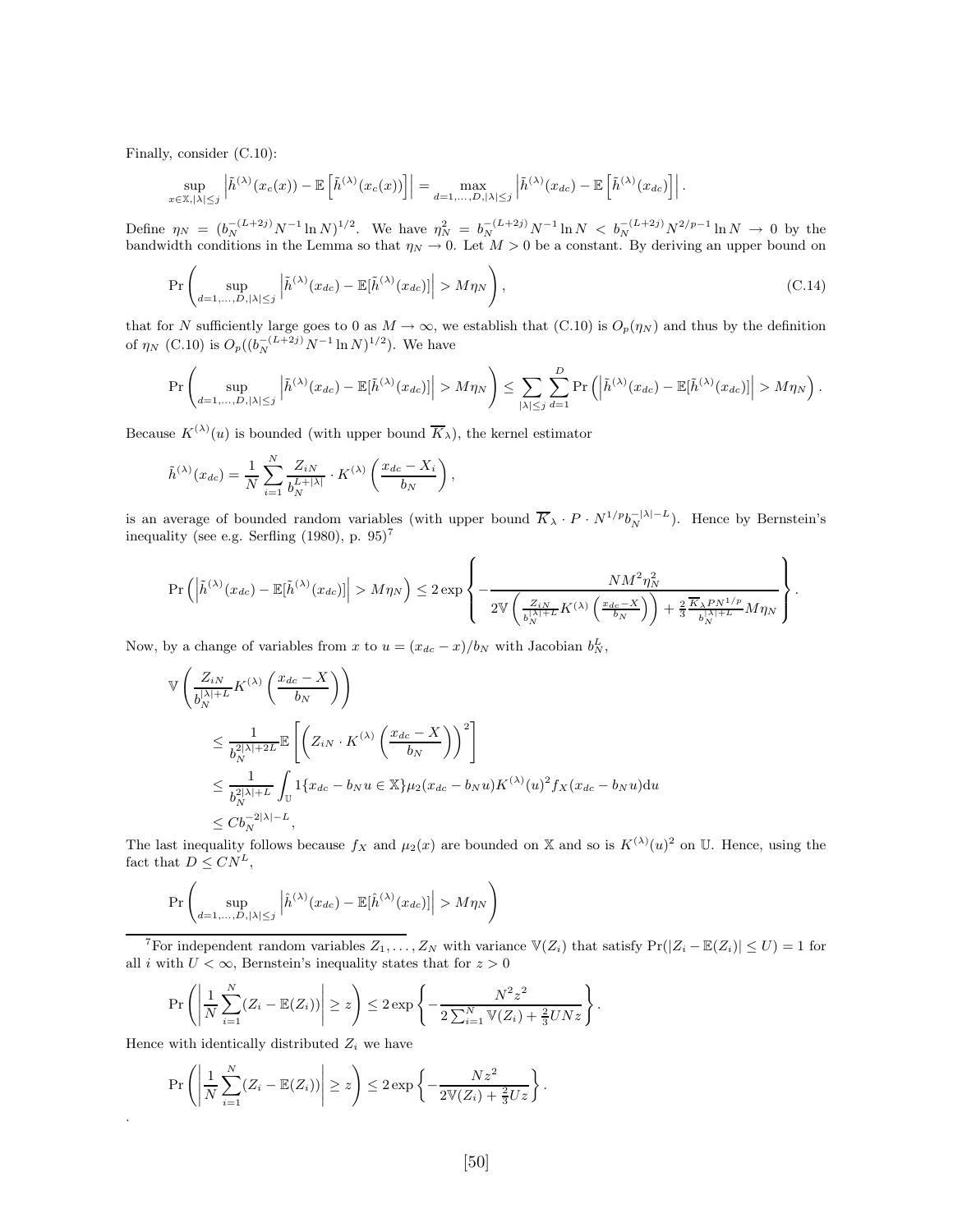$$
\leq C_1 N^L \sum_{|\lambda| \leq j} \exp \left\{ -\frac{N M^2 \eta_N^2}{2 C b_N^{-2|\lambda| - L} + \frac{2}{3} \frac{K_{\lambda} P N^{1/p}}{b_N^{\lambda| + L}} M \eta_N} \right\}
$$
\n
$$
\leq C_1 N^L \sum_{|\lambda| \leq j} \exp \left\{ -\frac{N M^2 \eta_N^2 b_N^{2|\lambda| + L}}{C_2 + C_3 b_N^{\lambda| \lambda} N^{1/p} M \eta_N} \right\}
$$
\n
$$
\leq C_1 \exp \left\{ L \log N - \frac{M}{C_2} \frac{N \eta_N^2 b_N^{2j + L}}{1/M + \frac{C_3}{C_2} b_N^j N^{1/p} \eta_N} \right\}
$$
\n(C.15)

because for  $|\lambda| \leq j$ 

$$
\frac{N\eta_N^2b_N^{2|\lambda|+L}}{1/M+\frac{C_3}{C_2}b_N^{|\lambda|}MN^{1/p}\eta_N}\geq \frac{N\eta_N^2b_N^{2j+L}}{1/M+\frac{C_3}{C_2}b_N^{j}MN^{1/p}\eta_N}.
$$

The bound in (C.15) will go to zero as M increases for all  $N \ge N_0$  for some  $N_0$ , if for  $N \ge N_0$  and some  $C_4 > 0$ 

$$
\frac{N\eta_N^2 b_N^{2j+L}}{1 + \frac{C_3}{C_2} N^{1/p} b_N^j M \eta_N} \ge C_4 \log N. \tag{C.16}
$$

First, the numerator in (C.16) is by the definition of  $\eta_N$  equal to

$$
N\eta_N^2 b_N^{2j+L} = N \ln N \cdot N^{-1} b_N^{-2j-L} b_N^{2j+L} = \ln N.
$$

Because

$$
\lim_{N \to \infty} N^{1/p} b_N^j \eta_N = \lim_{N \to \infty} N^{1/p} b_N^j \left( \ln N \cdot N^{-1} b_N^{-2j - L} \right)^{1/2} = \lim_{N \to \infty} \left( \ln N \cdot N^{-1 + 2/p} b_N^{-L} \right)^{1/2} = 0,
$$

by the bandwidth condition in the Lemma, it follows that for  $C_4 > 0$  we can find an  $N_0$  and  $M_0$  such that for  $N \ge N_0$ , and  $M \ge M_0$ , the denominator in (C.16) is smaller than  $1/C_4$  and therefore (C.16) holds. Hence (C.14) goes to zero as  $M \to \infty$ , and thus  $(C.10)$  is  $O_p((b_N^{-(L+2j)}N^{-1}\ln N)^{1/2})$ .  $\Box$ **Proof of Lemma 3.3:** We have for all  $x \in \mathbb{X}$ ,

$$
\begin{split} \left| \mathbb{E} \left[ \hat{h}_{\text{nip},s}^{(\lambda)}(x) \right] - h^{(\lambda)}(x) \right| \\ &= \left| \mathbb{E} \left[ t \left( x, \hat{h}_{NW}^{(\lambda)}, r_b(x), s \right) \right] - h^{(\lambda)}(x) \right| \\ &\leq \left| \mathbb{E} \left[ t \left( x, \hat{h}_{NW}^{(\lambda)}, r_b(x), s \right) \right] - t \left( x, h^{(\lambda)}, r_b(x), s \right) \right| \\ &\quad + \left| t \left( x, h^{(\lambda)}, r_b(x), s \right) - h^{(\lambda)}(x) \right|, \end{split} \tag{C.18}
$$

by the triangle inequality. We show that the supremum over  $\mathbb X$  of (C.17) and (C.18) are both  $O(b^s)$ . First consider (C.17).

$$
\begin{split}\n\left| \mathbb{E} \left[ t \left( x, \hat{h}_{NW}^{(\lambda)}, r_b(x), s \right) \right] - t \left( x, h^{(\lambda)}, r_b(x), s \right) \right| \\
&= \left| \mathbb{E} \left[ \sum_{j=0}^{s-1} \sum_{|\theta|=j} \frac{1}{\theta!} \hat{h}_{NW}^{(\lambda+\theta)}(r_b(x))(x - r_b(x))^\theta \right] - \sum_{j=0}^{s-1} \sum_{|\theta|=j} \frac{1}{\theta!} h^{(\lambda+\theta)}(r_b(x))(x - r_b(x))^\theta \right| \\
&= \left| \sum_{j=0}^{s-1} \sum_{|\theta|=j} \frac{1}{\theta!} \left( \mathbb{E} \left[ \hat{h}_{NW}^{(\lambda+\theta)}(r_b(x)) \right] - h^{(\lambda+\theta)}(r_b(x)) \right) (x - r_b(x))^\theta \right| \\
&\leq C \cdot \max_{0 \leq |\theta| \leq s-1} \sup_{x \in \mathbb{X}} \left| \mathbb{E} \left[ \hat{h}_{NW}^{(\lambda+\theta)}(r_b(x)) \right] - h^{(\lambda+\theta)}(r_b(x)) \right| \\
&= C \cdot \max_{0 \leq |\theta| \leq s-1} \sup_{x \in \mathbb{X}_b} \left| \mathbb{E} \left[ \hat{h}_{NW}^{(\lambda+\theta)}(x) \right] - h^{(\lambda+\theta)}(x) \right| = O(b^s),\n\end{split}
$$

by Lemmas 3.1 and A.1 because  $q \ge |\lambda| + 2s - 1$  and  $r \ge |\lambda| + s - 1$ , which is implied by  $q \ge j + 2s - 1$  and  $r \geq j + s - 1.$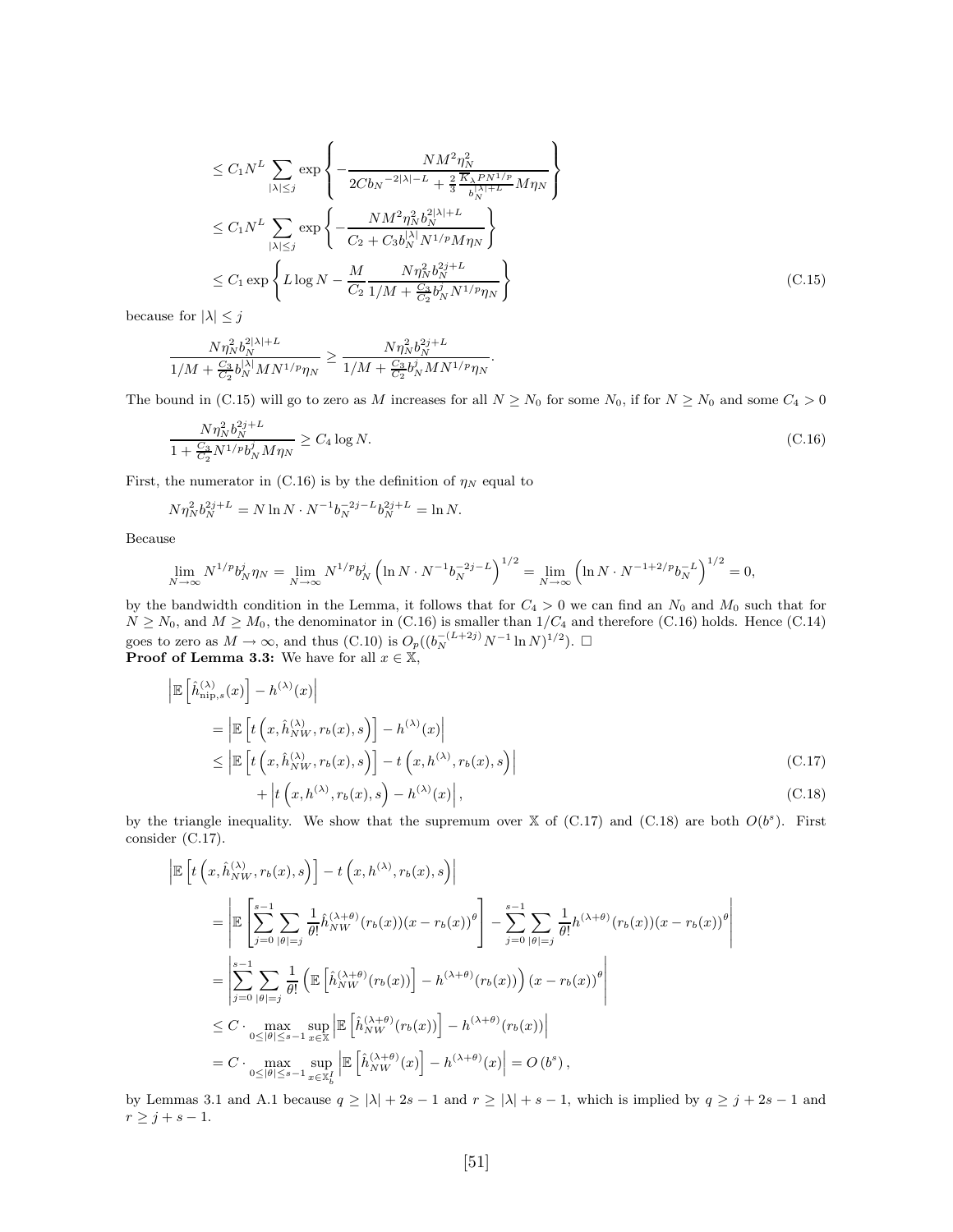Now consider (C.18). This is a remainder term of a Taylor series expansion, so we have for all  $x \in \mathbb{X}$  and some  $\tilde{x}$  intermediate between x and  $r_b(x)$ 

$$
\begin{aligned} \left| t \left( x, h^{(\lambda)}, r_b(x), s \right) - h^{(\lambda)}(x) \right| \\ &= \left| \sum_{|\theta|=s} h^{(\lambda+\theta)}(\tilde{x})(x - r_b(x))^{\theta} \right| \\ &\leq \sum_{|\theta|=s} \sup_{x \in \mathbb{X}} \left| h^{(\lambda+\theta)}(x) \right| \cdot \left( \sup_{x \in \mathbb{X}} \inf_{y \in \mathbb{X}_b^I} \left\| x - y \right\| \right)^s = O(b^s), \end{aligned}
$$

where  $\sup_{x \in \mathbb{X}} \inf_{y \in \mathbb{X}_b^I} ||x - y|| = \sup_{x \in \mathbb{X}} ||x - r_b(x)|| = O(b)$  by Assumption 1 and  $\sup_{x \in \mathbb{X}} |h^{(\lambda + \theta)}(x)| < \infty$  because by Assumption 1  $h^{(\lambda+\theta)}(\cdot)$  with  $|\theta|=s$  is bounded on X. Hence the supremum over X of both (C.17) and (C.18) are  $O(b^s)$ ), which proves the result.  $\square$ 

Proof of Lemma 3.4: Without loss of generality we consider the case with scalar h. We have

$$
\sup_{x \in \mathbb{X}} \left| \hat{h}_{\text{nip},s}^{(\lambda)}(x) - \mathbb{E}\left[\hat{h}_{\text{nip},s}^{(\lambda)}(x)\right] \right|
$$
\n
$$
\leq \sup_{x \in \mathbb{X}_{b_N}^I} \left| \hat{h}_{\text{nip},s}^{(\lambda)}(x) - \mathbb{E}\left[\hat{h}_{\text{nip},s}^{(\lambda)}(x)\right] \right|
$$
\n
$$
+ \sup_{x \in \mathbb{X}_{b_N}^B} \left| \hat{h}_{\text{nip},s}^{(\lambda)}(x) - \mathbb{E}\left[\hat{h}_{\text{nip},s}^{(\lambda)}(x)\right] \right|
$$
\n(C.20)

For (C.19) we have, because in the internal area the estimator  $\hat{h}_{\text{nip},s}^{(\lambda)}(x)$  is identical to  $\hat{h}_{\text{nw}}^{(\lambda)}(x)$ ,

$$
\sup_{x \in \mathbb{X}_{b_N}^I} \left| \hat{h}_{\text{nip},s}^{(\lambda)}(x) - \mathbb{E} \left[ \hat{h}_{\text{nip},s}^{(\lambda)}(x) \right] \right| = \sup_{x \in \mathbb{X}_{b}^I} \left| \hat{h}_{\text{nw}}^{(\lambda)}(x) - \mathbb{E} \left[ \hat{h}_{\text{nw}}^{(\lambda)}(x) \right] \right|
$$
  

$$
\leq \sup_{x \in \mathbb{X}} \left| \hat{h}_{\text{nw}}^{(\lambda)}(x) - \mathbb{E} \left[ \hat{h}_{\text{nw}}^{(\lambda)}(x) \right] \right| = O_p \left( \left( \frac{\log N}{Nb_N^{L+2\lambda}} \right)^{\frac{1}{2}} \right),
$$

by Lemmas 3.2 and A.2. The second part, (C.20), corresponds to values in the boundary area. For  $x \in \mathbb{X}_{b_N}^B$ 

$$
\left| \hat{h}_{\text{nip},s}^{(\lambda)}(x) - \mathbb{E}\left[\hat{h}_{\text{nip},s}^{(\lambda)}(x)\right] \right| = \left| t\left(x, \hat{h}_{\text{nw}}^{(\lambda)}, r_b(x), s\right) - \mathbb{E}\left[t\left(x, \hat{h}_{\text{nw}}^{(\lambda)}, r_b(x), s\right) \right] \right|
$$
\n
$$
= \left| \sum_{j=0}^{s-1} \sum_{|\theta| = j} \frac{1}{\theta!} \left( \hat{h}_{\text{nw}}^{(\lambda + \theta)}(r_{b_N}(x)) - \mathbb{E}\left[\hat{h}_{\text{nw}}^{(\lambda + \theta)}(r_{b_N}(x))\right] \right) (x - r_{b_N}(x))^{\theta} \right|
$$
\n
$$
\leq \sum_{j=0}^{s-1} \sum_{|\theta| = j} \frac{1}{\theta!} \left| \left( \hat{h}_{\text{nw}}^{(\lambda + \theta)}(r_{b_N}(x)) - \mathbb{E}\left[\hat{h}_{\text{nw}}^{(\lambda + \theta)}(r_{b_N}(x))\right] \right) \right| \cdot \left\| x - r_{b_N}(x) \right\|^{\left|\theta\right|}
$$
\n
$$
\leq \sum_{j=0}^{s-1} \sum_{|\theta| = j} \frac{1}{\theta!} \sup_{x \in \mathbb{X}} \left| \hat{h}_{\text{nw}}^{(\lambda + \theta)}(r_{b_N}(x)) - \mathbb{E}\left[\hat{h}_{\text{nw}}^{(\lambda + \theta)}(r_{b_N}(x))\right] \right| \cdot \sup_{x \in \mathbb{X}} \left\| x - r_{b_N}(x) \right\|^{\left|\theta\right|}.
$$

By Lemmas 3.2 and A.2

$$
\sup_{x \in \mathbb{X}} \left| \hat{h}_{\text{nw}}^{(\lambda+\theta)}(r_{b_N}(x)) - \mathbb{E}\left[\hat{h}_{\text{nw}}^{(\lambda+\theta)}(r_{b_N}(x))\right] \right|
$$
\n
$$
\leq \sup_{x \in \mathbb{X}_{b_N}^I} \left| \hat{h}_{\text{nw}}^{(\lambda+\theta)}(x) - \mathbb{E}\left[\hat{h}_{\text{nw}}^{(\lambda+\theta)}(x)\right] \right|
$$
\n
$$
\leq \sup_{x \in \mathbb{X}} \left| \hat{h}_{\text{nw}}^{(\lambda+\theta)}(x) - \mathbb{E}\left[\hat{h}_{\text{nw}}^{(\lambda+\theta)}(x)\right] \right| = O_p\left(\left(\frac{\log N}{Nb_N^{L+2|\theta|+2|\lambda|}}\right)^{\frac{1}{2}}\right).
$$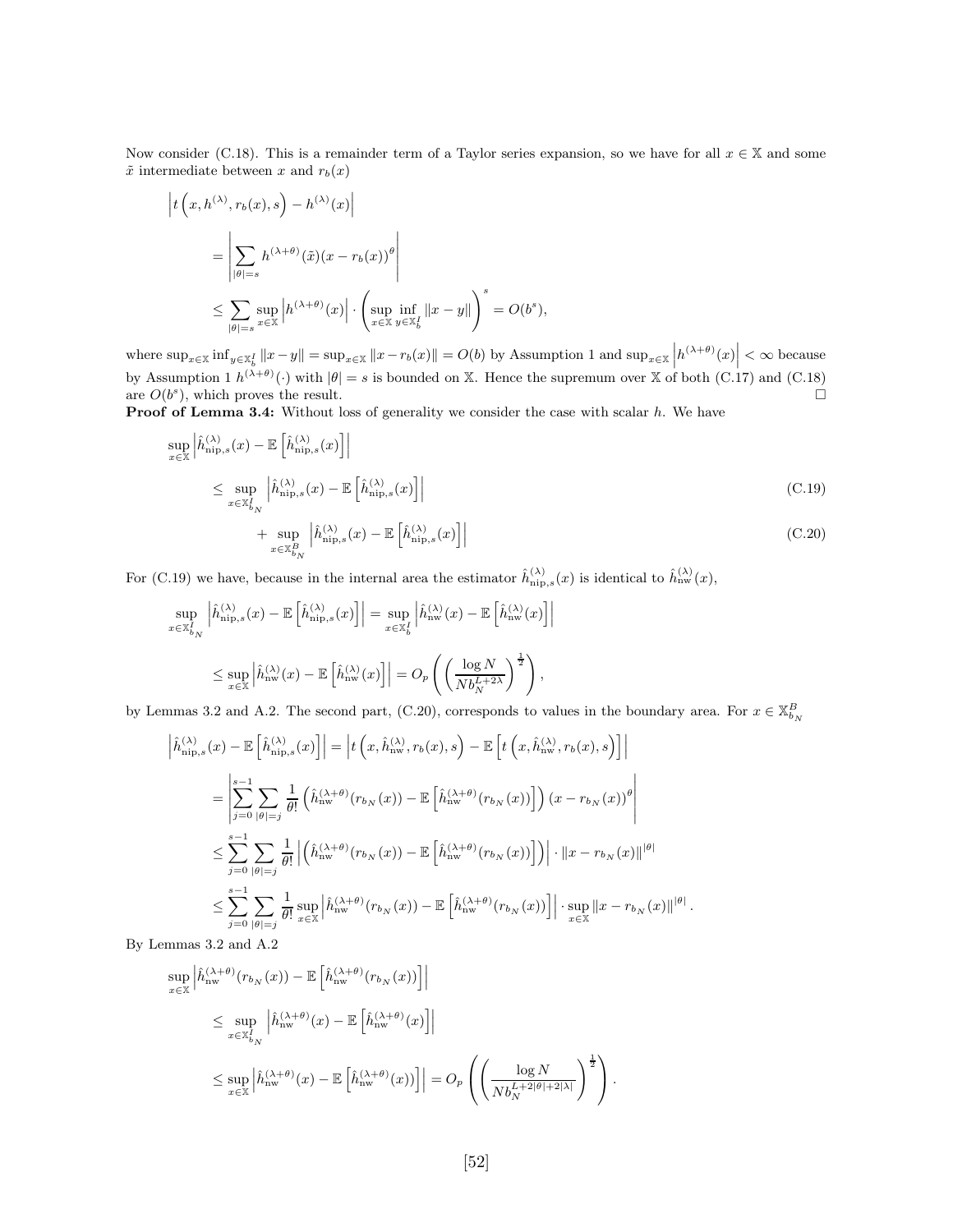Using the fact that  $\sup_{x \in \mathbb{X}} ||x - r_{b_N}(x)|| \leq C b_N$ 

$$
\sup_{x \in \mathbb{X}} \left| \hat{h}_{\text{nw}}^{(\lambda + \theta)}(r_{b_N}(x)) - \mathbb{E}\left[\hat{h}_{\text{nw}}^{(\lambda + \theta)}(r_{b_N}(x))\right] \right| \cdot \left(\sup_{x \in \mathbb{X}} \|x - r_{b_N}(x)\|\right)^{|\theta|}
$$

$$
= O_p\left(\left(\frac{\log N}{Nb_N^{L+2|\theta|+2|\lambda|}}\right)^{\frac{1}{2}} b_N^{|\theta|}\right) = O_p\left(\left(\frac{\log N}{Nb_N^{L+2|\lambda|}}\right)^{\frac{1}{2}}\right).
$$

We conclude that

$$
\sup_{x \in \mathbb{X}} \left| \hat{h}_{\text{nip},s}^{(\lambda)}(x) - \mathbb{E}\left[\hat{h}_{\text{nip},s}^{(\lambda)}(x)\right] \right| = O_p\left(\left(\frac{\log N}{Nb_N^{L+2|\lambda|}}\right)^{\frac{1}{2}}\right) = O_p\left(\left(\frac{\log N}{Nb_N^{L+2j}}\right)^{\frac{1}{2}}\right),
$$
  
because  $|\lambda| \leq j$ .

Proof of Theorem 3.1:

We can apply Lemmas 3.3, 3.4, A.3 and Theorem A.1 to each row of  $[\lambda]$  because for a row  $\mu$  of  $[\lambda]$  we have  $|\mu| \leq |\lambda|$ , so that we can apply the results with  $j = |\lambda|$  and  $\lambda = \mu$ .  $\Box$ **Proof of Theorem ??:** First we prove part  $(i)$ . Consider

$$
|\hat{\theta} - \theta| \leq \frac{1}{N} \sum_{i=1}^{N} |\omega(X_i)| \left| m(\hat{h}_{NIP,s}^{[\lambda]}(X_i)) - m(h^{[\lambda]}(X_i)) \right| + \left| \frac{1}{N} \sum_{i=1}^{N} \omega(X_i) m(h^{[\lambda]}(X_i)) - \mathbb{E} \left[ \omega(X)'\left(h^{[\lambda]}(X)\right) \right] \right|
$$
  

$$
\leq \frac{1}{N} \sum_{i=1}^{N} |\omega(X_i)| \sup_{x \in \mathbb{X}} \left| m(\hat{h}_{NIP,s}^{[\lambda]}(x)) - m(h^{[\lambda]}(x)) \right| + \left| \frac{1}{N} \sum_{i=1}^{N} \omega(X_i) m(h^{[\lambda]}(X_i)) - \mathbb{E} \left[ \omega(X)' m\left(h^{[\lambda]}(X)\right) \right] \right|
$$

Hence for all  $\eta > 0$  a necessary condition for  $|\hat{\theta} - \theta| \ge \eta$  is that either

$$
\frac{1}{N}\sum_{i=1}^N|\omega(X_i)|\sup_{x\in\mathbb{X}}\left|m(\hat{h}_{NIP,s}^{[\lambda]}(x))-m(h^{[\lambda]}(x))\right|\geq\frac{\eta}{2}
$$

or

$$
\left| \frac{1}{N} \sum_{i=1}^{N} \omega(X_i) m(h^{[\lambda]}(X_i)) - \mathbb{E}\left[\omega(X)' m\left(h^{[\lambda]}(X)\right)\right] \right| \geq \frac{\eta}{2}
$$

The probability of the latter event goes to 0 if  $N \to \infty$  by a law of large numbers. By the law of total probability the probability of the first event is bounded by the sum

$$
\mathrm{pr}\left(\frac{1}{N}\sum_{i=1}^N|\omega(X_i)|\geq \mathbb{E}(|\omega(X)|)+\eta\right)+\mathrm{pr}\left(\sup_{x\in\mathbb{X}}\left|m(\hat{h}_{NIP,s}^{[\lambda]}(x))-m(h^{[\lambda]}(x))\right|\geq \frac{\eta}{2|\mathbb{E}(|\omega(X)|)+\eta|}\right)
$$

The first probability converges to 0 if  $N \to \infty$  by a law of large numbers. Because  $m(\cdot)$  is continuous on the bounded set  $\mathbb{H}_{\lambda}$  and hence uniformly continuous on that set, and because the conditions for uniform convergence of the NIP estimator are met, the probability of the second event converges to 0. This finishes the proof for the consistency claim in part (i).

Next, we prove part  $(ii)$ . Adding and subtracting some terms we can write:

$$
\sqrt{N}(\hat{\theta} - \theta) - \frac{1}{\sqrt{N}} \sum_{i=1}^{N} \left( \omega(X_i) m(h_0^{[\lambda]}(X_i)) - \mathbb{E}\left[\omega(X) m\left(h^{[\lambda]}(X)\right)\right] \right)
$$
  

$$
- \frac{1}{\sqrt{N}} \sum_{i=1}^{N} \left( \sum_{\kappa \le \lambda} (-1)^{|\kappa|} \sum_{m=1}^{2} \left( \alpha_{\kappa m}^{(\kappa)}(X_i) Z_{im} - \mathbb{E}[\alpha_{\kappa m}^{(\kappa)}(X) Z_m]\right) \right)
$$
  

$$
= \sqrt{N}(\hat{\theta} - \theta) - \omega(X_{i1}) \frac{\partial}{\partial h^{[\lambda]'}} m(h^{[\lambda]}(X_{i1}, t(X_{i1})) \left(\hat{h}_{NIP,s}^{[\lambda]}(X_{i1}, t(X_{i1})) - h^{[\lambda]}(X_{i1}, t(X_{i1}))\right) \right) \quad (C.21)
$$
  

$$
+ \frac{1}{\sqrt{N}} \sum_{i=1}^{N} \omega(X_{i1}) \frac{\partial}{\partial h^{[\lambda]'}} m(h^{[\lambda]}(X_{i1}, t(X_{i1})) \left(h^{[\lambda]}(X_{i1}, t(X_{i1})) - \mathbb{E}\left[\hat{h}_{NIP,s}^{[\lambda]}(X_{i1}, t(X_{i1}))\right]\right) \right) \quad (C.22)
$$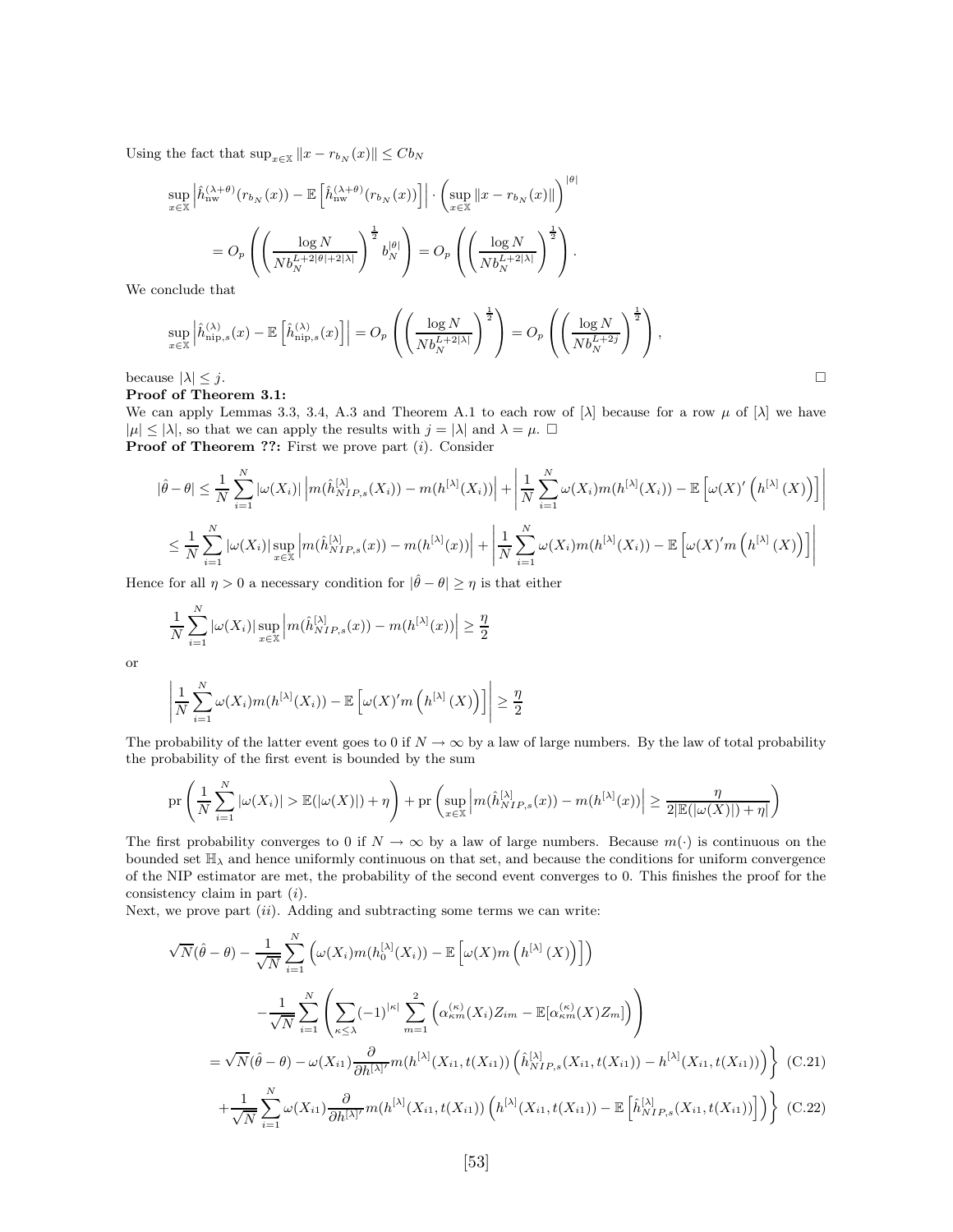$$
+\frac{1}{\sqrt{N}}\sum_{i=1}^{N}\nu(X_{i1})'\left(\hat{h}_{\text{nip},s}^{[\lambda]}(v(X_{i1}))-\mathbb{E}\left[\hat{h}_{\text{nip},s}^{[\lambda]}(v(X_{i1}))\right]\right) \tag{C.23}
$$

$$
-\sqrt{N}\left(\int_{\mathbb{X}_{1}}\nu(x_{1})'\left(\hat{h}_{\text{nip},s}^{[\lambda]}(v(x_{1}))-\mathbb{E}[\hat{h}_{\text{nip},s}^{[\lambda]}(v(x_{1}))]\right)f_{X_{1}}(x_{1})dx_{1}\right) \tag{C.24}
$$

$$
\sqrt{N} \sum_{m=1}^{2} \int_{\mathbb{X}} \alpha_m(x)' \left( \hat{h}_{m,\text{nip},s}^{[\lambda]}(x) - \mathbb{E}\left[\hat{h}_{m,\text{nip},s}^{[\lambda]}(x)\right] \right) dx \tag{C.25}
$$

$$
-\frac{1}{\sqrt{N}}\sum_{i=1}^{N}\left(\sum_{\kappa\leq\lambda}(-1)^{|\kappa|}\sum_{m=1}^{2}\left(\alpha_{\kappa m}^{(\kappa)}(X_{i})Z_{im}-\mathbb{E}[\alpha_{\kappa m}^{(\kappa)}(X)Z_{m}]\right)\right),\tag{C.26}
$$

using the previous definitions of  $\nu = (\nu'_1 \ \nu'_2)'$ , where

$$
\nu_m(x_1) = \omega(x_1) \frac{\partial}{\partial h_m^{[\lambda]}} m(h^{[\lambda]}(x_1, t(x_1)),
$$

and

$$
\alpha_1(x_1) = f_{X_1}(x_1)\nu_1(x_1)
$$
, and  $\alpha_2(x_1) = f_{X_1}(x_1)\nu_2(x_1)$ .

The proof consists of showing that  $(C.21)$ ,  $(C.22)$ ,  $(C.23)$  plus  $(C.24)$  and  $(C.25)$  plus  $(C.26)$  are all  $o_p(1)$  by checking the relevant conditions for Lemmas A.4-A.9 and Theorem A.1. First consider (C.21). The conditions in the theorem imply that  $q \ge |\lambda| + 2s - 1$ ,  $r \ge |\lambda| + s - 1$ ,  $\delta < 1/(L + 2|\lambda|)$ . Hence, by Lemma A.4 it follows that

$$
\sqrt{N}(\hat{\theta} - \theta) - \omega(X_{i1}) \frac{\partial}{\partial h^{[\lambda]'}} m(h^{[\lambda]}(X_{i1}, t(X_{i1})) \left(\hat{h}_{NIP,s}^{[\lambda]}(X_{i1}, t(X_{i1})) - h^{[\lambda]}(X_{i1}, t(X_{i1}))\right) \}
$$
  
\n
$$
= \frac{1}{\sqrt{N}} \sum_{i=1}^{N} \left\{ \omega(X_{i1}) \left( m(\hat{h}_{NIP,s}^{[\lambda]}(X_{i1}, t(X_{i1})) - m(h^{[\lambda]}(X_{i1}, t(X_{i1})) \right) - \omega(X_{i1}) \frac{\partial}{\partial h^{[\lambda]'}} m(h^{[\lambda]}(X_{i1}, t(X_{i1})) \left(\hat{h}_{NIP,s}^{[\lambda]}(X_{i1}, t(X_{i1})) - h^{[\lambda]}(X_{i1}, t(X_{i1}))\right) \right\}
$$
  
\n
$$
= O_p\left(\sqrt{N} |\hat{h}_{NIP,s}^{[\lambda]} - h^{[\lambda]}|_0^2\right).
$$
 (C.27)

Moreover, because  $q \geq |\lambda| + 2s - 1,$   $r \geq |\lambda| + s - 1 + L,$  it follows by Theorem A.1 that

$$
\sup_{x \in \mathbb{X}} \left| \hat{h}_{\mathrm{nip},s}^{(\lambda)}(x) - h^{(\lambda)}(x) \right| = O_p\left( \left( \frac{\log N}{N \cdot b_N^{L+2|\lambda|}} \right)^{1/2} + b_N^s \right).
$$

Thus

$$
= O_p\left(\sqrt{N} \left|\hat{h}_{NIP,s}^{[\lambda]} - h^{[\lambda]}\right|_0^2\right) = O_p\left(\sqrt{N} \left(\frac{\log N}{N \cdot b_N^{L+2|\lambda|}} + b_N^{2s}\right)\right)
$$
  
= 
$$
O_p\left(\log(N) \cdot N^{-1/2 + \delta L + 2\delta |\lambda|} + N^{1/2 - 2s\delta}\right).
$$

By assumption  $\delta < 1/(2L+4|\lambda|)$ , so  $-1/2 + \delta L + 2\delta |\lambda| < 0$  and thus  $\log(N) \cdot N^{-1/2+\delta L + 2\delta |\lambda|} \to 0$ . In addition, by assumption  $\delta > 1/(2s)$ , so  $\delta > 1/(4s)$ , and thus  $N^{1/2-2s\delta} \to 0$ . Thus

$$
O_p\left(\log(N) \cdot N^{-1/2 + \delta L + 2\delta |\lambda|} + N^{1/2 - 2s\delta}\right) = o_p(1),
$$

and thus (C.27), and thus (C.21) are  $o_p(1)$ .

Next, consider (C.22). By assumption,  $q \ge |\lambda| + 2s - 1$ ,  $r \ge |\lambda + s - 1$ , and  $t \ge 1$ , so the conditions for Lemma A.5 are satisfied. This implies that

$$
\frac{1}{N}\sum_{i=1}^N \omega(X_{i1}) \frac{\partial}{\partial h^{[\lambda]'}} m(h^{[\lambda]}(X_{i1}, t(X_{i1})) \left( h^{[\lambda]}(X_{i1}, t(X_{i1})) - \mathbb{E}\left[ \hat{h}_{NIP,s}^{[\lambda]}(X_{i1}, t(X_{i1})) \right] \right) = O_p(b^s),
$$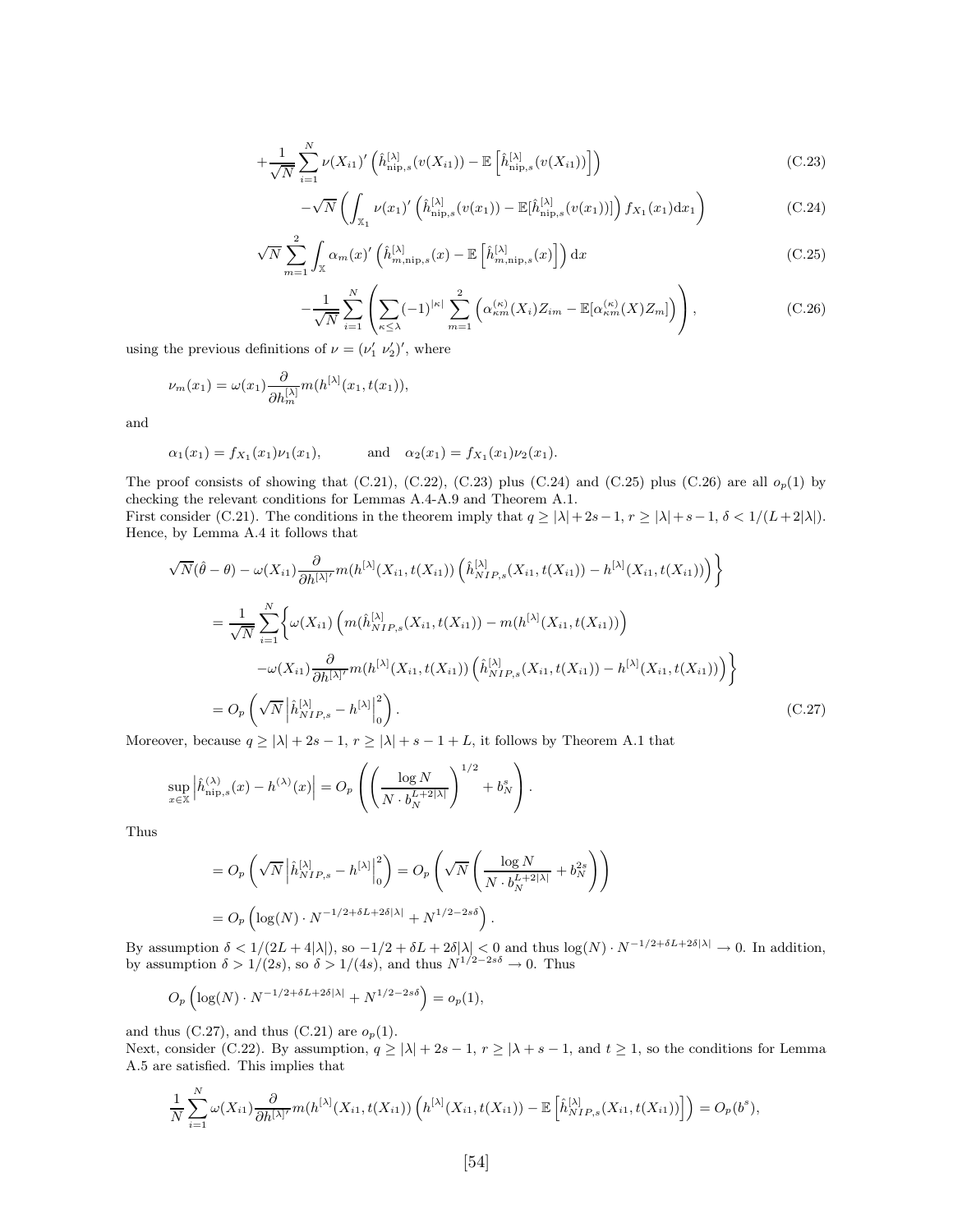and thus that  $(C.22)$  is  $O_p(N^{1/2}b^s)$ . By assumption  $\delta > 1/(2s)$ , and thus  $(C.22)$  is  $o_p(1)$ . Next, consider the sum of (C.23) and (C.24). By Assumption  $r \ge |\lambda|$ , and so by Lemma A.7 it follows that the sum of  $(C.23)$  and  $(C.24)$  is

$$
\frac{1}{\sqrt{N}} \sum_{i=1}^{N} \nu(X_{i1})' \left( \hat{h}_{\text{nip},s}^{[\lambda]}(v(X_{i1})) - \mathbb{E}\left[\hat{h}_{\text{nip},s}^{[\lambda]}(v(X_{i1}))\right] \right)
$$

$$
-\sqrt{N} \left( \int_{\mathbb{X}_1} \nu(x_1)' \left( \hat{h}_{\text{nip},s}^{[\lambda]}(v(x_1)) - \mathbb{E}[\hat{h}_{\text{nip},s}^{[\lambda]}(v(x_1))] \right) f_{X_1}(x_1) dx_1 \right)
$$

$$
= O_p\left( N^{-1} b_N^{-L/2 - L_1/2 - |\lambda|} + N^{-1/2} b_N^{-L/2 - |\lambda|} \right).
$$

By Assumption 3, this is

$$
=O_p\left(N^{-1+\delta L/2+\delta L_1/2+\delta |\lambda|}+N^{-1/2+\delta L/2+\delta |\lambda|}\right).
$$

By Assumption,  $\delta < (1/(2L+4|\lambda))$ , so  $\delta < 1/(L+|\lambda|) \leq 1/(L/2+L_1/2+|\lambda|)$ , and therefore  $O_p\left(N^{-1+\delta L/2+\delta L_1/2+\delta|\lambda|}\right)$  $o_p(1)$ . Also,  $\delta < (1/(2L+4|\lambda)$ , so  $\delta < 1/(L+2|\lambda|)$ , and therefore  $O_p\left(N^{-1/2+\delta L/2+\delta|\lambda|}\right) = o_p(1)$ , and thus the sum of  $(C.23)$  and  $(C.24)$  is  $o_p(1)$ .

Next, consider the sum of (C.25) and (C.26). By assumption,  $r \ge |\lambda| + s - 1$ ,  $q \ge 2|\lambda| + s$ ,  $t \ge |\lambda| + s$  and  $d = \max\{\lambda_1,\ldots,\lambda_L\} + s - 1$ . Therefore A.9 implies that the sum of (C.25) and (C.26) is  $O_p\left(b_N^{\min\{1,L/2\}}\right)$ . By the assumptions on the bandwidth this is  $O_p(N^{-\delta/2} = o_p(1)$ , and thus the sum of (C.25) and (C.26) is  $o_p(1)$ . This finishes the proof of the asymptotic linearity claim in part  $(ii)$ . Finally, we prove part *(iii)*.

This finishes the proof of part *(iii)*, and thus all the claims in Theorem ??.  $\Box$ Proof of Theorem 4.4: Consistency follows from

$$
|\hat{\theta} - \theta_0| \leq \frac{1}{N} \sum_{i=1}^N |\omega(X_{i1})| \left| n(\hat{h}_{NIP,s}^{[\lambda]}(X_{i1}, t(X_{i1}))) - n(h_0^{[\lambda]}(X_{i1}, t(X_{i1}))) \right|
$$
  
+ 
$$
\left| \frac{1}{N} \sum_{i=1}^N \omega(X_{i1}) n(h_0^{[\lambda]}(X_{i1}, t(X_{i1}))) - \mathbb{E} \left[ \omega(X_1)' n \left( h_0^{[\lambda]}(X_1, t(X_1))) \right) \right] \right| \leq
$$
  

$$
\frac{1}{N} \sum_{i=1}^N |\omega(X_{i1})| \sup_{x_1 \in \mathbb{X}_1} \left| n(\hat{h}_{NIP,s}^{[\lambda]}(x_1, t(x_1))) - n(h_0^{[\lambda]}(x_1, t(x_1))) \right| + \left| \frac{1}{N} \sum_{i=1}^N \omega(X_{i1}) n(h_0^{[\lambda]}(X_{i1}, t(X_{i1}))) - \mathbb{E} \left[ \omega(X_1)' n \left( h_0^{[\lambda]}(X_1, t(X_1))) \right) \right] \right|
$$
  
and the obvious fact that

and the obvious fact that

$$
\sup_{x_1 \in \mathbb{X}_1} \left| n(\hat{h}_{NIP,s}^{[\lambda]}(x_1,t(x_1))) - n(h_0^{[\lambda]}(x_1,t(x_1))) \right| \leq \sup_{x \in \mathbb{X}} \left| n(\hat{h}_{NIP,s}^{[\lambda]}(x) - n(h_0^{[\lambda]}(x)) \right|
$$

so that the result follows as in the proof of Theorem 4.1. The asymptotic distribution is derived directly from Lemmas A.4-A.6, A.10-A.11. □